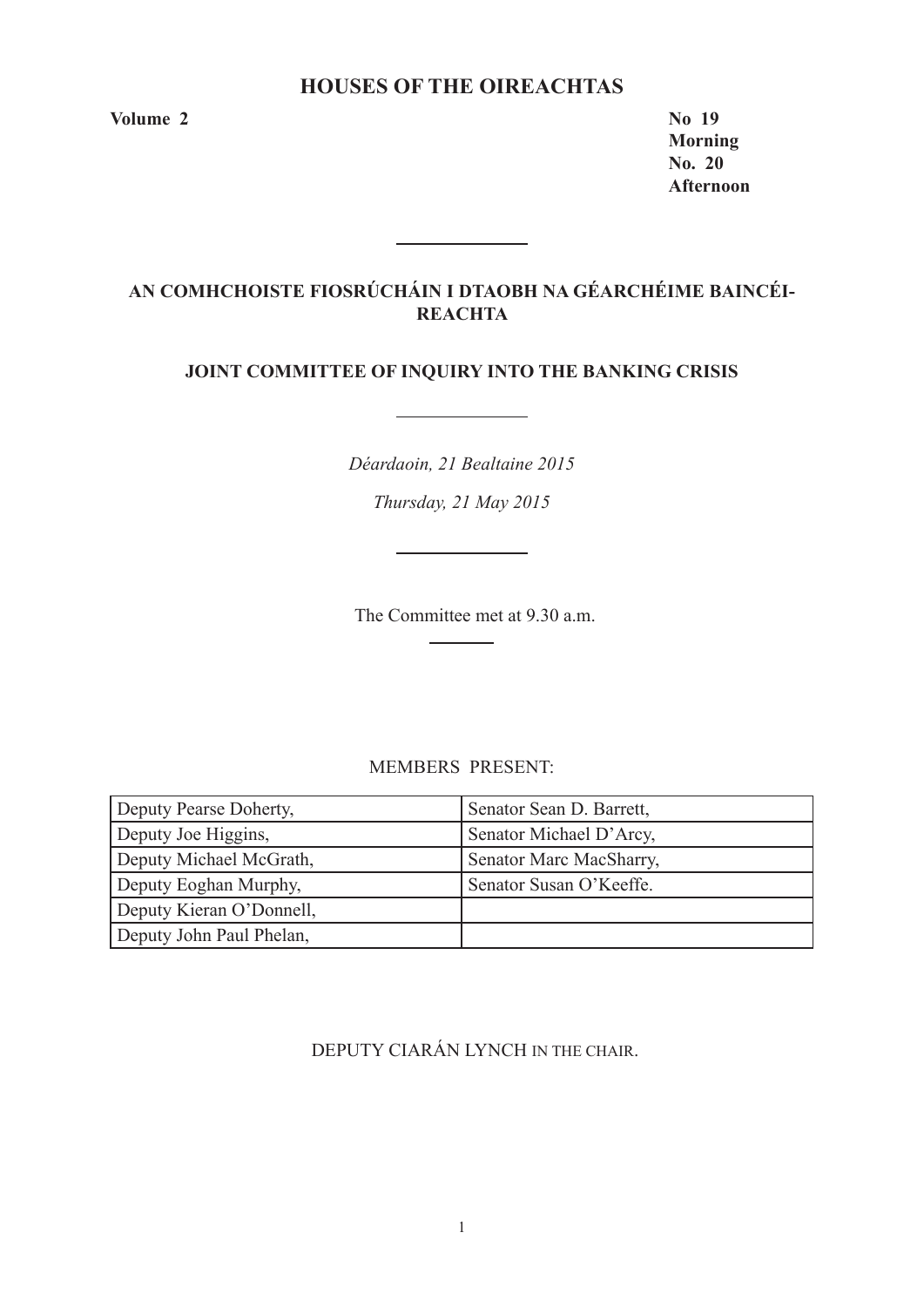# **Nexus Phase**

# **Central Bank - Mr. John Hurley**

**Chairman:** So with that said, as we've a quorum, the Committee of Inquiry into the Banking Crisis is now in public session. Is that agreed? And can I ask members and those in the public Gallery to ensure that their mobile devices are switched off? We begin today with session 1, public hearing, discussion with Mr. John Hurley, former Governor of the Central Bank of Ireland.

And in doing so I would like to welcome everyone to the 28th public hearing of the Joint Committee of Inquiry into the Banking Crisis. Today we continue our hearings with senior figures who had key roles before and during the crisis and the focus of this morning's session is on the years 2000 ... of 2000 to 2008, the implementation of the new Central Bank and financial regulation structures following the Central Bank and Financial Services Authority Act 2003 and the years building to the start of the crisis in 2008. The focus of this afternoon's session is on the years 2008 to 2009, the critical years in the build-up and immediate response to the crisis. John Hurley was appointed Governor of the Central Bank in March 2002, a position he held until his retirement in September 2009. Prior to this he has had extensive ... an extensive career in the Civil Service and served as Secretary General at the Department of Health and the Department of Finance. Mr. Hurley, you're very welcome before the committee this morning.

Before we start hearing from the witness, I wish to advise the witness that by virtue of section 17(2)(*l*) of the Defamation Act 2009, witnesses are protected by absolute privilege in respect of their evidence to this committee. If you are directed by the Chairman to cease giving evidence in relation to a particular matter and you continue to do so, you are entitled thereafter only to a qualified privilege in respect of your evidence. You are directed that only evidence connected with the subject matter of these proceedings is to be given. I would remind members and those present that there are currently criminal proceedings ongoing and further criminal proceedings are scheduled during the lifetime of the inquiry, which overlap with the subject matter of the inquiry. Therefore, the utmost caution should be taken not to prejudice those proceedings. In addition, there are particular obligations of professional secrecy on officers of the Central Bank in respect of confidential information that they have come across in the course of their duties. This stems from European and Irish law, including section 33AK of Central Bank Act 1942. The banking inquiry also has obligations of professional secrecy in terms of some of the information which has been provided to it by the Central Bank. These obligations have been taken into account by the committee and will affect the witnesses asked and the answers which can be lawfully given in today's proceedings. In particular, it will mean that some information can be dealt with in a summary or aggregate basis only, such that ... such as that individual institutions will not be identifiable.

Members of the public are reminded that photography is prohibited in the committee room. To assist the smooth running of the inquiry, we will display certain documents on the screens here in the committee room. For those sitting in the public Gallery, these documents will be displayed on the screens to your left and right. And members of the public and journalists are reminded that these documents are confidential and they should not publish any of the documents so displayed. The witness has been directed to attend this meeting of the Joint Inquiry into the Banking Crisis. You have been furnished with booklets of core documents. These are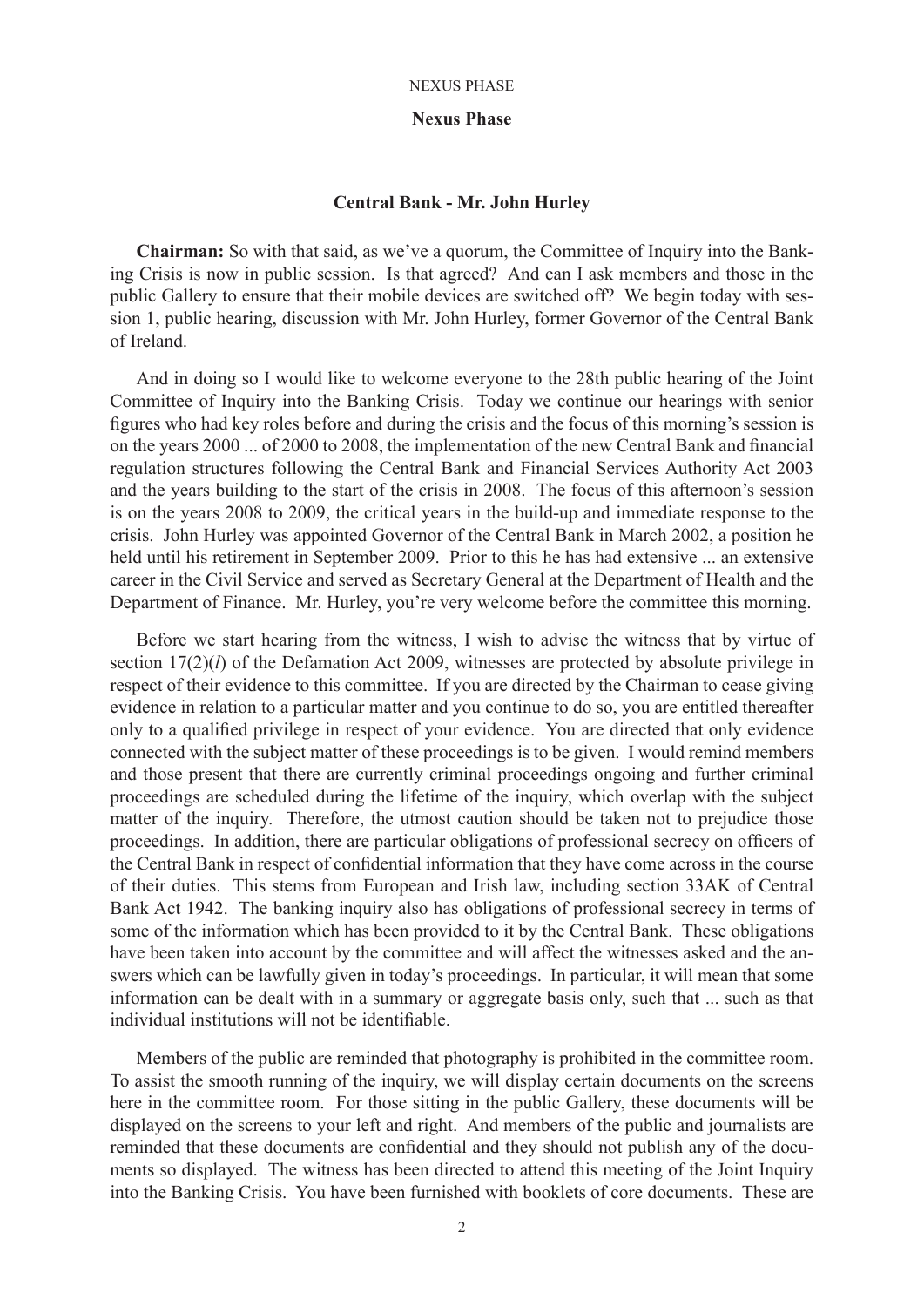before the committee, will be relied upon in questioning and form part of the evidence of the inquiry. So with that said, if I can now ask the clerk to administer the oath to Mr. Hurley, please.

 *The following witness was sworn in by the Clerk to the Committee:*

Mr. John Hurley, former Governor, Central Bank.

**Chairman:** So once again, to welcome Mr. Hurley before the inquiry this morning. And Mr. Hurley, if I can invite you to make your opening remarks to the committee, please. Thank you.

**Mr. John Hurley:** Thank you and good morning, Chairman and members of the committee. I propose in my opening comments this morning to set out three areas which I've been asked to address in my written statement. These are: firstly, the impact of the Central Bank and Financial Services Authority Act 2003 on the role and responsibilities of the Central Bank; secondly, the approach taken by the Central Bank in responding to one of its key objectives, that of contributing to financial stability; and, thirdly, the appropriateness of the decision of the Government to guarantee certain liabilities of the bank on 29 September 2008.

In relation to the first matter, there is, I believe, some confusion about the effect of the 2003 Act on the role of the Central Bank. The bank is sometimes perceived as being a co-regulator or co-supervisor, which it was not. In fact, under the 2003 Act the Central Bank was divested of its responsibility for prudential regulation and supervision of financial institutions. As a result it was unique among the so-called periphery countries.

Part of the reason for the confusion about the role of the Central Bank relates to the power of the bank to issue formal guidelines to the Financial Regulator under section 33D of the Act. Any such guidelines must be concerned with policies and principles in pursuit of Central Bank functions, mainly financial stability. The bank considered the financial stability reports prepared and agreed with the Financial Regulator as constituting the appropriate advice. The bank never saw a reason to issue formal guidance. Such guidance which was required to be published in *Iris Oifigiúil* would have arisen only if the Financial Regulator did not accept the overall risk assessment set out in the reports. That situation simply never arose.

As an autonomous entity within the Central Bank, the Financial Regulator had responsibility for prudential regulation and consumer protection. The 2003 Act was absolutely prescriptive in this arm's length legal autonomy. The relevant powers of the Central Bank were transferred to the Financial Regulator and under section 33C of the 2003 Act the regulator had a separate governing structure with a membership of ten directors, including its chairman. To underline its autonomy *vis-à-vis* the bank, section 33C(11) of the Act provided that the Financial Regulator was required to perform the functions transferred from the Central Bank on the basis of its own opinion, belief or state of mind. The bank had, however, the core responsibility to contribute to financial stability, a role shared with the Financial Regulator and the Department of Finance, and I will comment in some detail on this role later.

The decision to remove the prudential powers of the Central Bank over the banks was opposed at the time by the Central Bank and the Department of Finance. An appendix to the McDowell report set out an alternative approach locating the Financial Regulator within the Central Bank and subject to a single board. I strongly supported that approach and worked hard to promote it when I was Secretary General of the Department of Finance. Eventually, under the 2003 Act the Government adopted a structure that gave the Financial Regulator its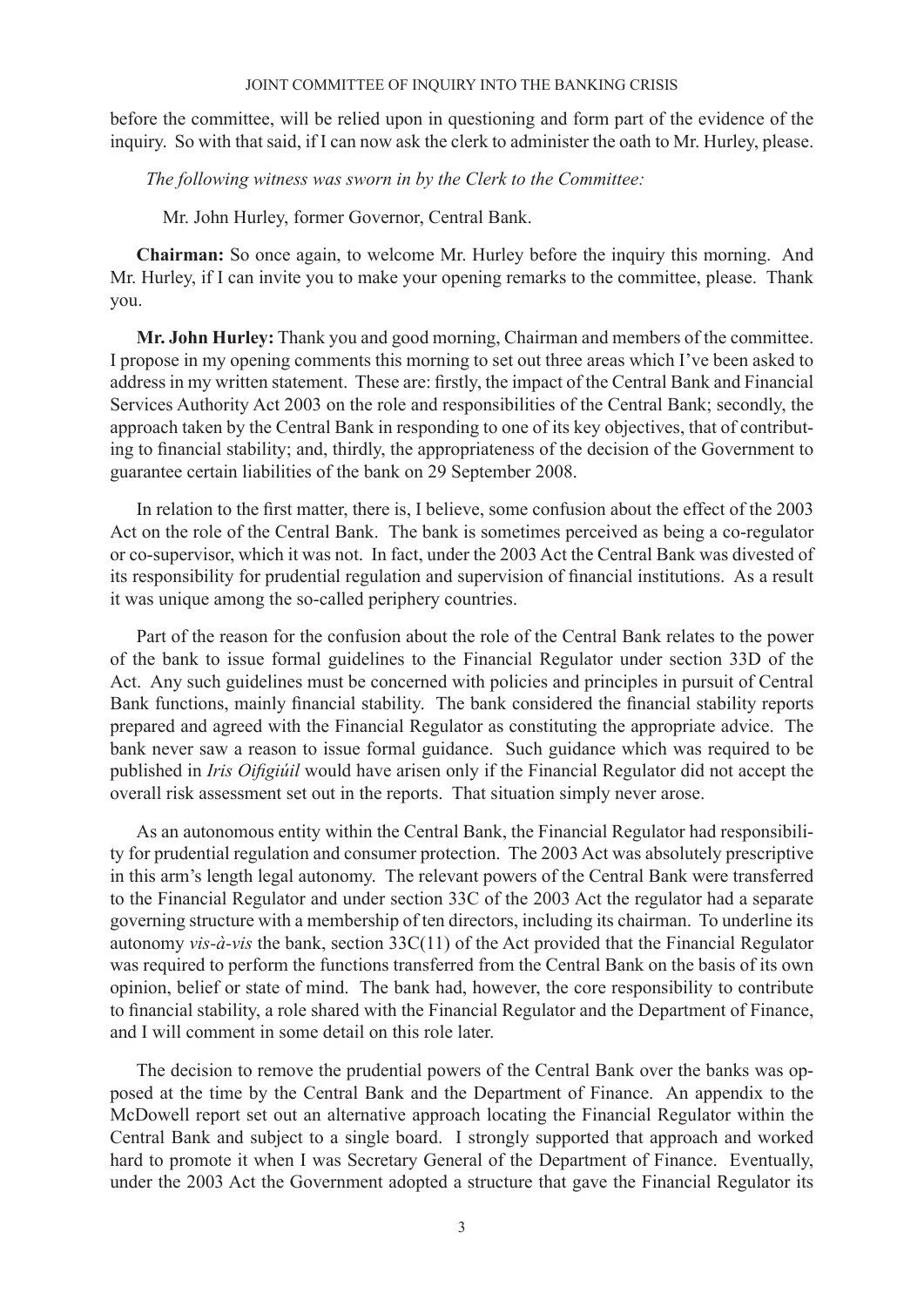own board, the regulatory authority, within a restructured Central Bank. During the financial crisis the Government decided to reunite both functions again in a unitary organisation with one board, chaired by the Governor.

In seeking to clarify the respective roles of the Financial Regulator and the Central Bank I want to emphasise that this is not intended to be a criticism of the Financial Regulator. I do not believe that regulation could, on its own, have stopped this crisis from happening. The forces that were at work, both domestic and international, were very formidable and involved many authorities and organisations, including the Central Bank. I accept the Central Bank's share of responsibility for what has occurred.

The Financial Regulator adopted a policy of principles-based supervision. This was in accord with the philosophy of the time and reflected a shift in favour of market discipline with a greater emphasis on the role of boards and managements of banks. The Basel accords and EU directives under which the Financial Regulator functioned were the internationally recognised blueprints for regulators at the time. The Basel-based framework has now been shown to have been fundamentally flawed and unsuitable to the challenges of the time. Among the main weaknesses were that both the quality and the quantity of capital requirements were far too low and liquidity risk was largely ignored. These flaws are addressed in Basel III which includes for the first time the promotion of macro-prudential regulation.

The supervisory framework here was favourably assessed in 2006 by the International Monetary Fund. The weaknesses in the Basel-based framework were not appreciated at the time. I believe these weaknesses are relevant in the context of assessing the performance of the Financial Regulator and, to some extent, the Central Bank in a pre-crisis period. The central question is the extent to which flawed yardsticks as well as more general market failures impinged adversely on the performance of the two entities. To this would be added the significant over-correction of property prices in Ireland. The unprecedented global recession was also a major factor.

Turning now to the second issue, financial stability, the prevailing international orthodoxy in the pre-crisis period was that monetary policy, financial stability analysis and micro-prudential regulation constituted a sufficient framework to maintain overall financial stability. Macro-prudential analysis was normally referred to as financial stability analysis at the time. It involved the identification of risks and vulnerabilities in the financial system and communicating these to a broad range of stakeholders, including, for example, other authorities, market participants and the general public. This approach was followed in Ireland by the Central Bank. As was also the practice internationally, moral suasion was the main instrument employed. The crisis has given rise to a search for a new approach and the centrepiece now is a major emphasis on macro-prudential regulation. Its instruments are still being defined and developed.

In his evidence to this committee, Mr. Regling, managing director of the European Stability Mechanism stated, "Today, every[body] who deals with these issues talks a lot about macro-prudential supervision, but that was not very fashionable at the time globally, and not alone in Europe." As a result of the de Larosière report in 2009, much more emphasis is now being placed on macro-prudential regulation. He recommended that an EU level institution be entrusted with this responsibility. The European Systemic Risk Board has now been assigned this task.

Turning now to the reports themselves, at the outset, I wish to acknowledge that the financial stability reports published by the bank underestimated the risks facing the Irish financial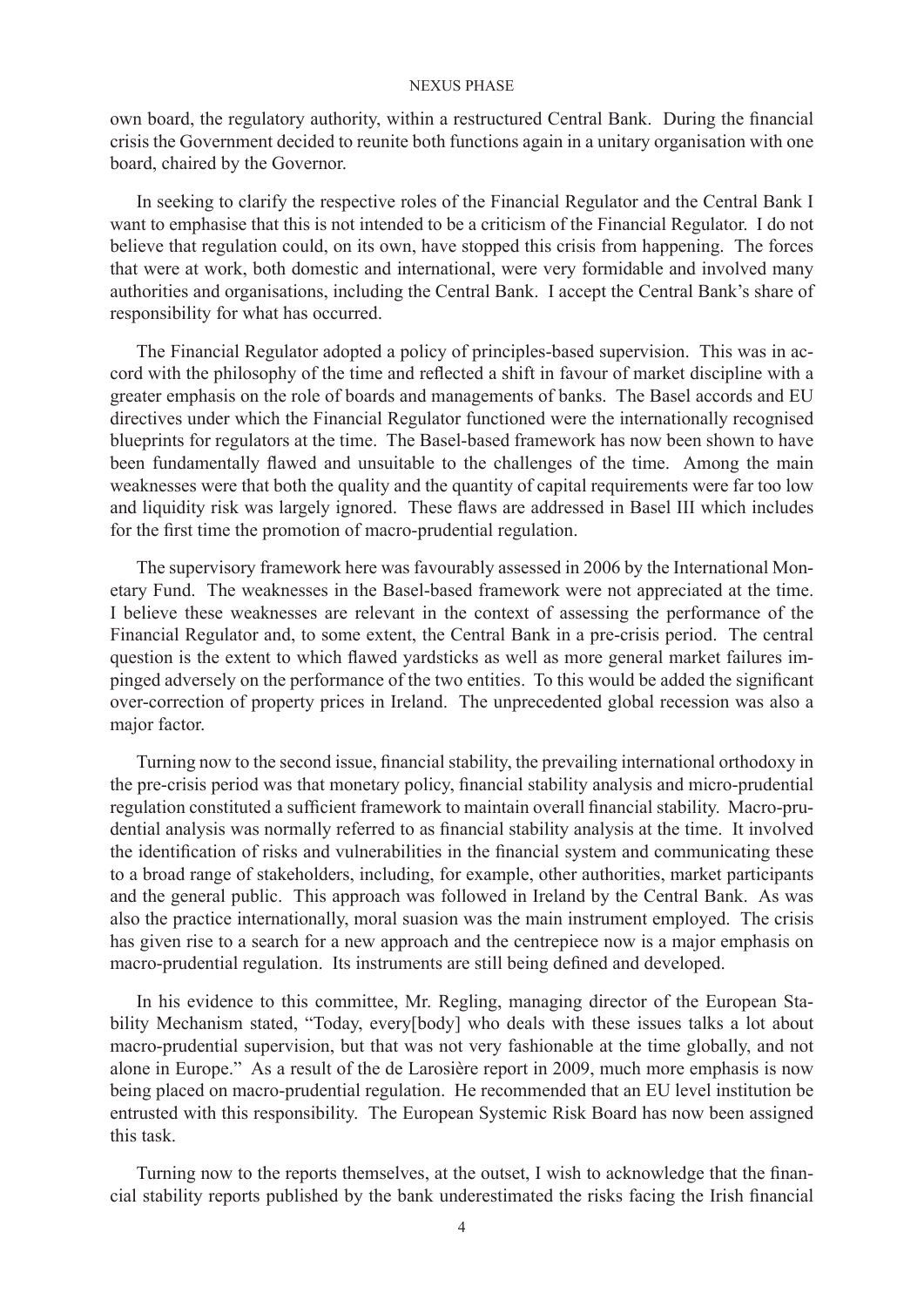system. This is because they did not foresee how the international financial crisis would combine with our existing domestic weaknesses to create such a critical position for Ireland. The reports were concerned about typical recessions of the past several decades. The scale of the international crisis, the worst since at least the 1930s, was not anticipated by any institution, domestic or international. The effect on Ireland was magnified by the interaction of these risks, domestic and international, which dramatically increased the social, economic and financial consequences for Ireland. This is not to fully recognise the part played by our domestic weaknesses prior to the crisis, including the dominant role of the property market. However, I believe these weaknesses on their own would not have given rise to anything like the severity of the crisis we experienced. I believe Lehman's was more than the trigger or catalyst. It precipitated the near-collapse of the international banking system. It destroyed, on a wide scale, trust between lenders and borrowers, the very foundation block of the banking system. The market suffered what has been called a type of financial cardiac arrest affecting most western banks. In particular, it triggered large-scale declines in the value of many assets, especially property, across the world. It is clear that, in hindsight, the warnings in our financial stability reports should have been much stronger, and I very much regret that the bank underestimated the risk that subsequently materialised. The fact that similar criticisms can be made of central banks in other countries that experienced systemic crisis is no consolation to me. However, for an insight into the thinking at the time, the very favourable assessments of both the international economic environment and the Irish economy by most domestic and international commentators need to be taken into account. In particular, these assessments reflected the soft landing consensus. To save time, I do not propose tor recite these assessments here. They're set out in my written statement.

So far as the financial system was concerned, the assessments made by the International Monetary Fund, both in its Article 4 reports and in its 2006 financial stability assessment update on Ireland, were quite positive. The International Monetary Fund concluded in 2006, following its stress testing of Irish banks, that they could cope with substantial falls in property prices. As late as 2008, the OECD stated that the rise in property prices was largely driven by higher incomes and demographics and that the Irish banks were well capitalised and profitable and should have considerable risk absorption capacity. Given their cross-country perspectives and their experience of crises, the Central Bank regarded the views of OECD and IMF as very important. Against this background, the financial stability reports highlighted the risks and vulnerabilities in the Irish financial system in the light of the information available at the time. These risks included, in particular, the high level and rate of credit growth, the high concentration of loan books to property-related business, the high increases in property prices, and the increased funding gap. Notwithstanding the warnings in the financial stability reports, they all assessed the overall health of the banking system to be sound based on the internationally accepted yardsticks, notably capital adequacy.

The draft financial stability reports were prepared initially by the financial stability unit of the bank and processed through the financial stability committee, which included senior staff of the Financial Regulator. They were subsequently agreed, normally at two joint meetings of the Central Bank board and the regulatory authority. The risks outlined, together with the Financial Regulator's own assessments, were to be the basis for regulation. Once the reports were agreed, I took full ownership and responsibility for them and launched them at press conferences, where my introductory comments highlighted the key risks. The financial stability reports formed the basis for my discussions with the Minister and the autumn letter sent by me each year to the Minister in advance of the budget. They were also discussed at round-table meetings with the banks.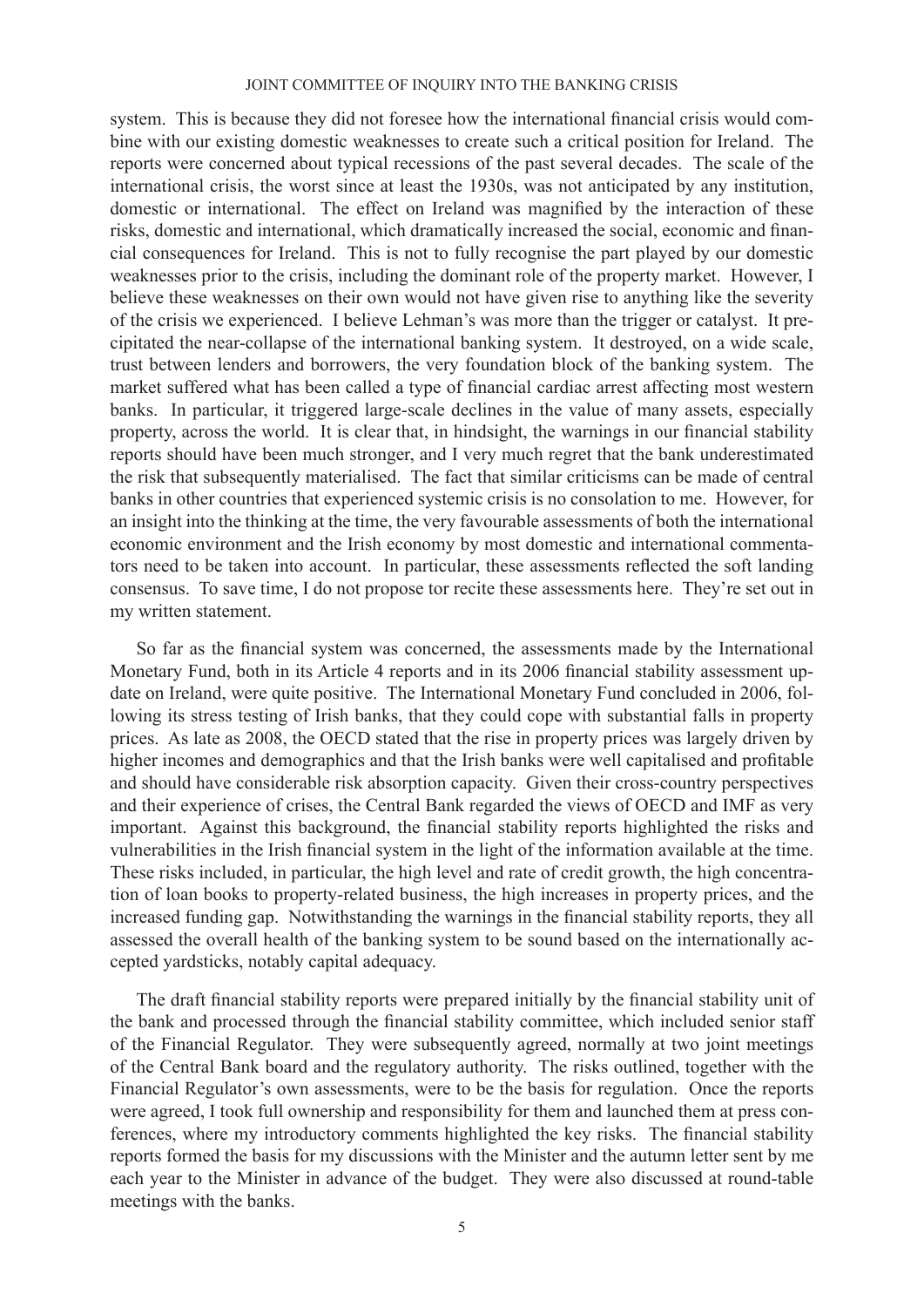The reports of the Nyberg commission and Regling and Watson suggested that there was a basis for taking some action by about the end of 2005. I've recently re-read some of the relevant documents from that time to get some insight into our mindset. This is not easy with the elapse of close to ten years since the 2005 financial stability report was published. Nevertheless, with the benefit of hindsight, I agree with the view that there was a basis for action in 2005. The Central Bank should have escalated and reinforced its warnings on risks and vulnerabilities at the time. At the time, the bank considered that the approach taken was the correct one and I would like to set out why it held that view.

The Central Bank was aware of plans to phase out tax incentives for property. In October 2004, because of the increases in property prices and also the growth of the property sector, I raised the issue in the Governor's pre-budget letter to the Minister for Finance. I advised that no further extension should be allowed to the termination date of mid-2006 for the range of taxdriven incentives. In the event, a review of tax incentives was announced in the budget in 2004. The review was completed in 2005 and the budget in December 2005 announced their phased withdrawal. The Central Bank was also very much aware that a slowdown in credit growth and property prices was dependent to a significant extent on the future increases in interest rates. It was clear that interest rates would not remain for long at their historic low levels and the Central Bank made this known to other authorities, to the banks and to the general public.

In my introductory comments at the launch of the 2004 financial stability report, I warned that the then level of interest rates did not reflect where the euro area economy would be in the medium to long term. In the round-table discussions with financial institutions in December 2004, the Central Bank representatives pointed out that the equilibrium rate for retail mortgages was approximately 6%. While it could take time to reach that level, it was twice the prevailing rate. The spring bulletin of February 2005 and the summer bulletin of May of that year also cautioned about the effects of rising interest rates on borrowings. The impact of rising interest rates was widely picked up by the media following our reports. One leading newspaper reported that interest rates may double. Other media also gave good coverage to prospective interest rate increases. A further message to the same effect was given at the same time ... at the time of the publication of the financial stability report in 2005 with, again, extensive coverage by the media. In preparing that report, the bank emphasised the psychological impact of the expectation of interest rate increases. In the event, interest rate rises were later than expected by markets because of adverse developments in the euro area. Interest rates did increase in December by 0.25%. This was the start of aggressive monetary tightening, with six further increases of the same amount in the period between December 2005 and March 2007. Because of the importance of the effect of interest rate rises for credit growth, the Central Bank's warnings on prospective rate increases were persistent and strong.

Towards the end of 2005, house price growth eased considerably as part of an international trend. The real price index of commercial property, as the Nyberg commission shows, was fairly flat since about 2000. The Central Bank considered that increases in interest rates were the most effective way of cooling the property market and, with a lag, easing credit growth. The bank also considered the exchange rate to be an important factor in slowing the economy. The euro appreciated by 35% and 12% against the dollar and sterling, respectively, between 2000 and 2005. As indicated, the decision of the Minister for Finance to phase out the tax incentives for property was also expected to play an important part. So too were the measures being considered by the Financial Regulator on risk ratings for high LTV mortgages and speculative commercial property. The bank considered that this range of measures should be sufficient to reduce the growth in property prices and, later on, credit. However, it wasn't until about 2006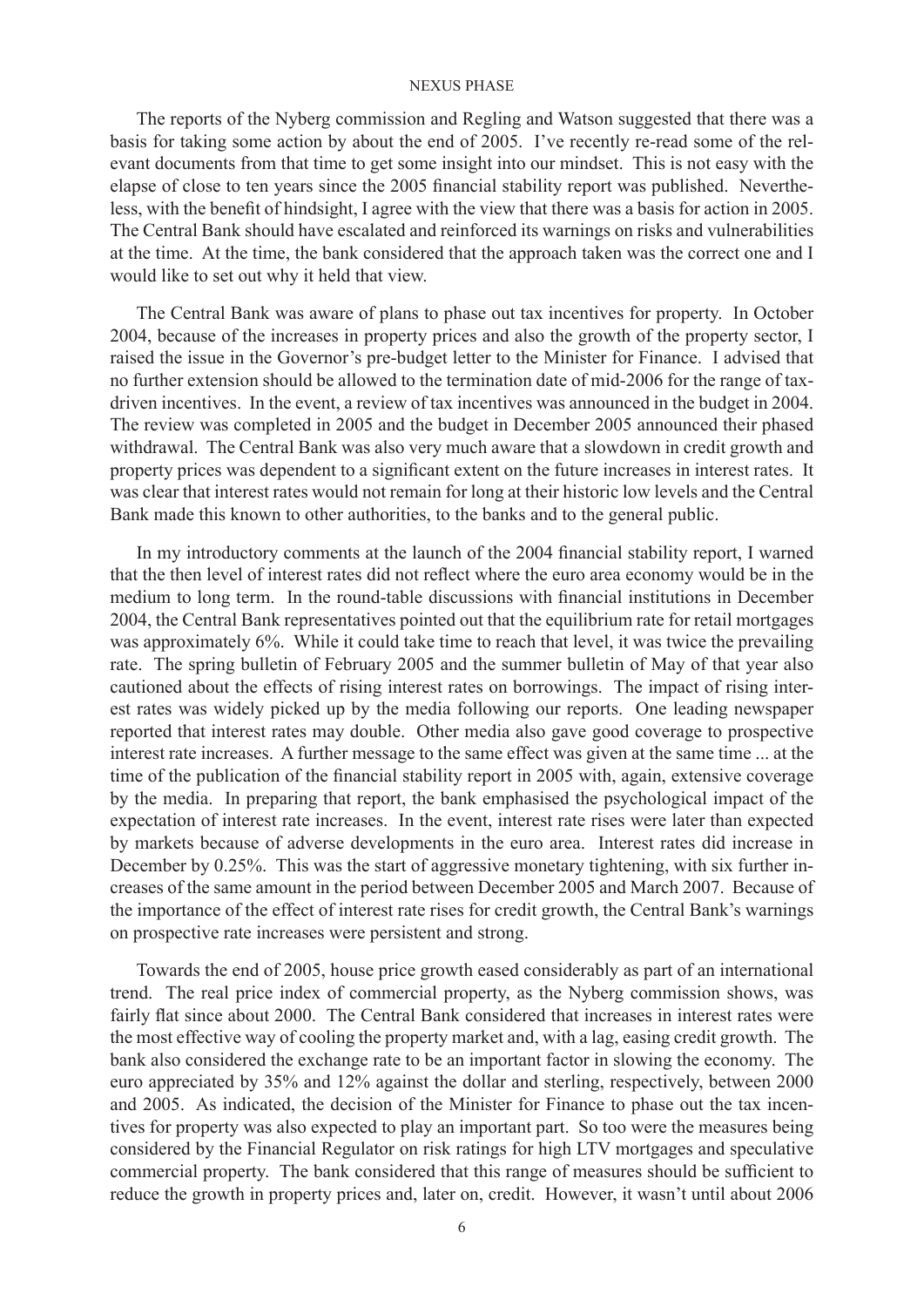that evidence of some slowing in house price growth started to emerge. Later in the year, there were the first indications that growth in credit was beginning to ease. Many of the aggregates continued to moderate throughout ... through 2007. It seemed that the expected soft landing had begun. The delayed response to the measures outlined earlier, and the weaknesses which were subsequently revealed in the risk management practices of the bank, had significant consequences for the banking sector. My description here of the thinking during the relevant periods is not intended to take from the fact that, with hindsight, we were wrong.

Turning to the third matter, the appropriateness of the guarantee, by way of background, I in fact returned to the Central Bank shortly after the collapse of Lehman's on 15 September 2008. I'd been absent from the bank from 19 July due to a serious illness. I was briefed by staff in the Central Bank on the deteriorating liquidity situation. At that time international financial markets were extremely turbulent and liquidity provision by the ECB was increasing significantly. One bank, Anglo, was very seriously affected, while other banks were also experiencing increasing outflows. If outflows continued on the scale experienced, it would only be a matter of time before the Irish financial system was threatened. Following discussions in the Department of Finance, the deposit guarantee limit was increased, and a strong statement of support from the Minister for Finance was issued, confirming the Government's commitment to the Irish financial system. Consideration was also given around this time to the desirability of guaranteeing the liabilities of the banks. While I did not support such a guarantee when it was first raised, I was conscious that if matters deteriorated significantly, and the Irish banking system faced imminent collapse, there would, in the absence of a European initiative, be no choice but to do so.

The matter was subsequently discussed at joint meetings of the boards of the Central Bank and the regulatory authority and it was accepted that such an approach could be necessary in the light of the liquidity pressures. In the meetings held during the weekend before the guarantee decision, it appeared likely that the financial institutions would have significant liquidity ... sufficient liquidity to get through the following week. The liquidity outlook changed quickly on the morning of 29 September, when it became clear that, without assistance, Anglo would not be able to open for business the following morning. Arising from contacts with the ECB, the view at the time was that Ireland was expected to stand behind its banks and a Lehman's-type situation was to be avoided. When the Anglo situation arose, the major concern was how to prevent contagion from Anglo spreading to other banks, which were not then illiquid but were experiencing significant outflows. Arrangements for the provision of assistance to Anglo had already been made in the ... the Central Bank and the necessary letter of comfort from the Minister for Finance was subsequently received. Emergency liquidity assistance was extended to Anglo overnight to enable it to open for business on the morning of 30 September.

The bigger issue was how to avoid the risk to the entire banking system materialising, with catastrophic consequences for the entire country. Without decisive intervention, the risk of such an eventuality was very likely. I supported the guarantee in these circumstances. The question of emergency liquidity assistance, at national risk, for an Irish bank had been under consideration since the Northern Rock crisis in 2007. The granting of ELA to Northern Rock, and its becoming public, had undermined public confidence in the bank, increased panic and gave rise to a bank run that eventually required nationalisation as well as guarantees by the UK Government. Here, all the necessary arrangements, including the identification of non-ECB-eligible collateral in the banks and the legal arrangements for their transfer to the Central Bank, had been made. The roles of the Minister for Finance and ECB had been fully taken on board. The real concern in relation to ELA was the potentially serious effect it might have on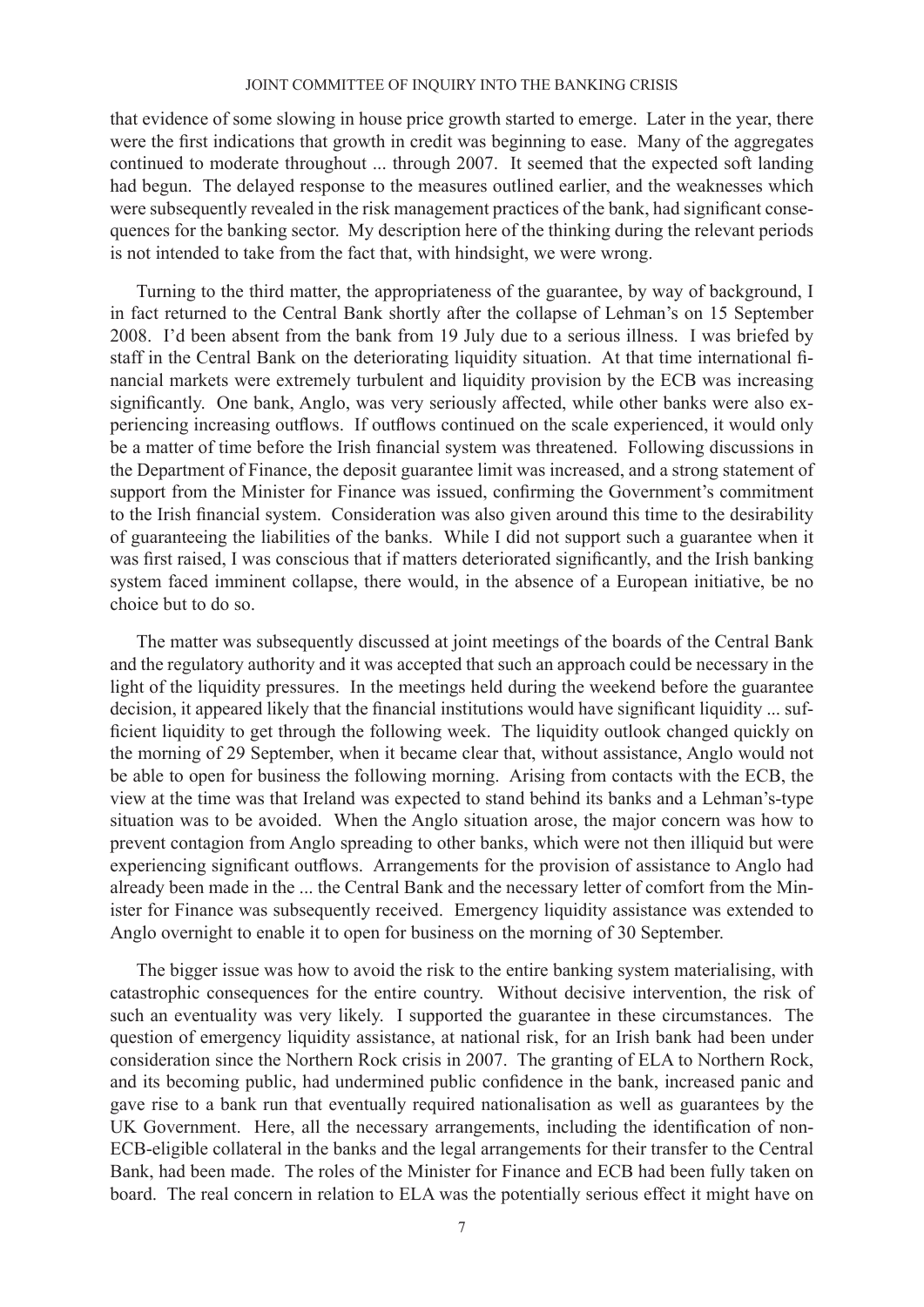a financial institution where market confidence had already been shaken, as well as the risk of contagion to other financial institutions. The provision of ELA was not seen as a solution to the systemic crisis that had arisen. The additional funding for Anglo agreed with the AIB and the Bank of Ireland in the context of the guarantee decision was designed to mitigate the risk of negative market reaction, with severe consequences for the credibility of the guarantee for the other banks if liquidity flows into Anglo did not materialise in sufficient quantity.

The option of nationalising Anglo, together with the issue of a guarantee for the remaining banks, was considered on the night. Overall, it was considered that the signal effect of nationalising Anglo would be more negative than positive and could raise markets' concerns about the systemic weakness of the financial system and, as with ELA, threaten the credibility of the guarantee. Moreover, there was a strong view on the night that the Government had one opportunity to assuage the markets. The markets were extremely volatile, with the decision of the US Congress to reject the proposed troubled assets relief programme, TARP, was likely to result in increased market volatility the following morning. If the decisions taken were considered inadequate and failed, the consequences for the banking system would be devastating and lead to very serious economic and social fall-out for the country as a whole. I supported the decision taken as being the one most likely to ensure that these consequences for the banking system and the country would be avoided.

Before concluding, Chairman, I would like to take the opportunity to say that the Central Bank, in identifying the risks and vulnerabilities pertaining to the Irish financial system in its financial stability reports, considered at the time that its assessment was sufficiently strong and balanced and that it would provide the necessary guidance for the other authorities, market participants and the general public. In hindsight, these assessments, as I have indicated, were not adequate. I fully accept the role of the Central Bank and my role as Governor in underestimating the risks to the Irish financial system, which had such serious consequences for our country and from which we are only now beginning to emerge. Again, I would like to reiterate my regret that the bank underestimated the risks that subsequently materialised. These turned out to be much greater than we had anticipated.

To conclude, Chairman, I hope that my recollection of events will be of assistance to the committee in the very important work that it is now undertaking. Thank you very much.

**Chairman:** Thank you very much, Mr. Hurley, for your opening comments and just with regard to the latter part of your opening statement this morning relating to the guarantee, that matter will be dealt with later on this afternoon when the focus of that session will be on the years 2008, 2009 - the critical years in the build-up and immediate response to the crisis. Before I bring in this morning's lead questioners, Mr. Hurley, maybe if I can just deal with one or two matters quickly with you and maybe that is just to get a brief explanation from you as to how you saw your role as Governor of the Central Bank and, in that regard, did you see your role as being independent from the Department of Finance and from the banks themselves?

**Mr. John Hurley:** Yes, the Central Bank is independent and independent from the banks themselves, but it operates through its ... first of all, through its reports, through the financial stability analysis reports and through other reports, but it has a specific role in relation to financial stability and it deals with that through the various reports that it publishes.

**Chairman:** And in regard to the Department of Finance and Government itself, does the Central Bank operate independently from them?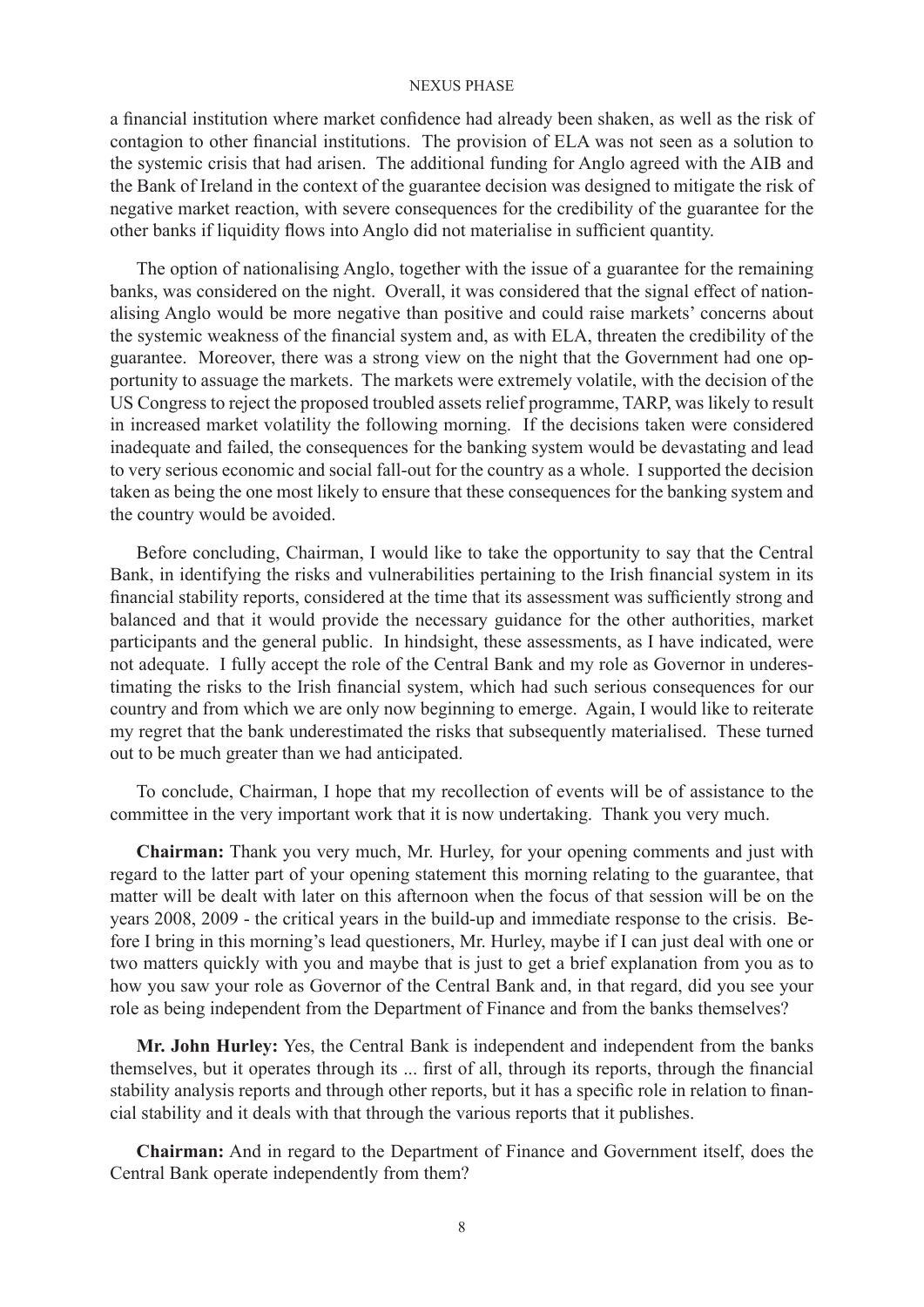**Mr. John Hurley:** It does but it reports to the ... it reports on financial stability issues to the Minister and has regular contact with the Minister on these issues.

**Chairman:** In the structure in which you worked, which was set up in the 2003 Act, in that structure was the Office of the Financial Regulator, ultimately, accountable to you?

**Mr. John Hurley:** No, the Financial Regulator was accountable to its own board; it was not accountable to the Governor of the Central Bank. The Governor of the Central Bank had a responsibility in relation to financial stability and fulfilled that responsibility through its reports but the Financial Regulator didn't report to the Central Bank.

**Chairman:** Just to clarify that, so what you're saying this morning is that the Office of the Financial Regulator was not left under the control of the Central Bank as a result of the 2003 Act?

**Mr. John Hurley:** As a result of the 2003 Act, there was an overall board, an overarching board, but the board of the Financial Regulator had its own responsibilities under the Act and fulfilled those responsibilities in accordance with the provisions of the Act. It had its own board, and its own board made decisions in relation to financial regulation.

**Chairman:** So who, ultimately, was the Financial Regulator accountable to?

**Mr. John Hurley:** The Financial Regulator would've been accountable to the Minister and to the Government through its board. But in relation to the ... to the Central Bank, the overall responsibility of the Central Bank was set out in the Act but the carved-out functions of the Financial Regulator were operated by the Financial Regulator in accordance with that Act.

**Chairman:** So is it your view or not that the office of the regulator was an entirely separate entity from the Central Bank in which you were the Governor?

**Mr. John Hurley:** No, it was not an entirely separate entity.

**Chairman:** So what was the connection?

**Mr. John Hurley:** There was a linkage to the joint board but they'd had independent responsibilities. They were set out in the Act in relation to regulation. The Central Bank had an overall responsibility in relation to financial stability, which it exercised through the Act, but the Financial Regulator had its own independent responsibilities.

**Chairman:** Okay, thank you. We may return to that later on this morning, Mr. Hurley. Senator D'Arcy, you have 25 minutes.

Senator Michael D'Arcy: Thank you, Chair. Mr. Hurley, thank you for coming. Just ... in your interaction with the Chairman, Mr. Hurley, are you saying then effectively that the buck did not stop with you in terms of your responsibility for banks?

**Mr. John Hurley:** The Central Bank had a role in relation to financial stability. That was an overall role it ... which was part of the functions of the Central Bank but within that particular organisation, the financial stability ... the Financial Regulator had carved-out responsibilities. And that carved-out responsibilities related to the regulation and supervision of banks and, in that respect, it was independent ... in that respect, reporting to its own board. But there was an overall responsibility for the board I chaired for the Central Bank in relation to financial stability.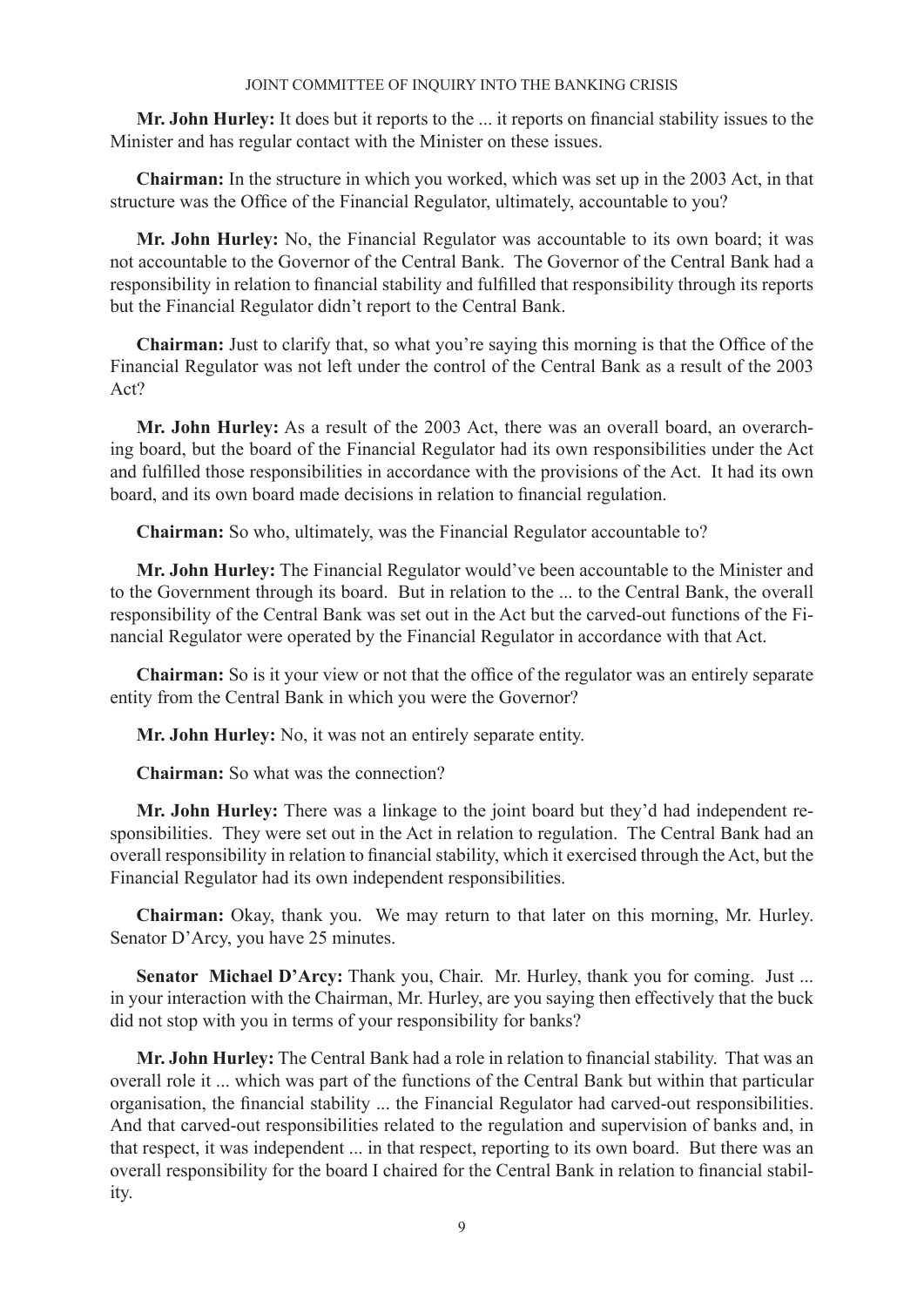# **Senator Michael D'Arcy:** So, did the buck stop with you or not?

**Mr. John Hurley:** In relation to ... in relation to ... in relation to overall financial stability, we produced the reports of the Central Bank, we gave the advices and recommendations and our view on financial stability was the view as we outlined. But financial regulation was something that was carved out from the Central Bank, had a specific role and responsibility and that is clear in the Act.

**Senator Michael D'Arcy:** I am aware about the carved-out responsibilities, Mr. Hurley. But, I suppose, what the Chairman started off this morning with ... what I'm trying to clarify, is in terms of your overall responsibility for the financial sector for stability. That was your overall responsibility.

**Mr. John Hurley:** Yes, it was. The overall responsibility of the Central Bank, through the financial stability reports and through the actions of the ... it was the overall responsibility, but there were carved out responsibilities within the Act.

**Senator Michael D'Arcy:** I'm aware of that. But what I'm trying to see was ... who was the person who had the final responsibility. Is that you or is it the opposite, the Financial Regulator?

**Mr. John Hurley:** The overall responsibility ... overall financial stability was a responsibility of the Central Bank and it was a responsibility of me. We produced the financial stability reports and made the assessments but within that there are different functions. Financial regulation is operated and was carved out separately but the overall financial stability of the system and the overall reports of the Central Bank set out our assessment in relation to financial stability and we carry responsibility for those.

**Senator Michael D'Arcy:** So ... and I don't want to put a leading question to you, Mr. Hurley ... in the final analysis, for overall responsibility for the Irish financial institutions, the Irish banking sector, did the buck stop with you?

**Mr. John Hurley:** Yes, we were responsible for contributing to financial stability overall ... contributing to financial stability. There is no way the Central Bank itself can assure financial stability. The ... the Act says we contribute to financial stability because there are so many other players involved. But we set out our assessment in the financial stability reports, gave our assessment on the future evolution of the sector and the risks to the sector and we carry responsibility for that.

**Senator Michael D'Arcy:** Mr. Hurley, the ... have you followed evidence being given by previous witnesses to date?

**Mr. John Hurley:** So far as I can, yes.

**Senator Michael D'Arcy:** And, specifically, I'm talking about senior executives from the financial institutions - AIB, Bank of Ireland, Ulster Bank - that have before ... appeared before us previously. And one of the themes that has ran through that, Mr. Hurley ... one of the major issues was that the banks did not have access to consolidated data in relation to developers, to major projects or, in particular, to the commercial real estate sector. The commercial bank did have access to that consolidated data and it ... it would appear that the commercial ... or that the Central Bank did not choose to do anything about the massive growths in the balance sheet of the banks. The figures that we have quoted on a number of occasions, Mr. Hurley, from '01 to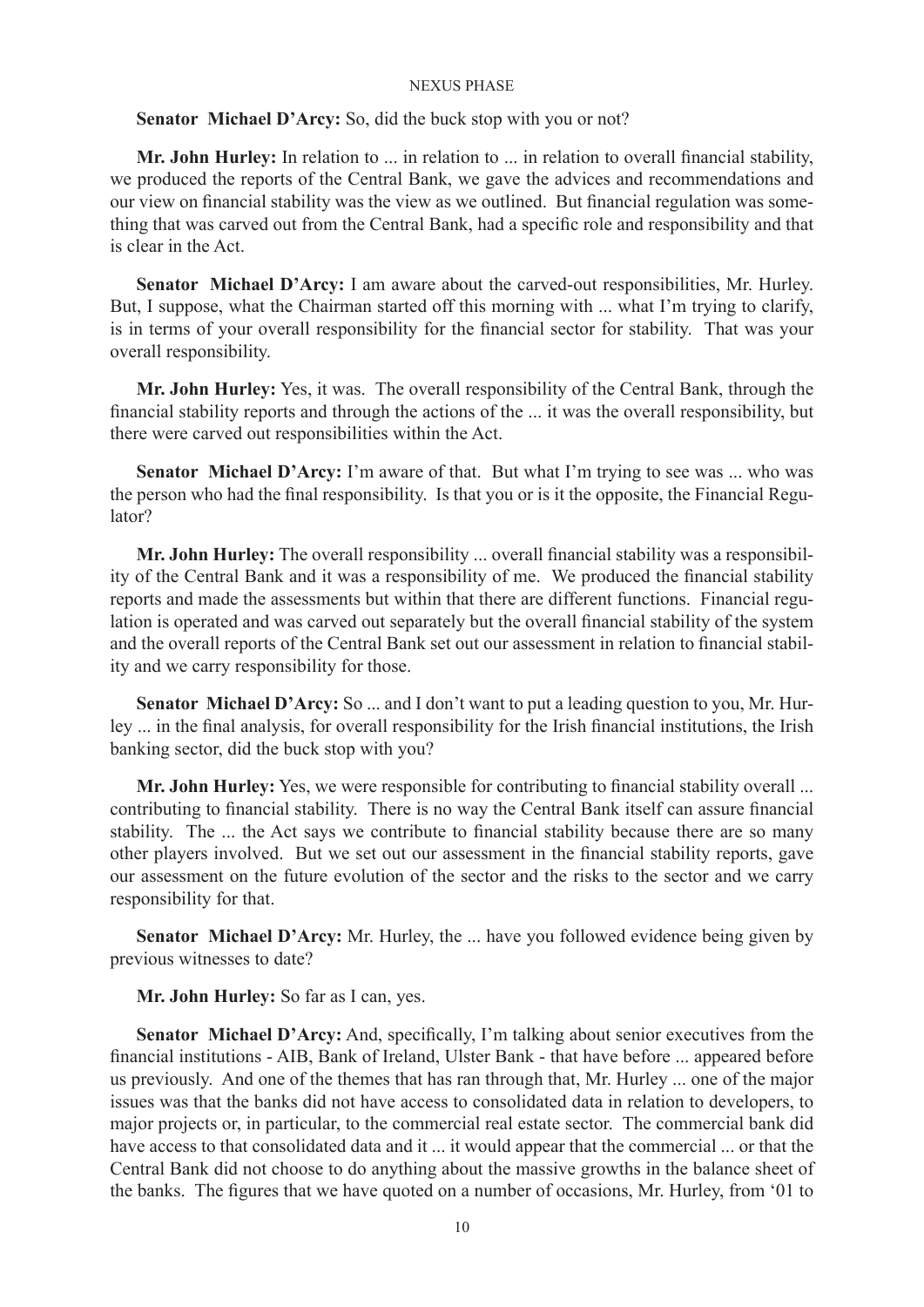'08 is a 29% to 30% year-on-year increase in the balance sheet of the banks. Could you comment why the Central Bank chose not to impact upon those enormous growths?

**Mr. John Hurley:** The Central Bank regularly referred to the growth in lending in its financial stability reports, commented upon this, and set out in those reports the risks resulting from the increased lending, but it also balanced that against other assessments in the reports. And the view in the reports if you ... when you go through them, is that the type of risk that eventually emerge weren't seen as likely at the time. We regarded the banks as sound at the time. We believed on the basis of the assessment coming through the financial stability reports that that was the position. We did warn about the growth in lending and the growth in credit and that was set out very clearly in the reports, with all the warnings of the Central Bank in each of the reports. We set out the warnings in relation to the growth under the different aggregates regularly and I pointed it out when launching financial stability reports on each occasion, and my introductory statement to the financial stability reports would have pointed out these risks.

**Senator Michael D'Arcy:** Mr. Hurley, I have read the financial stability reports and I will come back to them in a moment. One of the criticisms was that the banks were unaware that certain people who they had lent money to also had a cross-collateralisation, a cross-securitisation of loans with another bank and each bank was unaware that that other ... that same individual was indebted to another institution. On how many occasions did the Central Bank request the top ten exposures from the primary financial institutions within the commercial real estate sector?

**Mr. John Hurley:** The situation in relation to the detailed lending within the individual banks would have been dealt with directly by the Financial Regulator in dealing with the individual institutions. The overall reports coming to ... through the financial stability reports from the Financial Regulator would have been the basis on which those reports were done, but the detailed information in relation to the individual banks would have been gone from the Central Bank when the Financial Regulator was created.

**Senator Michael D'Arcy:** While the functions were divested to the Financial Regulator, your role, as we've stated at the very start, was to oversee the financial stability of the entire sector.

# **Mr. John Hurley:** Yes.

**Senator Michael D'Arcy:** On any occasion, did you request from IFSRA the top ten exposures, analysing the risk that the financial stability reports ... that you've stated in the FSR reports, was any of that analysis done in relation to the commercial real estate sector?

**Mr. John Hurley:** In developing the financial stability reports, the data, and all the relevant data that was necessary would have been collected and would have been analysed by the financial stability unit in the Central Bank.

# **Senator Michael D'Arcy:** Yes.

**Mr. John Hurley:** And the view in the financial stability report would have been arrived at on the basis of that assessment. There was very good co-operation with the Financial Regulator throughout this period but we didn't encroach on the functions of the Financial Regulator. The Financial Regulator was established as a separate entity with its own board. It had its own responsibilities, and we were divested of those responsibilities in the 2003 Act, and so we had to accept that we were no longer regulating the Irish financial institutions. So we had a ... we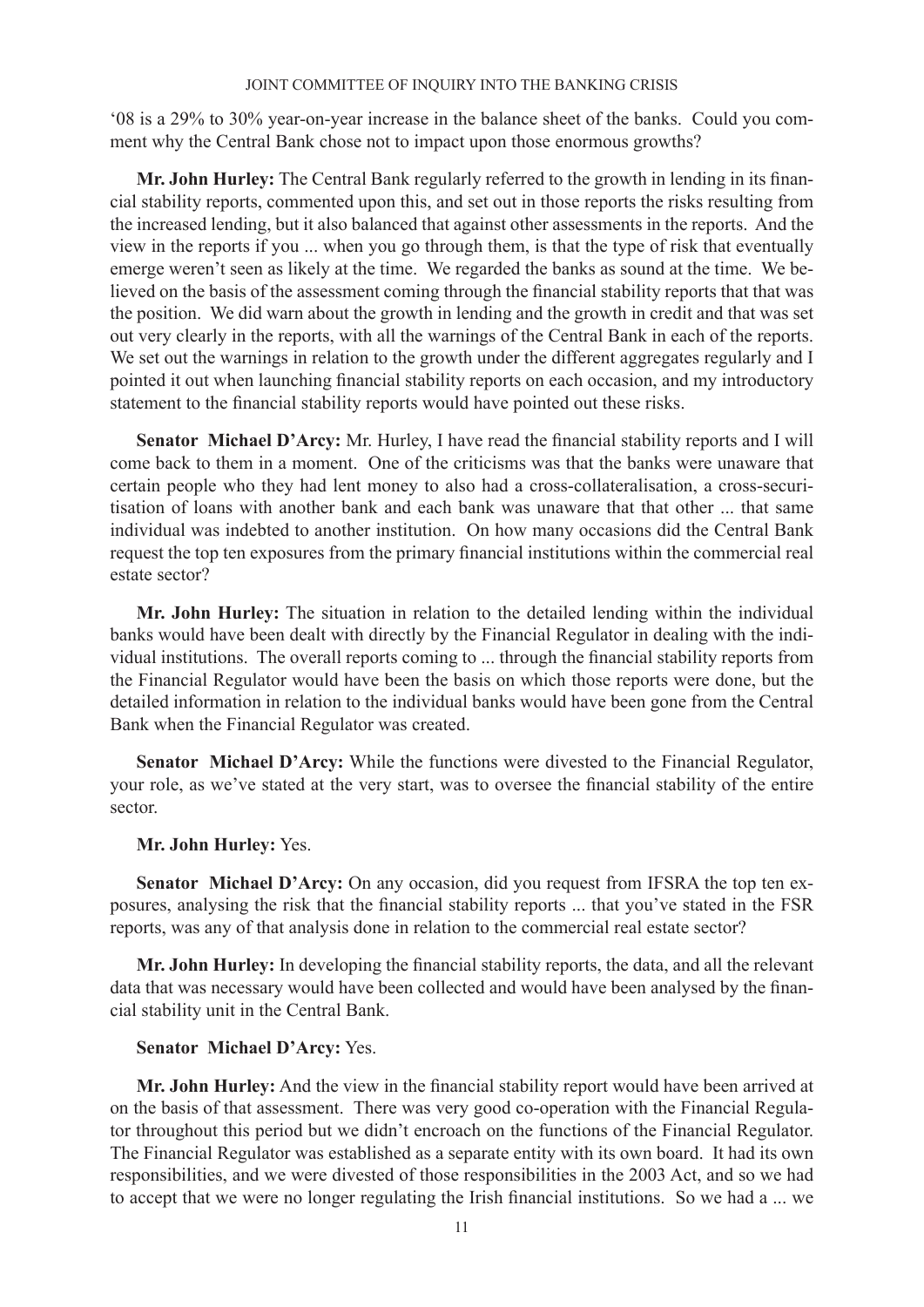certainly had got a stability role but it very much depended on the accumulation of data and the information we were getting and then assessments being made on the basis of that. We were no longer regulating the Irish financial institutions.

**Senator Michael D'Arcy:** But you had authority over the financial stability of the entire sector. What I'm trying to scope, Mr. Hurley, is you had access to the consolidated data, in particular for the commercial real estate sector, and I'm trying to scope did you request that data, did you analyse that data of the top ten exposures within each financial institution to protect the stability of the financial sector within our jurisdiction?

**Mr. John Hurley:** The data in relation to ... the financial stability unit would have collected the data that was necessary to complete its financial stability reports. I don't think they would have delved into the detail of particular exposures in financial institutions, that would have been seen as a responsibility of the Financial Regulator. But the overall aggregate data would have been collected to arrive at the conclusion in the financial stability report.

**Senator Michael D'Arcy:** Should they have?

**Mr. John Hurley:** Well, I don't think that the ... the Central Bank, in a situation where a new regulatory structure was set up, should not have been deeply involved in the regulatory process. In terms of the overall data that was being supplied to enable financial stability reports to be developed, that was considered adequate to enable a view to be taken on financial stability but the Central Bank was no longer regulating financial institutions.

**Chairman:** It's about 15 minutes now, Senator.

**Senator Michael D'Arcy:** With hindsight, should they have? With the benefit of hindsight?

**Mr. John Hurley:** Well, with hindsight, I actually feel that the divesting of regulation from the Central Bank was a mistake and I do believe that we should really in a small country have kept these functions together.

But once it happened, the Act had to be respected and the responsibility of the Financial Regulator had to be respected.

**Senator Michael D'Arcy:** Mr. Hurley, the credit sector concentrations and prudent underwriting standards in the banks were also important to financial stability. Do you believe there was adequate discussion of the breaches of lending policies and sector risk concentration and limits at board meetings of the CBFSAI?

**Mr. John Hurley:** The overall growth in property lending was of course a key feature that was supplied to enable financial stability reports to be developed, but the detail of that within the different sectors and within different parts of that sectors wouldn't be something that the Central Bank would focus on. It focused on the overall and came to conclusions on that basis. The separation of functions, it was clear in the Act and we respected that.

**Senator Michael D'Arcy:** Did you respect it too much? Should you have delved further?

**Mr. John Hurley:** We had to ... the Act was established to create regulation as an autonomous entity within the Central Bank ... It was also indicated that they would carry out their functions according to their own lights and responsibility. We accepted that but we did have a responsibility to gather the overall data together to try to come to a conclusion on the sector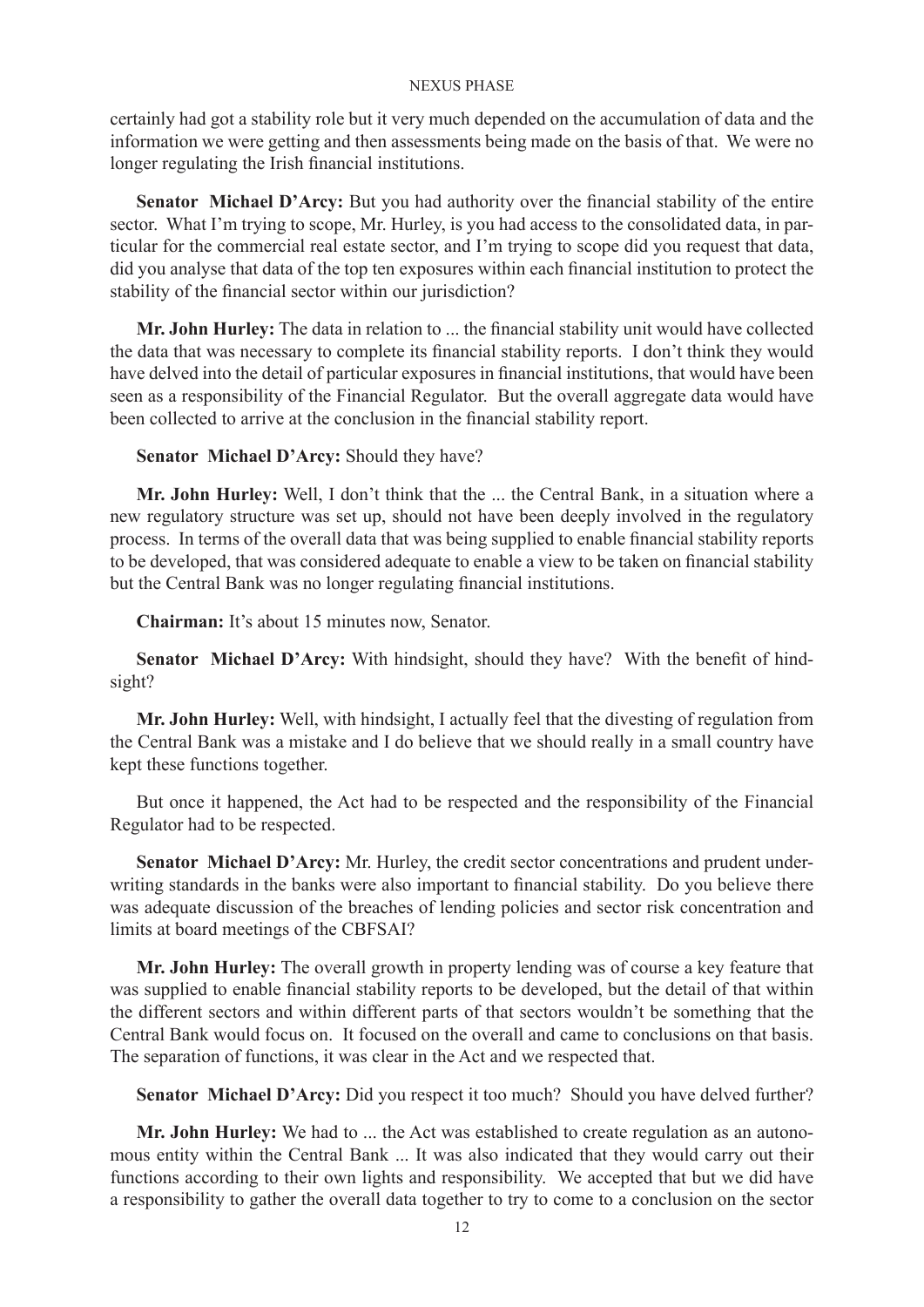and that's what we did and we tried to do that without encroaching on the responsibilities of the Financial Regulator. We worked well together in terms of the relevant responsibilities. The Financial Regulator has its responsibility, as we had ours, but we were conscious that we were no longer the regulator.

**Senator Michael D'Arcy:** The policy tools that were available ... the effective instruments available to deal with the excessive credit growth and the sector risk concentration, can you access the use ... and the use of these instruments?

**Mr. John Hurley:** I'm not sure that I understand the question.

**Senator Michael D'Arcy:** The policy tools, the quantitative controls, qualitative controls ... that you could have ... the Central Bank could have requested to be used, I assume via the Financial Regulator.

**Chairman:** Oh, these would even be powers that would be in the beholdment of the Governor of the Central Bank-----

# **Senator Michael D'Arcy:** The Central Bank-----

**Mr. John Hurley:** I'm sure that in relation to information that would have been required to enable financial stability reports to be developed, that there would not have been a difficulty in accessing information if that was required.

Senator Michael D'Arcy: No, I'm not ... I'm sorry, I'm not talking about the compiling of a financial stability report. What I'm asking about, the powers that were available to you and I quote document Vol. 1 ... Vol. 1. of the core documents, page 3, from the letter from the current Governor of the Central Bank, Professor Honohan, that there were powers available and tools available to the Central Bank Governor, if they chose to use them. Quantitative controls, qualitative controls, call for deposits and other powers that would have restricted the quantum of funds that would have been available to the financial institutions to lend.

**Mr. John Hurley:** The powers available to the Governor of the Central Bank and the Central Bank at the time were a general power of guidance. The detailed powers were actually with the Financial Regulator. We had ... we could have issued formal guidance to the Financial Regulator in relation to functions set out and that, but we didn't do that because what we did was, we agreed with the Financial Regulator jointly financial stability reports. We had a number of iterations to do this, and the reports were agreed and the risk framework was agreed. And once the risk framework was agreed regulation was to take place within that context. We never issued formal guidelines to the Financial Regulator and we didn't think it was necessary to do so.

**Senator Michael D'Arcy:** With hindsight, should you have?

**Mr. John Hurley:** Well, if we knew now what ... if we knew then what we knew now, of course, but the point is-----

**Senator Michael D'Arcy:** You knew the risks-----

**Mr. John Hurley:** Sorry?

**Senator Michael D'Arcy:** You knew the risks, you itemised the risks in the financial stability reports from '04, '05, '06 and '07. But you ... what you said was you did not foresee ... sorry ... "The Bank emphasized downside risks to the banking sector but it did not foresee the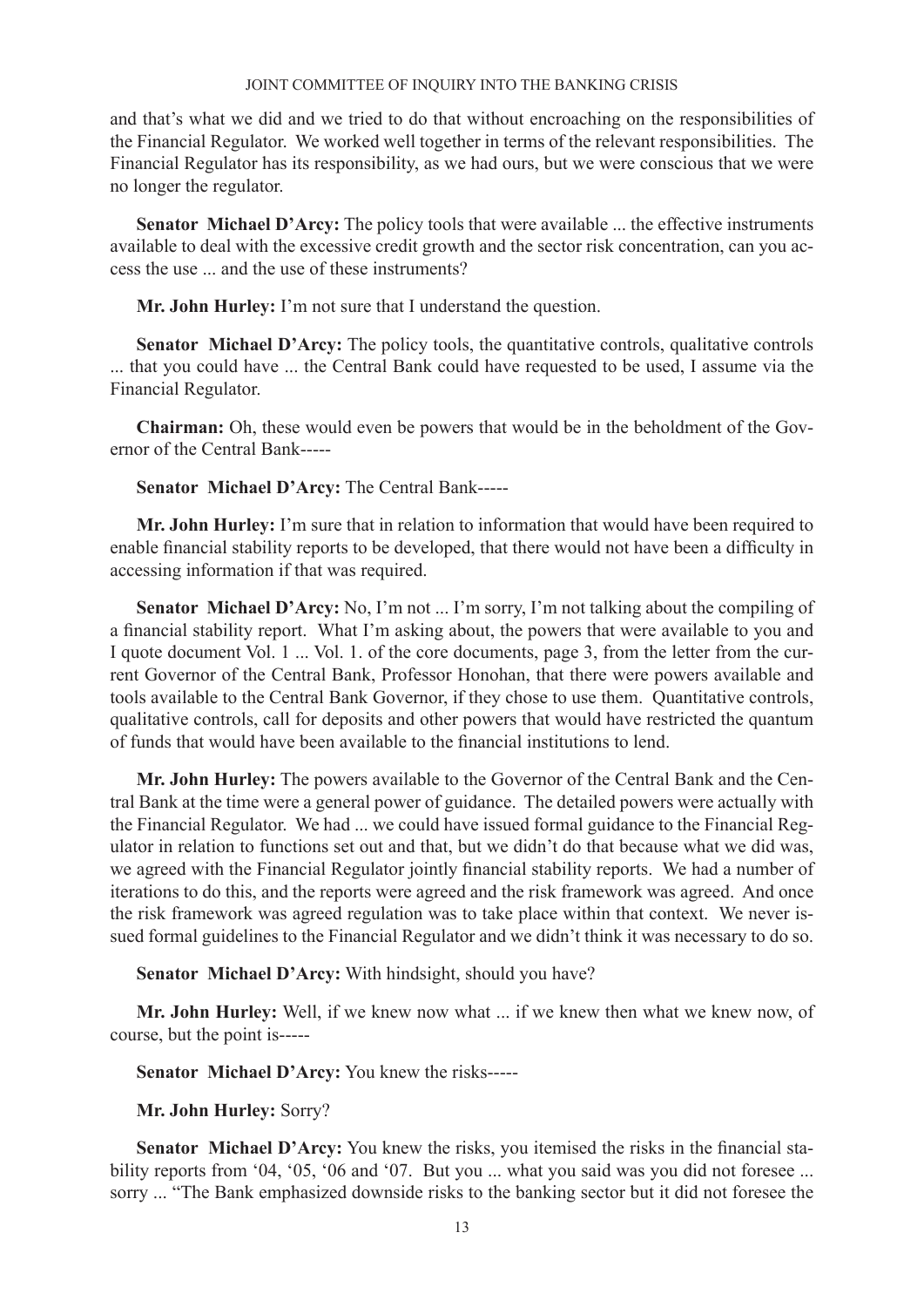dramatic consequences that flowed from the interaction of the international financial crisis with our domestic vulnerabilities." The international financial crisis was outside of your control, but the domestic vulnerabilities were clearly outlined in your FSR reports and you chose not to impact upon those.

**Mr. John Hurley:** No, we made an assessment in the financial stability reports. We outlined the risks, we outlined them very clearly in every single report. Those risks were clear but we made an assessment on the basis of all of the information that we received and on the basis of the environment of the time, the economy at the time. We made an assessment on those risks and our assessment on the basis of those risks was that the financial stability of the sector at that time was not threatened. Now that was the assessment in each of those financial stability reports. But we did set out, as guidance for the Financial Regulator, the overall risks that were building up in the system. We were not regulating the banks. That function had been removed from the Central Bank-----

Senator Michael D'Arcy: In conversation with the Financial Regulator's office, you said you worked well together.

**Mr. John Hurley:** We did and ... we did but we didn't interfere with each other's responsibilities. We followed the Act as we were expected to do.

**Senator Michael D'Arcy:** Were you aware that the overall financial stability of the entire sector was at risk?

**Mr. John Hurley:** No ... we ... as we developed our financial stability reports we did not believe that the financial stability of the sector was at risk, and it didn't become at risk until the crisis developed into something else and the international factors developed into something else. Our assessment of financial stability through those years is set out in the reports and we didn't assess the sector as being at risk at that time, but, of course, that changed and developed as the world changed and developed.

**Senator Michael D'Arcy:** Can I ... in Vol. 1, from page 134 onwards where the FSR reports are available, so these are public documents they're not protected by section 33AK-----

**Mr. John Hurley:** What page Deputy is it?

**Senator Michael D'Arcy:** 134 onwards. Your photograph is on the very start of all of them.

**Mr. John Hurley:** Yes.

**Senator Michael D'Arcy:** And as you said earlier, they were agreed with the Central Bank.

**Mr. John Hurley:** They were agreed with the Financial Regulator.

**Senator Michael D'Arcy:** And the Financial Regulator. Can I just ... I'm just going to take one aspect of those, and I'm using that as domestic risk.

**Chairman:** Can you say the page please, Senator?

**Senator Michael D'Arcy:** 134, but it's from there onwards, the FSR reports.

**Chairman:** So 136 is where you are coming from there, is it? Yes, 136.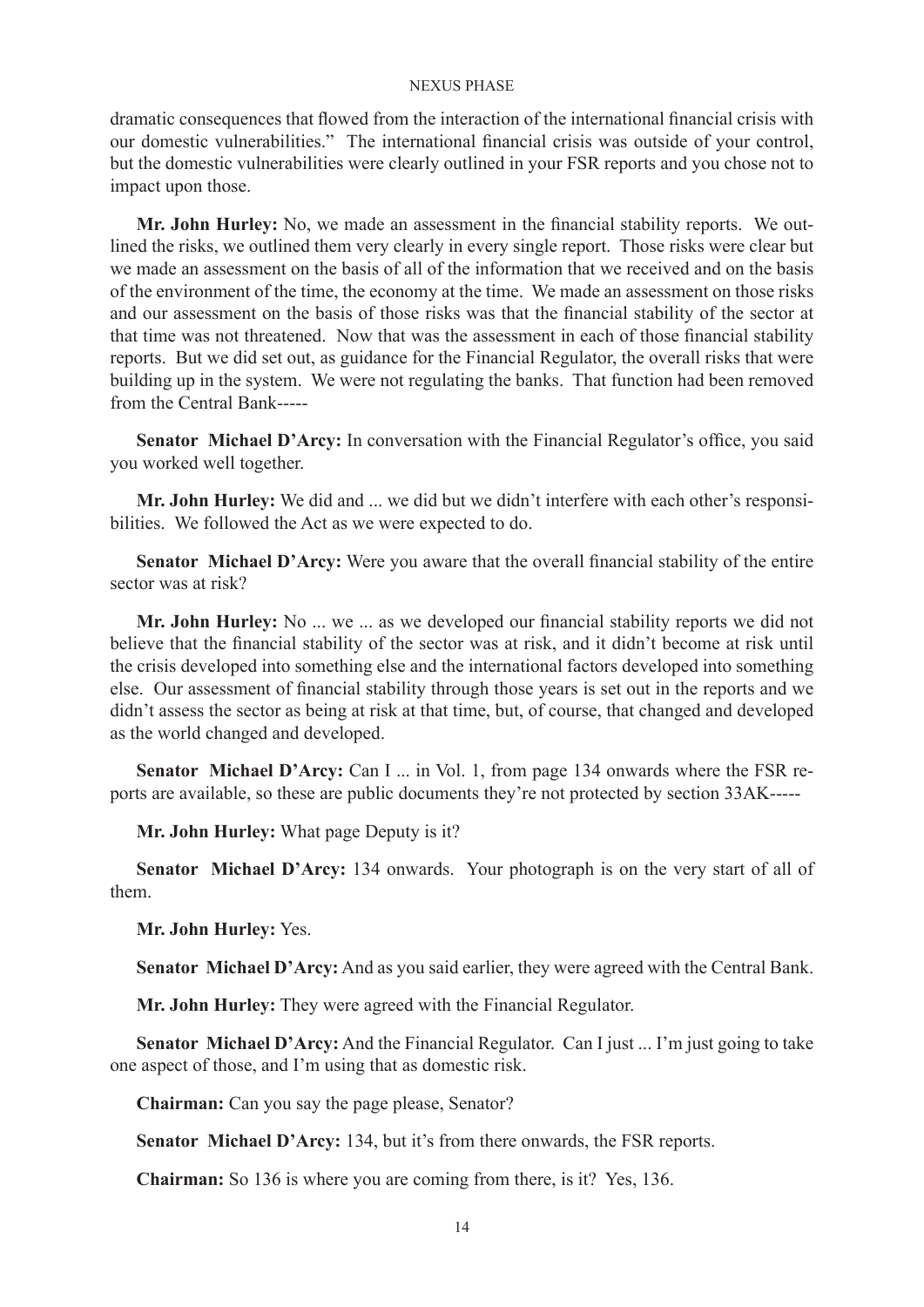Senator Michael D'Arcy: It's 134 onwards, Chairman, and I've done analysis of the personal indebtedness, Mr. Hurley. In '95, it was 71% of the GDP of the nation. I'm only going to use three figures, please; '06 it was 192% of the personal ... of the GDP of the nation; and on page 182, on the right hand column, in '07 it says: "The overall level of indebtedness could reach 248 per cent of GNP by end [of] 2007 compared with 222 per cent at end-2006." What was going to happen when there was a downturn, when the public were indebted to the tune of 248% of the GNP of the nation?

**Mr. John Hurley:** But the overall assessment of financial stability was that financial stability was sound. These were particular-----

**Senator Michael D'Arcy:** That's sound? We were now ... They were now ... The Irish people were now the most indebted-----

**Chairman:** I just need to allow him ... Mr. Hurley to respond now.

**Mr. John Hurley:** These were indicators that were pointed to by the Central Bank as risks to financial stability in all of the reports. The reports are very transparent in relation to this. All of this data was pointed out and an assessment was made of the risks. And the risks at the time were assessed on the basis that financial stability was sound and was okay but this all changed later on, you know, when the overall financial crisis hit, but at this particular time, the assessment in the financial stability reports were what it was.

**Senator Michael D'Arcy:** But Mr. Hurley, in 1995 the indebtedness of the personal sector was 71%. Twelve years later it was 248%, now, 71% of GDP and 248% of GNP. That happened effectively on your watch, and that compiled with the level of indebtedness to the commercial real estate sector and I want to quote page ... I believe this document is section 33AKprotected ... sorry one moment.

**Chairman:** We can't reference to the viewing Senator, yes?

**Senator Michael D'Arcy:** Yes. It's analysis that was concluded by ... based upon the assessment of a financial institution, which I'm not naming ... but, what I'm asking Mr. Hurley, for a comment upon the level of indebtedness of the personal sector coinciding with the indebtedness of eight financial institutions and I'm quoting Vol. 2, page 176, that is not available, I believe it is a section 33AK-protected document, approximately 82% of a loan book of a financial institution is commercial real estate, 1% is residential and about 17 other are corporate loans. Both of those coincided to the crash of the entire banking sector that occurred upon your watch. Could you comment upon that please?

**Mr. John Hurley:** When we were assessing the growth in credit and the growth under the different headings we made that very clear in all our documents and reports. This was not a secret. The Central Bank made the growth in the different aggregates very very clear. We made an assessment on the basis of that.

**Senator Michael D'Arcy:** What did the Central Bank do under your tutelage to impact upon massive growth in the personal indebtedness sector and the massive growth in the bank balance sheets? What did they do, what policy tools, what instruments did you use-----

**Mr. John Hurley:** What the Central Bank did was it first all started in 2004, as I said in my opening statement, to deal with the incentives for property development. It advised very strongly that these would be looked at and these were. The Minister took a decision in 2004.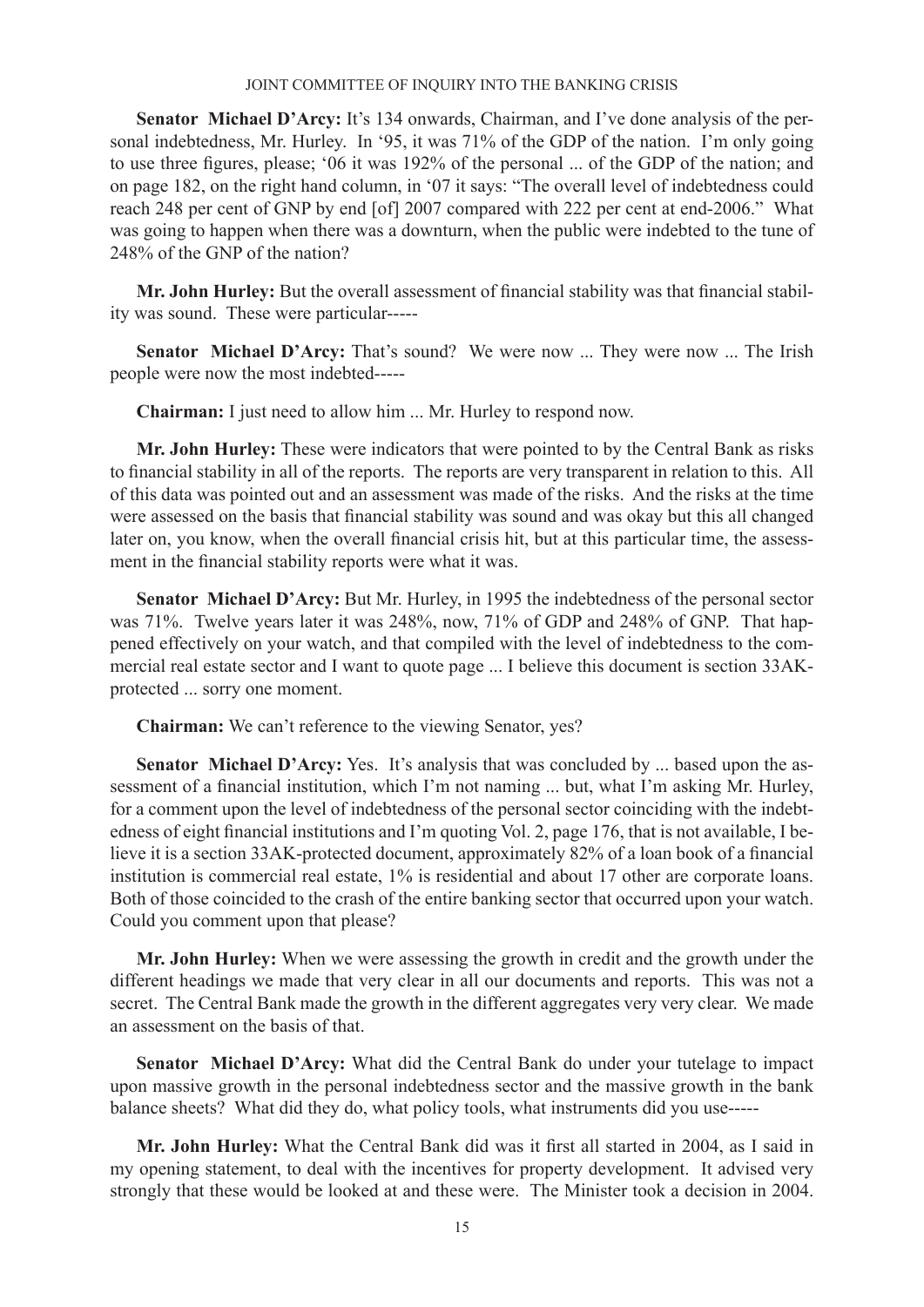He came back in 2005 having conducted two consultants' reports and set out a path by which these would be, by which these would be adjusted. That was one key element that was part and parcel of what the Central Bank did. The Minister responded at that time. Secondly, I set out in my opening statement the path that we expected interest rates to take and the impact that interest rates would have on the growth in credit. This was clearly set out and we knew that the mortgage rate would double. We knew it would go to 6% and we spent '04 and '05 saying this. We went to the banks with round-table discussions in December 2004 and pointed out what was going to happen the interest rate.

**Senator Michael D'Arcy:** Apart from the FSR-----

**Mr. John Hurley:** I mean, these were the key elements to the assessment by the Central Bank at the time and in fact, as interest rates increased and went through 2006 and into 2007, yes, as I said in my opening statement, credit started to ease, growth in house prices started to ease but with a lag. The increases were much later than had been expected. So the assessment set out by the Central Bank at that time was that this would ease over time but it took longer than expected and it was really the additional credit and growth in credit that took place in that intervening period which has done the bulk of the damage.

**Chairman:** Final question Senator, and I'll bring you back in at the wrap-up.

**Senator Michael D'Arcy:** Okay. Apart from the FSR reports and the pre-budget letters, how did the Central Bank ensure that the Government was at all time informed about the current macroeconomic situation and understood that the effect the macroeconomic developments could have on the financial stability on the banking sector in its entirety?

**Mr. John Hurley:** What happened in terms of relationship with the Government was we produced our annual report and we produced financial stability reports. The annual report went directly to the Minister and the Government and he presented it. The financial stability reports were discussed by me with the Minister on many occasions. In addition we would have talked about the evolution of the economy, talked about the risks that were emerging and our assessment overall of the banking system given to the Minister, so let us be clear about it, we did not expect that the banks were going to implode, and the Minister was never told by me that the banks were going to implode. What the Government was told and the Minister was told that there were risks to the system, that property was a significant risk, that it would adjust, and in that adjustment there would be implications for the economy. The primary implication that was seen was the fiscal implication. It was seen that there would be a very very large gap to be filled, but it wasn't expected in the course of that period that this would destabilise the banking system.

**Senator Michael D'Arcy:** Mr. Hurley, why did you not use-----

**Chairman:** Last question now Senator.

**Senator Michael D'Arcy:** Why did you not use the tools that were available to you within the powers of the Central Bank Act in conjunction with the Financial Regulator to impact upon the excessive lending that occurred during your tenure as Governor?

**Mr. John Hurley:** The-----

**Senator Michael D'Arcy:** Why did you not use those powers?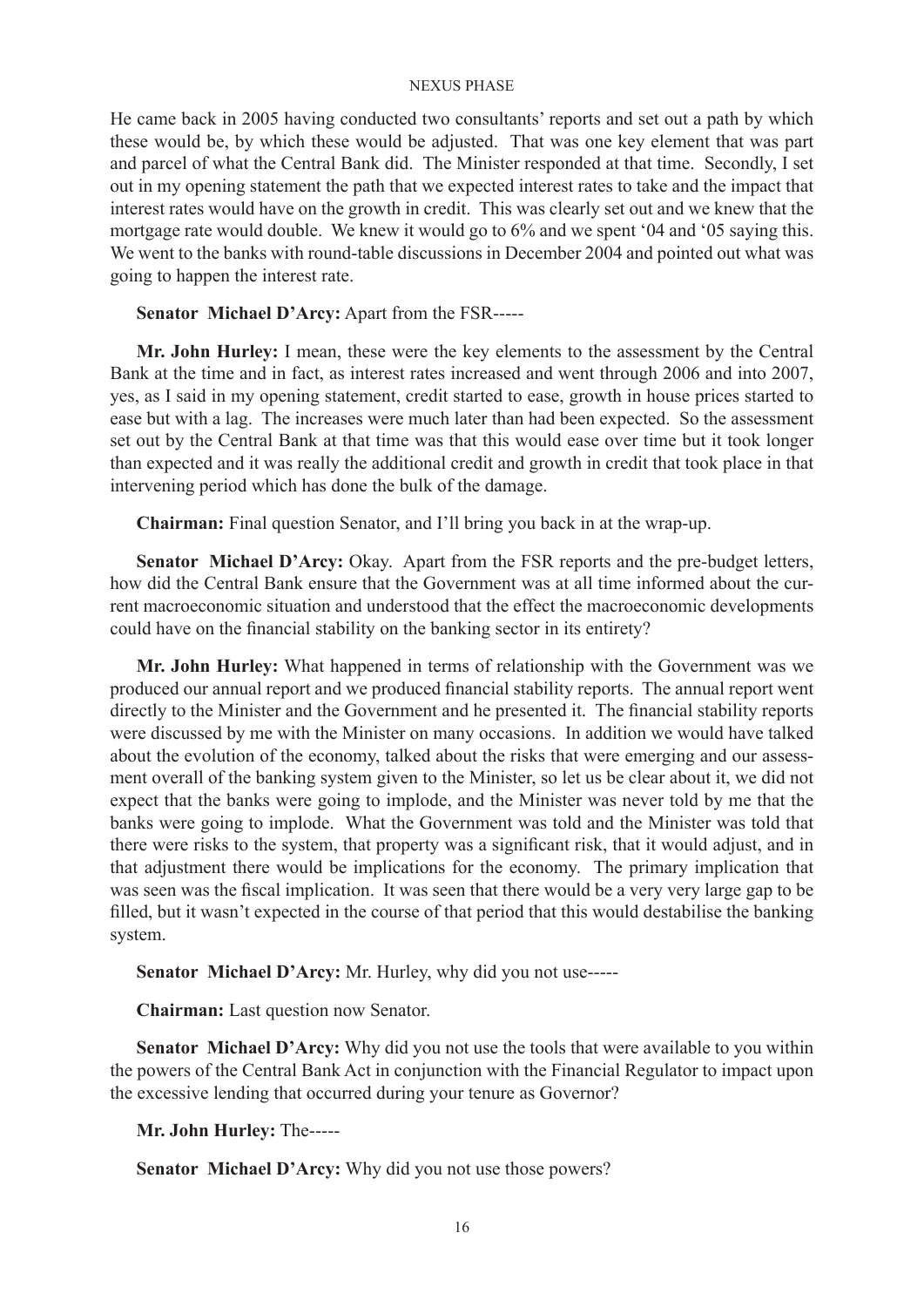**Chairman:** Senator, I'm going to move on then.

**Mr. John Hurley:** The power of the Central Bank was a power of guidance set out in the 2003 Act.

**Senator Michael D'Arcy:** Why did not you use-----

**Chairman:** Sorry, Senator, the question is made. I will allow Mr. Hurley and I will bring you back in the wrap-up. Mr. Hurley.

**Mr. John Hurley:** The power of guidance was a power in the Central Bank Act. The formal power of guidance wasn't exercised, but the overall guidance given by the Central Bank is clear in each of the financial stability reports and each of the press conferences that I gave, and that was the framework within which our banks were to be regulated. Now, formal guidance would have been given if it was considered to be necessary. It wasn't considered to be necessary because the report set out clearly what the framework was and they were agreed.

**Chairman:** Thank you very much on that. Just one other matter there before I move on to Deputy Doherty, Mr. Hurley. Coming back to the credit sector concentrations and prudential underwriting in regard to the Central Bank's role in managing financial stability and overseeing measures to ensure financial stability, do you believe that there was adequate discussion of breaches of lending policies and sector risk concentration limits at board meetings of the CBFSAI?

**Mr. John Hurley:** Breaches of these would have been primarily dealt with and discussed at the regulatory authority. The ... in relation to individual breaches and breaches in individual institutions, this would not have been a function of the Central Bank or the board of the Central Bank.

**Chairman:** But risk concentration levels, would they not have been seen-----

**Mr. John Hurley:** Overall risk concentration levels for the sector as a whole, yes of course it would, and these were actually dealt with in the financial stability reports themselves, and the commentary on the reports is there for all to see.

**Chairman:** And your view of the discussion that was given to them and the proportion of discussion that was given to them at board meetings of the CBFSAI, do you believe that that was adequate and sufficient?

**Mr. John Hurley:** At the time we considered that it was. We believed that the assessments in the report and the guidance in the report was sufficient, but clearly there was significant growth in all of the aggregates, but that said the overall assessment at the time going through the reports was that the stability of the system was fine. Where this all changed of course was as the international crisis evolved but leading up to that particular period the assessments were the assessments and we believed very strongly that they were correct.

**Chairman:** Thank you. Deputy Doherty - 25 minutes.

**Deputy Pearse Doherty:** Go raibh maith agat, a Chathaoirligh, agus fáilte roimh an tUasal Hurley. I just want to pick up on that point. You've made the point a number of times this morning that the financial stability was sound at that period and in today's ... in your view today that it changed as the international crisis developed. Is that your assessment and can you put a date on when that international crisis developed?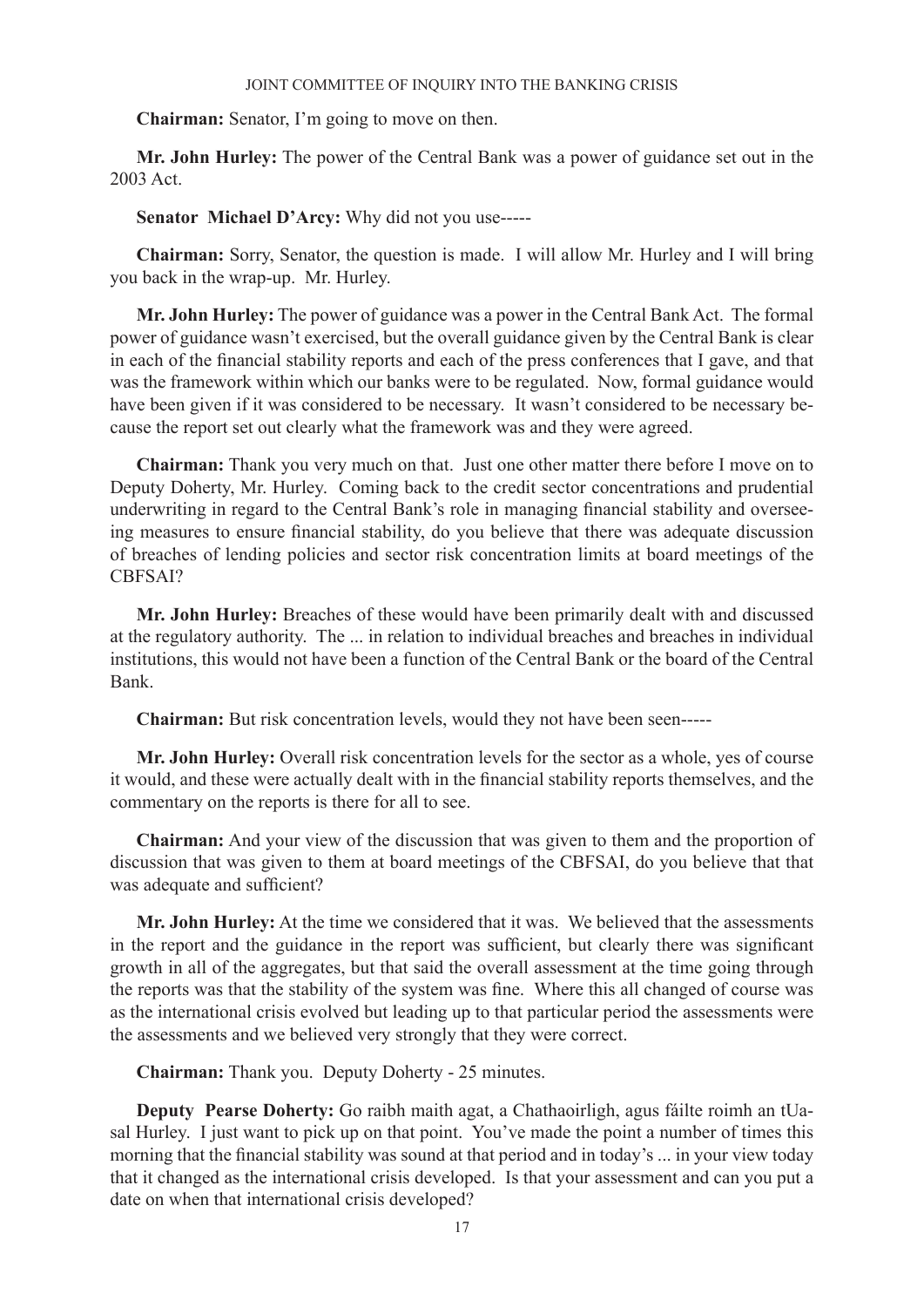**Mr. John Hurley:** What was ... what was really, I think expected ... we expected a gradual easing of the overall growth levels to take place. And we expected within that ... within that pattern, that financial stability would be ... would be secure. And that ... in my opening statement, I talked about how I saw that happening as we came through 2004 and 2005. We ... we expected ... we didn't expect what happened subsequently in terms of the continuation of that but then the interest rate increases came on board and managed to push back against growth.

**Deputy Pearse Doherty:** Mr. Hurley, maybe I didn't make my point clear ... clear enough. I understand from your testimony this morning that you still believe that the financial stability of the ... of the system was sound up until the international crisis. Am I correct?

# **Mr. John Hurley:** Yes-----

**Deputy Pearse Doherty:** ----- in my belief? I am correct. And in terms of the international crisis, as you say it developed ... that changed the financial stability of the system. When ... what period are we talking about?

**Mr. John Hurley:** Well, I think ... I think the ... it ... it was really when the American situation happened. The ... the ... coming right up to ... to the Lehman situation. I think once ... once as we went through the period 2008 ... 2000 on ... on ... on in these periods is when the significant problems started to emerge.

**Deputy Pearse Doherty:** So so your testimony is ... your testimony today is the financial stability ... financial stability was sound up until the period of 2008-2009. And if that is your view today, can I ask you how you can ... how you can express that view given what we know today ... in terms of credit concentration limits, in terms of over-exposure to property, in terms of a commercial and housing property bubble, and in terms of the fact that some financial institutions were nearly exclusively devoted to lending into the property sector? How can the statement that you have made today sit ... sit beside the evidence that we have today in 2015 that this is what was going on within certain financial institutions in the periods from 2004 up until 2007 and 2008 where you believe that financial stability was sound?

**Mr. John Hurley:** Well, we in our reports assessed financial stability on that basis, taking everything into account. Of course, we didn't see the dramatic change that was going to take place.

**Deputy Pearse Doherty:** Mr. Hurley, with respect, I am asking you not what ... what you said in your reports at that time. I'm asking you for your view today, which ... you've expressed your view that the financial stability of the system was sound up until the period of 2008. And again, financial stability in ... and it's in the memorandum of understanding in Vol. 1: "A financial stability matter may include but would not be restricted to any event which could threaten the stability of an important financial institution or a number of institutions. " So how could you ... how can you say that the financial stability was sound today, right up until 2008 when we know of the ... of some of the evidence in terms of concentration of lending, exclusive lending to property sectors by some financial institutions, unenforceable ability of collateral in large numbers by certain institutions and all of what we has flowed from the years 2008 that the public are aware of? How do you make that statement? How do you convince this committee that, even today, the financial stability, which is the individual institutions as well as in the memorandum of understanding, were sound at that period?

**Mr. John Hurley:** Well, when you look through the stability reports, that was our assess-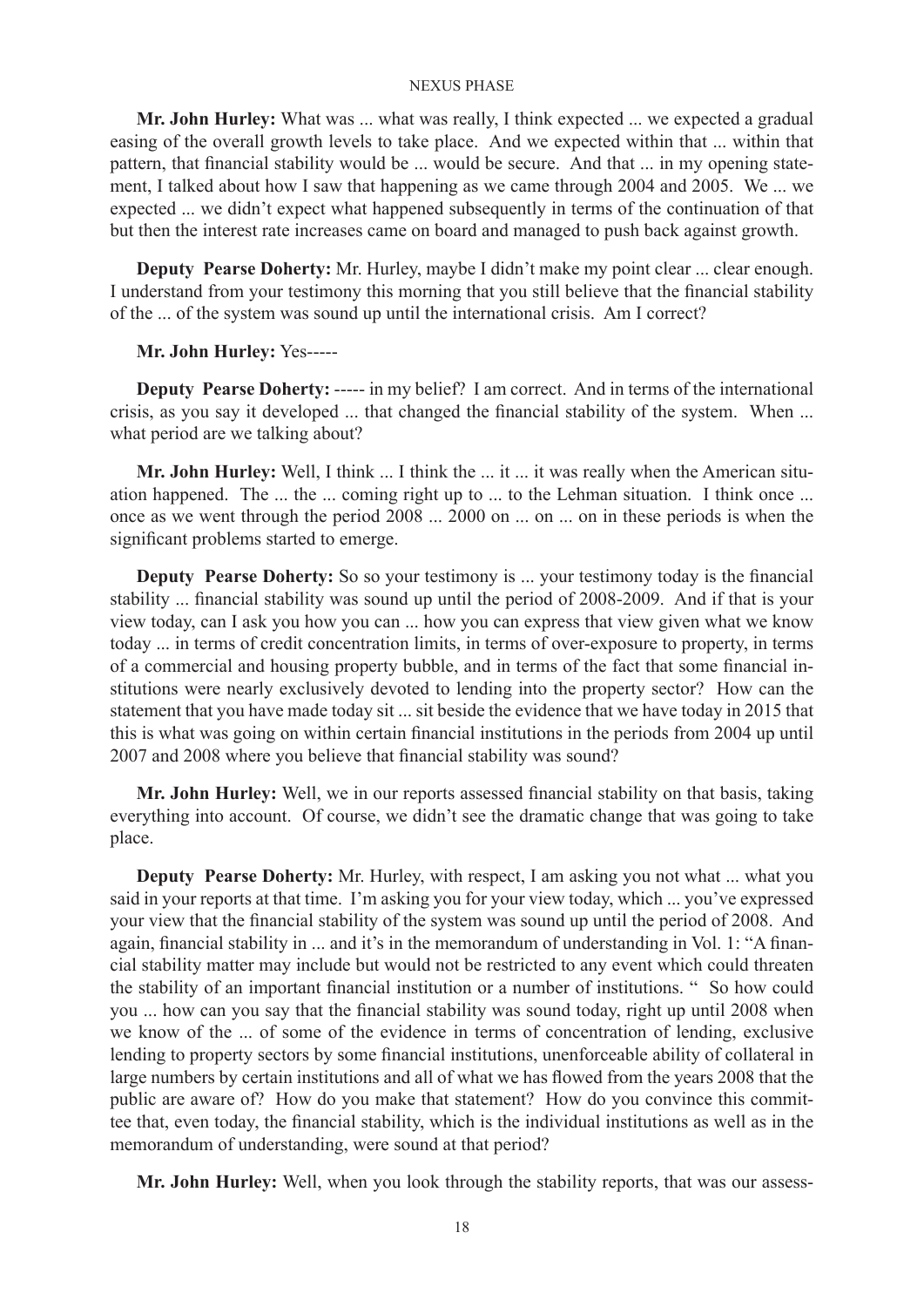ment. Yes, but that ... that was our assessment, Deputy. As you ... as you ... as you moved through the particular reports, we made that assessment on the basis of all the data at the time. Now, of course, the world changed, but at that time, we made the assessment as you ... going through 2004, 2005 and so on, that assessment was made on the basis of all of the aggregates that we were looking at. Now-----

**Deputy Pearse Doherty:** I appreciate that Mr. Hurley. Again, I am not referring to the assessments that you made in the years of the financial stability reports. I am actually asking your view today, in retrospect, and what you've said is that you believe that the financial stability was sound up until the period of 2008. Do you stand over the fact that today, in 2015, you still are of the view that financial stability was sound up until that period?

**Chairman:** I'll give the witness time to answer but I hear the question that's been asked. Mr. Hurley.

**Mr. John Hurley:** Looking back at it now and looking at the growth, the risks were much higher than we actually imagined. Well, you are asking me my assessment at the time. My assessment at the time was the assessment set out in the financial stability reports. I mean the world changed in the meantime but we, in good faith, made assessments at the time. And, clearly, all of this changed over the short period of time. Now, we did expect as a result of the reports going through 2004, 2005, 2006 ... we did expect, you know, that the assessments there would be sufficient to assist the stability of the system, but the pressures that came on subsequently changed all of that.

**Chairman:** Mr. Hurley, I would just remind you. There are limitations, I understand, this morning with regards to section 33AK with regard to how questions can be answered. But the Deputy is asking you specifically as to what your present view now is on those matters. And I will press you to answer that question.

**Mr. John Hurley:** My present ... sorry, could you repeat the question, Deputy?

**Deputy Pearse Doherty:** My question is quite simple. You've made the point that you believe the financial stability of the system was sound up until the period of 2008. Today is 2015. I am asking you how do you stand over those comments that the individual institutions which were part of that financial stability were sound up until that period, given all that we know in the intervening years? Do you still ... are you still of that view? Are you telling the committee that you're still of the view that the financial stability was sound in 2008? Not what you said at the time, but what you're saying now. What is your view now?

**Mr. John Hurley:** What I'm saying now, of course, the threats now are much higher, but the assessment at the time was the assessment at the time. It was our belief at the time on the basis of the data. Now, of course, the world has changed and we ... we look ... we look back very much on that situation. But at the time they were our assessments and we did ... we carried out those assessments in absolutely good faith.

**Chairman:** I'm going to push this once more and I will remind you that you are under oath, Mr. ...this morning ... Mr. Hurley ... that you are asked to be asked questions. The question is being put to you is: on the situation now, reviewing it, do you believe that with the full insight that you have that those reports were accurate with the fullest of information that you actually have?

**Mr. John Hurley:** Our financial stability reports?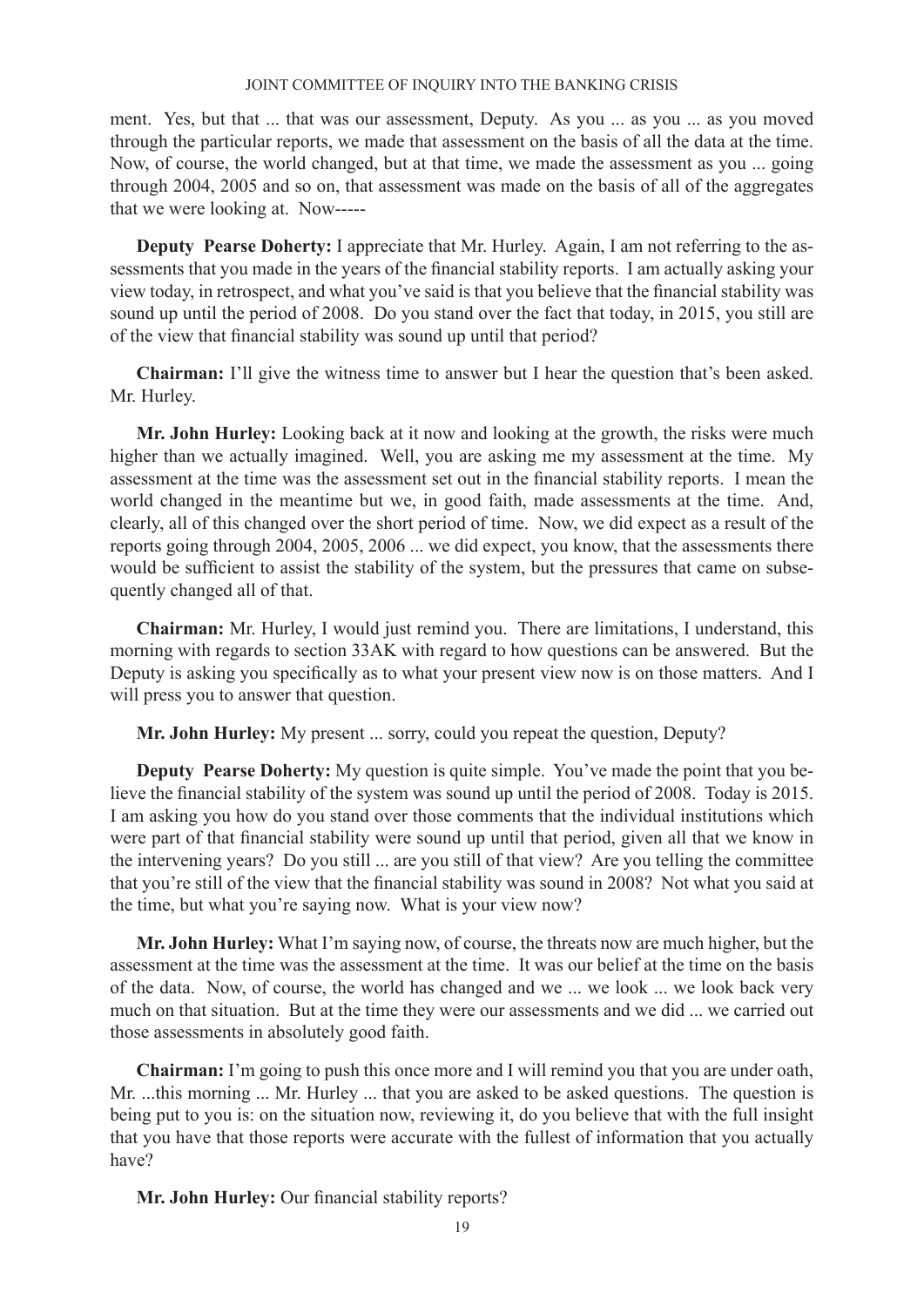**Chairman:** Yes, and do you still stand over them as being accurate?

**Mr. John Hurley:** Yes I do. Our financial stability reports were the best that we could do at the time. The situation has changed since. But we, in good faith, conducted our analysis and our ... our assessment and I stand over those reports at the time. But now, of course, with everything that has ... with everything that has happened, and with all of the developments that have taken place internationally, of course, the risk ... the risk profile changed.

**Deputy Pearse Doherty:** I'll move on because quite a bit of my time has gone on that simple question.

**Chairman:** Sure and I'll ... I'll accommodate you for that.

**Deputy Pearse Doherty:** What do you see as your main objectives as Governor of the Central Bank after the regulatory restructuring of 2008?

**Mr. John Hurley:** After the restructuring it was really to, apart from the European functions, there was a financial stability function to contribute the financial stability. And we did that through our financial stability reporting, jointly with the Financial Regulator, in the ... in assessing the data that came from all sources. That was set out in our financial stability reports and published.

**Deputy Pearse Doherty:** Yes. The memorandum of understanding, and this is in Volume 1 of the evidence book, page 29-32. The memorandum of understanding between the Central Bank and the regulator dealt with the responsibilities of both the CBFSAI and the ... IFSRA. Was the excessive credit growth of the banks a development that should have been dealt with by the Financial Regulator or by the Central Bank?

**Mr. John Hurley:** The overall growth was ... was an issue that was set out in the reports by the Central Bank. The ... the overall direction was set out in the reports and the overall guidance was given in ... in the reports, but the detailed action would have been for the ... for the ... for the regulator in the particular ... in relation to the other institutions. But the overall assessment was set out in the reports.

**Deputy Pearse Doherty:** Can you outline to the committee your responsibility to analyse micro-prudential ... the micro-prudential health of the financial system?

**Mr. John Hurley:** The micro-prudential health set out in the memorandum of understanding was ... a facility was made available to the Financial Regulator through the economic service to conduct micro-prudential supervision, as necessary. That's what the memorandum of understanding said.

**Deputy Pearse Doherty:** So, Governor, you were, under the memorandum of understanding - again, this is on page 30 - your responsibility was, where appropriate, to analyse the microprudential health of the ... of the system. Is that correct?

**Mr. John Hurley:** It ... what that actually section means is that the services of the economic unit are available to the Financial Regulator to analyse micro-prudential issues.

**Deputy Pearse Doherty:** Right. Can I just read from page 30 and it says,''To carry out the Bank's mandate for financial stability, the Governor and the Board's responsibilities therefore involve:" I will skip to "iv) *analysis of the micro-prudential - where appropriate - as well as macro-prudential health of the financial sector*." It doesn't seem to say to me that they'll make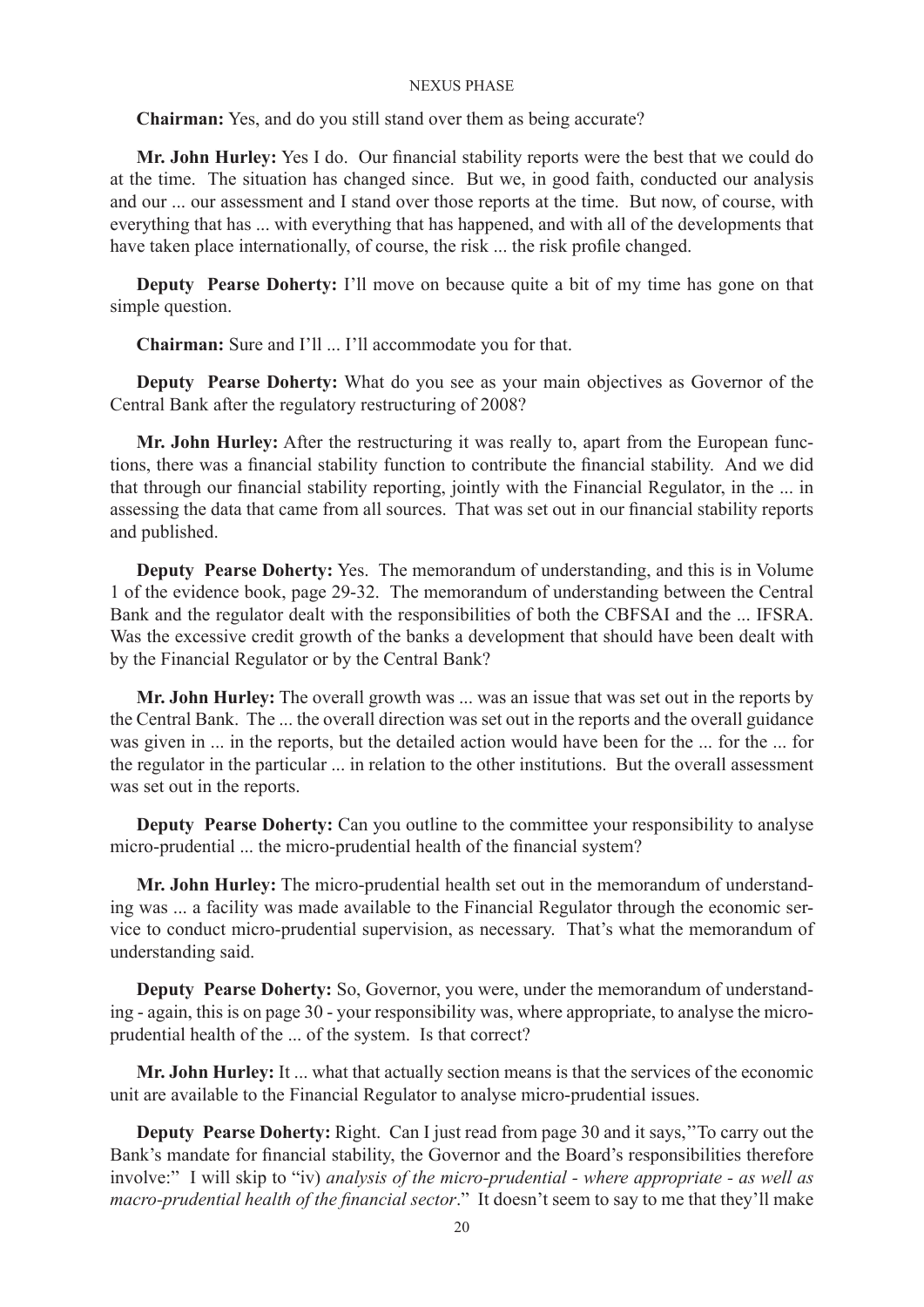this facility available to you. It reads, "the Governor and the Board's responsibilities therefore involve: iv) *analysis of the micro prudential - where appropriate -* [and] *macro-prudential health of the financial sector*." Did you ever carry out that responsibility at the time-----

**Mr. John Hurley:** In relation to-----

**Deputy Pearse Doherty:** Sorry, just until I finish. Did you ever carry out that responsibility laid out to you in the memorandum of understanding at your time as Governor of the Central Bank?

**Mr. John Hurley:** The micro-prudential analysis was a matter for the Financial Regulator, using the economic services at the Central Bank.

**Deputy Pearse Doherty:** Governor, I am reading from the memorandum of understanding. It's on page 30 and dispute anything I am saying here if I am reading it wrong. It says, "To carry out the Bank's mandate for financial stability, the Governor and the Board's responsibilities therefore involve:" It mentions three things and then it goes on to the fourth, and it says, "*analysis of the micro-prudential - where appropriate - as well as macro-prudential health of the financial sector*." Given that that is what is in the memorandum of understanding between the Central Bank and the Financial Regulator, how can you say that analysis of microprudential is solely the responsibility of the Financial Regulator? It clearly states here it is your responsibility also, where appropriate.

**Mr. John Hurley:** It would be a responsibility if issues emerged from that, but the initial responsibility in relation to analysis at micro-prudential level was not for the Central Bank. The Central Bank was not dealing with the individual institutions. It was a matter for the Financial Regulator.

**Deputy Pearse Doherty:** But you had the power to analyse the micro-prudential health of individual financial institutions. Am I correct so far in that point?

**Mr. John Hurley:** The power was there-----

**Deputy Pearse Doherty:** Yes.

**Mr. John Hurley:** -----but the assessment in the memorandum of understanding - there was a division of responsibility. We dealt at the macro level. We didn't deal at the micro level.

**Deputy Pearse Doherty:** The memorandum of understanding also talks about the regulator's responsibility in this regard as well in terms of prudential supervision, but they are not here. You are, today. You had that power. The question I would ask, because it goes on to say, "In this context, the Governor and/or the Board's objective is to identify developments which could endanger the stability of the system as a whole." So in that period where you never used that power that you had in terms of micro-prudential analysis of the financial institutions, were you not aware of any developments which could endanger the stability of the system as a whole that would have prompted you to look closer in relation to micro-prudential stability?

**Mr. John Hurley:** We didn't deal with the micro aspects in the Central Bank; we dealt with macro. The micro aspects were for the Financial Regulator in relation to individual institutions.

**Deputy Pearse Doherty:** But you had the power, if you wanted to.

**Mr. John Hurley:** Yes, but the Financial Regulator was established with its own responsi-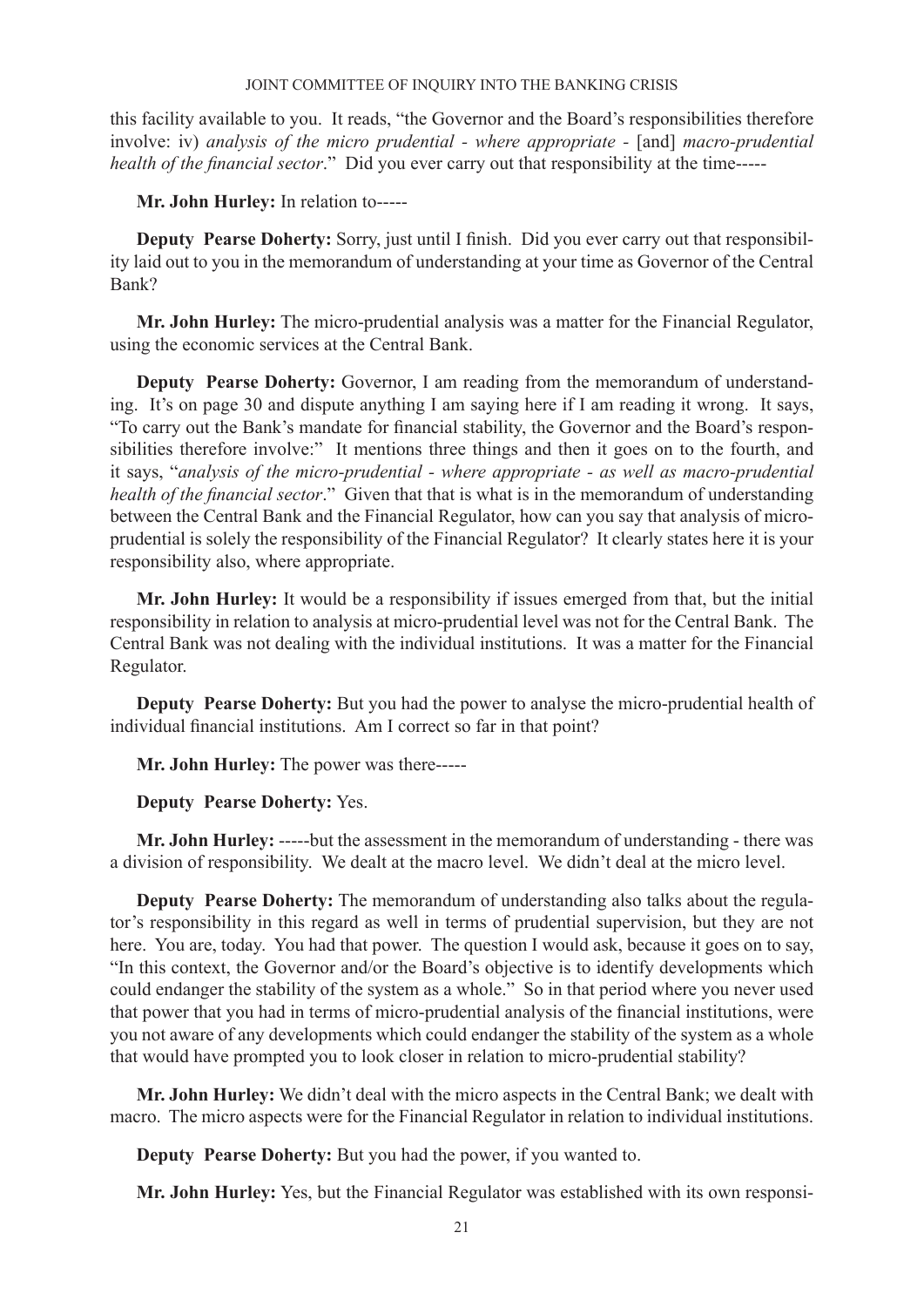bility and its own independence. I mean, Deputy, what that suggests is maybe really the division of responsibility shouldn't have occurred at all, but it did.

**Deputy Pearse Doherty:** With respect, Mr. Hurley, this is a memorandum of understanding with the Financial Regulator and the Governor and the board of the Central Bank. This is after the legislation took place and this is how the division of labour was supposed to operate, which allowed you this power in terms of micro-prudential analysis of the health of the financial system.

**Mr. John Hurley:** The micro-prudential analysis was done as on request, if particular issues cropped up in individual institutions. It wasn't done as part of the overall responsibility of the Central Bank for financial stability. It was done on an institution-by-institution basis, if it was needed.

**Deputy Pearse Doherty:** Can I ask you how involved were your engagements with the financial institutions in terms of communicating the Central Bank's opinion regarding the financial stability issues and, if not directly involved, what directions, if any, did you give to others in the Central Bank or Financial Regulator on these engagements?

**Mr. John Hurley:** The overall contact with the financial institutions changed enormously as a result of the creation of the Financial Regulator. The direct contacts with the financial institutions came through the Financial Regulator. We published the financial stability reports and met, on occasion, financial institutions to talk about broad issues, financial stability issues. But our contacts changed very significantly after the creation of the Financial Regulator.

**Deputy Pearse Doherty:** Okay. Mr. Hurley, I would like to refer to the 2004 board discussions, which have been summarised for the committee in the booklet of core documents. It's in Vol. 1, page 106. This is in relation to a discussion on the 2004 financial stability report and the summary as given reads, "a collapse in property prices would not only affect the quality of security for bank loans, it would also have widespread economic implications as the construction industry was now a major component in the Irish economy." With that in mind, Mr. Hurley, is it reasonable or not to say that in 2004 the board of the Central Bank had taken note of the systemic nature of the Irish property loan book and that the Irish Central Bank was aware the Irish commercial and residential property loan book had the potential to cause systemic problems?

**Mr. John Hurley:** The fact of the matter is, the property loan book was always in danger of causing systemic problems, but our assessment was, on the basis of the information that we had at the time and through those reports, that that wasn't a real risk at the time. Our overall assessment set out in the reports is pretty clear.

**Deputy Pearse Doherty:** Yes. So, it wasn't a real risk, but you were acknowledging in 2004 that the property loan book could cause a systemic risk to the banks.

**Mr. John Hurley:** Yes, of course.

**Deputy Pearse Doherty:** Okay.

**Mr. John Hurley:** I mean, it is one of the many risks that are set out in a financial stability report, but you must come to an overall conclusion.

**Deputy Pearse Doherty:** Okay. Mr. Hurley, I'd like to refer to the summary of the 2004 minutes in the Irish Financial Services Regulatory Authority, which are in Vol. 3, page 25 - I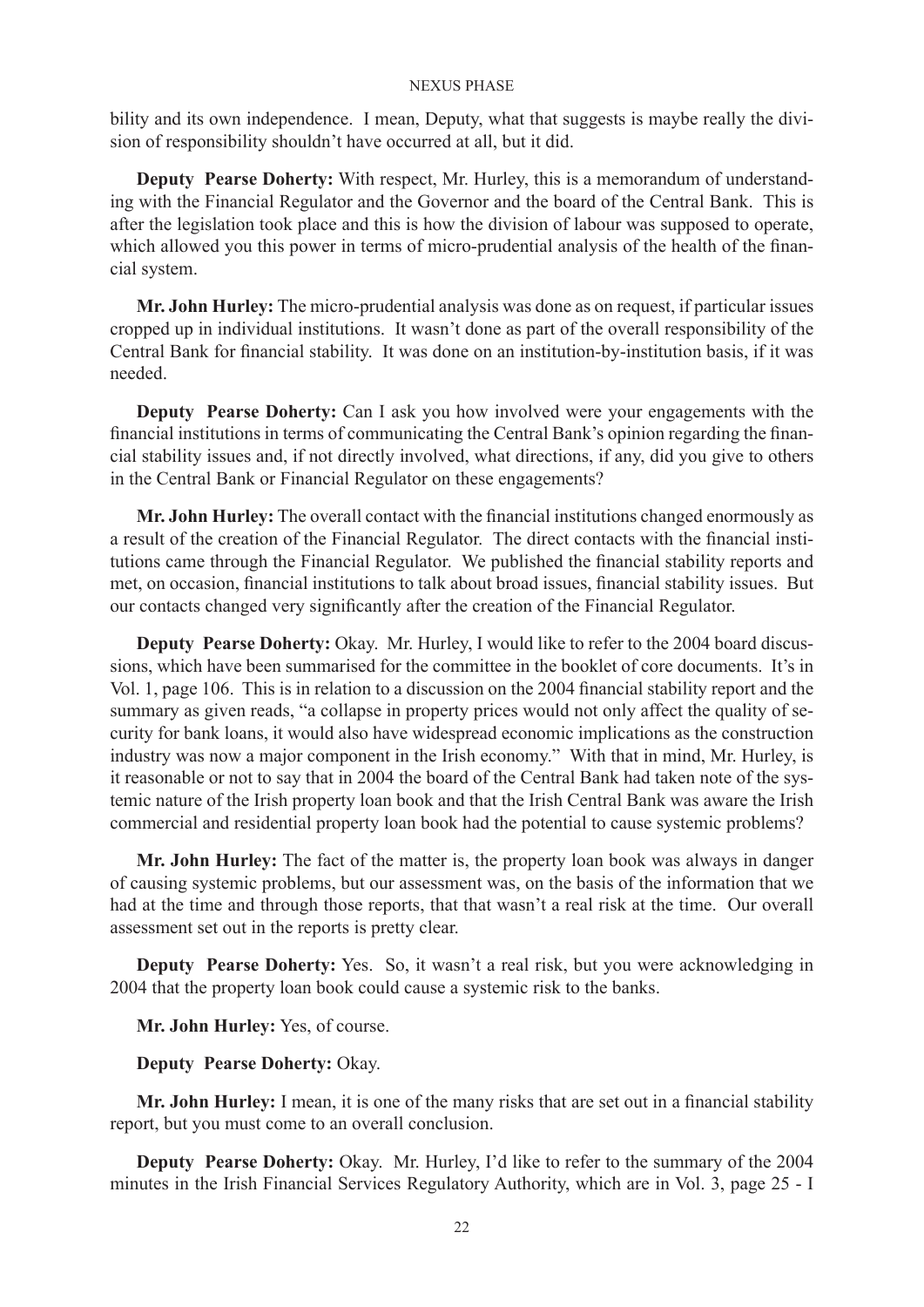will quote it anyway - which has been presented to the committee in core booklets.

**Mr. John Hurley:** What page?

**Deputy Pearse Doherty:** It is Vol. 3, page 25. The summary reads as follows,

The Authority noted than an inspection ongoing at bank A focused on the rate of growth of the loan book and large exposures.

An inspection ongoing at bank B focused on the commercial property exposure.

The question I have, Mr. Hurley, is would the Financial Regulator's office have shared this type of information with the Central Bank, that is, that the rate of growth in the loan book of financial institutions, the large exposures contained therein and the inspections of commercial property exposures?

**Mr. John Hurley:** I can't find this document.

**Deputy Pearse Doherty:** Vol. 3, page 25. It's a quote from a summary of the 2004-----

**Chairman:** It's on the screen in front of you, Mr. Hurley.

**Deputy Pearse Doherty:** It's basically an inspection that was carried out by the Financial Regulator in two banks, one in relation to the rate of growth of loan book and large exposures, the other one on bank B focused on commercial property exposures. Would you have been aware of those inspections?

**Mr. John Hurley:** No, I don't believe that we would have been aware of particular inspections of institutions.

**Deputy Pearse Doherty:** Okay. Would you have been aware or not of the review of the commercial property lending activities of the Irish domestic banks that was undertaken by the Financial Regulator's office in late 2007 and early 2008?

**Mr. John Hurley:** I don't believe so, but I would need to see the particular - I don't believe so.

**Deputy Pearse Doherty:** Was the Central Bank aware or not of the links between wholesale funding and the commercial and residential property development in the Irish domestic banking system?

**Mr. John Hurley:** Of the connection, yes.

**Deputy Pearse Doherty:** Can I ask you, from the Northern Rock crisis in September 2007 to the collapse of Lehman Brothers one year later, did you ever engage directly with the CEOs of Irish financial institutions either through letter or by phone? I'm not asking you to name them, but did you ever directly engage with the CEOs of the financial institutions?

**Mr. John Hurley:** We would have had the meetings that I set out with financial institutions. We wouldn't have interfered with the role of the regulator in relation to regulating financial institutions. Once the regulator was created, the relationship between the Central Bank and the banks overall changed significantly.

**Deputy Pearse Doherty:** Okay. So, the question I have is, is the only engagement the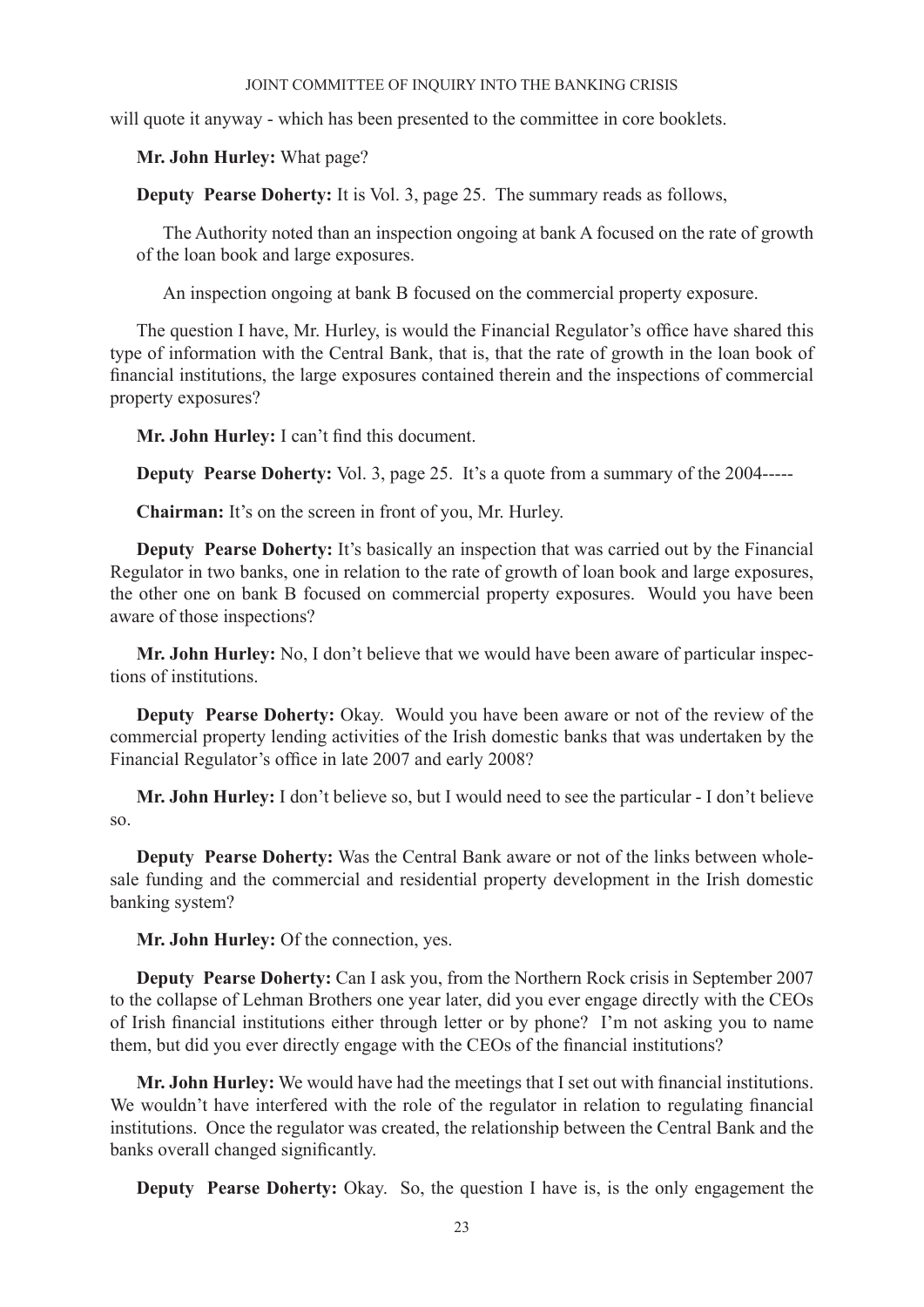meetings, or would there have been personal contacts between you and the CEOs of financial institutions during the year?

**Mr. John Hurley:** There would from time to time, but most of the contacts would have been through the normal functions of the Central Bank in relation to ECB or collateral functions and so on, but not directly interfering with the regulatory function. Once the regulator was established the relationship between the Central Bank and the banks changed dramatically.

**Deputy Pearse Doherty:** Mr. Hurley, in relation to ECB monetary operations and wholesale markets for funding, if we have a situation where a financial institution had no access to ECB monetary operations and had not been accessing wholesale markets, would that be an issue of concern to the Central Bank?

**Mr. John Hurley:** If the ECB wasn't able to-----

**Deputy Pearse Doherty:** No, if a financial institution had no access to ECB monetary operations and hadn't been able to access wholesale markets, would that be-----

**Mr. John Hurley:** That would be an issue, yes.

**Deputy Pearse Doherty:** Would that be a stability issue?

**Mr. John Hurley:** It would be an issue that we would be concerned about, yes.

**Deputy Pearse Doherty:** Would it have been brought to the attention of the Central Bank?

**Mr. John Hurley:** I would imagine it would have been brought to the attention of the particular unit in the Central Bank, yes.

**Deputy Pearse Doherty:** Mr. Hurley, from the evidence before me, and I am led to believe that this evidence, a copy of this document, has been submitted to you and your legal team in electronic format, it appears that in the first quarter of 2008 there was an individual institution that had no access to ECB monetary operations, had not been accessing the wholesale markets for funding in recent months and was relying on retail and corporate deposit initiatives for liquidity.

**Mr. John Hurley:** I don't think I've seen that document. This is the first I heard of the document, as far as I know. I don't understand what document you're speaking about.

**Chairman:** We have a little bit of time here to clarify this. Sorry, do you want to explain the method by which it was communicated?

**Deputy Pearse Doherty:** I believe it was communicated last week or early ... it was communicated last week. It was an individual document that was presented to you, Mr. Hurley. We outlined that we were going to rely on this for questioning to the secretariat.

**Chairman:** What I can do is ... maybe we can clarify this during the break, legally. And I'll give you a bit of time to deal with this after ... in your wrap-up.

**Deputy Pearse Doherty:** Whether you've seen the document or not is ... it's obviously important in terms of fair procedures but if I could say to you ... and if you would want to suspend this 'til after the break, that's fine. I can come back then.

**Chairman:** I agree. We can take it generally now, if you wish, okay?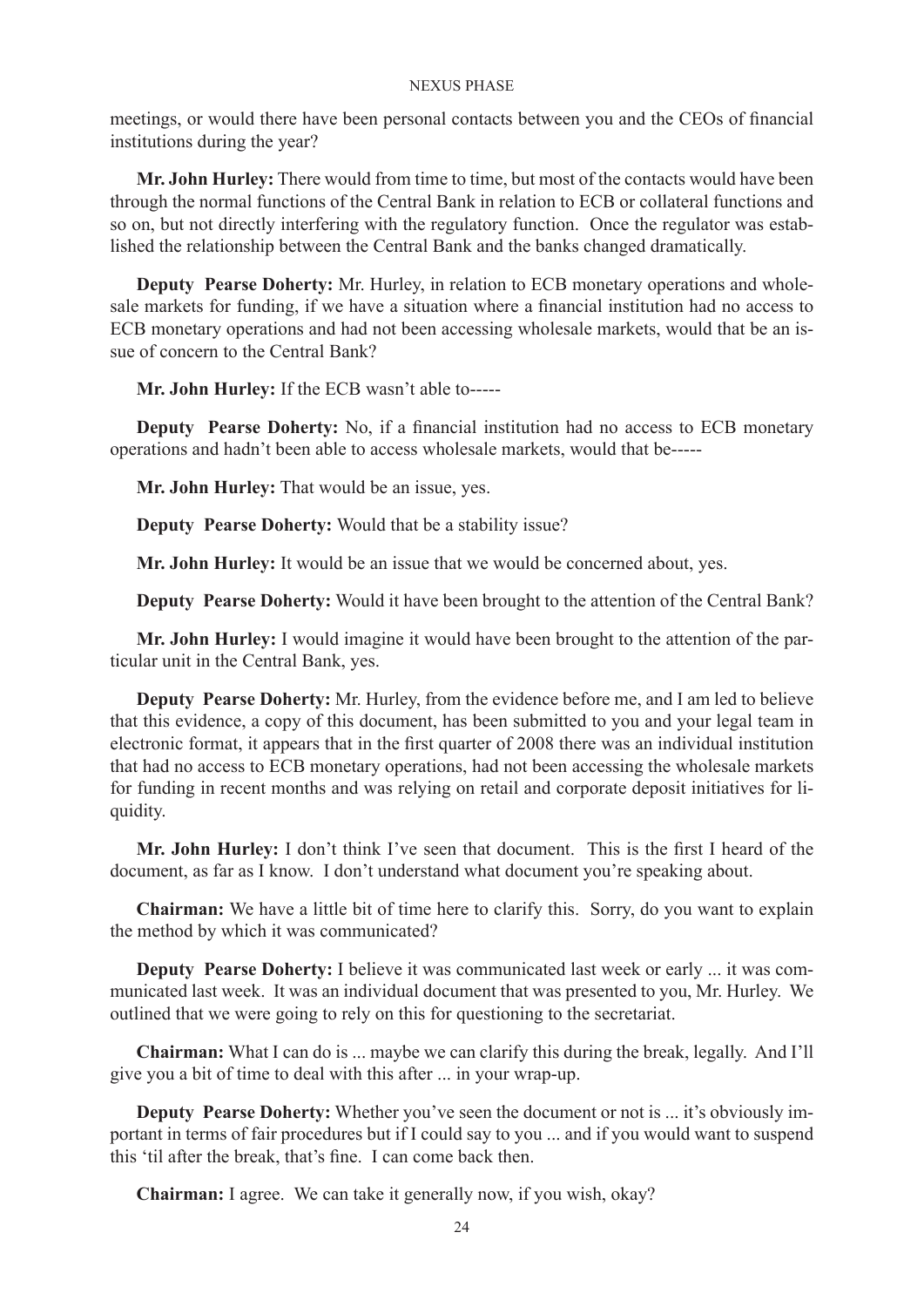**Deputy Pearse Doherty:** But, as I've said, from the evidence before me, from the document that I have seen, there was a financial institution in the first quarter of 2008 that had no access to ECB monetary operations, that had no access for a number of months to wholesale markets and were relying solely ... and were relying on retail and corporate deposit initiatives for liquidity. Would you be familiar with ... with a case of that nature?

**Mr. John Hurley:** I can't recall a case of that nature but I can't say it didn't happen. But this is news to me and I would need to-----

**Chairman:** What I will do ... the advice that's available to me at the moment, Mr. Hurley, is that the communication was sent to you. I do know that there is a mountain of documentation that witnesses have to deal with, particularly so the Central Bank. I may advise you to familiarise yourself with that document, if needs be, during the break and we can return to it then.

**Deputy Pearse Doherty:** Can I suggest that given the ... just the short amount of time ... could we take that break now at this point and we can then conclude the questioning?

**Chairman:** I think there's one or two things I want to wrap up with before we take ... what I ... if I could leave it until the wrap-up later on, Deputy Doherty, and I'll afford you a bit of time there or do you want to take it immediately when we get back?

**Deputy Pearse Doherty:** I think it should be taken as soon as we come back so we can flow the ... the discussion can flow from there then.

**Chairman:** Okay, all right. And I'll afford two or three minutes when we come back at the end.

Could I just deal with one thing before we do go for a break, so, Mr. Hurley? And it is ... and this can allow, maybe, the secretariat, who are monitoring proceedings as well, to get a copy of that letter to you so you can re-familiarise yourself with it during the break. When Professor Honohan was before us earlier in the year discussing the Honohan report, the question specifically was put to him ... and this was the question because I put it to him myself ... is ... did the Governor - and it was in regard to your term as Governor ... did the Governor have the power to issue specific directions relating to a wide range of micro-prudential policies, including credit concentration limits, during the time prior to the guarantee? And the Governor wrote back to this committee on 12 February outlining a series of actions that could have been taken by the Governor and the Central Bank during that period. Are you familiar with that correspondence?

**Mr. John Hurley:** No.

**Chairman:** It's part of the witness book and it's part of the evidence and it's being displayed as we are ... but I understand that a copy of that letter was furnished to you as well. So, to familiarise ... you are to read that---

**Mr. John Hurley:** Yes, I see it now.

**Chairman:** You are familiar with that letter.

**Mr. John Hurley:** Yes, I see it now, yes.

**Chairman:** So, if we take it down then to the second paragraph. I'll go through the four specific actions that the Governor - Governor Honohan - came back ... because I remember quite specifically at the time he asked for further time to give consideration to this because he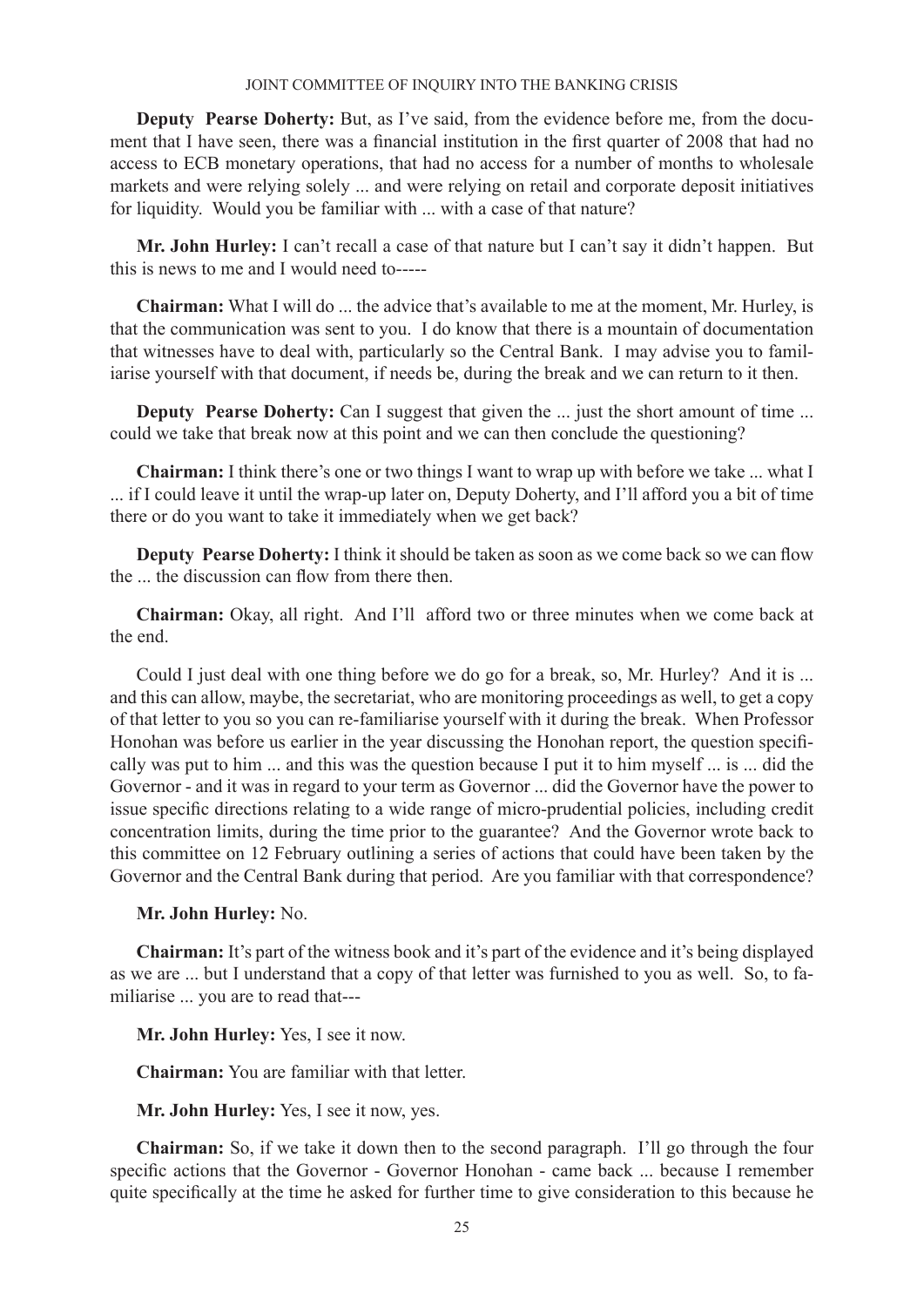wanted to answer this as accurately as possible and, therefore, was afforded the opportunity to write back to the committee so he could give it the fullest consideration, and this is his fullest consideration. He goes on to say that:

Two legislative provisions are relevant. Section 23 of the Central Bank Act 1971 [and this] provides that the Bank has a general power to require banks or a particular bank to maintain specific ratios; this power could conceivably have been used to impose a wide range of limits, including minimum capital and liquidity requirement[s] etc.

He then goes on in the next paragraph to say, "Another provision, specifically Section 33D of the 1942 Central Bank Act, gave the Governor (having regard to his ESCB tasks) or the Board of the Bank (in relation to its objectives and most appropriately the objective of [continuing ... or] contributing to financial stability [he just quotes the Act again] ... power to issue guidelines to the IFSRA as to policies and principles it was required to implement in performing functions, or exercising powers, of the Bank." He then goes on to say that in the ... on the second page of it, "in relation to the power of the Authority to issue requirements on any bank under Section 23A of the 1971 Act as to the composition of its assets and its liabilities, including liquidity buffers, sectoral limits etc." And then, in the next paragraph: "In addition, it may be relevant to add that the Governor was empowered, under Section 17A of the Central Bank Act 1971, to authorise a suitably qualified person to investigate the business of the holder of a licence or ... related [policy]" In fact the letter is up on the committee's website because it was taken or deemed to be additional evidence. Were you aware of those powers?

**Mr. John Hurley:** The only power that the Central Bank would use would ... was the power under the new Act. The old powers were really the ... I think it was said ... even said here in this particular letter .. that they would not normally be used. The first power really had to do with European operations. It had nothing to do with the powers that were subsequently given to the Financial Regulator under the new Act. And under the new Act, we certainly had power to give guidance to the Financial Regulator but we did that through the reports themselves.

**Chairman:** I'm going to summarise myself now. I ... we can go in and debate the broader implications of the statutes and Acts and all the rest of it but for ... just for now, were you aware of these powers? Because when Professor Honohan came back to you he was specifically asked with regard to your tenure and what was ... what was the legislative architecture during your term as Governor, not preceding or proceeding your term. We you familiar and were you aware that these were powers that were in your gift?

**Mr. John Hurley:** There was only one power that would be used, which is the power we were discussing earlier in relation to financial stability. And the power that was not exercised by the Central Bank because we agreed the framework in the context of the financial stability reports. The other powers ... one relate to monetary policy ... is not a power that would be used for these purposes.

**Chairman:** Because you are familiar with the letter, is the letter accurate or inaccurate by your measurement?

**Mr. John Hurley:** The letter is ... is accurate in the sense of the theoretical use of the powers. But the only power that would ever be used is the power contained in the new Act.

**Chairman:** Okay. On the list of actions that I've outlined to you, did you take any of those? And then we'll go for a break.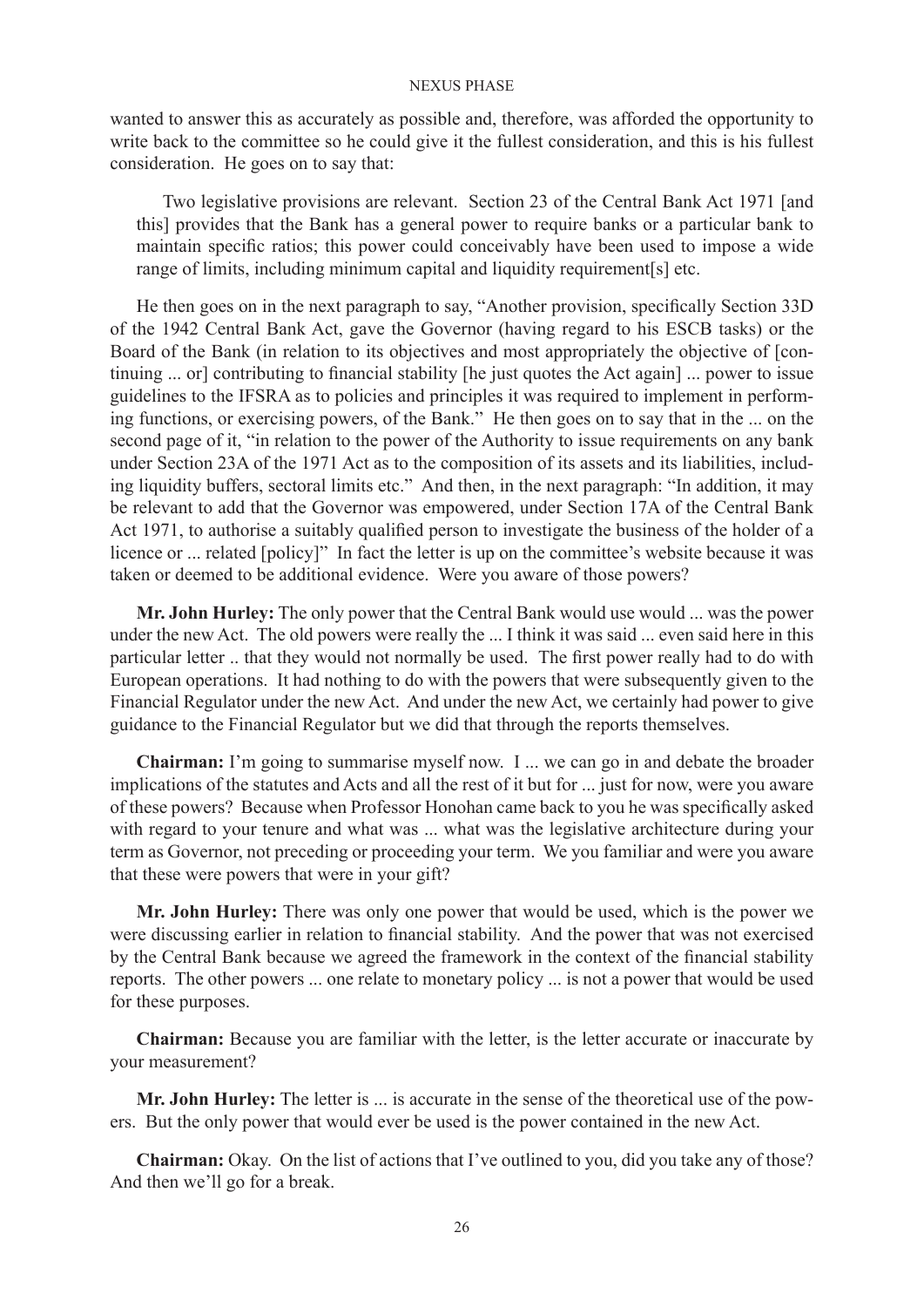**Mr. John Hurley:** In relation to the powers here, no. The old powers would never have been used by the Governor of the Central Bank. The new powers in relation to guidance in the new Act ... that was a different matter. We exercised that guidance through discussions at the Central Bank board but the formal power was never used.

**Chairman:** I'm just going to clarify ... I will rephrase that question and reframe it again just to get 100% certainty from you, Mr. Hurley. Professor Honohan was wrote ... wrote to this committee after being asked a very specific question with regard to your powers as Governor following his deliberations with this committee on the Honohan report. He took time out to give a very considered response. He felt he wasn't able to answer it comprehensively enough when ... in his engagement with us and subsequently followed up that response with a very considered response outlining a series of actions which, he is saying, were your powers. Whether you availed of them or not is what's not being debated right now, but that they were your powers.

**Mr. John Hurley:** Two of the powers would never be used. The power that was or could have been used was the power of guidance. And I explained in my earlier comments that we didn't issue a formal ... a formal guidance.

**Chairman:** All I need to know for now is the powers that Professor Honohan has, in his correspondence to this committee, said that you have. Are you agree ... in agreement with the Professor Honohan's letter or not?

**Mr. John Hurley:** I believe that the two powers that he mentioned ... the first power that he mentioned related to an entirely different function and would be very unlikely to be used by a Governor of the Central Bank. Theoretically, it might be so. But the ... all of these powers were overtaken by the power in the new Act. And it's the power of guidance in the new Act that would be used.

**Chairman:** With that said, I propose that we take a break and that we would resume at ... what time is it now? At 11.30 a.m. In doing so, just to remind the witness that once he begins giving evidence, he should not confer with any person other than his legal team in relation to the relevance of matters that are being discussed before this committee. With that in mind, I now suspend the meeting until 11.30 a.m. and remind the witness that he's still under oath until we resume. Upon resumption we will be dealing with the correspondence and just continuing the latter end of Deputy Doherty's question. During the break, we'll be dealing with that piece of correspondence as well. Is that agreed? Agreed. Thank you.

**Mr. John Hurley:** And I'll get this in the meantime, will, I, Chairman?

**Chairman:** Pardon? Yes.

**Mr. John Hurley:** Will I see this in the meantime?

**Chairman:** I'll ask our legal team now to deal with this matter specifically with you, Mr. Hurley. Thank you.

 *Sitting suspended at 11.10 a.m. and resumed at 11.37 a.m.*

**Chairman:** All right, with that said, I now call the committee back into public session, is that agreed? And, in doing so, I'd like to conclude this present line of questioning with Deputy Doherty with Mr. Hurley. Deputy Doherty.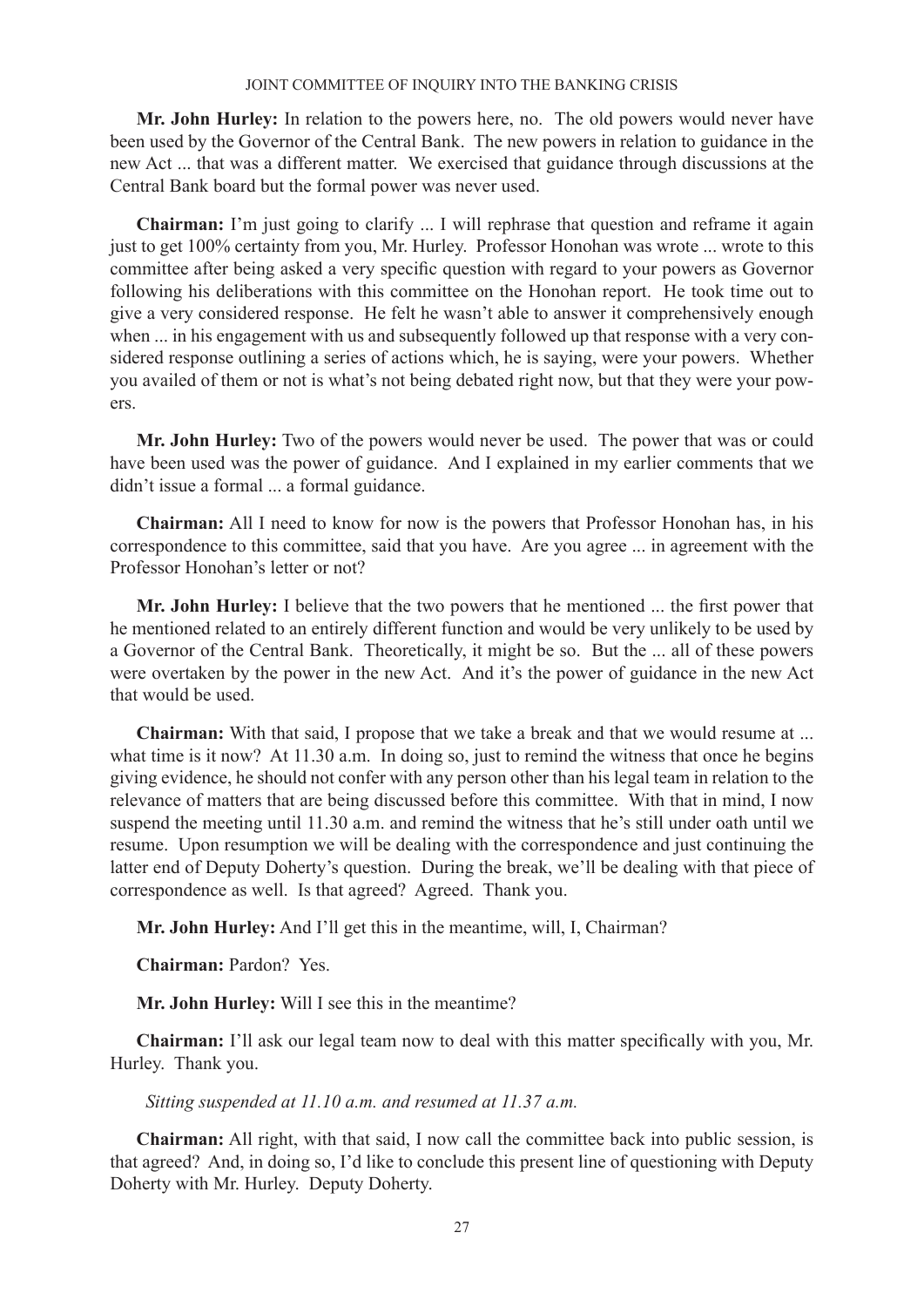**Deputy Pearse Doherty:** Mr. Hurley, you've seen the letter that we circulated to your legal team last week. The letter from the Office of the Financial Regulator is clear that there was an individual institution that had no access to ECB monetary operations, had not been accessing the wholesale markets for funding in recent months and were relying on retail and corporate deposits initiatives for liquidity. Can you clarify to the committee as to whether this was brought to your attention or not?

**Mr. John Hurley:** I have no recollection of this being brought to my attention. It may well have been brought to the attention of the unit within the Central Bank but this was not, so far as I can remember, brought to my attention at the time.

**Deputy Pearse Doherty:** Mr. Hurley, in answer to a previous question, when I asked you if there was a financial institution in a situation like this, when I asked you would this be a financial stability issue, you answered that it would and that you would expect this to be brought to your attention. Would you concur with the ... with what you see in the letter from the office of the regulator, that this does lead, or potentially could lead, to a financial stability issue?

**Mr. John Hurley:** It could lead to a financial stability issue but you would need far more information to be able to assess that, and it seems to me that, just on the basis of this alone, I wouldn't be able to come to that conclusion. I'm ... it really depends whether there was a connection between the different parts of the institution where ... whether this was brought to the attention of that part of the Central Bank that would deal with these issues. I certainly have no recollection of it.

**Deputy Pearse Doherty:** Okay. Can I ask you, because you've said it may be a financial stability issue, how could a financial institution that doesn't have access to ECB monetary financing, doesn't have access to the wholesale markets, and hadn't for a number of months, and were solely relying on deposits, not be a financial stability issue?

**Mr. John Hurley:** On the basis of what's said here, it ... it comes into that realm but I would need far more information to be able to assess that. I couldn't come to a conclusion on ... just on the basis of this paragraph, which I've just seen.

**Deputy Pearse Doherty:** Would you be surprised, or not, that the Office of the Financial Regulator did not bring this to your attention, if they didn't bring it to your attention?

**Mr. John Hurley:** No, they were ... I'm sure it might have been brought to attention at a different level but, to the best of my recollection, I didn't see this, and it ... it ... it was purely, I suppose, in relation to issues being dealt with with a particular institution. The fact that there might have been difficulty with ECB funding at the time, you know, certainly was important, but I'd have no recollection of being aware of that at the time.

**Deputy Pearse Doherty:** But you said you're sure that it was brought to your attention at a different level?

**Mr. John Hurley:** No, I'm ... I said that it may have been brought to attention at a different level but I have no recollection of this.

**Deputy Pearse Doherty:** Yes. You're just after saying ... You said, "I was sure", so you want to qualify that to say, "I may ... It may have been brought to my attention".

**Mr. John Hurley:** I don't believe it was brought to my attention.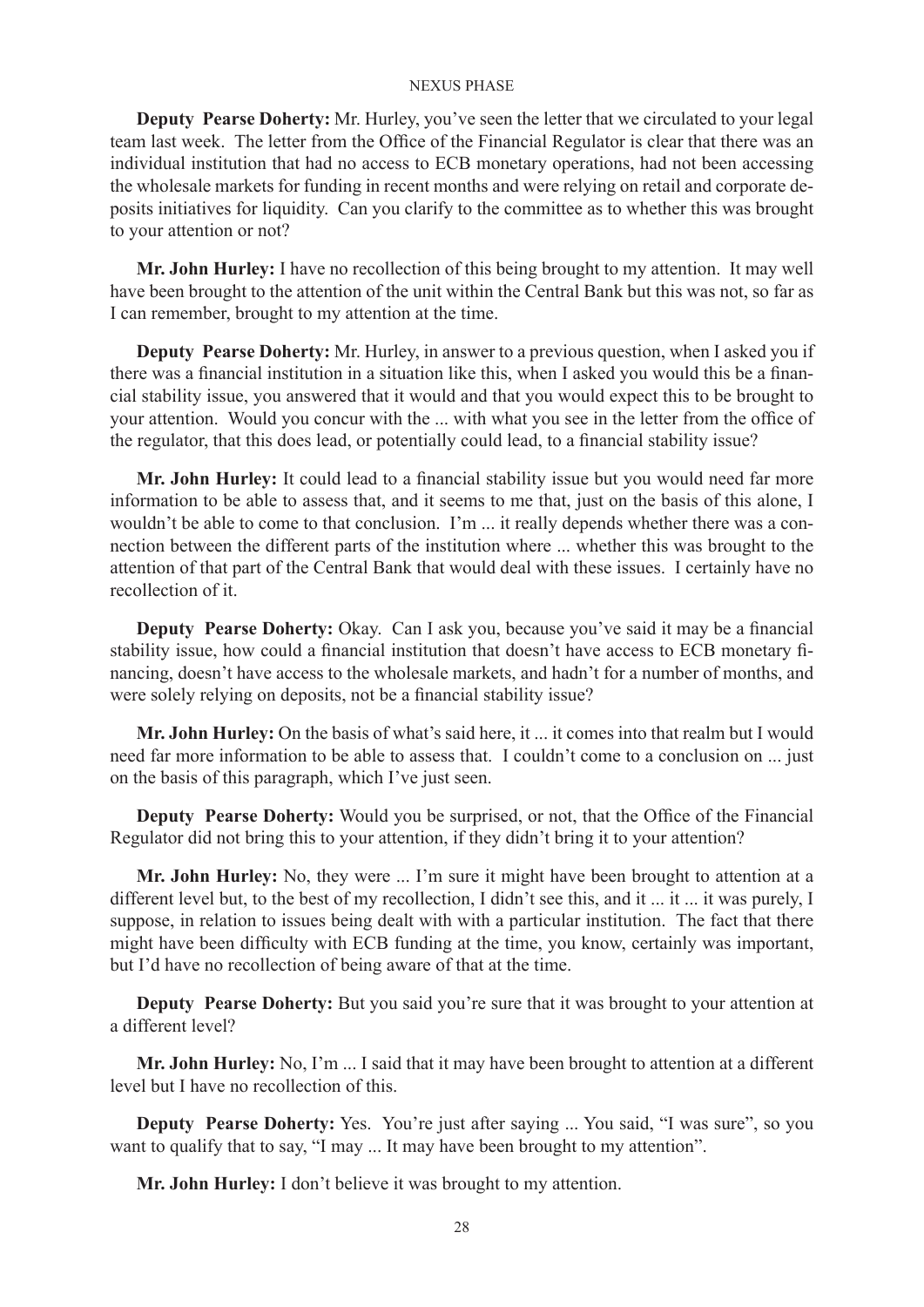**Deputy Pearse Doherty:** You don't believe it was brought to your ... Should've it been brought to your attention?

**Mr. John Hurley:** I think it would've been dealt with at a different level in the organisation. I ... I ... I wouldn't have expected ... Just----

**Deputy Pearse Doherty:** What level? What level is that?

**Mr. John Hurley:** Presumably the ... the Financial Regulator would be in touch with those who were dealing with the particular day-to-day funding monetary, monetary policy operations within the Central Bank, but I can't say that for certain.

**Deputy Pearse Doherty:** But if a bank has no access to wholesale money markets and no access to what is deemed as the lender of last resort, the ECB, is that not a serious, serious issue for a financial institution and, therefore, a serious issue for the Governor of the Central Bank in terms of financial stability?

**Mr. John Hurley:** I can't answer that just on the basis of this paragraph in the letter. I will need far more----

**Deputy Pearse Doherty:** No, I'm not----

**Mr. John Hurley:** I will need far more information than that.

**Deputy Pearse Doherty:** I'm not asking you in relation to the specific institution; I'm asking you in general that a bank, an institution that has ... not a bank, an institution that has no access to wholesale markets, no access to ECB monetary operation, is that not a serious issue for the Governor of the Central Bank in relation to its responsibility for the stability of the financial system?

**Mr. John Hurley:** It is, it is an important issue but I would need far more information before I could make an assessment on that.

**Deputy Pearse Doherty:** Okay. What was the reaction - as I said, this letter from the office of the regulator was in the first quarter of 2008 - what was the reaction of the Central Bank to the Irish bank share crash in March 2008?

**Mr. John Hurley:** It was regarded as serious but it was simply ... It was the Stock Exchange adjustment. Many, many banks and companies at the time were in great difficulty, but I mean, it doesn't really affect the essence of the business.

**Deputy Pearse Doherty:** Do you believe that the market reaction to Irish banks at that time was with or without merit?

**Mr. John Hurley:** It was a general trend at the time. The financial sector in general was in difficulty, not just in Ireland but elsewhere, so there was pressure everywhere on financial institutions.

**Deputy Pearse Doherty:** And the last point of clarification just, I asked you in relation to the minutes of ... of the IFSRA board, which talked about inspections in terms of growth of loan book and large exposures, and with another bank, bank B, in terms of commercial property exposure. You say that wasn't brought to your attention. Would the minutes of this board, the IFSRA board, be brought to your attention? Were they circulated to you and if so, did you read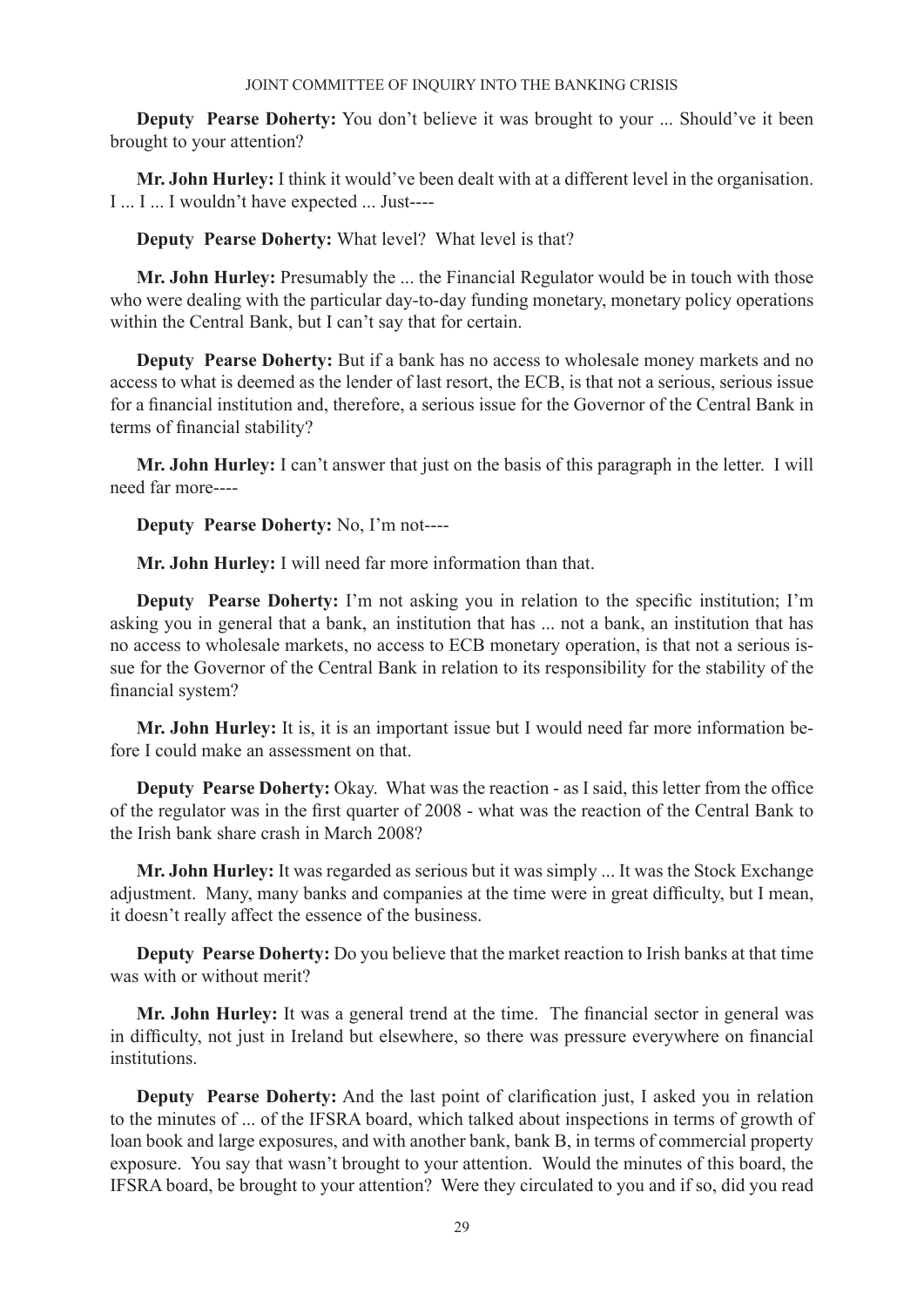them?

**Mr. John Hurley:** Minutes of the board would usually be noted at the board meetings, not always but mostly, so far as I know, but I don't recall seeing that before.

**Deputy Pearse Doherty:** Sorry, just to clarify that and----

**Chairman:** I need to move on now.

**Deputy Pearse Doherty:** There's a number of boards here, so the question is ... the question is your responsibility. Did board minutes come before your desk or any board that you were involved in, were they circulated to you?

**Mr. John Hurley:** Board minutes ... of?

**Deputy Pearse Doherty:** Board minutes. IFSRA board minutes, these minutes refer to the Financial Services Regulatory Authority, the minutes of 2004, which deal with the inspections which you say was not brought to your attention. The question is, was Irish Financial Services Regulatory Authority minutes brought to the attention of the Governor of the Central Bank and, if so, did you read them up?

**Mr. John Hurley:** They would ... They would sometimes ... They would be in board documents. I would ... I would have read them but I can't say that they came on all occasions to me and the board of the Central Bank.

**Chairman:** I'll bring you back in again----

**Mr. John Hurley:** I can't definitely say that.

**Chairman:** ----in the wrap-up. Deputy Higgins, ten minutes.

**Deputy Joe Higgins:** Mr. Hurley, would it be a fair interpretation of your opening statement to say that you dumped responsibility for the excesses of the banks in the lending and property speculation areas onto the Financial Regulator entirely, and that you yourself take no responsibility for what happened?

**Mr. John Hurley:** I don't think that's true and I wouldn't say ... I hope I didn't give that impression. I certainly have a responsibility in relation to financial stability and contributing to financial stability, and in the context of those reports, certainly have a responsibility for bringing these to attention. I certainly, Deputy, didn't mean to give that impression.

**Deputy Joe Higgins:** But is it the case that your understanding of your role after the implementation of the 2003 Act was to have no responsibility for regulation? If ... if ... I put it to you that that's how it came across to me, but perhaps I'm wrong.

**Mr. John Hurley:** No, I think ... I think financial ... We were divested of responsibility for financial regulation, but if major issues arose and they were brought to attention, yes, they would be ... Central Bank would have to be involved and look at those, but, in general, the Central Bank's responsibility was a responsibility to contribute to financial stability and, like other central banks, the way that functioned was through the financial stability reports but it didn't have a responsibility for financial regulation.

**Deputy Joe Higgins:** How on earth can that be the case, Mr. Hurley? Deputy Doherty has already quoted to you from the memorandum of understanding. Let me quote again: "In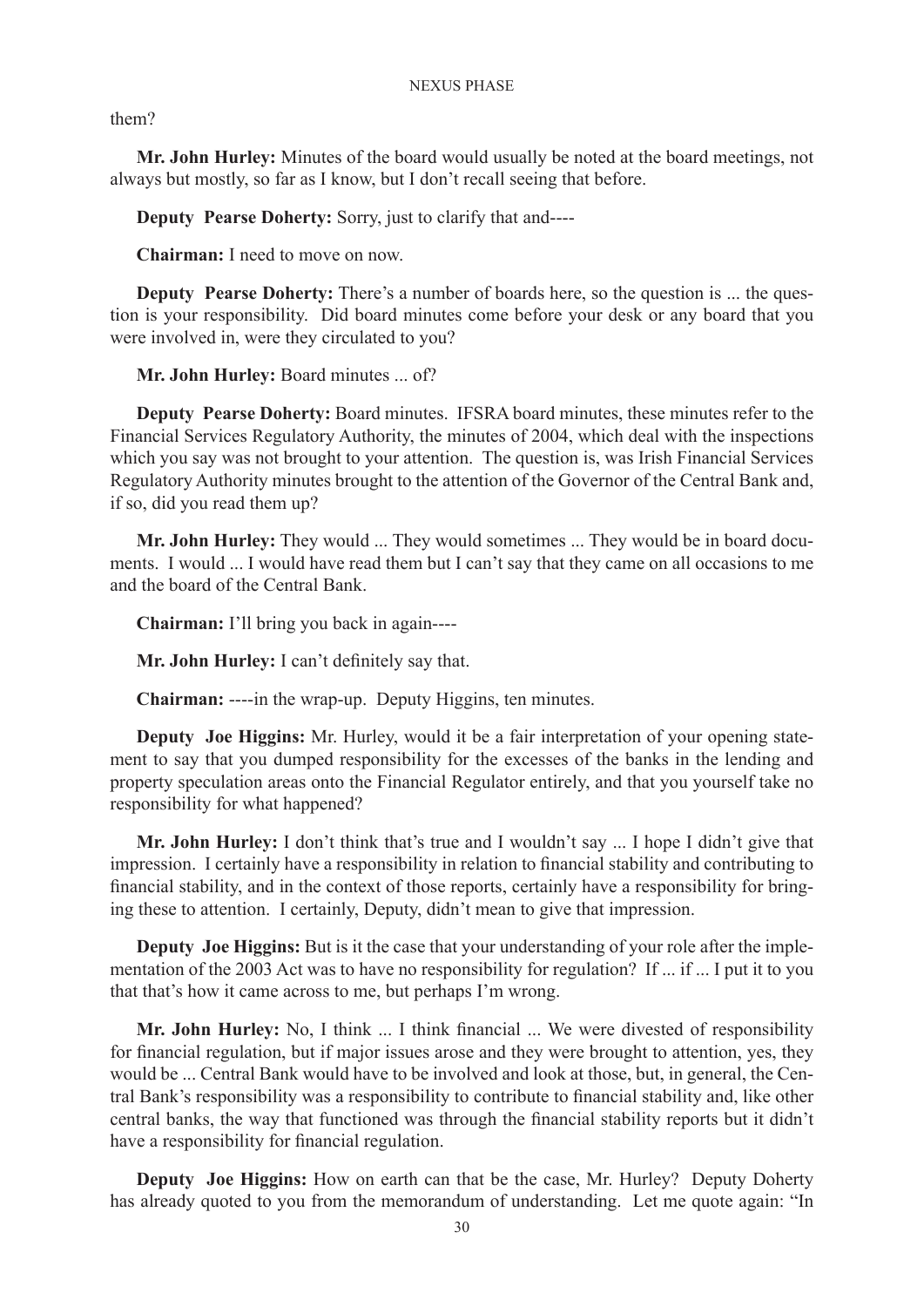this context, the Governor and/or Board's objective is to identify developments which could endanger the stability of the system as a whole and will advise accordingly.;". Now, in ... From the 1990s, lateish, on into the 2000s, house prices were rising crazily every year, profiteering in land and in speculation was rife and daily in the newspapers. Nyberg, in evidence, said that the banks complained to him that they had to chase Anglo, which was growing, in Professor Black's words, "like crazy", and the Central Bank didn't appear to notice the danger that that would bring.

**Mr. John Hurley:** I don't think you can say that. Sure, no ... it was all over our financial stability reports.

**Deputy Joe Higgins:** And what did you do about it?

**Mr. John Hurley:** We ... What we did about it was we identified the risks. It was the basis on which regulatory action would be taken. We publicised the risks; we had round-table discussions with the banks themselves; we had press conferences where we outlined the risks; but we were not regulating financial institutions.

**Deputy Joe Higgins:** But, Mr. Hurley, with respect, the Central Bank is not a media outlet or a press commentary organisation, it is at the very top of the financial system and it is, as we see in the memorandum and as the Governor Honohan said, responsible for financial stability. So is it the case that you knew that, but you didn't do anything about it?

**Mr. John Hurley:** Absolutely not. The assessments on financial stability are set out clearly in the reports, in all of the reports. The risks were outlined but the overall assessment is clear; the overall assessment of financial stability was set out in the reports and was a reasonable assessment of financial stability at the time.

**Deputy Joe Higgins:** Well, Mr. Hurley, a witness in front of this inquiry said, David Mc-Williams----

**Chairman:** I'd like you to identify the witness there please?

**Deputy Joe Higgins:** David McWilliams: "I think the Irish property crash and the banking crash were both incredibly predictable and absolutely preventable." And the same Mr. McWilliams said on "Prime Time" in RTE in October 2003 and I quote:

The Irish housing market is a scam. It is an enormous financial swindle that could potentially confine an entire generation of young Irish workers to years of bad debt. Far from being a reflection of economic vitality and fundamental demand, the housing bubble is, in the main, a vacuous financial confidence trick that has been foisted upon us by an alliance of banks and landowners. Behind this nonsense is excessive and irresponsible lending from our financial institutions. The situation would be laughable if it were not so serious.

 How could a commentator who hasn't an iota of the resources and the responsibilities of the Central Bank be so spot on so early in the bubble, and the institution that is responsible for all this does nothing?

**Mr. John Hurley:** But, of course, there are many views to be taken into account, not just one view, and the financial stability reports cover the whole gamut and look right across the sectors, and make an assessment. The assessment is the best assessment that people can make at the time, and it's on the basis of the information, the broad information that's available at the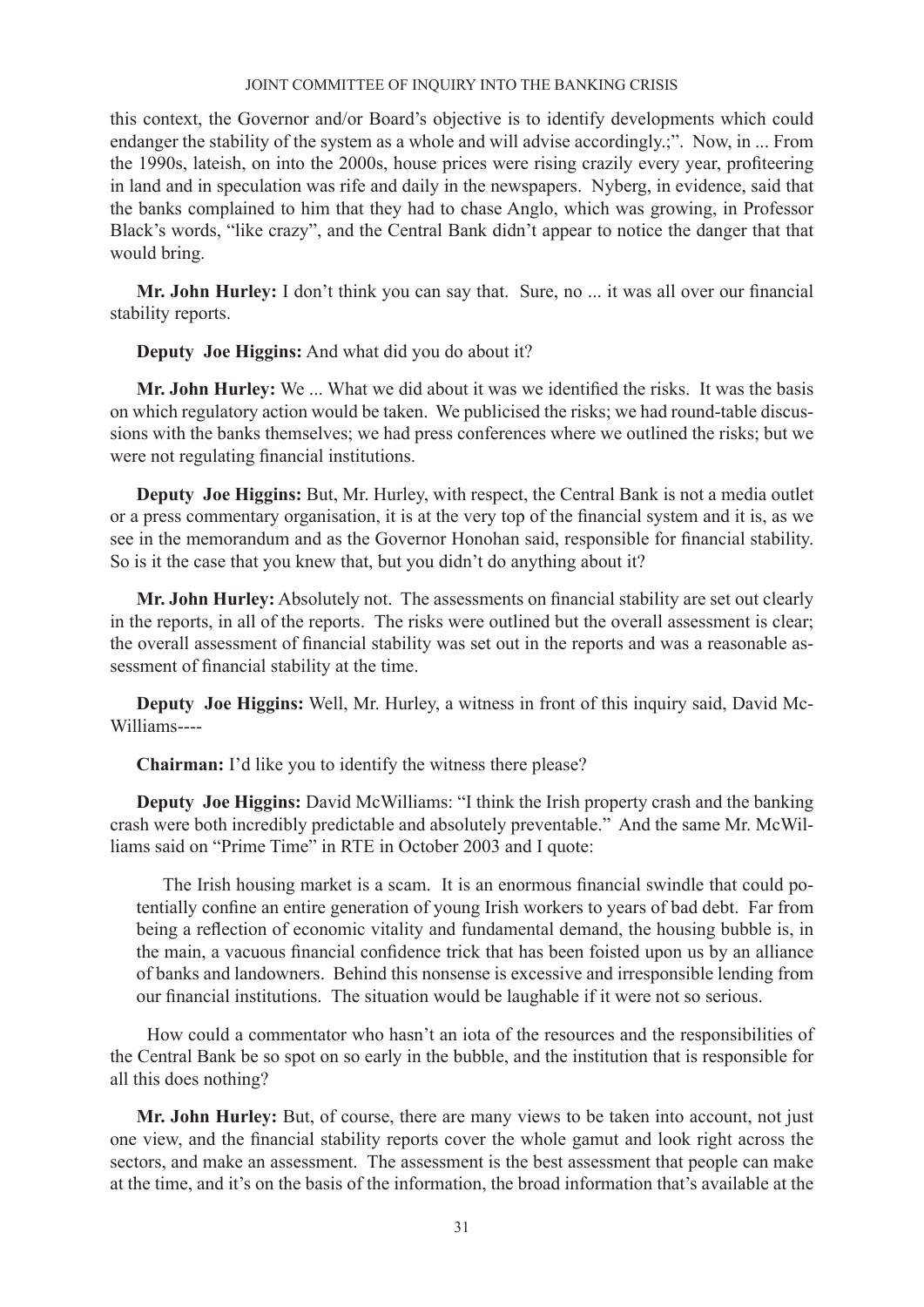time. Of course, you will have individuals who'll see things differently and may turn out to be very prescient, but the overall assessment still has to be made by a central bank on the basis of the totality of the information.

**Deputy Joe Higgins:** But may I put it to you, Mr. Hurley, that it's not a question of seeing things differently; it's a question of analysis. Now you have long experience in the financial sector. You know, for example, the implosion of the banking system in Sweden in the late '80s and early '90s as a result of a speculative bubble. Alan Ahearne gave evidence here. He published, in 2005, or the Federal Reserve in America published for him, a study of 44 housing bubbles. Professor Morgan Kelly studied also. All could tell us that there was a tried and trusted historical precedent here of bubble, banks making massive profits and lending, and then a crash. How could the institution supposedly responsible for controlling, supposedly controlling, and stopping all that not see the same thing?

**Mr. John Hurley:** Because it isn't universally true. It's certainly true in certain situations, but the broad evidence, looking across the whole gamut of research, does not necessarily lead to that conclusion. The conclusion come to ... that came to in the Central Bank reports was the conclusion we came to, that, overall, the stability of the system was sound at ... on those particular occasions. Over the period of time, of course, that changed and the risk changed, and so did our assessment change as we went, for example, on to 2006. But up to then, we had a clear view, which we set out., set out in the reports, and there were many, many commentators and many economists that would have taken the same view.

**Deputy Joe Higgins:** Mr. Hurley, the Governor of the Central Bank, Professor Honohan, said on page 16 of his report: "A regulatory approach [he was talking about in Ireland] which was and was perceived to be excessively deferential and accommodating, insufficiently challenging and not persistent enough". Do you agree with him?

**Mr. John Hurley:** The approach taken to regulation was a principles-based approach. That was the approach taken by the Financial Regulator. It wasn't just the Irish Financial Regulator at the time. Very many regulators throughout the world accepted the same ... worked on the same basis, and that did place responsibilities on the managements and boards of banks.

**Deputy Joe Higgins:** Do you think a problem was caused by the 2003 legislation wherein page 23 of the core documents, section 5A(b) - I'll quote it, you don't' need to see it - it says that the Central Bank must "...promote the development within the State of the financial services industry (but in such a way as not to affect the objective of the Bank in contributing to the stability of the State's financial system)". Is there a big contradiction here in that the Central Bank is supposed to be attractive in foreign banks and encouraging local banks, which means making concessions for bigger profits for them, and, at the same time, supposing ... supposed to regulate them? Was that a contradiction?

**Mr. John Hurley:** I think it was very unfortunate that that was was continued on in Irish legislation. It's gone now, but it was there.

**Deputy Joe Higgins:** Was it the case that that legislation ... was it disastrous or not in its effect? To use a metaphor, did that legislation make the town sheriff responsible for the saloons, jazzing them up and making them profitable?

**Mr. John Hurley:** It was a complication; there is no question.

**Deputy Joe Higgins:** At the same time, he was responsible for keeping the ranchers and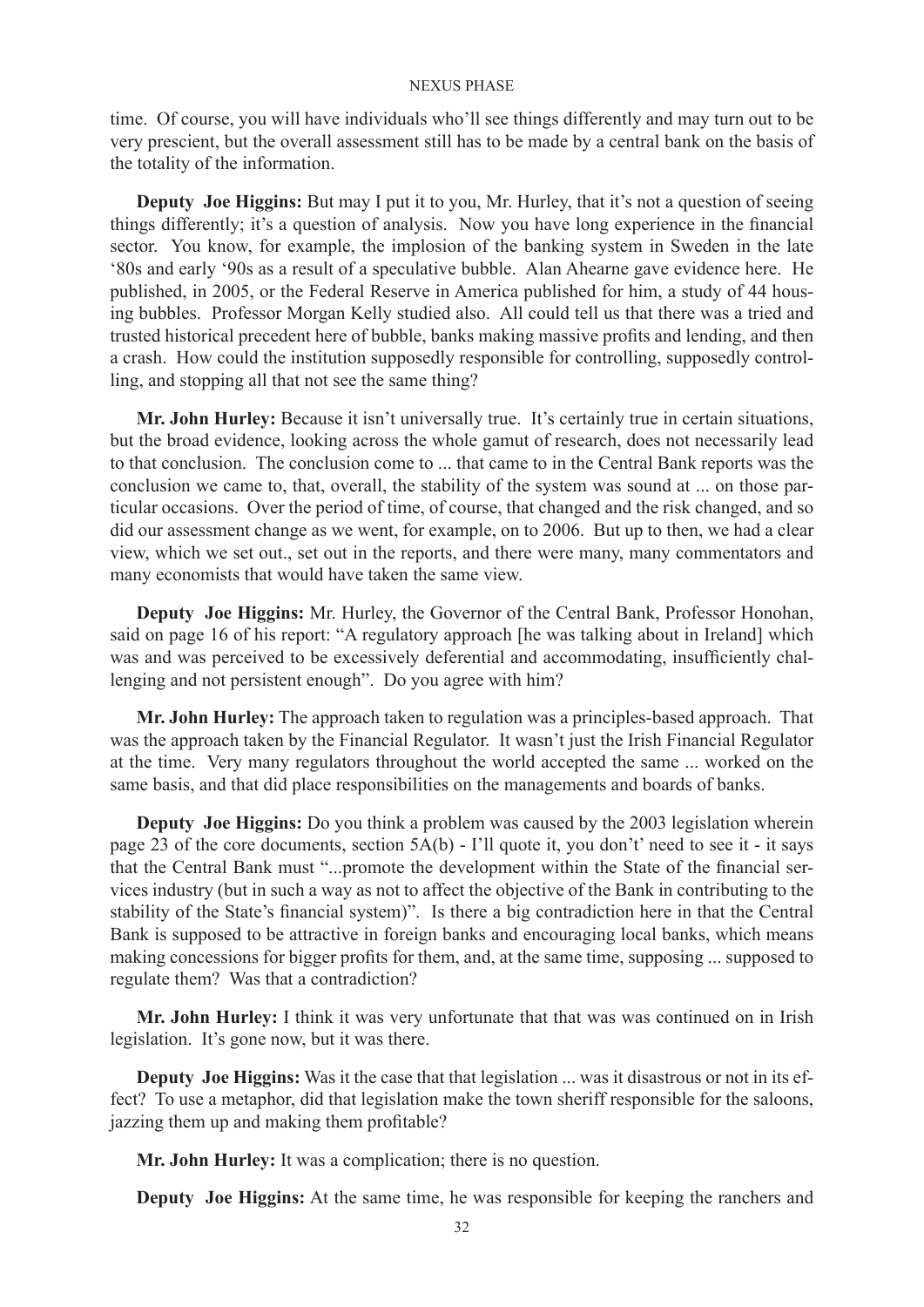cowboys who came into town in good order. Wasn't there an inevitable contradiction between the two? Was it the case, as some would say, that the sheriff understood that if he curbed the wilder instincts of the ranchers and cowboys, they would go elsewhere for their bootleg, etc.? And some would say that what happened as a result of this was that the wilder instincts of the financial institutions were given free rein with great cost to society. Was that an outcome of that legislation?

**Chairman:** I have to press you now because we have got questions to get covered as well. Deputy, I'm going to have to allow sufficient time for that to be answered.

**Mr. John Hurley:** I think it was very unfortunate that that was included in the legislation and I was very pleased to see that it's gone in the new legislation. It certainly was a complication and I regretted very much that it was there.

**Chairman:** Thank you very much. Just following on on an unrelated matter, if I can maybe talk about monetary union with you, Mr. Hurley. That apart from the lack of control over monetary policy after joining the European monetary union, what, in your opinion, were the major changes in the role of Governor when comparing the Central Bank and the regulatory models before and after the 2003 restructuring?

**Mr. John Hurley:** The essential change in monetary union is the pooling of decisions on monetary policy. I mean it's a very, very significant change. It means that we didn't have control over our own interest rates. We were looking at interest rates in general across the euro area. Now the ECB and ... and ... didn't have a responsibility for overall regulation and prudential supervision of the sector, but, of course, it has a different responsibility now as a result of this crisis but, certainly, at the time there was a definite lacuna there and that's now been filled.

**Chairman:** Okay. Thank you. Senator Sean Barrett. Ten minutes, Senator.

**Senator Sean D. Barrett:** Thank you, Chairman, and welcome, Mr. Hurley. In your statement, you stated that no request for funding or resources from the Financial Regulator was ever refused. In your belief, did the regulator have sufficient staff and resources to carry out its statutory function? And was that a factor in the crisis?

**Mr. John Hurley:** I believe that the budgets submitted by the Financial Regulator would have been accepted and approved. There would've been a consultative mechanism with the Minister. And I think the building up of staffing in the Financial Regulator over a period of time, starting in 2003, unfortunately, coincided with the building up and developments of the problems in the Irish economy. The timing of the creation of the Financial Regulator was unfortunate when one looks back in hindsight, where you were splitting responsibilities within an institution. And, also, the Financial Regulator was given very significant responsibilities for the consumer function at the time so it was balancing these functions in a whole new environment. I think it was unfortunate that the functions were split at that particular moment in time just as, in fact, the bubble was developing.

**Senator Sean D. Barrett:** Because the bank's supervisory department, Professor Honohan found, in 2000 when the Central Bank was doing it, had an approved staff of 38.5 and an actual staff of 32.5 people. And given that the Central Bank had and had subsequently 1,200 staff, the fact that so few were devoted to prudential supervision of banks, was that not a mis-allocation of resources?

**Mr. John Hurley:** It was simply the approach, I think, that was taken in principles-based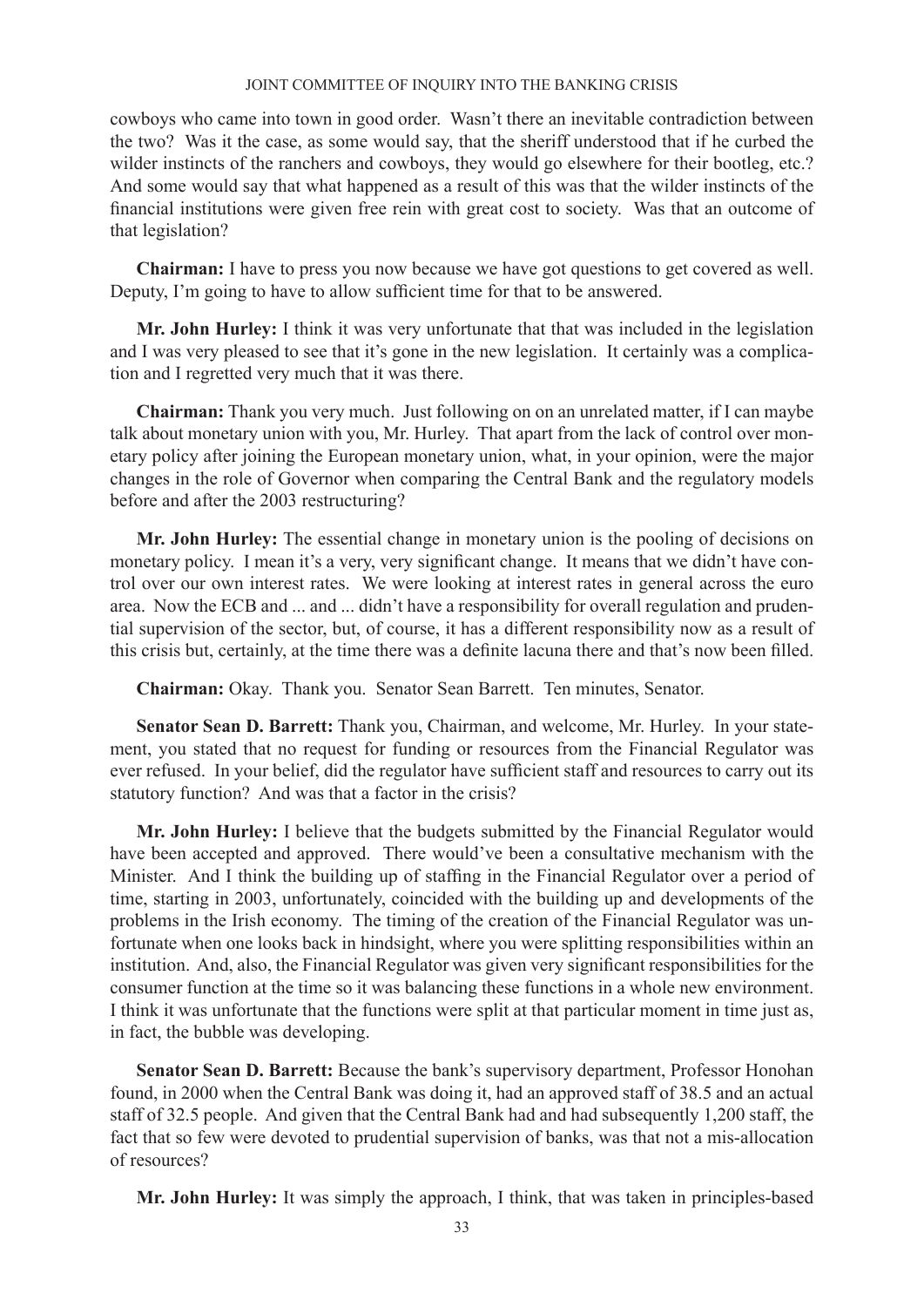regulation where the, the Financial Regulator would have, you know, placed most responsibility on the boards and managements of banks. So it was a different approach to regulation. It wasn't unique to Ireland; it was followed in very many places. What we now know, and I think this would be accepted in hindsight by everyone, that it wasn't intrusive enough in the environment in which we found ourselves.

**Senator Sean D. Barrett:** Because Mr. Honohan ... Governor Honohan, as you'll know, he also has that a three-person team was responsible for Bank of Ireland and Anglo Irish Bank in 2005 so that couldn't possibly have been adequate, given the size of both of the bodies and the problems that they encountered subsequently.

**Mr. John Hurley:** But I think it's a function of the methodology that, that, that really was employed and I think the allocation of staff would be something entirely for the Financial Regulator themselves. We ... we would have no function in that matter. But the number of staff would be a function of the methodology.

**Senator Sean D. Barrett:** Were alternative ways of supervising the prudential affairs of banks ... were they ever considered by the Central Bank board? For instance, Regling and Watson mentioned Canada as a country which had tough banking supervision and no bank crisis.

**Mr. John Hurley:** No, because the function to ... the functions were transferred to the Financial Regulator and the decisions in terms of the methodology and means and approach would be taken by the Financial Regulator and its board. And that was consistent with the overall approach at the time to regulation adopted in the Government's White Paper, for example. So I think the approach was determined by the regulator itself on the basis of principles-based supervision.

**Senator Sean D. Barrett:** Under the current system, what should be the staffing number? I think the Central Bank now has about 1,500 staff; that's the target. How many of those should be engaged in the prudential supervision of banks?

**Mr. John Hurley:** Well, I think if the crisis has taught us anything, it is that you can't simply drop a rules-based approach to supervision; you have to have a mixture of the two. And that was the orthodoxy at the time, it was the philosophy at the time, but that's now entirely changed. In the situation in which we now find ourselves in, there has to be a far more hands-on approach to regulation, and I think that's ... that's being adopted everywhere now and the new structures within the European Union and the basis on which the ECB, for example, has now a role in relation to regulating major institutions is part and parcel of that. So it's a significant change and, I think, an appropriate change.

**Senator Sean D. Barrett:** Honohan, as you know, has case study (i) and case study (ii) in his report. It's on page 73. As early as August 2000 a Central Bank official was aware of problems in the case study (i) firm and it never seems to have been corrected right through to the crisis. And some of that was on the Central Bank's watch and some of it was on the Financial Regulator's watch. The picture I get is that the Central Bank wasn't engaging in supervision and then there was a turf war after the 2003 Act and that contributed seriously to the problem.

**Mr. John Hurley:** I don't think that's the case. I mean, after the 2003 Act was implemented, the legislation was clear. It was something I didn't favour or support but the legislation was clear and the legislation divested the Central Bank of prudential supervision. In that particular situation, the responsibility ... the responsibility was clear. I didn't see any turf war at that time.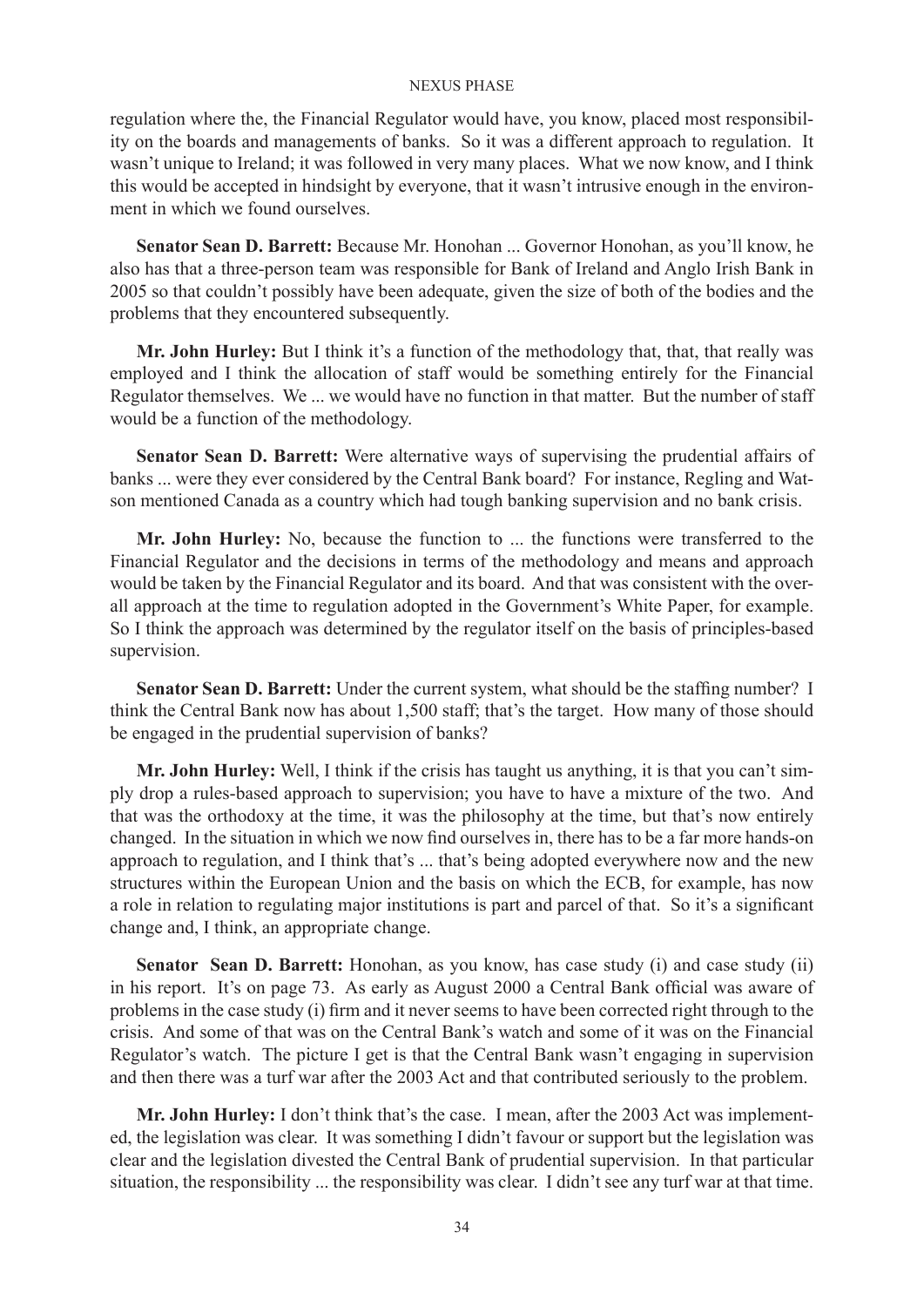The turf war was over.

**Senator Sean D. Barrett:** Because there were only 48 people in 2008 actually working on banking supervision and the 32 when you were in charge in 2000. Out of the staff of over 1,000, the combined bodies did not take prudential regulation of financial institutions seriously enough to allocate resources to that area. It was-----

**Chairman:** -----now, Senator, okay.

**Mr. John Hurley:** It was simply a function of the approach. I mean, if you go into a rulesbased system and a detailed system, the starting levels will have been very much higher. But the view at the time was that principles-based supervision was the appropriate way to go. This has suffered a sea-change since, it's completely different now. We know that rules-based ... to some extent, is required. And, of course, once we get into rules-based supervision or the new regulatory system gets into rules-based supervision, it will probably be only a matter of time before the squeals will come that this is too heavy and we will be eventually forced back to another balance. But the lessons of what ... of this crisis is that we simply can't divest rules and solely rely on principles.

**Senator Sean D. Barrett:** Regling and Watson say on page 37, "The supervisory culture was insufficiently intrusive, and staff resources were seriously inadequate for the more handson approach that was needed".

**Mr. John Hurley:** Well, I think that was because a principles-based system was developed and accepted at the time. And principle-based system of regulation, which was employed by the regulator, relies on managements and boards of banks much more heavily than, say, another type of system.

**Senator Sean D. Barrett:** Is there a distinction between the micro supervision and the macro role that the Central Bank had? Isn't it bogus because if a major micro sector like the financial sector goes down, it brings the entire economy down and-----

**Mr. John Hurley:** I would think that that is one of the great difficulties of separation, particularly in a small country, of regulation from central banking. I mean, when the crisis hit, the Central Bank had to get involved in ECB funding and had to get involved in an area of liquidity management which was the responsibility of the Financial Regulator. We were at the edge of our legal powers when the crisis hit, yet, nevertheless, the only way it could be managed is by me talking to the chairman of the Financial Regulator and saying: "I know what the legislation says but can we manage it on this basis?" So that's the difficulty. When you have these distinctions, they seem fine, you know, in legislation but when problems arise, it's very, very difficult to manage a system on that basis.

**Senator Sean D. Barrett:** How much arises from not adequately preparing for joining the euro? Because in the national currency days, reading, say, the biography of Dr. Whitaker, one of your predecessors ... that we were able to do this. Did we understand what the free movement of capital would be and had the Central Bank any misgivings about the loss of controls over movements of capital, interest rates and the exchange rate by joining the single currency, and were we properly prepared?

**Mr. John Hurley:** There were significant limitations to what could be done once we ... once we joined the single currency but you have to look at the overall balance ... the balance of advantage that comes to the country in this ... in the overall context. Undoubtedly it was a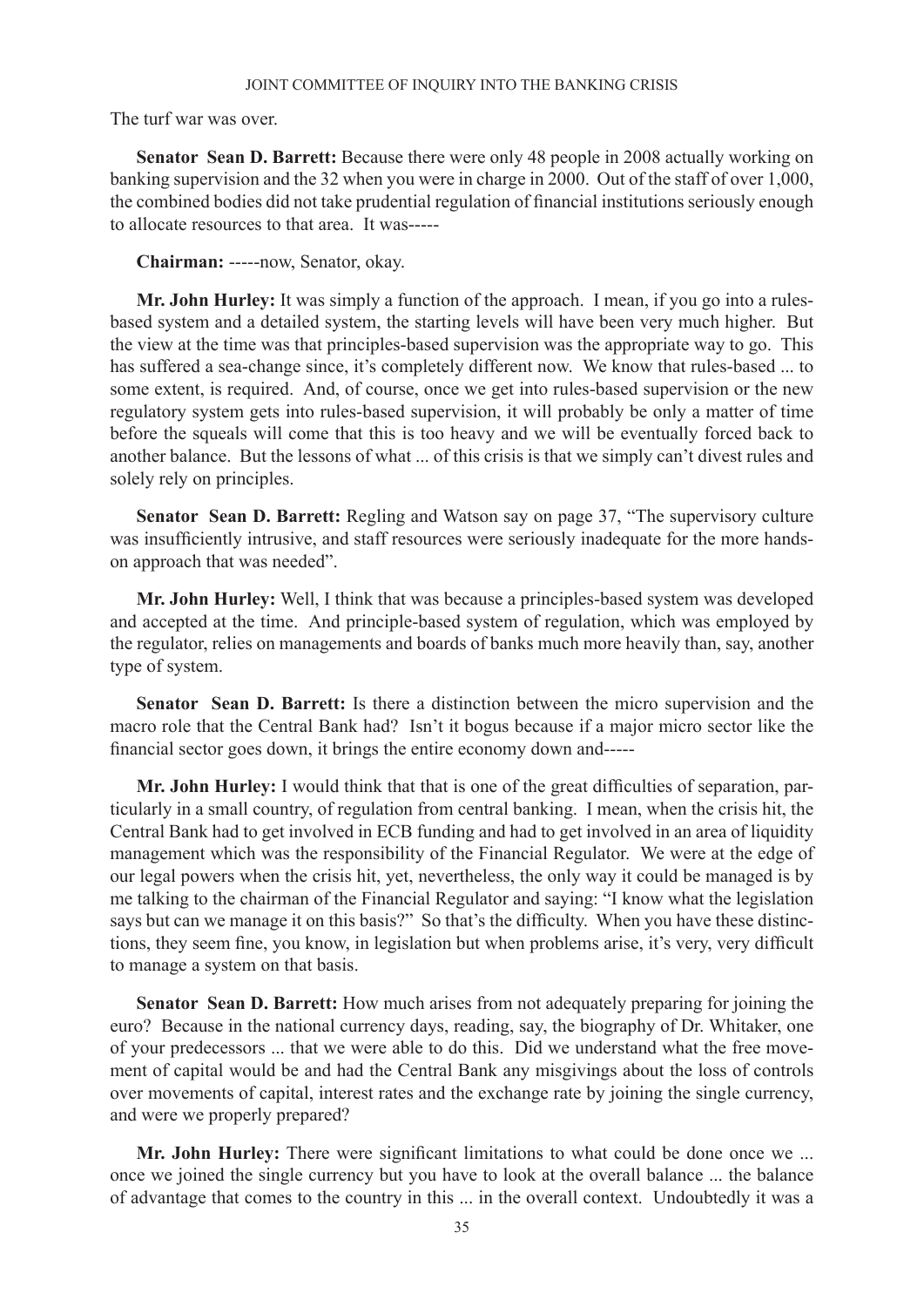different system with different powers but the judgment at the time was this, on balance, was better for the country and I agree with that view.

**Senator Sean D. Barrett:** Even if you have asset price bubbles like the one we had?

**Mr. John Hurley:** Well, I don't think that that will happen just because we're in a monetary union. It's happened everywhere, it's happened all over the world. I think we have to ... you have to accept that all over the world things will go awry but it isn't precisely because of the monetary union that that has happened.

**Senator Sean D. Barrett:** Could the Central Bank control huge flows of capital into a country now knowing the damage that it can do?

**Mr. John Hurley:** Not within a monetary union, the capital controls ... you can't actually do that at source. But you do have to ... in the light of the crisis, there has to be some system of regulation which is far more intrusive, which deals with the downside of that within individual institutions. Now, I think that's accepted as a result of this particular crisis but it wasn't accepted at the time.

**Chairman:** Senator, thank you.

**Senator Sean D. Barrett:** -----the actual limits on the growth of lending by all the lenders in a market.

**Mr. John Hurley:** I think that is a very, very big issue. I mean, that sort of sectoral controls ... they're still not being applied in the macro prudential systems that we have seen subsequently. The ... what is happening under the Basel rules and under Basel II and III, is there is a focus on concentration but it's ... you're looking at this in the context of individual institutions and that's ... Pillar 2, for example.

**Chairman:** Thanks very much, Senator.

**Senator Sean D. Barrett:** Thank you, Chairman.

**Chairman:** Deputy Murphy. Deputy.

**Deputy Eoghan Murphy:** Thank you, Chairman, and thank you, Mr. Hurley, you're very welcome. Mr. Hurley, in your opening statement you said that the Central Bank was divested of supervisory powers over financial institutions after the 2003 Act. Is that correct?

**Mr. John Hurley:** Yes.

**Deputy Eoghan Murphy:** But did you maintain responsibility for system-wide stress testing of those institutions?

**Mr. John Hurley:** Yes. That would be a function that's associated with financial stability and it would be run overall by a financial stability unit in the Central Bank. That's not uncommon.

**Deputy Eoghan Murphy:** But the power to conduct those tests, is that not a supervisory power of those institutions?

**Mr. John Hurley:** It's a financial stability power. It's really-----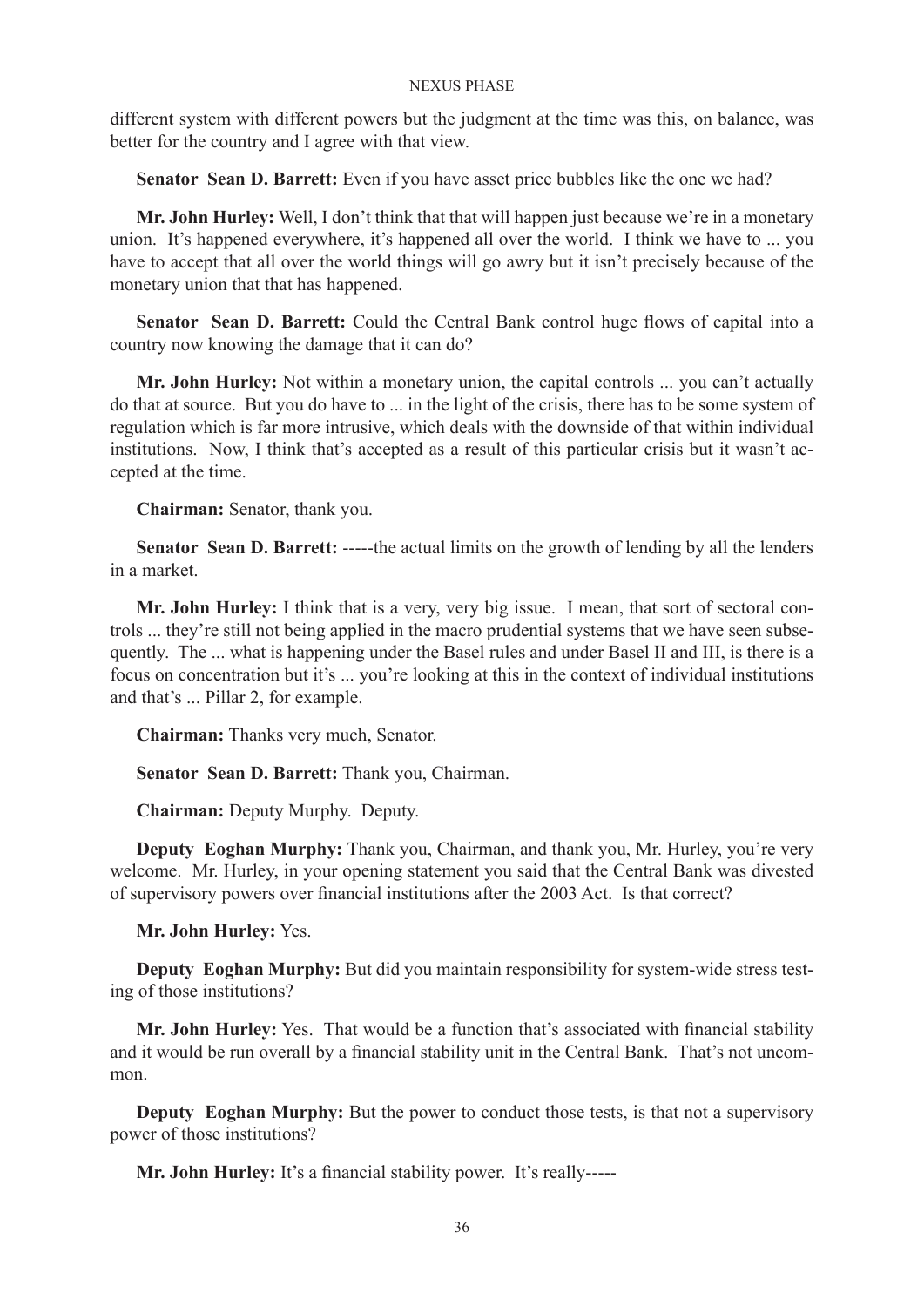# **Deputy Eoghan Murphy:** Is it a supervisory power as well?

**Mr. John Hurley:** Well, there is a supervisory element but what we did in the Central Bank side was stress testing for financial stability purposes.

**Deputy Eoghan Murphy:** But you had the power to mandate a stress test of all institutions and to write to the banks in question and get them to carry out a stress test.

**Mr. John Hurley:** Yes, a stress test. You had two types of stress test, as you know, you'd a top-down and the bottom-up stress tests. Those were overall managed by the Central Bank and there would've been interaction at the time in terms of the calibration of those tests and the testing itself, yes.

**Deputy Eoghan Murphy:** You refer in your opening statement as well to the 2006 stress test and that it was an IMF stress test. Was that an IMF stress test or was it a Central Bank stress test?

**Mr. John Hurley:** There were a number of tests then but there was a particular one which was calibrated by the IMF and which would be carried out by the Central Bank.

**Deputy Eoghan Murphy:** Calibrated by the IMF.

**Mr. John Hurley:** Yes.

**Deputy Eoghan Murphy:** So they set the scenario.

**Mr. John Hurley:** The overall scenario, and the ... but the practical application of it would be, to the best of my knowledge, carried out by the Central Bank on their behalf.

**Deputy Eoghan Murphy:** The application ... and what about then the different variables within the scenarios? Who would decide on those?

**Mr. John Hurley:** My ... that would probably have happened in discussion but the overall shape of the test would be an IMF shape, I would imagine, yes.

**Deputy Eoghan Murphy:** Okay. When the Central Bank wrote to the institutions in 2006 about conducting a stress test, this was in February and the test took place then over the next couple of months, it didn't mention the IMF at all. The rationale that was given at the time, from the documentation that has been provided to us about stress testing, was that it was in relation to vulnerabilities highlighted in the 2005 financial stability report. So, was that test in 2006 because the IMF requested it or was it because of worries that the Central Bank had?

**Mr. John Hurley:** I think there was a particular test, to the best of my recollection, mandated by ... or by the IMF and it would be conducted on its behalf by the Central Bank. So the initiation of it, to the best of my knowledge, was the IMF.

**Deputy Eoghan Murphy:** So it wasn't to do with concerns highlighted in the financial stability report in 2005.

**Mr. John Hurley:** To do with particular concerns ... no, I don't ... well, I don't believe so. I think it was done because of the IMF requirement ... the 2006 ... to the best of my knowledge.

**Deputy Eoghan Murphy:** Okay. Well, in the documentation that's been received by the committee in relation to the stress testing ... the letters that were issued to the banks doesn't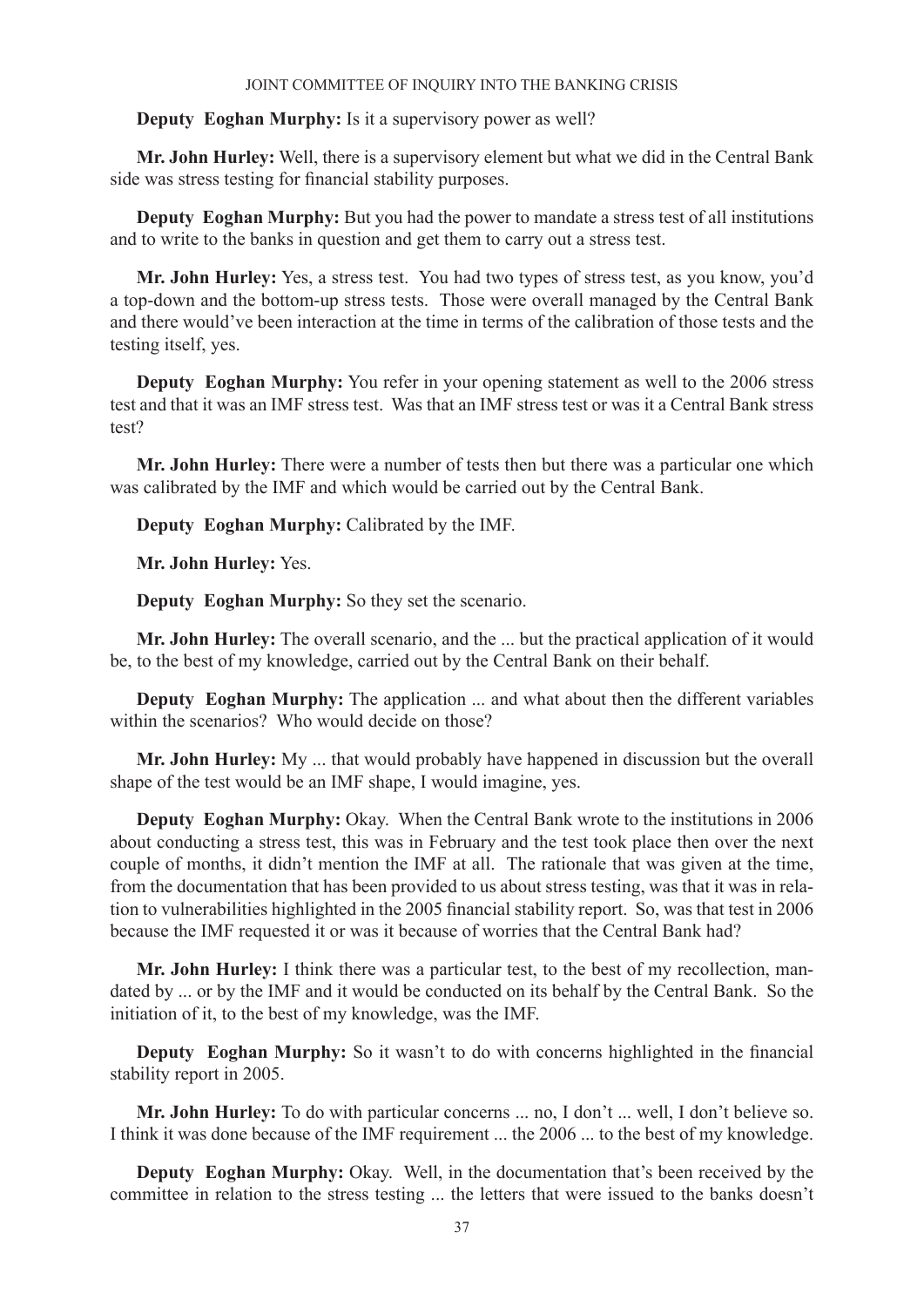mention the IMF at all and, in fact, it talks about concerns ... vulnerabilities highlighted in 2005, including very high credit growth, rising indebtedness, property prices rising and increasing concentration on property-related lending by financial institutions.

**Mr. John Hurley:** But I'm not sure that it would be necessary to refer to the-----

**Chairman:** What document, Deputy?

**Deputy Eoghan Murphy:** The general documentation received by the committee.

**Mr. John Hurley:** I'm not sure it would be necessary to refer to the IMF. The reality is that there was an IMF involvement and I think that's clear from the other documentation involved here-----

**Deputy Eoghan Murphy:** Okay.

**Mr. John Hurley:** -----conducted on behalf of the IMF by the Central Bank.

**Deputy Eoghan Murphy:** And how long would that stress test scenario take place? How long would you give the banks to conduct those tests?

**Mr. John Hurley:** I don't know the answer to that.

**Deputy Eoghan Murphy:** Okay. And in the course of those tests being done, the IMF would come to Ireland to participate.

**Mr. John Hurley:** Yes, well, they certainly would be involved in the outcome and discussions of the outcome with those involved in the Central Bank.

**Deputy Eoghan Murphy:** Okay. In the 2006 stress test there were two scenarios, shock scenario one and shock scenario two. Shock scenario one was the extreme scenario and it included a decline in house prices of 40%. Why was that?

**Mr. John Hurley:** Essentially, a number of the ... a number of the methodologies for looking at overvaluation of houses would have looked at a spectrum of from zero to 70% going back to previous stability reports, so the notion of stress testing, a significant drop in property prices, was a very valid one.

**Deputy Eoghan Murphy:** That was the extreme scenario, shock scenario one. Shock scenario two was the weak scenario in which the variables change but still for property prices, it includes the same decline, the same rate 40%. Why would that variable be constant across the extreme and the weak stress tests?

**Mr. John Hurley:** But it depends on the other factors, I can't remember what the other factors were now in that particular test, but, I mean, the adjustment presumably in that case relates to the other factors.

**Deputy Eoghan Murphy:** I'm just not so sure that why in an extreme scenario and in a weak scenario, you'd have the same one particular item and the only item would be a decline in property prices of 40%.

Mr. John Hurley: I don't know the answer to that but it seems to me that 40% is a very significant decline in property prices.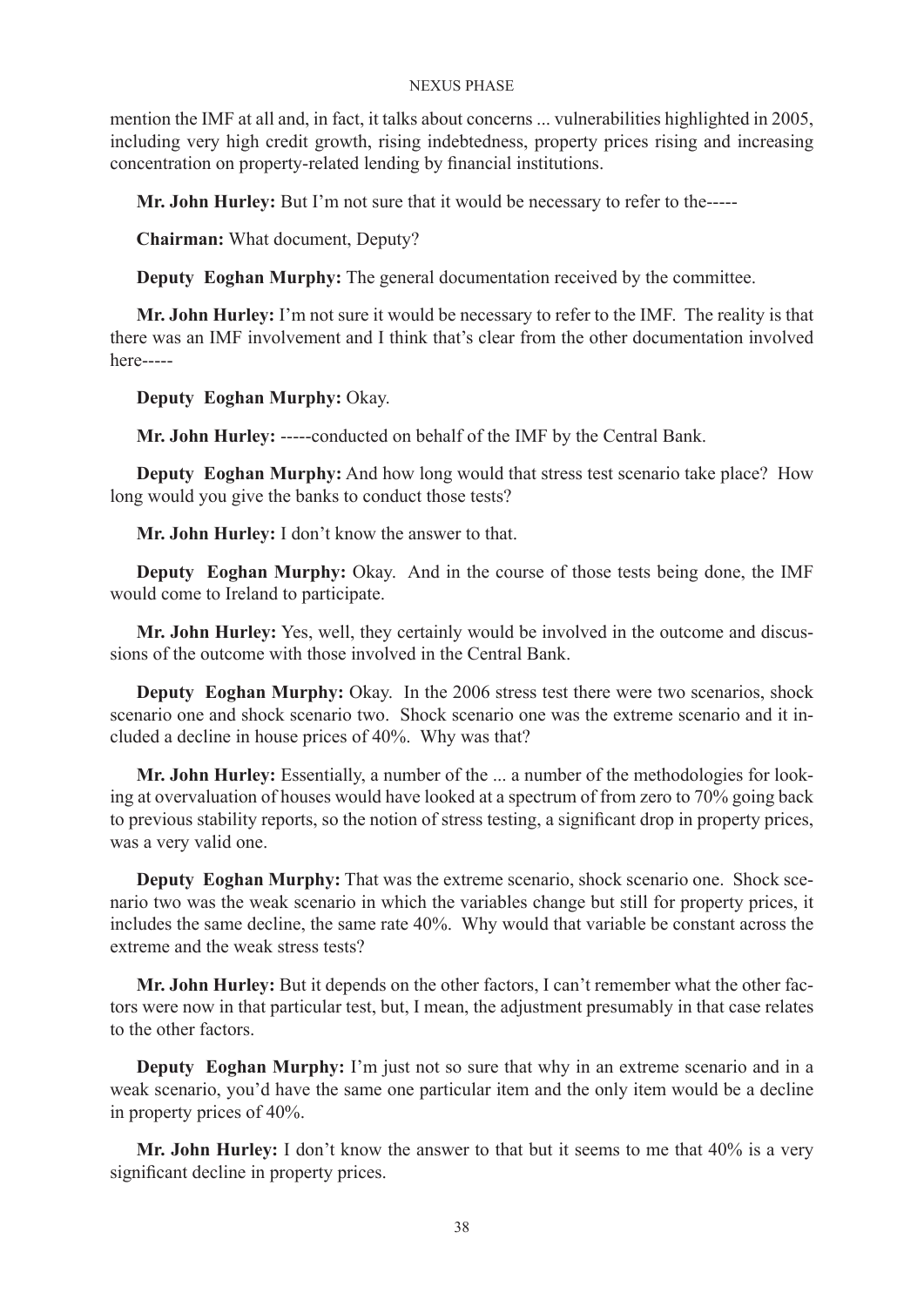**Deputy Eoghan Murphy:** Yes and it's an extreme scenario-----

**Mr. John Hurley:** And, but if you ... but to be able to assess the stress tests, I think you would need to look at the other variables.

**Deputy Eoghan Murphy:** Okay. In that same year, in a pre-budget letter to the Government and this is in Vol. 1, page 119, you wrote ... the Central Bank wrote ... in its submission that "It seems that a gap may now be opening up between actual prices and prices warranted by fundamentals." Would there be a relationship between that 40% figure and the shock scenarios and in that letter that you wrote to the Government?

**Mr. John Hurley:** No. At the time ... am I looking at page 119?

**Deputy Eoghan Murphy:** Vol. 1 ... it's halfway down the page in the box.

**Mr. John Hurley:** This is a 2006 letter?

**Deputy Eoghan Murphy:** Yes.

**Chairman:** It's on the screen in front of you, Mr. Hurley.

**Mr. John Hurley:** No, it's not. Okay. In that letter, that referred to two studies in terms of price ... price overvaluation of 15% to 20%. At the time, that was the type of overvaluation that we would have been steering the market and the media about ... that level of overvaluation where we believed as a result of the reigniting of the market in 2006 and the significant increase ... unexpected increase that took place in lending in 2006 ... that there was a level of overvaluation in the market. Now, there was a discussion throughout 2006, to the best of my memory, about whether or not the Central Bank to actually promulgate a level of overvaluation ... should we plump for the level of overvaluation and we decided not to do that. We felt that it would be inappropriate and instead we steered towards an overvaluation of roughly 15% to 20%.

**Deputy Eoghan Murphy:** Despite the fact that in your weak shock scenario, you still had a decrease in house prices of 40%.

**Mr. John Hurley:** Yes, but you ... what you were doing was testing the system to make sure that the system was resilient to that.

**Deputy Eoghan Murphy:** Now, the extent of the IMF's involvement in that test of the system, the IMF came in and interviewed the institutions after they conducted their tests. Is that correct?

**Mr. John Hurley:** I can't answer that question.

**Deputy Eoghan Murphy:** How would it work with the IMF?

**Mr. John Hurley:** The IMF would probably have discussed the matter with the people who did the testing in the Central Bank.

**Deputy Eoghan Murphy:** Okay.

**Mr. John Hurley:** I can't actually say whether or not they went out to institutions; I'd be surprised. They may have done it in a more general sense to get a feeling of what was happening in the economy with the institutions but I doubt if they specifically went out on the stress test. I can't answer that question.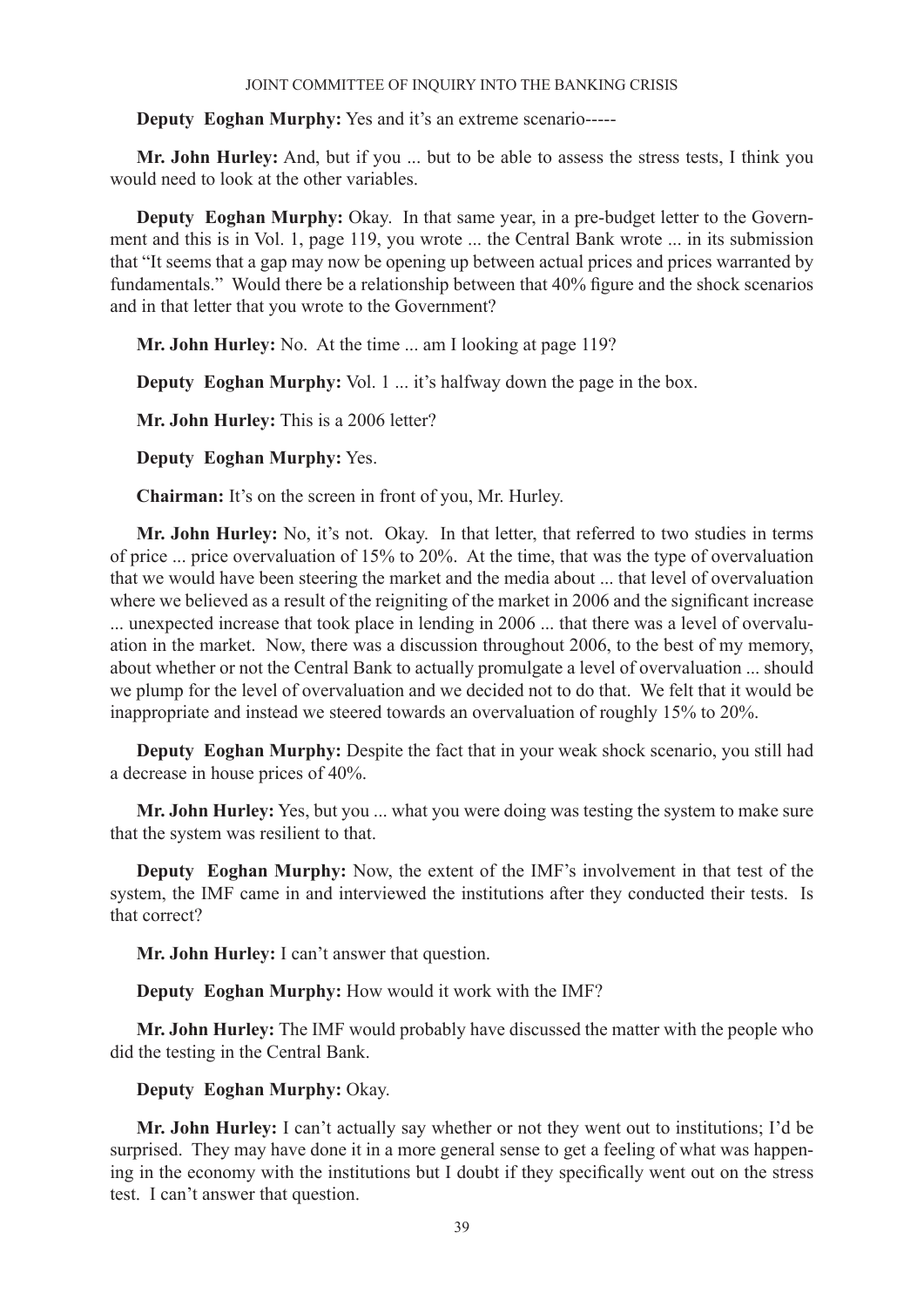**Deputy Eoghan Murphy:** Okay, well ... I think from documentation we received it would be with individual institutions in relation to the stress testing. But when we look then at the IMF report from 2006 and it's Vol. 2, page 19, and this is the country report from August, it seems clear from that that the IMF is commenting on the stress tests but not commenting on tests that they've been involved in but tests that the Central Bank has conducted: "Central Bank officials noted that recent stress tests indicate that the major lenders have adequate buffers to cover a range of shocks." So this is the IMF noting what the Central Bank has noted, it's not an IMF judgment as to the stress test.

# **Mr. John Hurley:** Yes.

**Deputy Eoghan Murphy:** And then it goes on in that paragraph, "Staff welcomed these favorable results but observed that [a] long period of strong economic performance limits the ability to quantify the relationship between macroeconomic variables and credit risk." What was the Central Bank's response to the IMF's comment?

**Mr. John Hurley:** The overall response to the IMF, and I wouldn't pick out a particular sentence in it ... the overall response here was a satisfactory response, we felt that the test was reasonable, that it showed reasonable resilience by the Irish financial system and all of the different elements suggested that.

**Deputy Eoghan Murphy:** In the financial stability report of 2006 from the Central Bank, in the summary you stated that "it is likely that the results understate the adverse effects of shocks".

**Mr. John Hurley:** Well, I don't know ... can I see that particular reference?

**Deputy Eoghan Murphy:** Yes, it's on Vol. 1, page 170.

**Mr. John Hurley:** 170?

**Deputy Eoghan Murphy:** Yes.

**Chairman:** There's a bit of time there Deputy, but you need to wrap up.

**Deputy Eoghan Murphy:** Thank you, Chair. It's in the right-hand column.

**Mr. John Hurley:** Oh yes, but that's a general comment on stress testing as a methodology and it's the linkage between first and second-round effects. I mean, that's a valid comment but it does mean that stress testing methodology is imperfect. It's certainly has been developing over the years and wasn't fully developed at this time and still the ability to take in secondround effects ... greatly limited, I think.

**Deputy Eoghan Murphy:** Yes. A final point that you make in this section on stress testing, having conducted a series of stress tests in 2006, the final point that you choose to make is that there's likely an understatement of the adverse effect of shocks.

**Mr. John Hurley:** Well, you can come to that conclusion on the basis that there isn't a triedand-tested method of calibrating second-round effects. It's the non-linearities that give rise to the problems within the stress test ... that is the difficulty with all stress tests.

**Deputy Eoghan Murphy:** Okay. Were the scenarios employed by the Central Bank credible?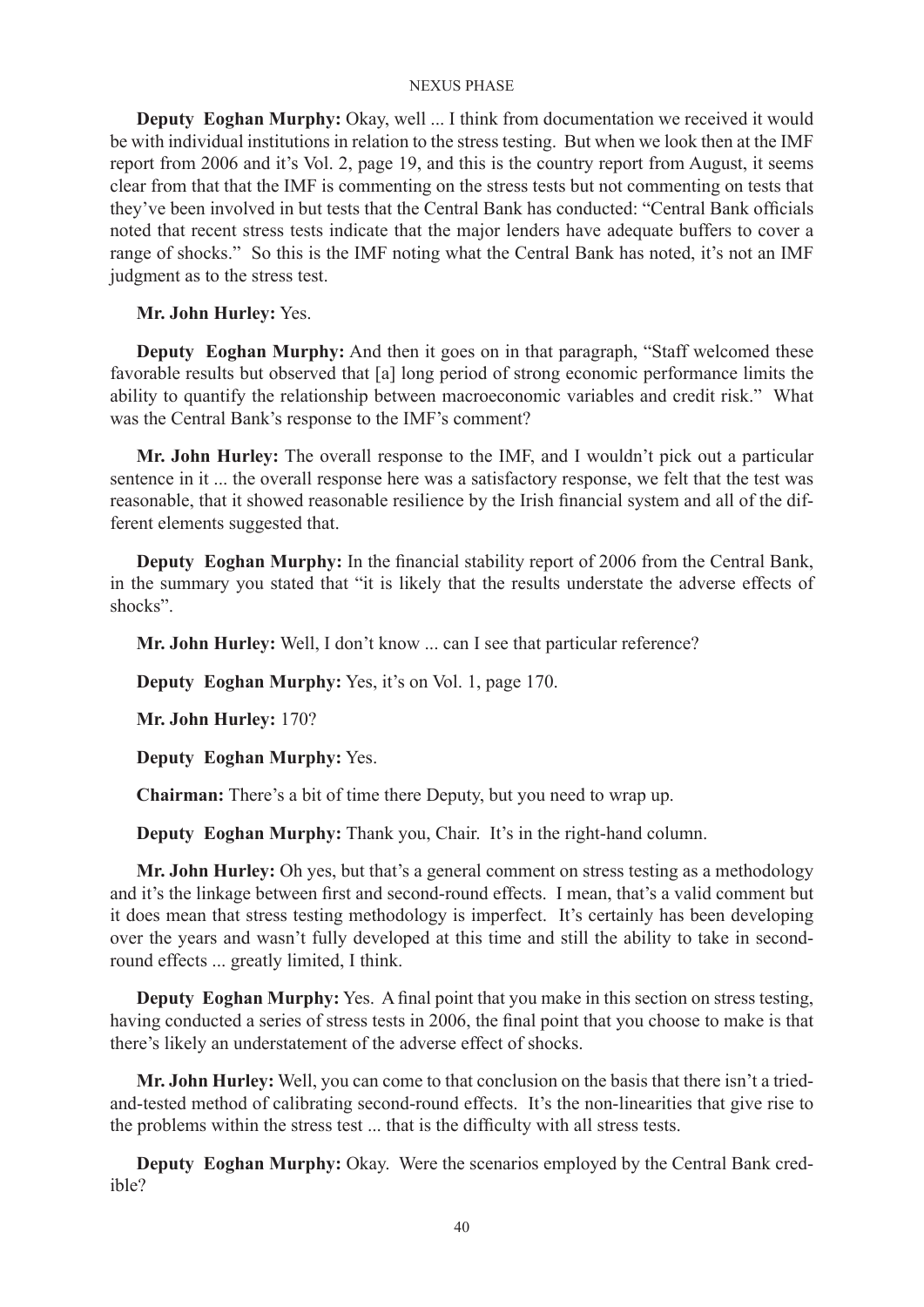**Mr. John Hurley:** They were the state-of-the-art scenarios at the time, we were using the methodologies worldwide, they were under development, continue to be developed, but they were the methodologies at that time.

**Deputy Eoghan Murphy:** But were they of any value then in understanding in mitigating against the risks inherent in the banks' operations?

**Mr. John Hurley:** Well, they were because you were trying to test the systems against a particular level of shock. Now we know that there's no test that would have enabled us to cope with the shock that emerged. There was no test anywhere that would have enabled us to deal with that. This ... the crisis that emerged across the world, the globe and in the financial sector generally was way beyond stress tests. No stress test was able to measure for that.

# **Chairman:** Final supplementary, Deputy

**Deputy Eoghan Murphy:** Was does that then maintain for the stress tests that had been carried out post-2008?

**Mr. John Hurley:** Well, post-2008, I think you've had an enormous injection of resources into stress testing since 2008 and even when you look at the stress tests in 2010, you had a stress test at the beginning of 2010 which was very different from the one later on. Enormous amount of resources have gone into this. They're far, far more rigorous but that type of resource for stress testing wasn't spent anywhere before the crisis.

**Chairman:** Thank you very much, Deputy. Just relating to the earlier stress testing, not the lateral one, if I could ask you, Mr. Hurley, what apart from the stress tests were the main reasons that the Central Bank took so much comfort from the shock-absorbing capacity of the banks?

**Mr. John Hurley:** What part of the stress test?

**Chairman:** No, what apart from the stress tests were the main reason that the Central Bank seemed to have took such comfort in the shock-absorbing capacity of the banks?

**Mr. John Hurley:** Essentially, because when you look through the other assessments that were made in financial stability reports, including in relation to capital, the banks were wellcapitalised by comparison at the time and quite a number of the other indicators in the financial stability reports, the financial soundness indicators, for example, all showed a resilience in the banking system. No banking system at the time was assessed against the type of shock that occurred.

**Chairman:** So, are you saying this morning, Mr. Hurley, and maybe just to clarify this, that the Central Bank was assured by what it perceived to be as the shock-absorbing capacity of the banks?

**Mr. John Hurley:** At the time, yes, the assessment in the financial stability reports was that it ... I mean I said in my opening statement ... it underestimated the interaction of the two shocks. The worldwide shock, which I think was unprecedented, and many have said not seen since 1930, you might even go back to the First World War, but that shock interacted with domestic vulnerabilities and that's what essentially caused the difficulty.

**Chairman:** Thank you very much. Deputy Michael McGrath.

**Deputy Michael McGrath:** Thank you Chair, you are very welcome, Mr. Hurley. Can I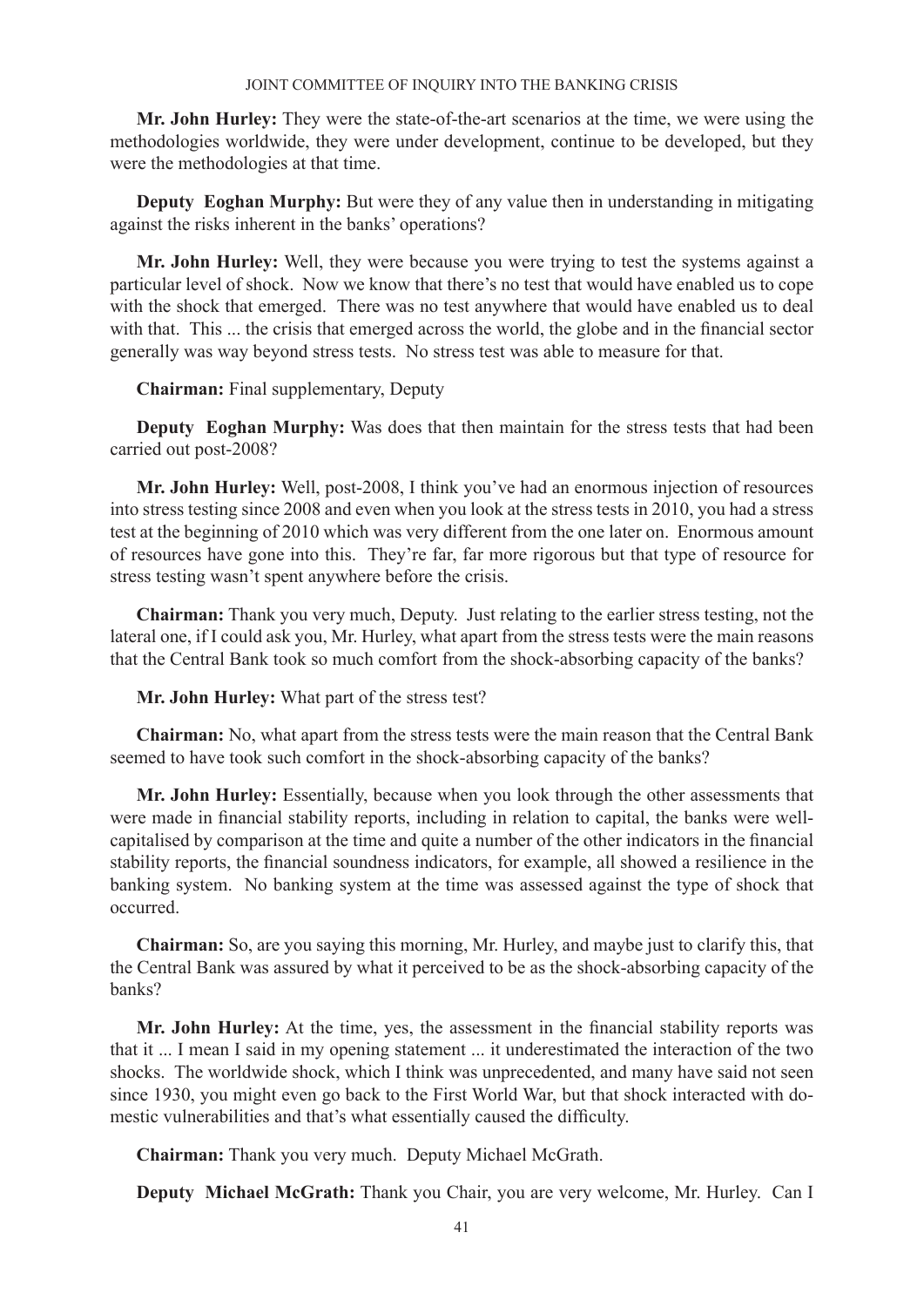start by asking you in relation to the Honohan report which pointed out that, prior to the financial crisis in 2008, there were no sanctions imposed on credit institutions and none that might be said to have reflected significant prudential concerns. Can you comment on why, in your view as then Governor, as distinct from regulator, no enforcement actions were taken during that period in relation to prudential regulatory breaches, in your view?

**Mr. John Hurley:** Well I can't comment in ... I can't comment in the sense that that was a regulatory issue that wasn't being pursued by the regulator and the regulatory authority, that was the function. And presumably it was on the basis of their assessment.

**Deputy Michael McGrath:** Okay. Professor Honohan examines in detail in his report the separation of the Financial Regulator and the Central Bank, and he arrives at the following conclusion, "Though few would now defend the institutional structure invented for the organisation in 2003, it would be hard to show that its complexity materially contributed to the major failures that occurred." Do you agree with this statement?

**Mr. John Hurley:** I think overall that's probably correct but the difficulty with that is that you separated at the wrong time the two functions, and when you look back at it, the house was divided at a time when the bubble was inflating. Now we will never know what the counterfactual is, we just won't know. But, when you look now at what's happening internationally and look at the forces that are in play to unify central banking with financial regulation, it's being done for a reason, and the reason is to try and bring some coherence to the overall function.

**Deputy Michael McGrath:** Mr. Peter Nyberg, when he examined the role of the Central Bank pre-crisis, he concluded: "As in the case of the [Financial Regulator] there was a major domestic policy failure at the [Central Bank] in respect of the maintenance of financial stability." Do you agree?

**Mr. John Hurley:** Well, in hindsight, that is the position. We had financial stability ... instability, and that has occurred because, as I said, of the interaction of two ... and two forces - the enormous international force, which wasn't seen by the Central Bank; indeed, it wasn't seen by many domestic or international commentators, but this reacted with a domestic vulnerability. And the domestic vulnerability of course, as we now know, includes a very significant depletion of risk management practices in individual banks. That was not known at the time.

**Deputy Michael McGrath:** And what share of the responsibility for that does the Central Bank bear?

**Mr. John Hurley:** I think the Central Bank has to take its own share of responsibility because when you look back at the ... and I said this in my opening statement, when you look back at the financial stability reports, it's quite clear in hindsight that we got it wrong.

**Deputy Michael McGrath:** Is that a minority share of responsibility? Is it the primary share of the responsibility for the major domestic policy failure in respect of the maintenance of financial stability?

**Mr. John Hurley:** Well, I think we had a role to contribute to financial stability and that ... that contribution is now changed, that function is changed and the essence or the overall-----

**Deputy Michael McGrath:** Were you the essential guardian of financial stability?

**Mr. John Hurley:** We, we were the leading guardian of financial stability at the time and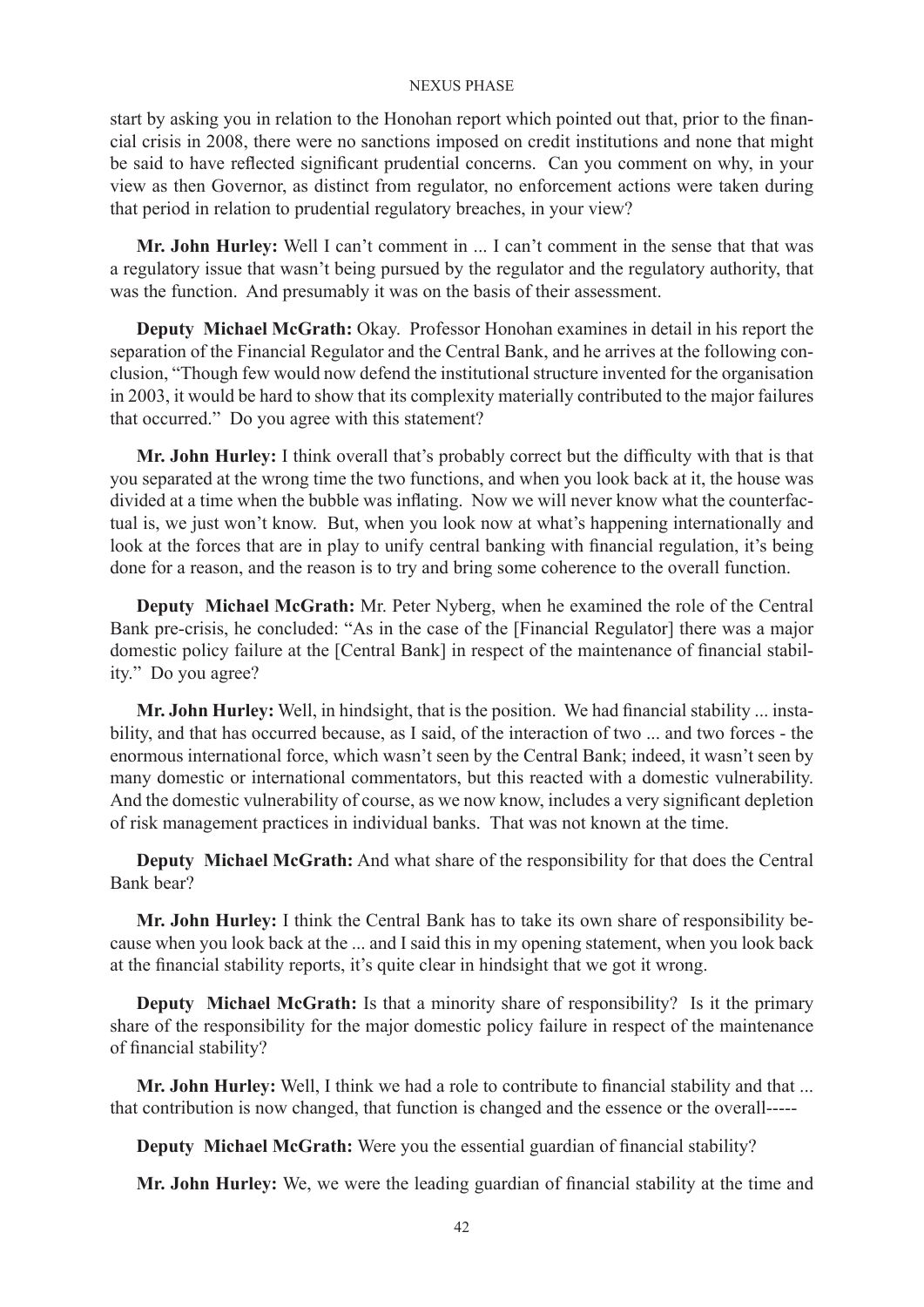we have to accept our share of responsibility in relation to that.

**Deputy Michael McGrath:** But if you were the primary guardian of domestic financial stability, and you accept that there was a major policy failure, then are you accepting primary responsibility?

**Mr. John Hurley:** I think we have to accept ... the ... a large share of the responsibility. The reality is there were functions that we weren't responsible for. We weren't responsible for interest rates overall, we weren't responsible for fiscal policy, which was a crucial aspect of the instability and we weren't responsible for prudential and ... supervision of banks. We did have an analytical responsibility, a responsibility in relation to financial stability and guidance in relation to financial stability, and we could have done that better.

**Deputy Michael McGrath:** The 2003 Act, Mr. Hurley, set out very clearly in section 26, it inserted a new section 33D in the principal Act, giving the Governor or the board the power to issue guidelines to the regulatory authority and those guidelines had to be complied with by the Financial Regulator. So is it the case that you, as Governor of the Central Bank, had the power to issue guidelines to the Financial Regulator in respect of capital ratios for example?

**Mr. John Hurley:** We had power to issue guidelines but they'd have to be very broad guidelines, and they couldn't be specific in relation to the details or regulation.

**Deputy Michael McGrath:** Where does it say that?

**Mr. John Hurley:** Because it's principles and criteria, whereas if you look at the actual provision in relation to regulation, it talks about "must regulate according to their own lights" and so on. There's an ambiguity in difference there, but it would have been according to principles and criteria and so it would have been an overall guidance. And that said, we did not issue a formal overall guidance because we took the view that the financial stability reports themselves were the guidance, and particularly as we had, with the Financial Regulator, jointly agreed those reports.

**Deputy Michael McGrath:** Can I just clarify, Mr. Hurley, are you saying that the Act put constraints or limits on the guidelines that you as Governor could issue to the Financial Regulator?

**Mr. John Hurley:** My view is that they would have had to be broad guidelines in relation to criteria-----

**Deputy Michael McGrath:** Is that in the Act?

**Mr. John Hurley:** In the Act.

**Deputy Michael McGrath:** Is that stated in the Act?

**Mr. John Hurley:** Guidelines and principles, yes.

**Deputy Michael McGrath:** Because the relevant section is very clear and it doesn't put any constraints or restrictions on the guidelines that you had the power to issue to the regulator and I'm putting the question to you, did you have the power for example to issue-----

**Chairman:** What section, Deputy, if you have it to hand there?

**Deputy Michael McGrath:** Yes, section 33D. Mr. Hurley is very familiar with it, section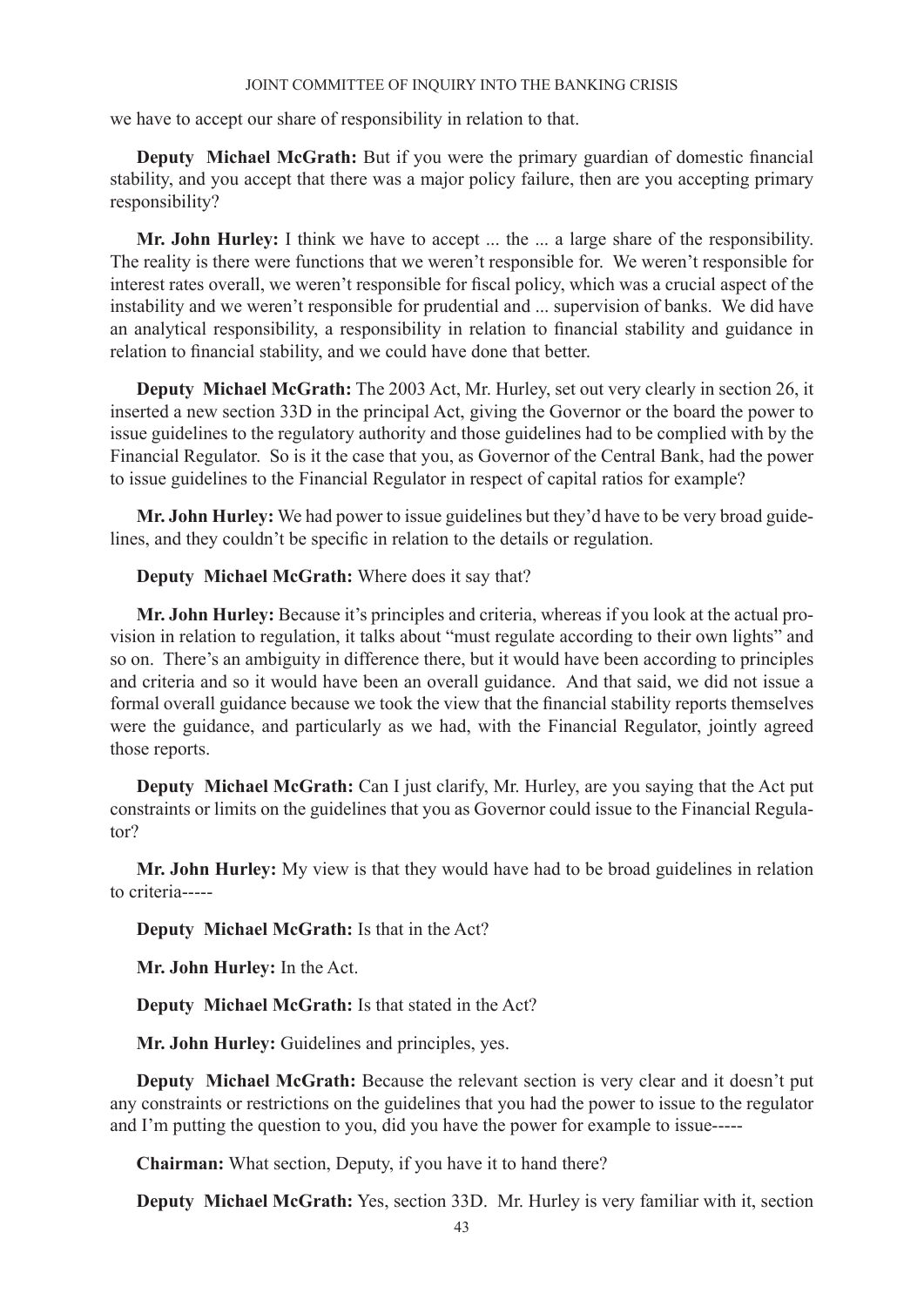33D of the 2003 Act.

**Mr. John Hurley:** What volume? I'd like to look at the section.

**Chairman:** I'll afford you time, Deputy.

**Deputy Michael McGrath:** I'm not sure it's in the core booklet but it's ... it's the Act.

**Chairman:** It's in the booklet somewhere? Are you familiar with it, Mr. Hurley, yes?

**Mr. John Hurley:** Yes, but I'd like to see the particular section.

**Deputy Michael McGrath:** Yes, it does ... I'll read it in full, I think it's important because it does refer to policies and principles which ... which you stated.

**Mr. John Hurley:** It was ... it was the broad power ... a broad power of guidance and it did include ... I couldn't be specific, the specific powers were withheld by a different section.

**Deputy Michael McGrath:** But is that your interpretation? I mean, it says you could issue guidelines as to policies that the regulator is required to implement. That's pretty clear: policies.

**Mr. John Hurley:** Yes, policies and principles.

**Deputy Michael McGrath:** But could a policy not deal with sectoral concentration limits?

**Mr. John Hurley:** It ... it wouldn't get into ... it wouldn't get into detailed provisions that the regulator would apply within institutions. It would be a broad view and it seems to me that the broad view that it would adopt would be very like the broad view that we adopted in the financial stability reports. But when you go through the different lists in the financial stability reports, they're outlined in the reports and they're set out in the reports and a guideline would have to be fairly broad. It couldn't specifically direct a regulator to do particular things that were within their own compass.

**Deputy Michael McGrath:** Would it be fair to describe that as your interpretation Mr. Hurley?

**Mr. John Hurley:** It would, but I would have a strong view on that. I mean, I don't know how you can ... interpret that differently.

**Deputy Michael McGrath:** But there are also the additional powers that are set out in Governor Honohan's letter, which the Chair referred to earlier on, which were not removed by the 2003 Act.

**Mr. John Hurley:** No, but he has put in a fairly strong sentence at the end of those powers indicating that normally they wouldn't be second-guessed by the Central Bank because so many explicit specific powers were given to the Financial Regulator under the 2003 Act. The first power relates to ratios. It relates to ratios for the conduct of monetary policy to create a credit shortage in the market to enable interest rates to function. It's not a power that I know has been used anywhere in Europe for prudential regulatory purposes. I think you may find an example of it in Africa or Asia.

**Deputy Michael McGrath:** Mr. Hurley, I think this is the core of it. Is it your assertion that you did not have the power to issue direct policy measures to the Financial Regulator for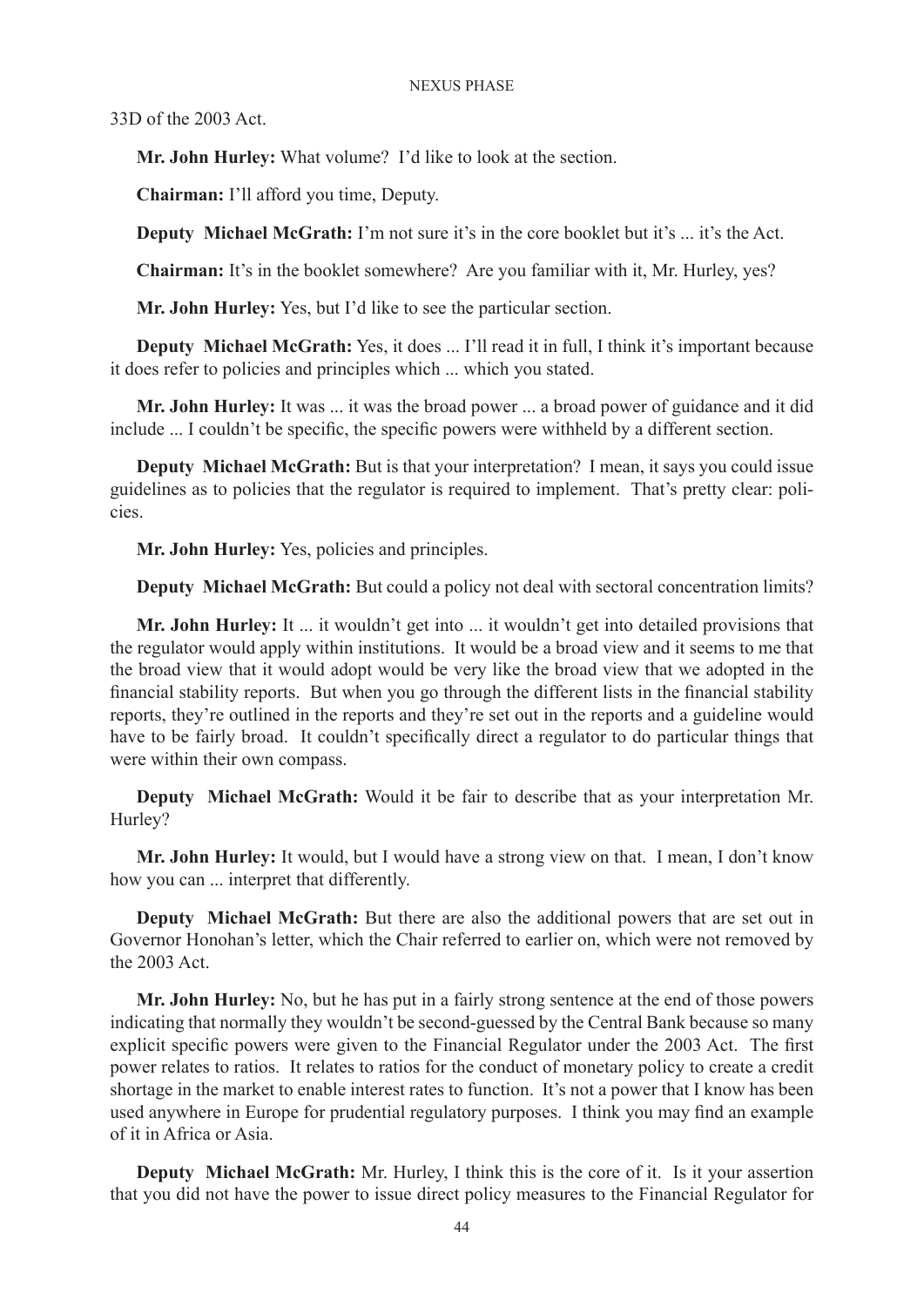implementation concerning, for example, capital ratios, sectoral concentration limits, loan-todeposit ratios, wholesale funding dependancy, 100% residential mortgages? Did you have the power or not, in your view, to direct the Financial Regulator to take action on those issues?

**Mr. John Hurley:** There was a specific power to issue guidance and as far as I'm concerned, it would have had to follow the words in the Act, the broad phraseology in the Act.

**Deputy Michael McGrath:** Which are ... relating to the policy-----

**Mr. John Hurley:** And principles-----

**Deputy Michael McGrath:** That the authority is required to-----

**Mr. John Hurley:** Policy and principles-----

**Deputy Michael McGrath:** And principles, yes they're separate, principles is one thing, policies is another thing.

**Mr. John Hurley:** So they would have to be fairly broad ... broad guidelines, in my view and in my interpretation. But I'm not sure that it's that important in the sense that if the Central Bank felt-----

# **Deputy Michael McGrath:** Used.

**Mr. John Hurley:** Yes, but if the Central Bank felt that it needed to use it we would have raised the issue with the Financial Regulator and I'm sure it would have been discussed at the board, and I doubt in that context whether it would have been necessary to issue a formal guideline. In my view, because we were discussing these in the context of the reports, and because the reports were the framework, as far as we were concerned that was the guidance. So if we thought it was necessary to issue guidance beyond that to the Financial Regulator, we would have done so and we would have discussed it at the board and I'm quite sure we would have found a way to do that, despite the particular provisions. So I don't think it's down to a legal issue is what I'm really saying.

**Deputy Michael McGrath:** Yes, you didn't believe the risks warranted that level-----

**Mr. John Hurley:** We believed-----

**Deputy Michael McGrath:** -----of intervention.

**Mr. John Hurley:** -----that the risks were outlined in the financial stability report. We believed that the guidance was there and we had agreed this with the Financial Regulator so we didn't ... we didn't actually believe it was necessary to go further than that but ... so I wouldn't get particularly hung up on the legalities.

**Deputy Michael McGrath:** Okay, but do you now accept that you should have went further than highlighting risks and you should have taken action?

**Mr. John Hurley:** In hindsight, the answer to that would be "Yes", but, at the time, we believed that the action taken was sufficiently strong in the context of the issues at the time. When you look back from this side of the financial crisis, you know, a one in a century event, I think, yes, you can say the answer to that is in the affirmative.

**Deputy Michael McGrath:** You say in your opening statement, page 4: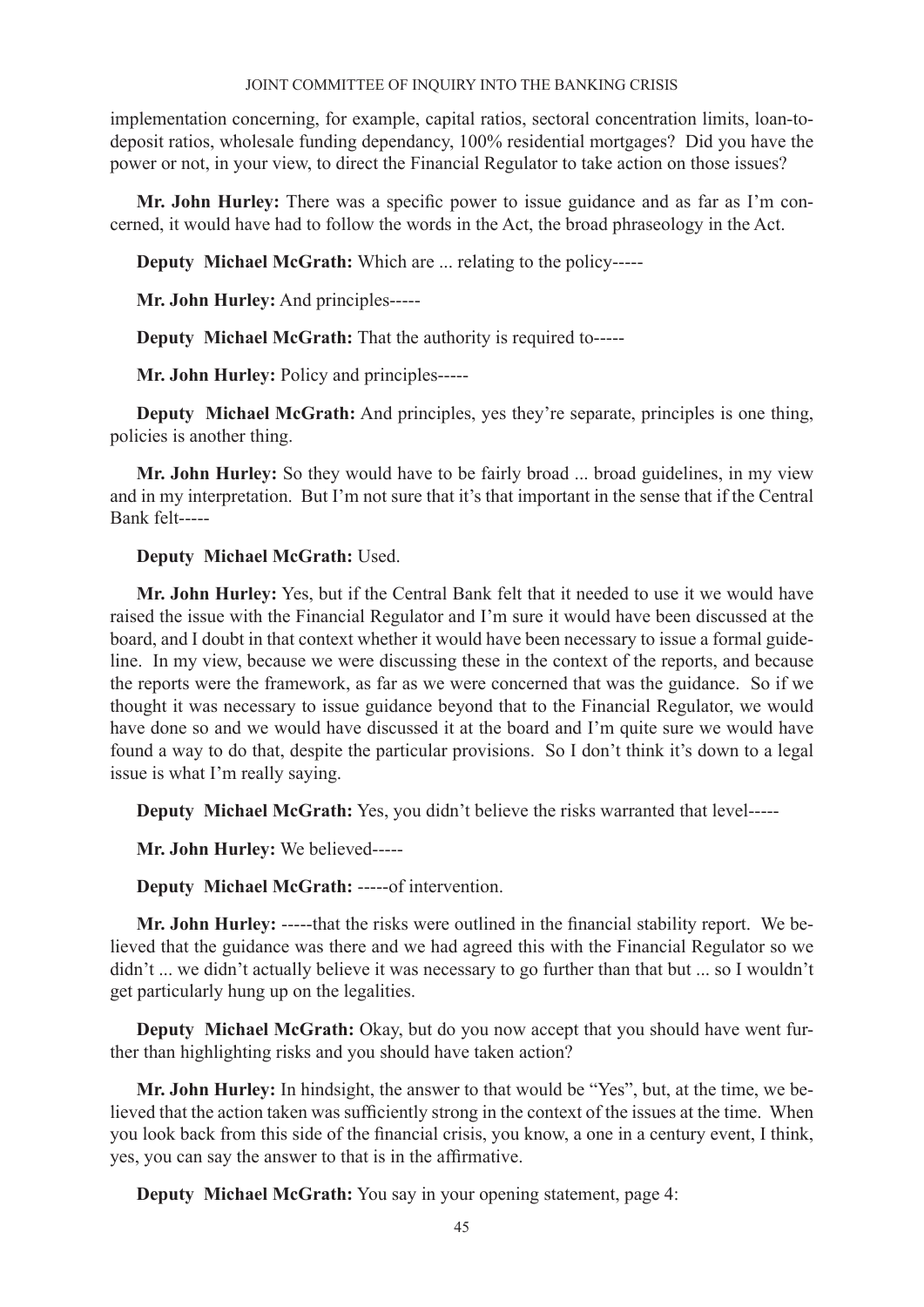The reports from the Nyberg Commission and Regling and Watson suggested ... there was a basis for taking some action by about the end of 2005. In hindsight I agree with this view and I consider now that the Central Bank should have escalated and reinforced its warnings on risks. However, at the time the Bank considered ... its approach in the 2005 Financial Stability Report was the correct one.

So what you're conceding there appears to be that you should have escalated and reinforced your warnings on risks, but are you stating that you should have went further than that and taken action, used the power that you had in the legislation to issue clear guidelines in respect of policies and principles to the Financial Regulator that you believed would have made a difference?

**Mr. John Hurley:** Firstly, we didn't see the crisis coming so we believed what we were doing was sufficient. We didn't see the ... neither did most commentators, domestic or international, see the enormity of the crisis that was in hand, so we didn't see the interaction of the two risks, between what was happening globally and the domestic risks. Now we took the view that the risks we had outlined in the financial stability report and the framework that we had applied into the financial stability was a sufficient basis for financial regulation but-----

**Deputy Michael McGrath:** The issue there is I consider now, so the question is in the context of that-----

**Mr. John Hurley:** Now, in hindsight-----

**Deputy Michael McGrath:** -----what should you have done?

**Mr. John Hurley:** -----with all we know now, the answer to that is yes, we should have escalated our warnings at the time.

**Deputy Michael McGrath:** What does that mean?

**Mr. John Hurley:** Well. it would mean that we'd have had a much stronger discussion about the risks because we ... If we could have seen the risks that were going to emerge that, discussion would've taken place with the Financial Regulator at the Central Bank board and a discussion on actions would have been taken at the Central Bank board and I'm not sure that it would've been necessary to issue any formal guidelines.

**Chairman:** Okay, thank you very much. Senator Marc MacSharry.

**Senator Marc MacSharry:** Thanks very much, and thanks, Mr. Hurley, for being here. After 2004, the IMF, OECD and ECOFIN all clearly recommended a tighter fiscal stance and the building up of a cushion for the time when income from property-related transactions might fall. Can you discuss why the Central Bank's recommendations to the Minister did not more forcibly raise this issue?

**Mr. John Hurley:** In the discussions with the Minister, we did continuously advise in terms of tighter fiscal policy. We did feel that the policies were perhaps pro-cyclical at the time and we did urge caution in relation to fiscal policy. I think that's clear from the correspondence and the letters to the Minister, and we thought that that was sufficiently strong at the time. It's true that in relation to the different budgets and public expenditure volumes that were released that the fiscal situation was weaker than we would've liked, but it was a time of extraordinary growth and there was a great deal of demand publicly for services.

**Senator Marc MacSharry:** At the time, was there any specific advice that you gave in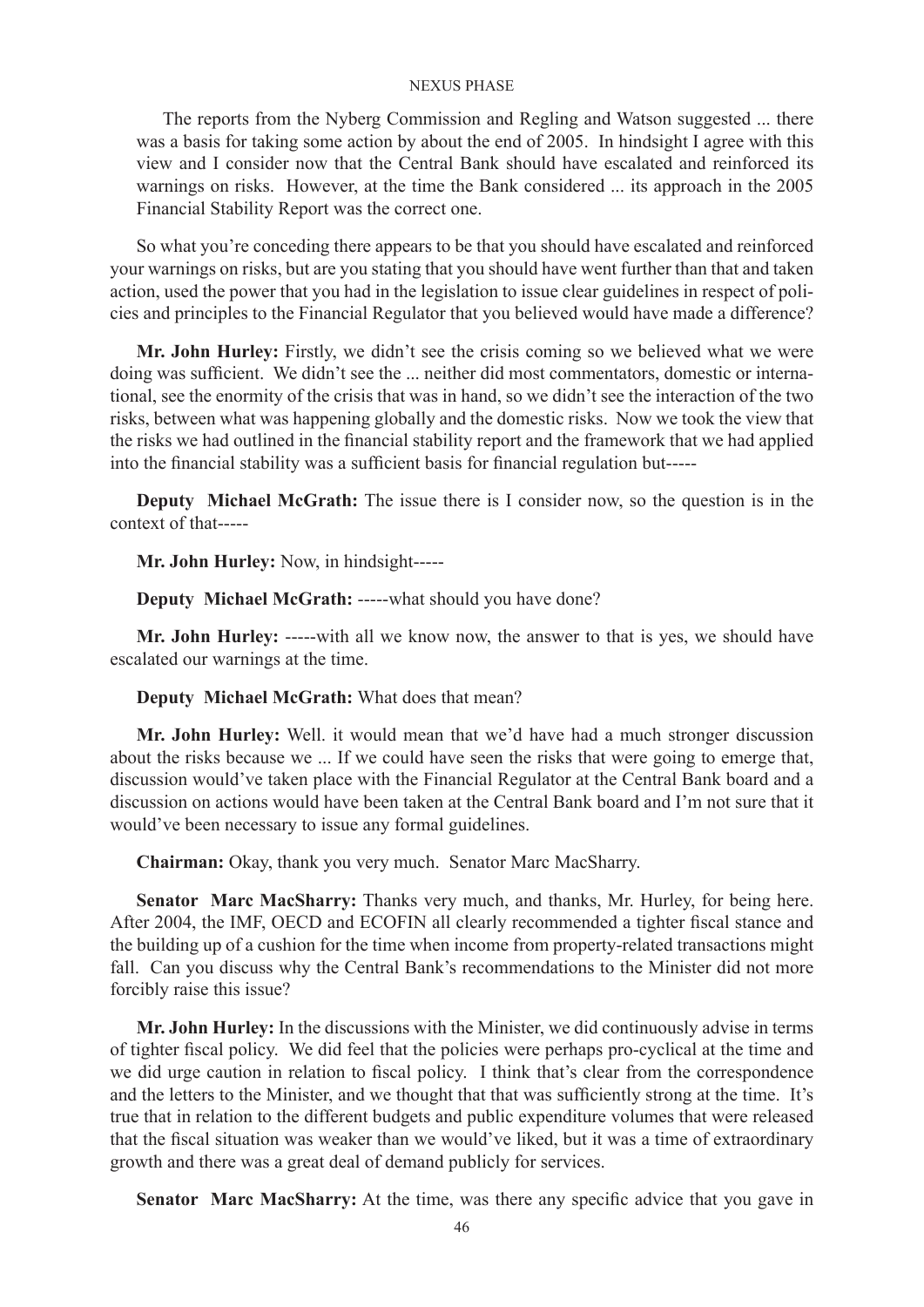your role to the Government that they didn't follow, that they refused to take, that they ... that you would recall now as being of detriment?

**Mr. John Hurley:** Well, when the advice was given in 2004 to look very clearly at the property incentives, I wasn't at all sure that that would be taken because there was a very difficult experience that the country had as a result of the 2001 and 2002 slowdown, so I thought that that was a very, very positive development. I thought the ... I thought the raising of that in the budget '04, the getting in of consultants in '05, and the making of a decision to eliminate the property incentives was a very strong action at the time. That's was my belief of time. I believed it was ... We were very pleased with it in the Central Bank..

**Senator Marc MacSharry:** The Government did what they were told then, did they?

**Mr. John Hurley:** Well, the Government reacted very quickly in my view to the ... to the requests to adjust ... to adjust those incentives.

**Senator Marc MacSharry:** Can you recall any example where they didn't follow your advice?

**Mr. John Hurley:** I think that, overall, on fiscal policy we thought it was too pro-cyclical. We also thought that the demands being created in the property sector in terms of the heat in the property sector was much too ... We were building too many houses and we thought that would adjust, but I got a very fair hearing from the Minister on every occasion, and I can ... I can ... I can remember very significant discussions where we were talking about the future path of interest rates, the effect of the future path of interest rates, would this in addition to the adjustment in relation to property taxes cool the market? And it was certainly my view at the time that the combination of the incentives, of the withdrawing of incentives, the fact that a fairly aggressive tightening cycle in interest rates was likely, although it was delayed-----

**Senator Marc MacSharry:** I would just ... It's not to stop you, but my time is limited and we're going off on a little bit of a tangent of kind of general things. Were there any specific instances where the Government did not follow your advice? And can you be specific if there was?

**Mr. John Hurley:** No, I ... In relation to what we said we ... The specific, I suppose, instances would be fiscal policy was much stronger than it should have been.

**Senator Marc MacSharry:** Okay, so again you're not being specific, if you forgive my ignorance, you're saying broadly fiscal policy-----

**Mr. John Hurley:** Broadly, yes.

**Senator Marc MacSharry:** -----was not what you wanted it to be. So what specifically did you want that they weren't doing or that you had suggested should be done and they didn't?

**Mr. John Hurley:** I think a little demand could be taken out of the economy to lower the ... the ... the heat in the economy at the time.

**Senator Marc MacSharry:** And how could that have been achieved and what did you suggest specifically that wasn't followed?

**Mr. John Hurley:** We simply suggested that fiscal policy should be a little bit more prudent. That's what we suggested. But just to be clear, Deputy ... you asked me about any specifics,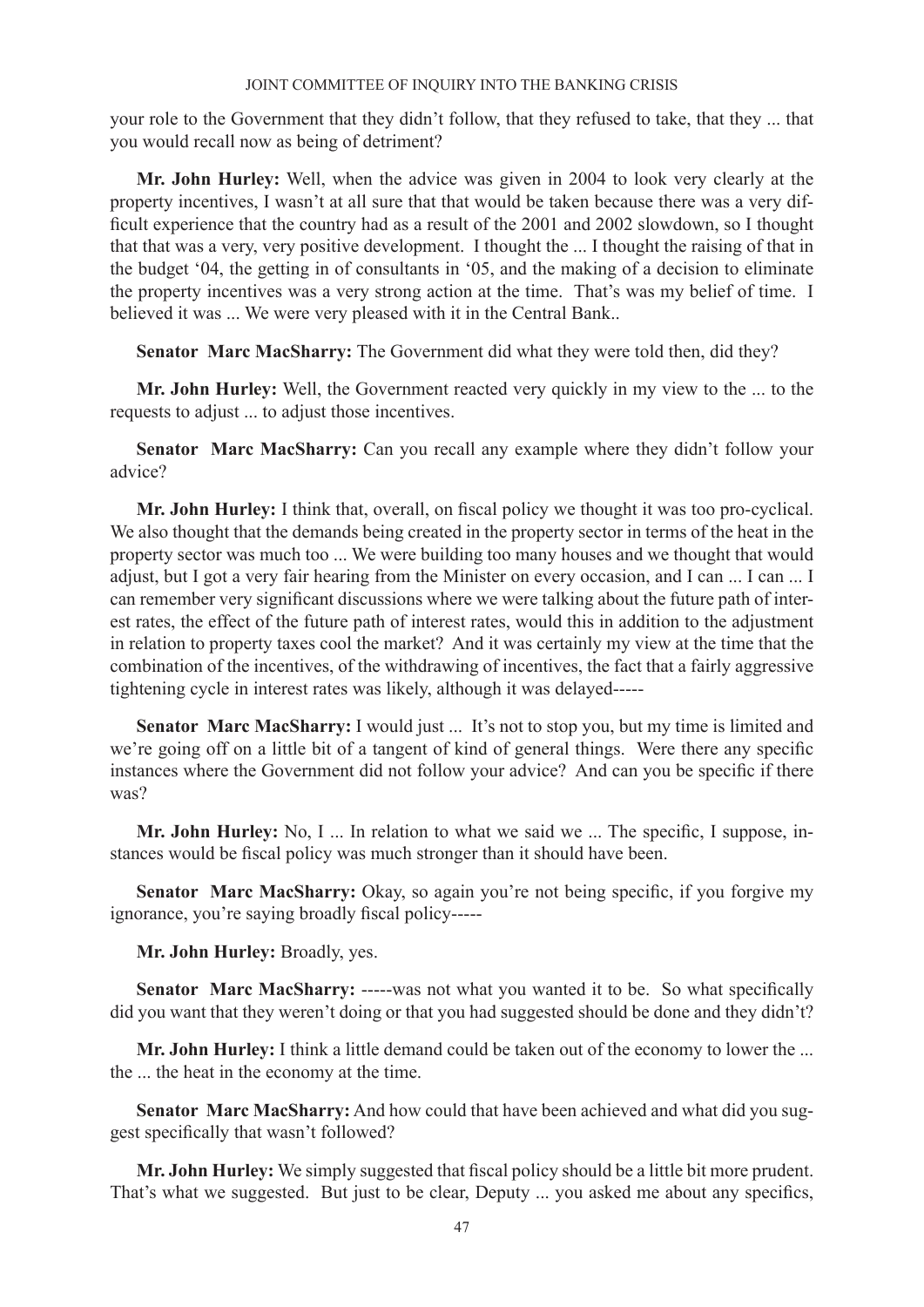and, just to be clear, the Minister was never told by me or by anybody else that there was likely to be a collapse in the banking sector, never told because no one expected it, but what the Minister was told was, "Look, there's a lot of heat in the property market, we're building a lot of houses, this ... there are risks associated with this."

**Senator Marc MacSharry:** No, I understand that, but what I'm trying to get to is did you as ... given your experience as Secretary General of three different Departments and now the head of the Central Bank, ever give any tangibles: "Minister, what we think in the Central Bank is you need to put up stamp duty, you need to cut the tax things, you need to do this, that or the other."? Are there any specifics that you suggested that weren't followed?

**Mr. John Hurley:** A Central Bank in its reports and its letters doesn't do that. That's a matter for the Ministry-----

**Senator Marc MacSharry:** Right, I appreciate that-----

**Mr. John Hurley:** -----but the Central Bank-----

**Chairman:** I need to allow a bit of time, Senator-----

**Mr. John Hurley:** The Central Bank gives broad guidance in relation to these matters. It doesn't set fiscal policy.

Senator Marc MacSharry: No, I know it doesn't set fiscal policy but you advise, so do you just advise, for want of a better expression, in a very woolly, general way fiscal policy, "You need to cool the market", or did you have any role to put forward tangibles and say, "Look, put up stamp duty, take down this, put in the other"? Were there no specifics?

**Mr. John Hurley:** No, because ... Well the Central Bank doesn't do that. That's a matter for the Ministry. The Central Bank gives a broad guideline ... guidance in relation to where the economy should go. That's its role.

**Senator Marc MacSharry:** Okay.

**Mr. John Hurley:** If I was in the Ministry of finance, I would have a different function.

**Senator Marc MacSharry:** Okay, I have to move on because it's taking too much time. Your role as a member of the governing council of the ECB, have you a fiduciary duty in that role to the ECB?

**Mr. John Hurley:** Fiduciary, I presume you mean that my overall responsibility, overall responsibility is to decision-making in the governing council, so I have a commitment to the overall decisions that are made, yes.

**Senator Marc MacSharry:** No, is the responsibility to the ECB?

**Mr. John Hurley:** It is. The overall responsibility as a member of the council, governing council, is to the ECB.

**Senator Marc MacSharry:** In your role as head of the Central Bank, have you a fiduciary duty to the Central Bank or who are you overall responsible to?

**Mr. John Hurley:** I have ... I have a responsibility - which is why you have financial stability reports and annual reports - to the Government. So I have a direct responsibility to the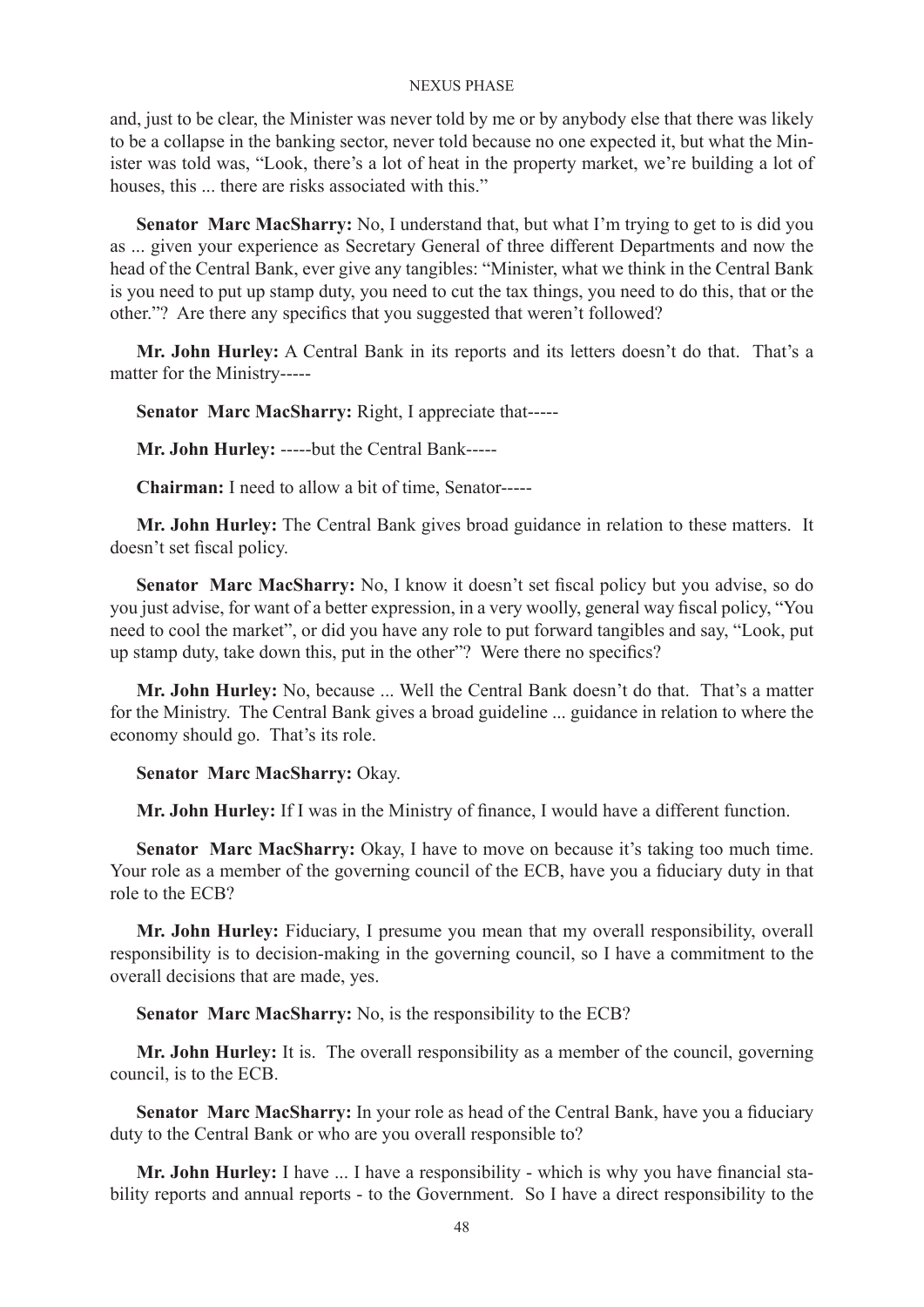Government in Ireland. But they're the ...they're ... that's the calibration of the different responsibilities.

**Senator Marc MacSharry:** Okay. Was it difficult to maintain a line of difference between the two roles?

**Mr. John Hurley:** Well, it's difficult ... it's difficult in this sense that you have to take decisions and be part of a governing council that's taking decisions in the context of Europe as a whole. There might have been a different requirement nationally.

**Senator Marc MacSharry:** My time is running out so ... in reality, is it fair to say that in your role at the ECB you had to be party and conscious and reflect decisions and thought processes that were good for the entire ECB rather than the individual benefit of Ireland?

**Mr. John Hurley:** Yes-----

**Senator Marc MacSharry:** Is that true or not?

**Mr. John Hurley:** That is true-----

**Senator Marc MacSharry:** Okay so-----

**Mr. John Hurley:** But in the context-----

**Chairman:** Sorry, allow him to finish now, Senator.

**Mr. John Hurley:** -----in the context of making those decisions, you would always be pointing out the particular conditions in our own country. But you would have to make decisions on the interest of Europe as a whole.

**Senator Marc MacSharry:** Had you an equal voice or were bigger players' opinions weighted in a preferential way ... such as Germany, France ... large countries-----

**Mr. John Hurley:** No. I think under the rules of the governing council you have a strong independent voice. But the economic conditions for Europe as a whole are determined by the bigger players because they have bigger economies that contribute more to Europe.

**Senator Marc MacSharry:** So, in effect, because of the size of their economy, there is, in practice, a bigger weighting for their opinions?

**Mr. John Hurley:** Well-----

**Senator Marc MacSharry:** Yes or no?

**Chairman:** Let him speak now.

**Mr. John Hurley:** Well, the opinions are all the same. But the point is the economic impact on Europe of a number of larger countries is much greater than the economic impact of Ireland.

**Senator Marc MacSharry:** You mentioned in your statement that, "Attempts to influence the flow of external funds into Ireland would have amounted to capital controls which would have been inconsistent with monetary union." That's on page 7 of your statement. So, when interest rates were at 2% and growth rates were at 5%, 6%, 7%, 8% here, did you ever say, for example, in the ECB, ''Look, we need interest rates to be much lower for us''?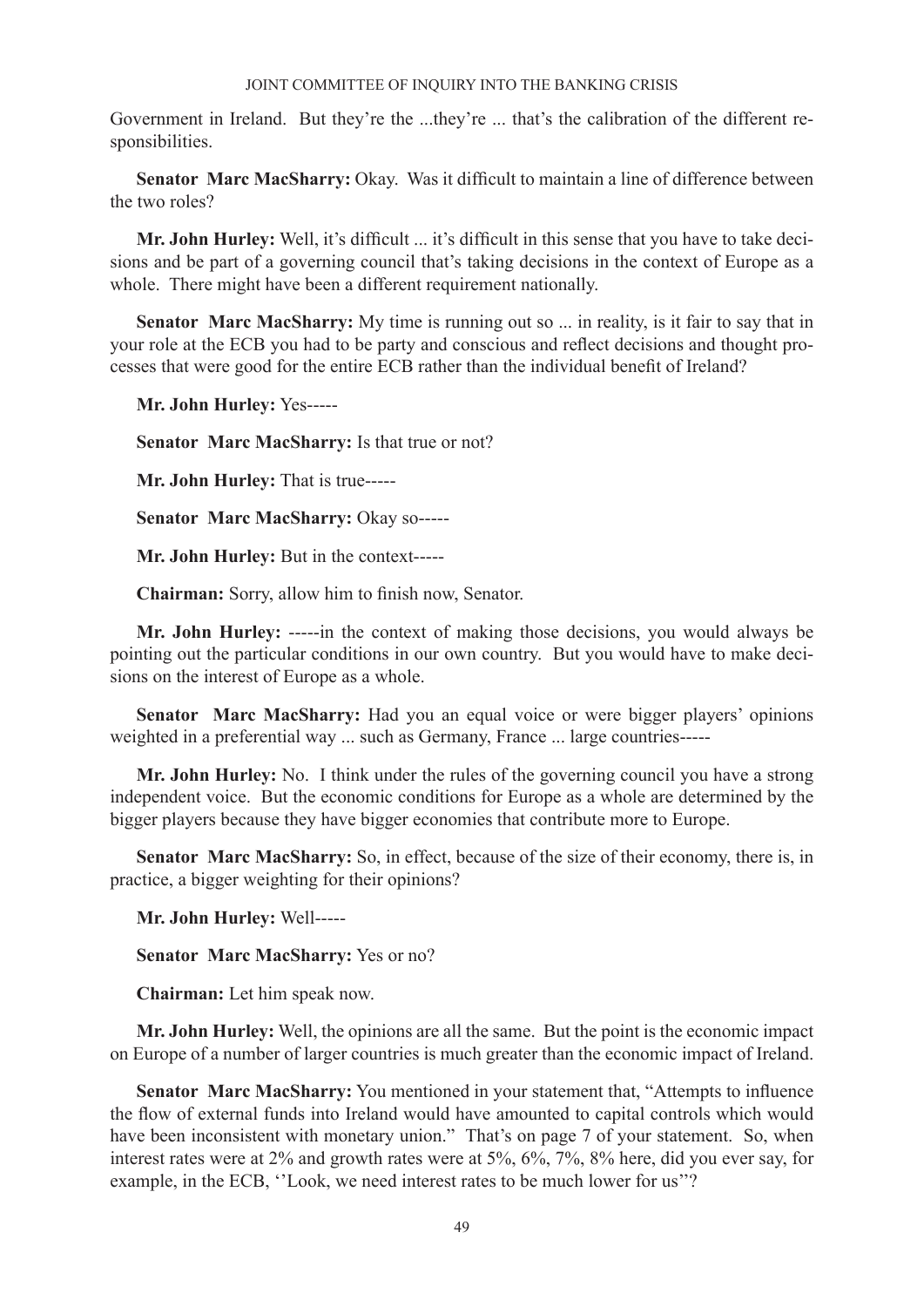**Mr. John Hurley:** What we would have said is "Our monetary conditions are very different" and we would have a situation where if this was a national policy, we would have a particular view. But I had ... had legally to take a view for the euro area as a whole.

**Senator Marc MacSharry:** Yes. This ... this is the key to my point. When you were conscious of giving fiscal advice, that there was too much of a pro-cyclical view being taken on a national basis in fiscal policy, what were you doing in an international context to help cool the market from an Irish perspective?

**Mr. John Hurley:** I was doing what I was required to do under the law, which was take a European perspective.

**Senator Marc MacSharry:** Which was the European perspective. So, again, back to my original question. Were you hampered in your work as Central Bank chief here by your responsibilities to the ECB in the context of market intervention?

**Mr. John Hurley:** I don't think I can put it that way. That's what the law was-----

**Senator Marc MacSharry:** No, I'm putting it that way-----

**Mr. John Hurley:** Yes, but-----

**Chairman:** Sorry, sorry, let the witness respond.

**Mr. John Hurley:** -----there are different responsibilities and those responsibilities have to be carried in the way they're set out in legislation. My responsibility to the governing council and to the ECB is on the basis of that legislation. Clearly, there's a domestic responsibility here which has to be exercised in a particular way. And the way that was fulfilled, was through the ... through all of the reports at the Central Bank, through the financial stability reports, through the annual reports and through contact with Ministers, as appropriate.

**Senator Marc MacSharry:** The ... under Article 14.3, the ECB can intervene to give guidelines and directions to the bank. This is Article 14.3 of the treaty of the ECB. Why was this never invoked, or sought to be invoked, by you to help cool the market in this country?

**Mr. John Hurley:** This ... this ... this is a function for the ... it ... it was never ... it was never sought by me because what you ... what you would ... what you're suggesting there is you can have a monetary policy for Ireland. That is not the position. There is an overall monetary policy for the euro area and that, simply, is the way it has to be determined. And that's the legislative requirement on me as a member of the governing council.

**Chairman:** Senator.

**Senator Marc MacSharry:** Yes, last question then. As ... as somebody who was Secretary General of three Departments, you would've been used to providing advice for various Governments over the year and then the Minister then would have to take a decision. Isn't that what happens?

**Mr. John Hurley:** Yes.

**Senator Marc MacSharry:** Okay. So, is the practice ... or the practice at that time of the Governor of the Central Bank always being a former director general, is it in any way flawed do you think, or not, on the basis that the ... the Secretary General is very much an advisory role,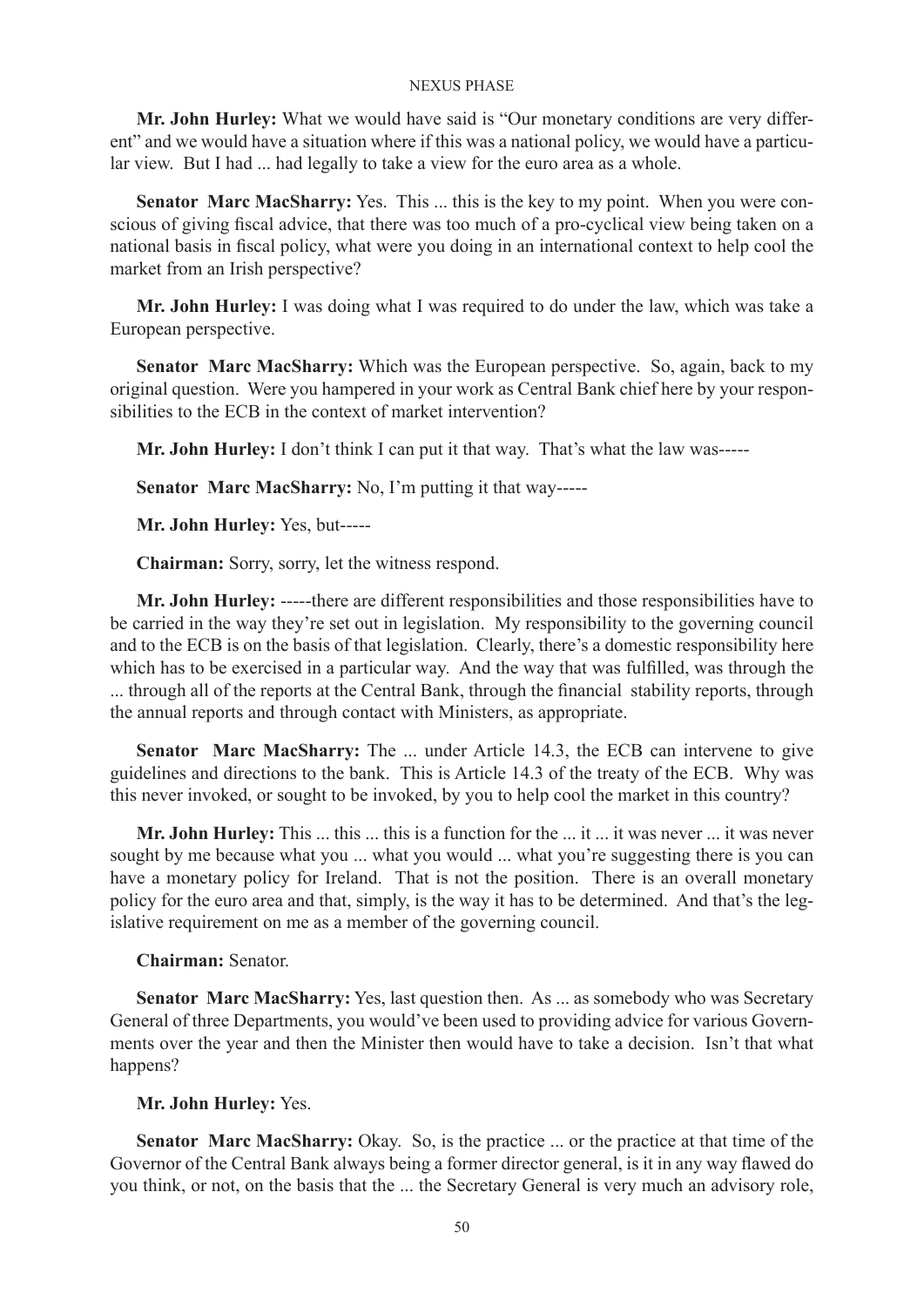whereas heading a Central Bank needs ... to act, to be decisive, to take decisions ... under the '71 Act, albeit your interpretation was not to issue the kind of guidelines ... as some of the rest may interpret from the Honohan letter ... but did that hamper your ability to do that? In essence, were you qualified enough to do the job with the benefit of hindsight?

**Mr. John Hurley:** Well, as you look around, the governing council table you'll see that quite a number ... or maybe at a certain stage, a majority of people would have come though the same path ... would have had the same experience ... and would have been a ... come from ministries of finance. You're given a different role and the role then gives you an independent role - to give advice and to ... to ... to carry out that advice. And that's done in the form of the publications that were issued and the press conferences I held. I think, Deputy, if you look at the press coverage over the years, you will find that I was praised for being at loggerheads with the Government on occasion because I had to stand up and say things that weren't appreciated. And that's in the press coverage. So, the reality is you have to take an independent line and you have to do and say things that are the responsibility of a Central Bank. But the ... the career path in the governing council ... of the majority of the people at the particular moment in time would have been very like my own.

**Chairman:** Okay, thank you. I just need to deal with one matter before I move on. And that's just to come back to Senator MacSharry's earlier question is ... can you comment upon your relationship with the Ministers for Finance ... Minister McCreevy and Minister Cowen during your tenure as Governor in terms of regularity of meetings that you would have had with them on an annualised basis? Just in the documents that we would have here before us ... it ... it would show that you would've had scheduled meetings on a regular basis with the Minister for Finance at that time. If you could maybe comment with regards to the regularity.

**Mr. John Hurley:** I think mostly the meetings ... I can't put an exact time on them because maybe the ... the formal meetings might be once every two months or more ... seven or eight meetings a year. But, of course, we would be meeting in addition to that, outside the formal meetings, at the different fora and at different events. What ... as ... as a matter of course, meetings were arranged particularly around ... at the time of publications or at the time of issuing letters to the Minister. You would always take the occasion to have a discussion in those ... at those times. So, it was fairly frequent and there was never an occasion where a request for a meeting was denied.

**Chairman:** Under the ... because of section 33AK, I'm not going to bringing diary schedules up. But it would indicate that the meetings took place between 2001 and 2007 maybe seven to eight times annually, would that be correct?

**Mr. John Hurley:** That would be right, yes.

**Chairman:** Okay, and-----

**Mr. John Hurley:** Formal meetings, but, of course, you would meet much more frequently than that.

**Chairman:** And in or around 2003, it would seem to indicate that meetings should be held with economists and senior loan officers, lending managers at the banks with the view to communicating the Central Bank's opinion of financial stability issues to them. Would you further like to ... would you further like to elaborate upon that?

**Mr. John Hurley:** That ... that was I think the gestation of the round-table discussions with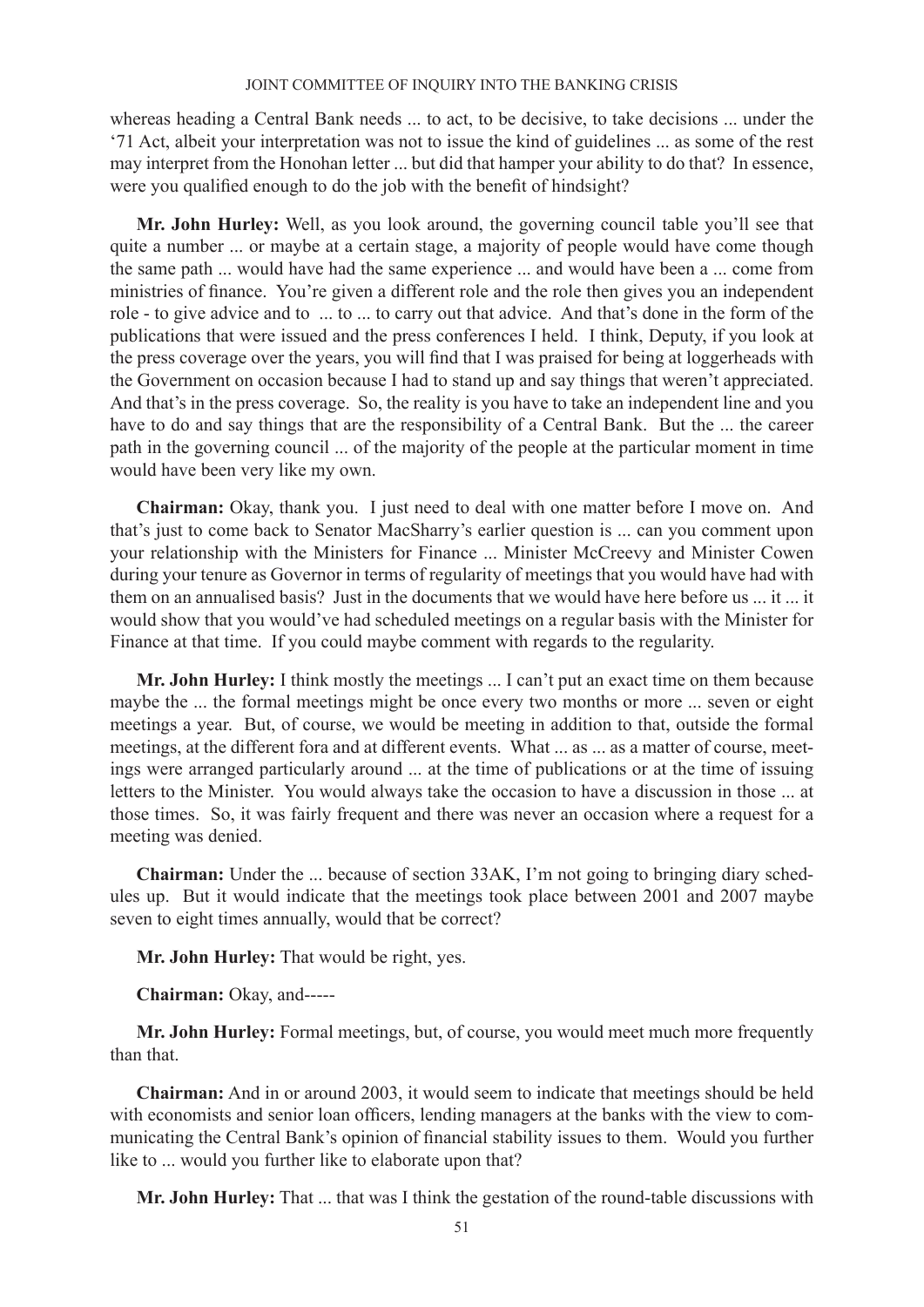banks that were held regularly in the context of financial stability reports.

**Chairman:** Okay, thank you very much. Next questioner is Deputy Kieran O'Donnell. Deputy, you've ten minutes.

**Deputy Kieran O'Donnell:** Thanks, Chairman. Mr. Hurley, did you judge the IMF country reports and the OECD reports as an important information instrument to weighting banking regulation, banking supervision and financial stability issues ... and how big of an influence were they on you?

**Mr. John Hurley:** They ... well, we regarded them as very important documents. We paid a lot of attention to them and there was a lot of preparation for those meetings and usually at the end of the meetings I would have a discussion with the head of the delegation. So, we'd regard them as very important.

**Deputy Kieran O'Donnell:** Okay. And how much were they an influence on you in your financial stability reports?

**Mr. John Hurley:** They were ... they were an influence with other international reports because at least they would ... they would confirm a line that would have been taking in the financial stability reports that we felt that there was ... that the financial stability assessment that we were making was a reasonable assessment.

**Deputy Kieran O'Donnell:** Can I refer you back to the questioning earlier this morning on the letter of the ... that you have, of 7 March from the Financial Regulator ... in connection with ... to an institution, okay ... in connection with liquidity risk? And it speaks about ... that the particular institution "has no access to ECB monetary operations, has not been accessing the wholesale markets for funding in recent months and is relying on retail and corporate deposit initiatives''. Now, subsequent to that, Mr. Hurley, you were in before the finance committee on 15 July. It's a public document. Is it okay for me to refer to it, Mr. Hurley? Are you okay with that?

**Mr. John Hurley:** I don't really understand the basis of the question.

**Deputy Kieran O'Donnell:** The basis really is that I asked you a question at the time about the liquidity situation at the banks. I said that the liquidity situation in the banks had actually fallen in terms of their access to ECB funding. You said:

Our understanding of the liquidity situation in terms of the Irish financial institutions is that there has not been a reduction in the overall level of lending being given by the ECB to the Irish financial institutions, whether it is in the broad financial institutions encompassing the IFSC or the domestic institutions. In both cases the level of funding, if anything, is marginally up.

Finally, then, Mr. Hurley-----

**Mr. John Hurley:** I think that would be - I don't actually remember. I remember being before the committee but I don't remember the detail of it. But the reality is I was looking there, and talking about, aggregate data, and it seems to me that that is the truthful response and the truthful position.

**Deputy Kieran O'Donnell:** Following on from that, on 9 July there is an e-mail, on page 212 of Vol. 1, in which you make reference ... it's an e-mail from the Central Bank to, I think,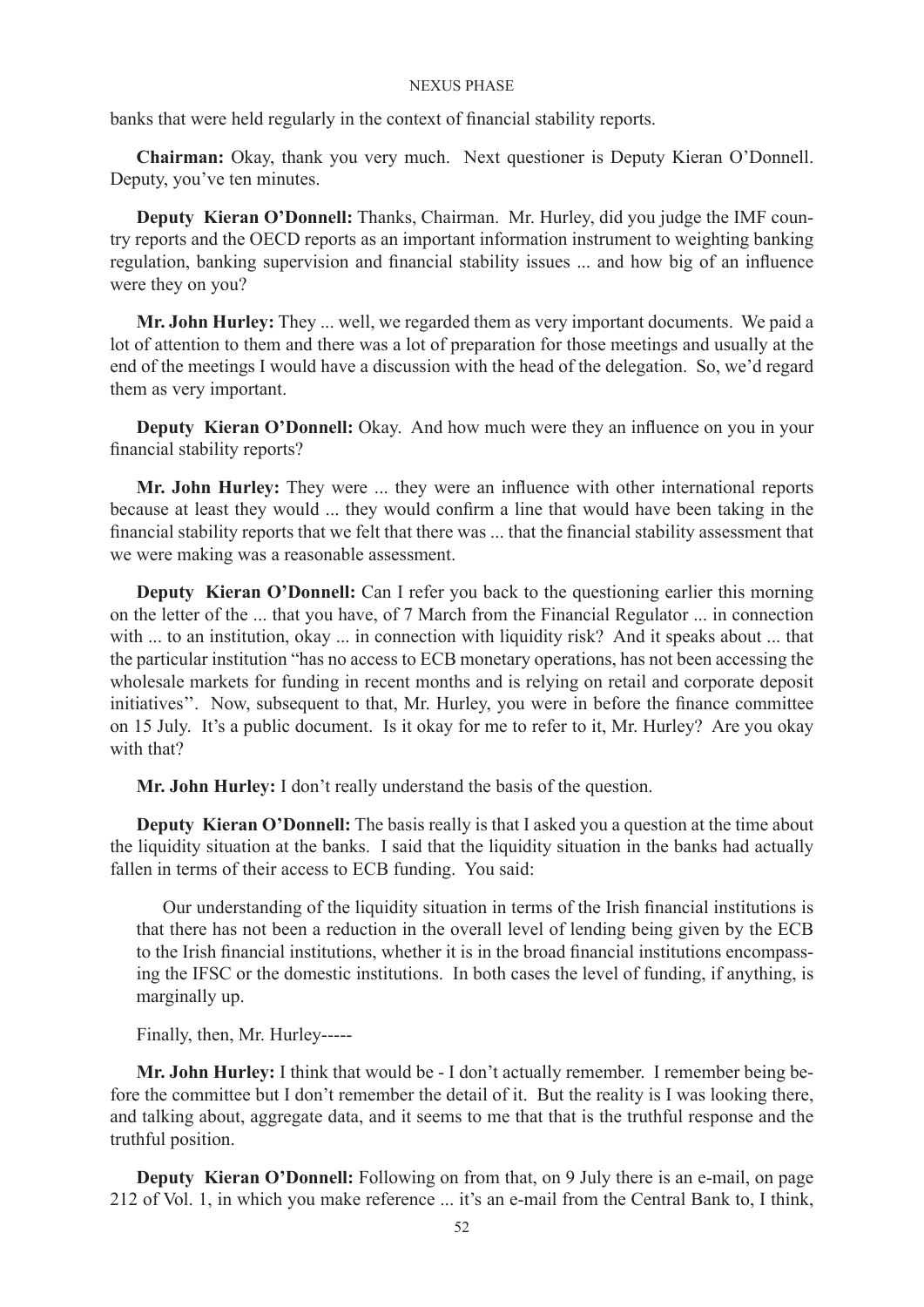the Department of Finance where you wish to speak about the special resolution regime and you said, "Irish banks also have full access to the funding facilities of the ECB, which accepts a much broader range of collateral than many other CBs [central banks]". Yet, we have a letter a short time earlier on 1 March stating that one financial institution had no access to ECB funding at all.  $So---$ 

**Mr. John Hurley:** This particular document which I saw in the papers, I saw it for the first time when I saw it in the papers. I know very little about this, other than I would have been trying to prepare for the meeting and some staff in the organisation clearly were preparing or drafting up notes, briefing notes, for me at the time. Other than that I have no knowledge of this.

**Deputy Kieran O'Donnell:** But in your actual presentation to us today, on page 8, you say:

The assessment of liquidity risk was a function of the Financial Regulator. When the liquidity crisis struck the Central Bank became involved because of its own responsibilities in relation to European Central Bank liquidity.

When did you become involved?

**Mr. John Hurley:** We became involved, I think it was throughout 2008, because as the liquidity crisis was happening then at the time there was a need for increased drawdown of ECB funding, and we would have had an interest in ensuring that the individual banks prepared well their collateral for that purpose. The preparing of collateral for ECB funding is not a simple task. There are very very strict rules and we-----

**Deputy Kieran O'Donnell:** The question I really have in the limited time, Mr. Hurley, is that in your role as Governor of the Irish Central Bank and, more particularly, you were a member of the governing council of the ECB, you would have had direct involvement in discussions on overall ECB policy on liquidity. The question is, would you have expected that something of this significance, where one financial institution in Ireland on 1 March had no access to either ECB or interbank funding, would you have expected that that should have been brought to your attention?

**Mr. John Hurley:** I would, I suppose. But the reality is I don't have enough information from what's here in the letter to understand and to answer the question. It seems to me I would need a lot more to actually assess the significance of this. We were looking at a liquidity for the system as a whole, a very significant liquidity. There was a particular issue here, but I am not familiar with it.

**Deputy Kieran O'Donnell:** So it was not brought to your attention.

**Mr. John Hurley:** To the best of my knowledge, no.

**Deputy Kieran O'Donnell:** You made a reference in your opening statement. You said, "with hindsight, we were wrong." If you were back there again with the financial stability reports and as Governor of the Irish Central Bank, what would you have done differently, if anything?

**Mr. John Hurley:** I think the critical time period is the crossover between 2005 and 2006. I mean, in 2005, going up to 2005, we took the action I mentioned in relation to taxation. We saw the growth in interest rates and I would have known that there was an interest rate cycle coming, and we did our best by going out publicly to speak about this. We spoke about it on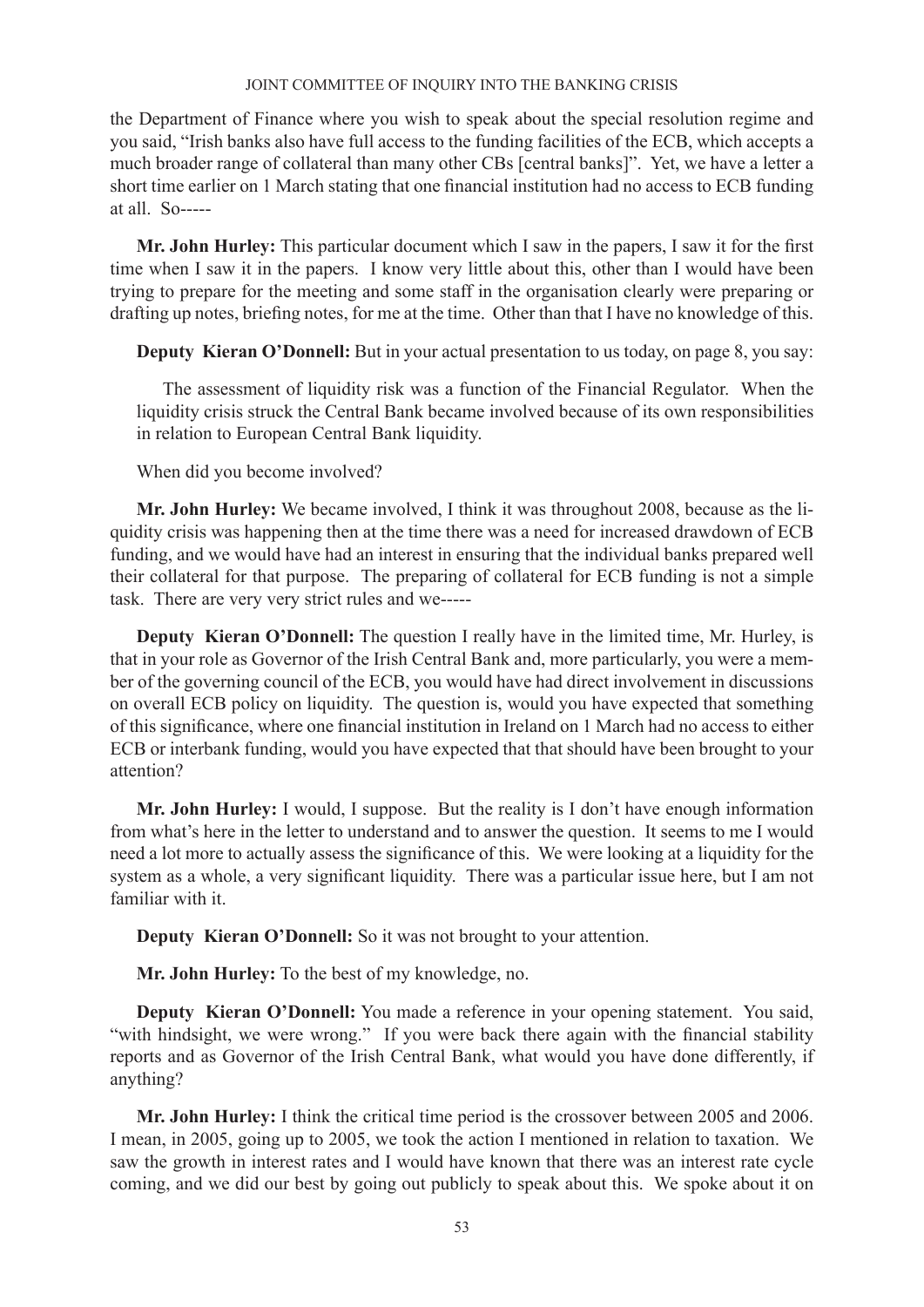quite a number of occasions and said interest rates are going to double. It wasn't just ... I had to be very careful as a member of the governing council, but the economic staff went out and did this. So we had this understanding of the incentives for property being taken away, interest rates increasing, exchange rates against the dollar and against sterling increasing and also, at the same time, a very very substantial increase in oil prices. Oil prices went up to \$70 at its peak in 2005 and I think it was a 70% increase in 12 months, and a 120% increase going back. So they were the issues that were driving the mentality at the time.

**Deputy Kieran O'Donnell:** What about the increase in the concentration of property lending? You've omitted that.

**Mr. John Hurley:** Yes, but the increase in ... and it was well referred to in our financial stability reports in the aggregate. I mean, the growth in property lending is all over our financial stability reports, going from 2004 up. So the aggregate lending and the aggregate approach to property was well set out in those reports. That, of course, was part and parcel of the problem. But looking into 2006, then, what would we have done differently, which was your question? The reality is when you look at the response of lending to those measures which were taking place. We knew, for example, at the end of 2005 that property prices were reducing somewhat, not just here but internationally. We had a forward indicator in 2005 which was about house registration, so we had an idea of how house building was going to go. But the reality is, when we went into 2006, all those indicators were suggesting a certain direction. It went the opposite way.

**Deputy Kieran O'Donnell:** But is it not fair to say, Mr. Hurley, that both the OECD and the IMF were saying the sustainable level of housing numbers was 45,000? Looking with hindsight now, were enough indicators there for you, as Governor of the Central Bank and the author of the financial stability report, to say that we need remedial measures and that we are potentially going into a crisis?

**Mr. John Hurley:** The reference by me to the adjustment that we'd take on property prices would have been contained in one of my letters to the Minister. The reality is-----

**Deputy Kieran O'Donnell:** With due respect, Mr. Hurley, in 2006, 93,000 housing units were built.

**Mr. John Hurley:** Yes.

**Deputy Kieran O'Donnell:** Why didn't you-----

**Mr. John Hurley:** Because we didn't think that we'd have that building in 2006. This is the point I am making in my comment to you earlier, Deputy. We thought, as a result of the taxation, the increase in interest rates and the two very significant pressures of exchange rates and oil prices, that there would be a dampening demand in 2006. We also had a forward indicator in relation to house building, registrations-----

**Chairman:** A final question, Deputy.

**Deputy Kieran O'Donnell:** Are you saying then, Mr. Hurley, you wouldn't have done anything different?

**Mr. John Hurley:** No. In hindsight, clearly we should have been stronger at that particular moment in time, but we didn't see that the lending path would really reverse. As far as we were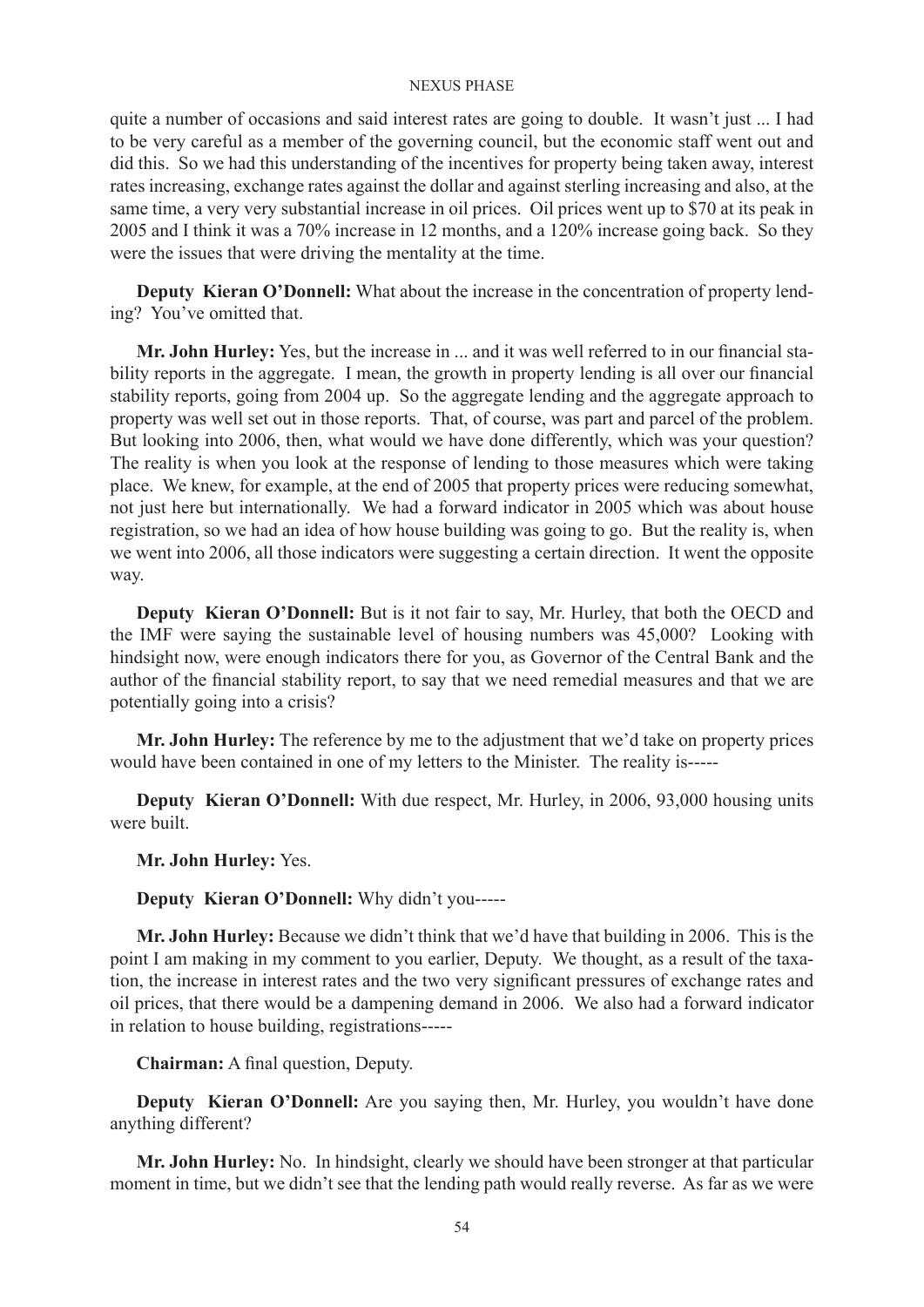concerned, it was coming down. It looked, from all the indicators going into 2006, that that was so, but it reversed in 2006. Then what we did, Deputy, was our financial stability report of 2006 is extraordinarily strong. Also, in that particular report for the first time we talked about the fundamentals no longer supporting the property price. Now, for a central bank that was a very strong statement in 2006, at that particular moment in time. But the reason it was done is because of the reversal that had taken place, which was completely not expected.

**Deputy Kieran O'Donnell:** Can I finish on this point?

**Chairman:** This is very supplementary. Make it short.

**Deputy Kieran O'Donnell:** You also said in 2006 that while the central expectations remain, the current shock-absorption capacity of the bank leaves it well placed to withstand pressures from possible adverse economic and sectoral developments.

**Mr. John Hurley:** We did, because that was our assessment. But-----

**Deputy Kieran O'Donnell:** In hindsight, was that wrong?

**Chairman:** Sorry, the question is made. I'm moving on.

**Deputy Kieran O'Donnell:** In hindsight, was that wrong?

**Mr. John Hurley:** In hindsight, our report should have been stronger. I have said that in my opening statement.

**Chairman:** Thank you. I call Deputy Phelan.

**Deputy John Paul Phelan:** Good afternoon, Mr. Hurley. Briefly, at the start, with the benefit of hindsight, do you feel that the discussions that took place at ECOFIN level and, indeed, financial committee level in Europe on macroeconomic issues and on financial stability in the period leading up to the crash were sufficient? What decisions came from those discussions?

**Mr. John Hurley:** My memory of the discussions was that it was in the context of what expectations were at the time. We were expecting strong growth here. We were expecting internationally strong growth. The discussions of ECOFIN would have been the same. It was ... there was a very positive background. But what happened was entirely different. The crisis that erupted from the United States was wholly unexpected by Europe and wholly unexpected at ECOFIN. And the consequences of that was that ... really the earlier actions being taken in a more benign environment don't sit well with the result that ... with the actions that had to be taken subsequently.

The scale of the adjustment that took place following the decisions of the United States was ... has been absolutely extraordinary. No one expected Lehman's to fall, no one expected that it would be bankrupt. Europe was in shock as a consequence of that. And the United States, I think, subsequently, was in shock. The scale of adjustment and damage that was done by that decision is immense. And I think, as we go through our assessment of this over the years, that the real severity of that shock is going to really come home. We ... I know now in some of the reports there's a suggestion that, you know, heavily qualified ... that that shock wasn't that significant. I think it's hugely significant. And I recall that when you had economists before this meeting recently - I think it was Mr. McArdle - and I would agree with his view ... essentially, the adjustment as a result of Lehman's and the shock to confidence in the banking system, in my view, has been hugely underestimated.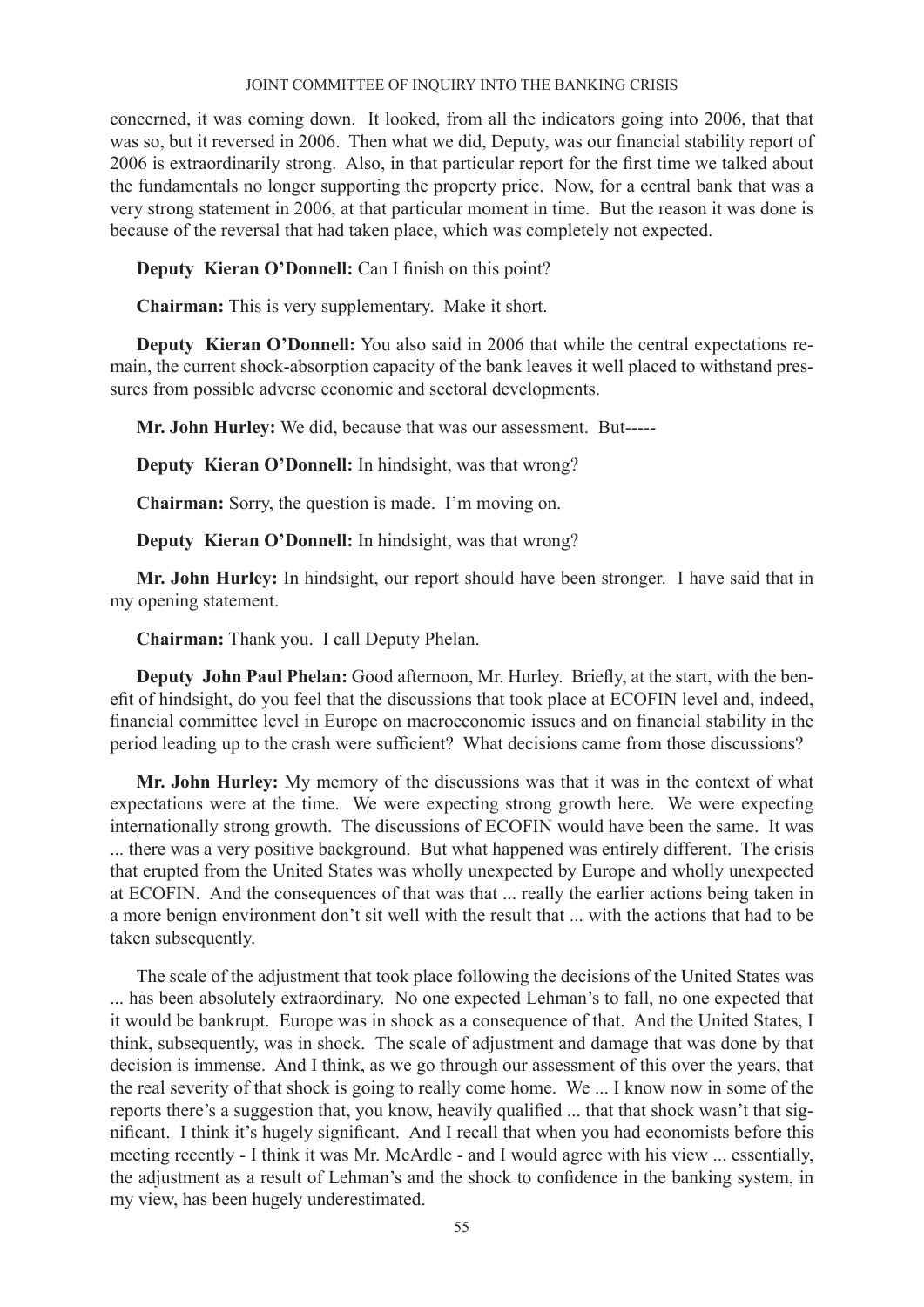**Deputy John Paul Phelan:** Okay, thank you. I want to turn you now, if I can, to core document, Vol. 3 on page 55. It is briefing on financial stability issues from 7 May 2008. In the middle ... page 55 ... the middle of page 55 under a heading, "Contingency Planning". It's on the screen in front of you, I think, there, as well. Do you see the heading, "Contingency Planning"? I want to put the quote to you. It says that: "The Financial Regulator and the Central Bank have been working very closely with the banks to monitor their liquidity position on an ongoing basis and seek to identify risks to their sustainability at the earliest possible stage." With respect to the Central Bank, which is referenced in the quote, do you believe that you were identifying those risks at the earliest possible stage?

# **Mr. John Hurley:** What date is that?

# **Deputy John Paul Phelan:** It's 7 May 2008.

**Mr. John Hurley:** Yes. All through 2008, once the liquidity crisis happened in the United States - we touched on this earlier ... and here the Central Bank would have been at the edge of its legal powers and responsibilities in the context of the division of responsibilities that had taken place. We ... because of our role in relation to ECB funding and as lender of last resort, we took much a longer role in relation to this. And we attended meetings with the Financial Regulator on liquidity issues, not all of them but very many of them, throughout 2008, and I would have attended those meetings.

**Deputy John Paul Phelan:** Do you believe that you had identified ... the last part of the quote, "at the earliest possible stage" ... that these liquidity issues being identified. Is that the case?

**Mr. John Hurley:** They were being identified because the returns coming from the financial institutions became much more frequent. And we arranged the meetings - and I attended them - with the chief executives of the Irish banks throughout that period in a number of waves of meetings to try and get an understanding.

**Deputy John Paul Phelan:** I want to come to that a little bit later, because my time is limited - I'm not trying to cut you short. But how do you reconcile that then with the statement ... or the information this morning from a question from Deputy Doherty in relation to the letter about the Irish financial institution and its access to liquidity issues that had emerged.

**Mr. John Hurley:** I can't answer that question because I would've just seen that just. I can't answer the question but I can tell you-----

**Deputy John Paul Phelan:** But you just said there now that you were at the earliest possible stage-----

**Chairman:** You're running over the time, Deputy.

**Mr. John Hurley:** I accept your point. We did have meetings with ... I would have attended many meetings with these institutions during that particular period. We would have been looking at the liquidity position and how that was to evolve and what the situation of the future was. I can't answer the specific question in relation to the point in the letter.

**Deputy John Paul Phelan:** Why wasn't it, in your opinion, brought to your attention? Should it have been brought to your attention - the 7 March letter, now?

**Mr. John Hurley:** I can't recall it being brought to my attention. I can't say definitely it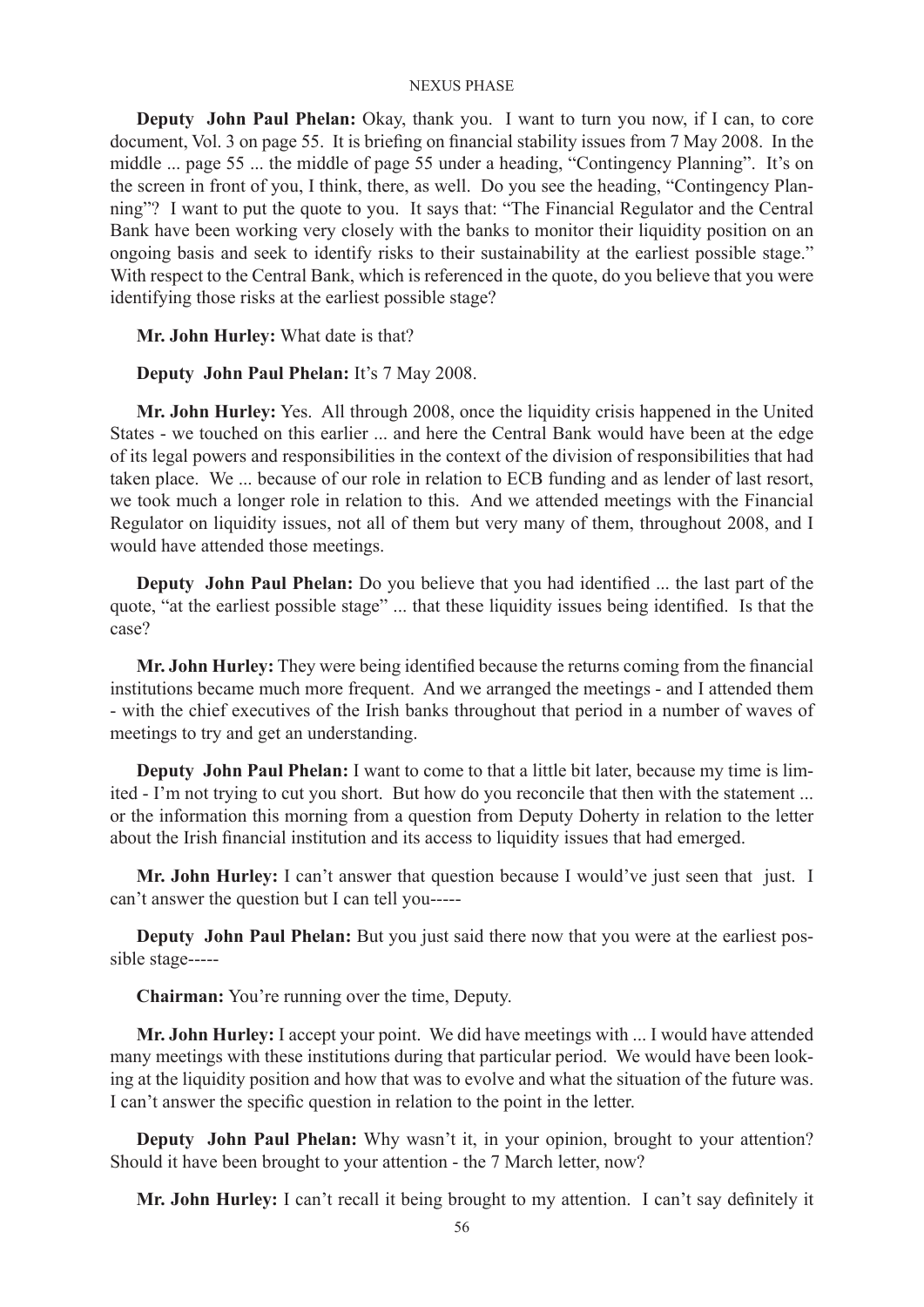wasn't being ... brought to my attention. But I would have expected it to. But I can't say that I wasn't told. I just don't recall that. But we would have had a very intense discussion at that time on liquidity ... the liquidity arrangements, the position of collateral and how this would be arranged for the future. Because the objective was to try and maximise the collateral availability for Irish banks to ensure draw-down from the ECB.

**Deputy John Paul Phelan:** Okay. I just want to turn briefly then to ... on the same document, page 57 ... the last paragraph on page 57. It should be up in front of you, I hope, in a moment. I'll wait until it comes up. Page 57 of document 3 or Vol. 3. Will there be injury time, Chairman?

**Chairman:** There will ... a mental injury for myself, I think. Go on.

**Deputy John Paul Phelan:** I want to wait until the quote comes up. Yes, that last paragraph, "The Central Bank and Financial Regulator are working closely with the domestic financial institutions to monitor their liquidity position on a weekly basis, [now, this is 7 May that this document was prepared] identifying where significant funding pressures may emerge in the future." I want to ... your view as to whether that statement is correct.

**Mr. John Hurley:** It is true. That is absolutely correct.

**Deputy John Paul Phelan:** And would it have been the case-----

**Mr. John Hurley:** At different levels within the organisation we would have been meeting and assessing data coming from financial institutions on a constant basis to see what the liquidity pressures were.

**Deputy John Paul Phelan:** And would it have been the case, then, that you would have been aware "on a weekly basis", to use that quote, when liabilities were coming due for the Irish banks at that particular point?

**Mr. John Hurley:** I can say generally that that's probably correct. But I don't know in relation to specific institutions. But, overall, if there were big movements coming, we probably would be aware that, yes.

**Deputy John Paul Phelan:** Okay. And then, finally, in my last couple of minutes ... the following page, page 58 ...it's what you were referencing yourself earlier about the meetings that were taking place with chief executive officers. The first paragraph on page 58. The quote is that "The Central Bank is liaising with the major domestic banks at CEO level to explore ... options that may be available for mutual support between ... Irish banks in a crisis situation and to respond to any problem in small institutions in a collaborative fashion." I want to ask you about the extent of those ... I think it is called ... well, those "liaisons", if I could use that term. And what options were you trying to explore at the time?

**Mr. John Hurley:** That is true, to the best of my knowledge and to the best of my memory. This would have been on the basis of an exploration with larger banks as to the assistance they might give if a smaller bank came into trouble.

**Deputy John Paul Phelan:** Okay. Can you elaborate any further on the nature of those discussions? How long did they go on for? When did it start?

**Mr. John Hurley:** They would have been part of the overall discussion. There wouldn't have been a specific discussion about it but it would have arisen in the context of the liquidity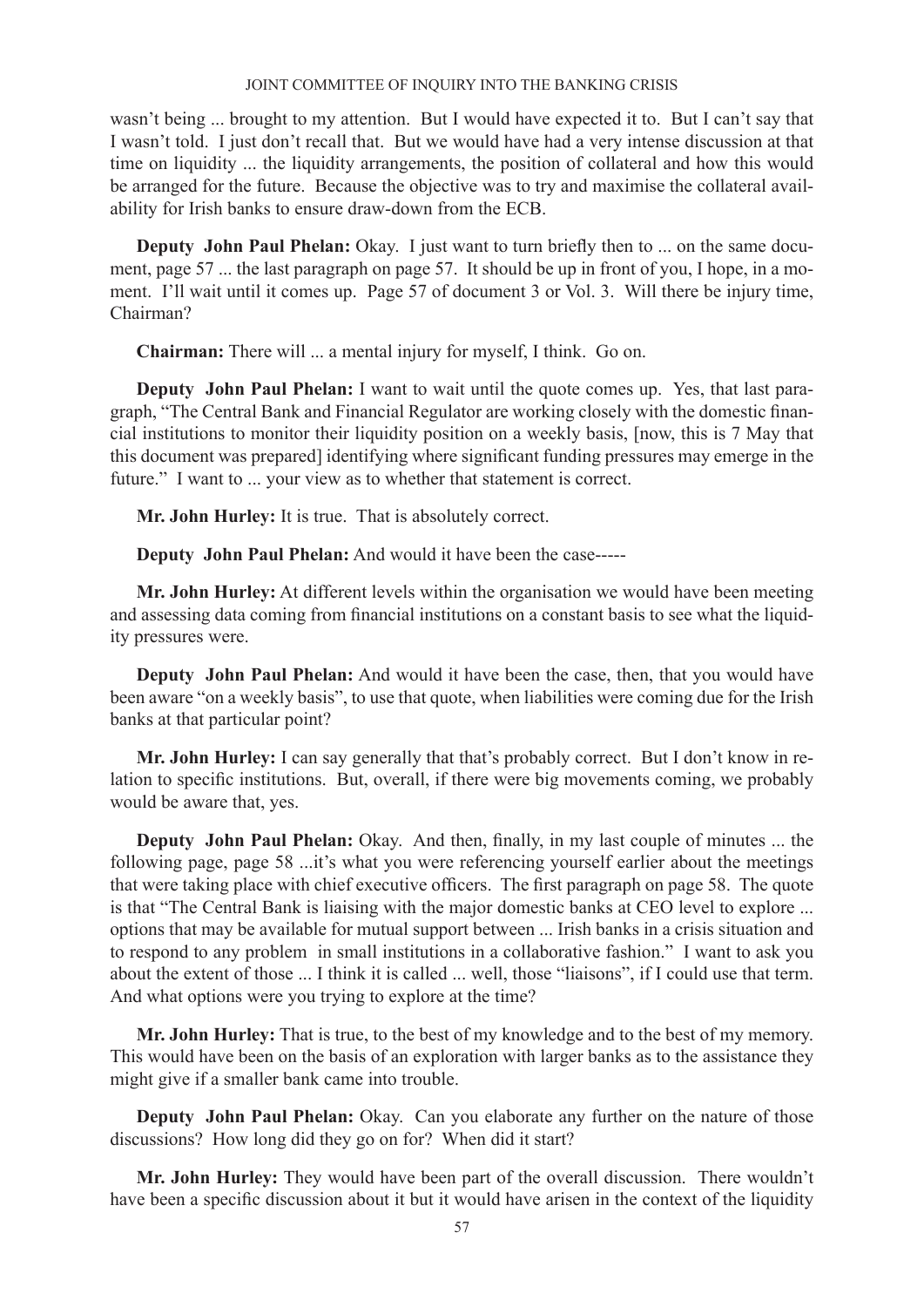meetings with, say, the financial institutions. And on occasion I would have ... I would have put that point. If, for example, a small institution gets into difficulty, what is the reaction of the two larger banks going to be? Can we expect some support?

**Deputy John Paul Phelan:** Were specific scenarios discussed, without naming any names?

**Mr. John Hurley:** I don't think so. I think it would be ... it would have been largely all around - from my memory at that time earlier in 2008 - what support could be expected from the larger institutions, given that they had a vested interest in the system as a whole.

**Deputy John Paul Phelan:** And were the larger institutions forthcoming in regard to that?

**Mr. John Hurley:** They were ... my memory is ... I don't know how you can say positive, but non-committal. But essentially there was a balance involved. There was no absolute commitment ... but an understanding of the problem.

**Chairman:** Thank you. Do you want a brief supplementary or are you finished? Thank you very much, Deputy. Senator Susan O'Keeffe.

**Senator Susan O'Keeffe:** Mr. Hurley, in Professor John FitzGerald's evidence on pages 329 and 330 he said:

Looking back on it, had I even looked at the data on the balance sheet of the banking system, I would have known there was a major problem. I would not have needed a lot of research to conclude it was not just fiscal policy ... I suppose a lot of people relied on the fact that the Central Bank had the biggest number of economists doing research.

And then he went on, "One would not have needed much expertise to know that there was a problem, were one to look at the data."

**Mr. John Hurley:** I have to say I was surprised at his comment. The ... none of the international institutions who were looking at the banks in Ireland saw it that way. The auditors didn't see it that way. The rating agencies didn't see it that way. What we did in our ... in our overall financial stability reports ... we simply pointed out the risks. The risks were there, but to actually move from that into something concrete is a journey that I'm not sure that the evidence is there to support.

Senator Susan O'Keeffe: So you disagree with that?

**Mr. John Hurley:** I do. I know John FitzGerald well. He was a colleague for many years and I respect him, but I was surprised at his comment.

**Senator Susan O'Keeffe:** Were you aware in early 2006 that the rating agency, Fitch, had placed Irish banks on a lower rated category for macro-prudential risk?

**Mr. John Hurley:** I was. My memory is ... I've seen it in the paper ... in the papers, of course. And ... but it was also ... that particular rating seems to me to be inconsistent with other ratings that they ... they ... they ... they made at the time. My feeling was that Fitch had strongly rated Ireland and ... and I just don't have a memory of that being consistent with all of the other ratings.

**Senator Susan O'Keeffe:** Were you aware that throughout 2006-2007, the Financial Regulator was in constant contact with banks, talking about their sectoral concentration, allowing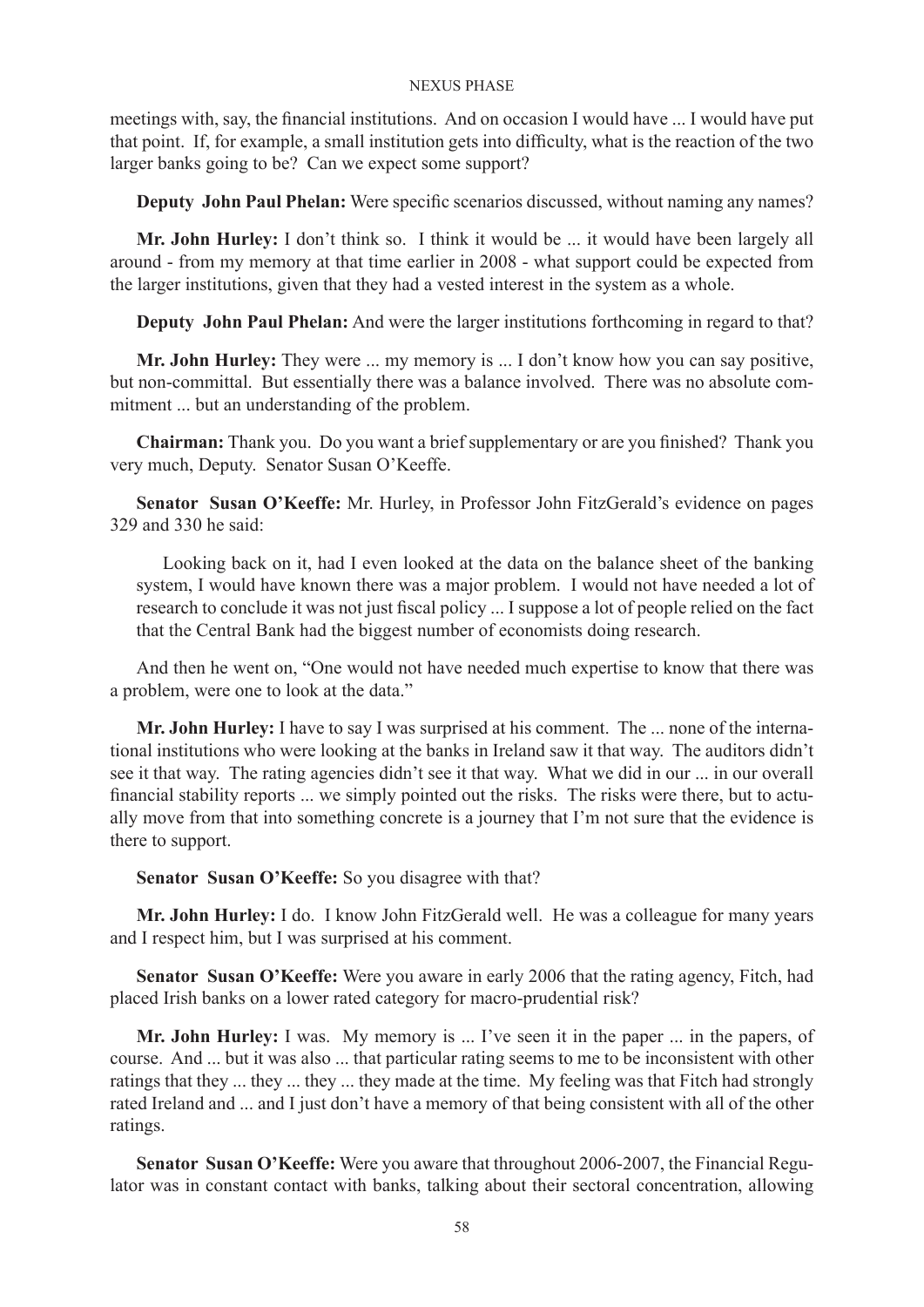leeway for them to be in breach of those sectoral concentration levels?

**Mr. John Hurley:** No, I... I ... just on sectoral concentration, just generally, the sectoral guidelines, to the best of my knowledge, were in abeyance in the 90s-----

**Senator Susan O'Keeffe:** Well, I'm talking here about 2006 and '07, so just-----

**Mr. John Hurley:** I know that. I have seen some of this in evidence, but that's ... I wasn't aware of that, to the best of my ... to the best of my memory. I had understood that sectoral guidelines had been in abeyance, primarily because of the growing up of the Basel framework and the different regulatory arrangements that were being applied, and that was ... that was ... that was my understanding, but I don't recall this actually coming up as an issue.

**Senator Susan O'Keeffe:** We were led to understand that there had been, if you like, informal meetings or informal contact between senior executives in the Financial Regulator's office and senior members of banks, you know, in an informal basis, perhaps having conversations outside of formal ... is that something you were aware of or do you know anything about that?

Mr. John Hurley: No. All I know is that there were ... there were meetings ... direct meetings organised with the banks going back ... once their functions were transferred to the Financial Regulator, meetings with the financial institutions were organised primarily by the Financial Regulator. The only exception to that seemed to be round-table discussions where we participated. But other-----

**Senator Susan O'Keeffe:** I'm talking here about informal-----

**Mr. John Hurley:** Yes, but other informal meetings beyond that, I'm not aware of.

Senator Susan O'Keeffe: In response to Senator Barrett's query about the fact that there were three people in the Financial Regulator's office that were responsible for AIB and Bank of Ireland, you said that was a function of the sort of principles-based approach. Now, we've heard Bank of Ireland and AIB in here saying that they would have had roughly 200 people each involved in their audit teams, yet here we were with the core of the two biggest banks with three people ... three people responsible for both of the banks' supervision. I appreciate it's the Financial Regulator's office; I just wondered whether you were concerned or is it ... could you not have known that that was the case?

**Mr. John Hurley:** Well, I didn't-----

**Senator Susan O'Keeffe:** You didn't know?

**Mr. John Hurley:** -----know the basis on which regulation was being done or the staffing that was being applied to-----

**Senator Susan O'Keeffe:** Should you have known, Mr. Hurley?

**Mr. John Hurley:** Well, this really goes back to the separation of functions. I mean, implicit in that is there was a supervisory role in relation to regulation, and there wasn't.

**Senator Susan O'Keeffe:** Were you aware that as it came into 2008, and clearly things were beginning to really decline and there was major concern within the Central Bank, that when there was a query for further staffing to be given, because things were getting worse, that that ... that request for further staffing was declined?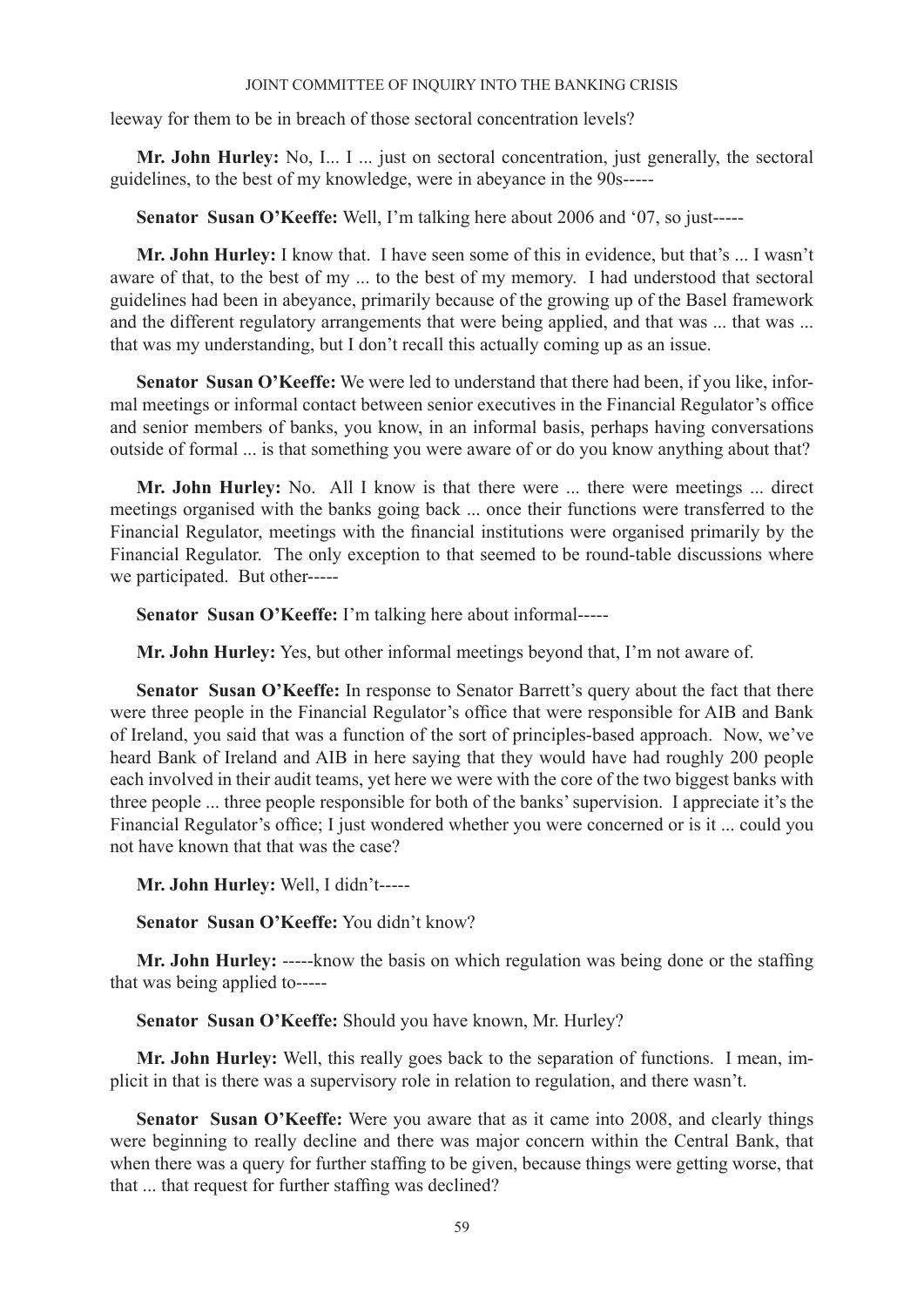**Mr. John Hurley:** I don't recall any request for further staffing being declined by the Central Bank. In 2008, is that right, Senator?

# **Senator Susan O'Keeffe:** Yes.

**Mr. John Hurley:** Yes. No, the issue that arose in 2008, if I remember rightly, was that the Minister announced, as a result of the ... as a result of the economic and financial problems, I think he brought in a budget which required all institutions to cut back to some extent. My memory of that is that in the discussions, any discussions were prefaced that organisations must fulfil their statutory responsibilities, but we still, I think, were required to try and respond in some way to the Minister's decision, as a public institution. And we did that in a sensible way, both on the ... the Central Bank side had far more scope, I think, to do that, in that we could, you know, cut back on some support services. But on the regulatory side, I can't really answer what the response was there.

Senator Susan O'Keeffe: If I could go to Vol. 1; it's the OECD report entitled, Ireland's Housing Boom: What Has Driven it and Have Prices Overshot?. Is that a document that you have seen, Mr. Hurley? And would the OECD be an organisation that you would trust?

**Mr. John Hurley:** Yes. What page are you seeing that?

**Senator Susan O'Keeffe:** Page 60. They just ask one very simple question: how common are soft landings? And they say that they looked at a number of soft landings - I'm sure it'll come up on the screen for you, Mr. Hurley, on page 60 - they say they looked at 49 different ones and they say, "If a soft landing is defined as something that is both mild and gradual, there has not been a single case out of the 49 boom-bust cycles." Not a single case of a soft landing.

**Mr. John Hurley:** Yes, well, that's true, but then you're making the definition "soft and gradual", but there are two other categories that are there. There's a soft and there's a gradual, and it seems to me that very many of the boom-busts ended up in gradual ... or, the over-valuations ended up in the gradual adjustment, and when you look at many of the views at the time, and, indeed, the contrarian views at the time that have been cited here, there was a view that that over-valuation would dissipate over a period of time, over a period of years. That was exactly the same view that we had of the over-valuation that might have been there in 2006, that we really expected with the action that was being taken that this would dissipate and be absorbed, with difficulty, over a period of time. But, of course, time was taken away.

**Senator Susan O'Keeffe:** On page 121 of Vol. 1, Mr. Hurley's Vol. 1, page 121, you talk about making sure that, "...the tone and [the] comment in the Financial Stability Report will be of particular importance and sensitivity." And then there:

 ...was agreed that particular care should be taken to ensure that comments on risks are not liable to over-interpretation by the international and domestic media. In this context, it was suggested that a Box entitled 'House Price Booms and Busts: the International Experience'..." could be over-interpreted.

In fact, it was subsequently changed. Is that something that you ... that the Central Bank did, routinely changed documents to be less-----

**Mr. John Hurley:** No. I think ... I think, Senator, you just need to look at the time here. This was 2007.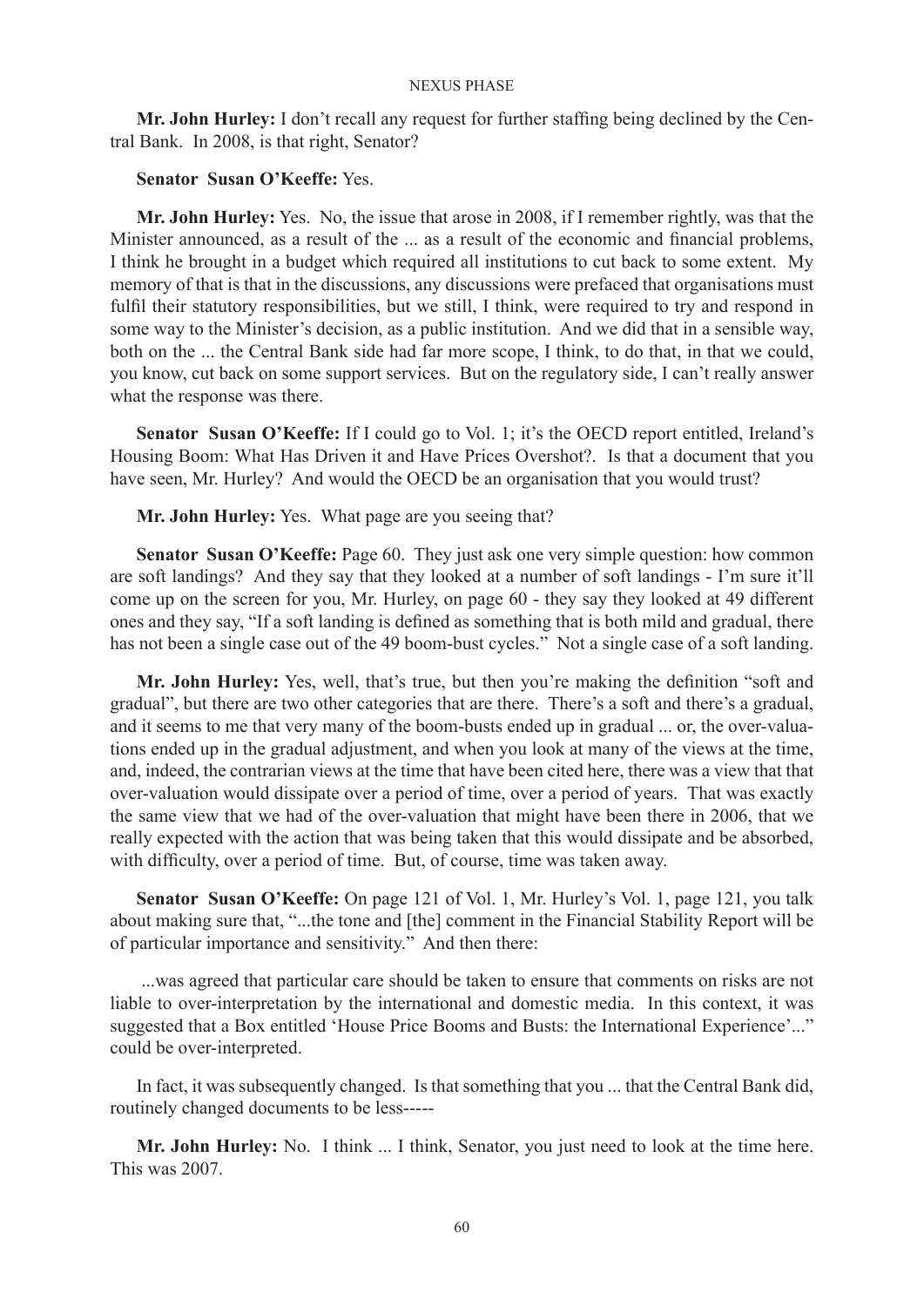# **Senator Susan O'Keeffe:** Yes.

**Mr. John Hurley:** In 2007, all of the aggregates were reducing. We had already started an easing of property prices and an easing of credit growth. So, you know, what's a central bank to do in that situation, particularly, where it has an interest in a gradual landing or a soft landing, and it would like over-valuation to dissipate in and orderly way? What it doesn't do - and I think somebody else has said it before this committee - is it doesn't frighten the horses. What it does is it tries to be balanced and prudent in its assessment and tries not to bring about the risks that it's trying to avoid.

**Senator Susan O'Keeffe:** Okay. Could you describe the status of the relationship between the Department of Finance and the Central Bank during your tenure and, in particular, given that you had been the Secretary General of that Department?

**Mr. John Hurley:** The relationship, I believe, was a very, very constructive relationship. My successor would have been on the Central Bank board. There ... There was very, very frequent contact with the Department. I would have been very much in contact with the Secretary General during that time, and would ... would, either before or after my meetings with the Minister, have contact with the Secretary General. It was very constructive and those contacts would have also taken place at different levels. But, of course, the key ingredient in that dialogue in later years was the domestic standing group, which, of course, encompassed both the Department, the regulator, and the Central Bank, and that initially would have met at levels one or two below my level. But, of course, as the crisis developed, the domestic standing group became the principals.

**Senator Susan O'Keeffe:** I've one last question, if I may. At the beginning of ... sorry, late 2007, were you aware that the Financial Regulator had ... had ... had taken on an investigation of the top 20 of the exposures, you know, of the loans that the banks had? And that in-----

**Chairman:** You're opening a whole new line of questioning here now, Senator.

**Senator Susan O'Keeffe:** Yes, I know. Well, I'm finish ... it's my last question.

**Chairman:** Yes.

**Senator Susan O'Keeffe:** I'm just wondering whether Mr. Hurley is aware of that.

**Mr. John Hurley:** Is this in the documents anywhere?

Senator Susan O'Keeffe: It's in documents we've been given. I'm sorry, it's very ... it's very difficult for us to know which-----

**Chairman:** Yes, it's not in the core documents that Mr. Hurley has. Now, so I'm not going to open a whole new line of questioning, in particular-----

**Senator Susan O'Keeffe:** Well, in fairness, I did discuss late 2007, Chair, and-----

**Chairman:** Okay. Okay.

**Senator Susan O'Keeffe:** -----I was trying to ... trying to understand-----

**Chairman:** Just a supplementary question, Senator, please.

**Senator Susan O'Keeffe:** Thank you. I'm just trying to find out whether you would have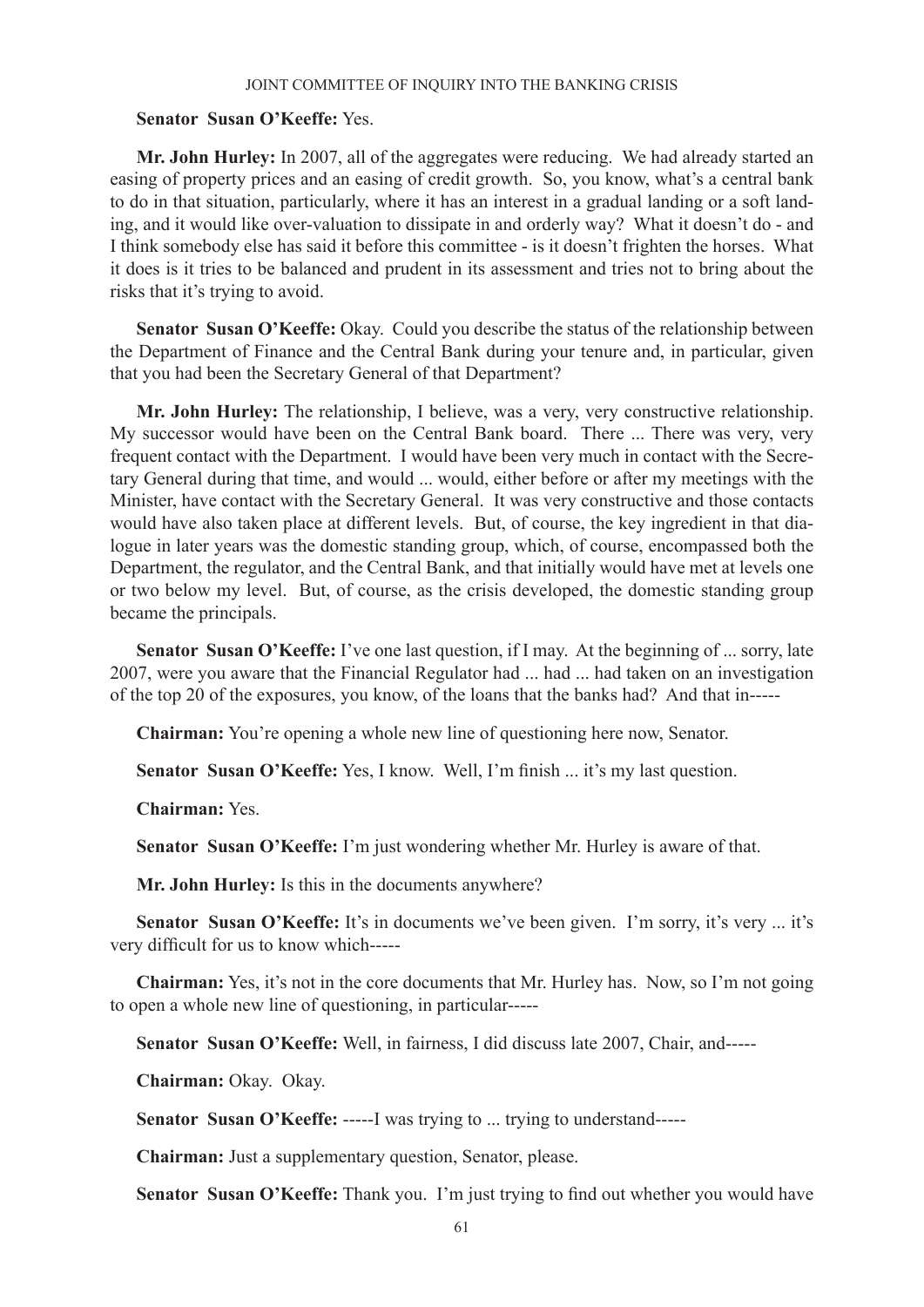been aware that there had been some investigation into the banks' specific exposures through particular loans and the detail that was given of those loans.

**Mr. John Hurley:** Was this in particular banks?

**Senator Susan O'Keeffe:** No, no; all the banks.

Mr. John Hurley: I can't say that I am aware of it or that I can recall it. I would need to... I just don't know the answer to that question-----

**Senator Susan O'Keeffe:** All right but-----

**Mr. John Hurley:** ----- but I would imagine that investigation would primarily be an investigation within the regulator itself but I-----

**Senator Susan O'Keeffe:** I was just wondering whether it had been shared-----

**Chairman:** I am moving on.

**Senator Susan O'Keeffe:** That's all I was trying to clarify, Chair.

**Chairman:** I am moving on. I need to move to it because we need to break for lunch as well and I need to bring the leads in as well to wrap up. Just to wrap up with some matters directly myself with you, Mr. Hurley, and I just want to reference the Nyberg report. It's evidence book Vol. 1, page 215, under the paragraph 441. In that paragraph, it says ... the heading is "The Central Bank Pre-Crisis (2003 to mid-2007)":

As in the case of the Financial Regulator, there was a major domestic policy failure at the Central Bank in respect of the maintenance of financial stability. Not only did the CB (with a small number of contrarians at board level) seriously underestimate the nature and extent of the risks in the Irish financial system but it was content to express only nuanced and somewhat indirect concerns on possible risks rather than study contingent worst-case scenarios. Had it done so, it might have issued stronger warnings (at least confidentially to the Government) or even taken appropriate action.

Would you care to elaborate upon this statement?

**Mr. John Hurley:** I think that... I've said in my opening statement that at a particular moment in time the warnings by the Central Bank should have been stronger in hindsight but we didn't know that at the time. Now, in relation to the idea that I would have had a different view and that I would've given this to the Government, I have a problem with that. I don't have a problem where, for example, there's a specific issue that the Government might not have been aware of where they should be aware of something specific but I think the implication here is that you have a financial stability report or an annual report and the Central Bank publishes a view and that is the Central Bank view. So the notion that there would be another view I have a difficulty with, as a public servant. As far as I'm concerned, that was the view. That was the view given to the Government and if I had a different view, it would've been in the published report.

**Chairman:** Right, thank you. I just want to move on and then I will bring immediately Senator D'Arcy after this. Did you feel that the level of European macroeconomic and prudential supervision was adequate in the years between 2003 and 2007 and, in that regard and in your recollection, were there discussions on a European level at meetings you participated on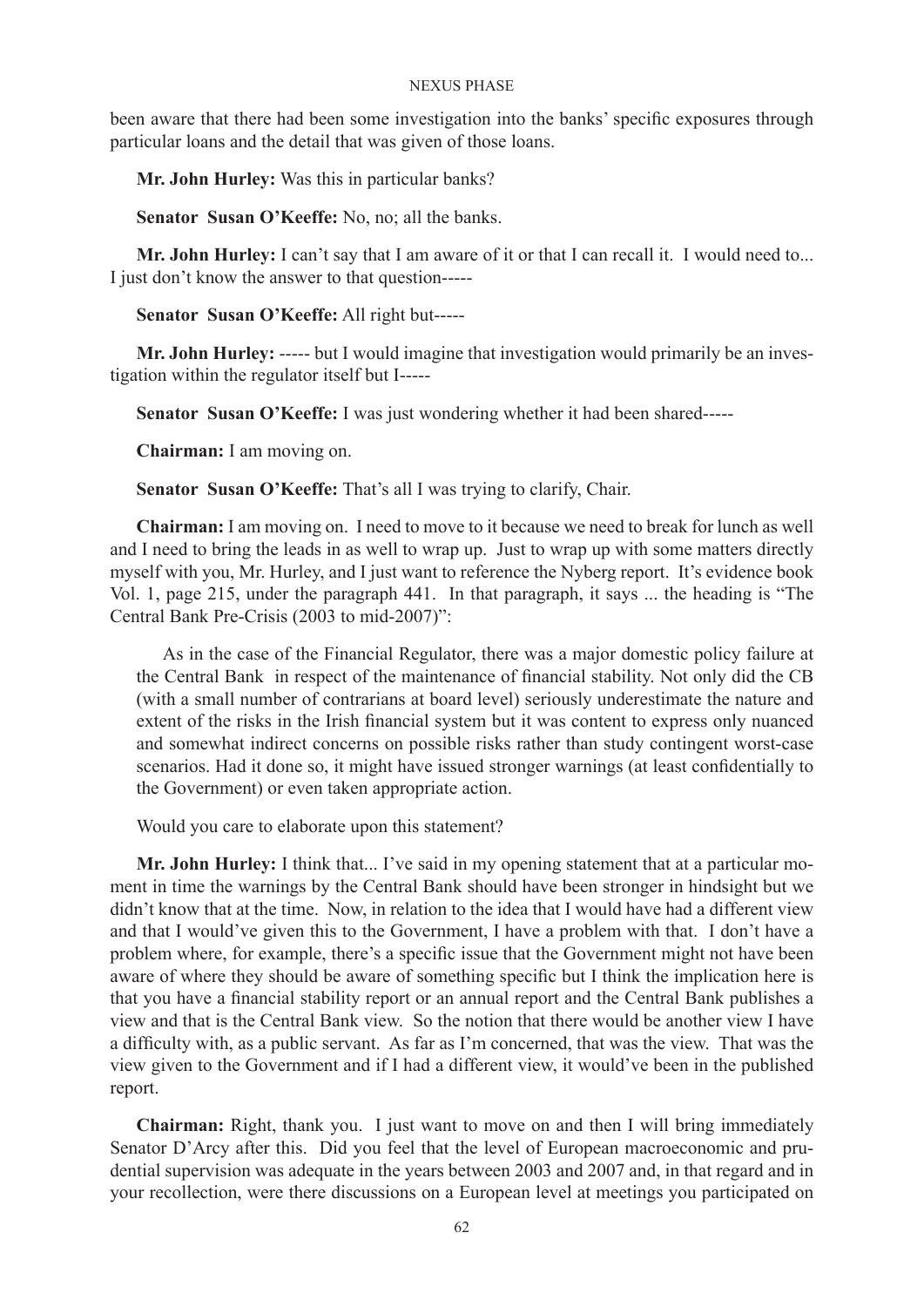in regard to strong credit growth in Ireland, house price inflation and substantial borrowings by the Irish banks in the European and overseas markets?

**Mr. John Hurley:** No, in relation to Ireland, the reports were general. As part of the reports, there would've been a feeding in of the situation in different countries but there was nothing specific that I can recall in relation to Ireland. In terms of the oversight generally, we now know that the establishment of the systemic risk board is a huge development in the context of the architecture for dealing with these crises in future. It didn't exist at the time. The role of the ECB at the time was more curtailed than that. That's a big change and that's ... that will make a significant difference.

**Chairman:** Thank you very much. Senator, five minutes to wrap up.

**Senator Michael D'Arcy:** Thank you, Chairman. Mr. Hurley, could you outline your formal and informal interactions during your period as Governor with the European Central Bank, including your interactions with Jean-Claude Trichet?

**Mr. John Hurley:** My interactions with the Central Bank were primarily through the meetings of the ... of the European Central Bank. There would be meetings, formal meetings in Frankfurt. There would be informal meetings and you would have teleconferences. And during all of that period, there would've been frequent contact with the president and the executive board in the context of those meetings. Teleconferences became more frequent in the middle of the crisis, particularly at the ... towards the end September, that particular period, 2008, because all governors were in their capitals and Europe was in serious difficulty. And they needed to be at home as well as discussing together and the main mechanism for doing that was teleconferencing at the time. So that would have been the structure of contact.

**Senator Michael D'Arcy:** Core documents. Vol. 2, page 165. There's a handwritten note, Mr. Hurley-----

**Chairman:** Hang on a second now. We're moving into the guarantee. I'm going to hold that 'til this afternoon but I can take your engagement with the ECB and Mr. Trichet up to-----

**Senator Michael D'Arcy: -----** up to the guarantee-----

**Chairman:** ----- the discussions that were taking place. We're dealing specifically with the guarantee this afternoon so if you're moving to the guarantee now, Senator, I'm just going to move onto Deputy Doherty, okay?

**Senator Michael D'Arcy:** Chairman, the question I asked was, "During your tenure as Governor...".

**Chairman:** Indeed.

**Senator Michael D'Arcy:** This was during his tenure as Governor. Can I ask, up to the guarantee and prior to the guarantee, Mr. Hurley, in ... did you see the interaction between Mr. Trichet and the committee?

### **Mr. John Hurley:** In Frankfurt?

**Senator Michael D'Arcy:** No, between this committee and Mr. Trichet when he attended in the Royal Hospital in Kilmainham.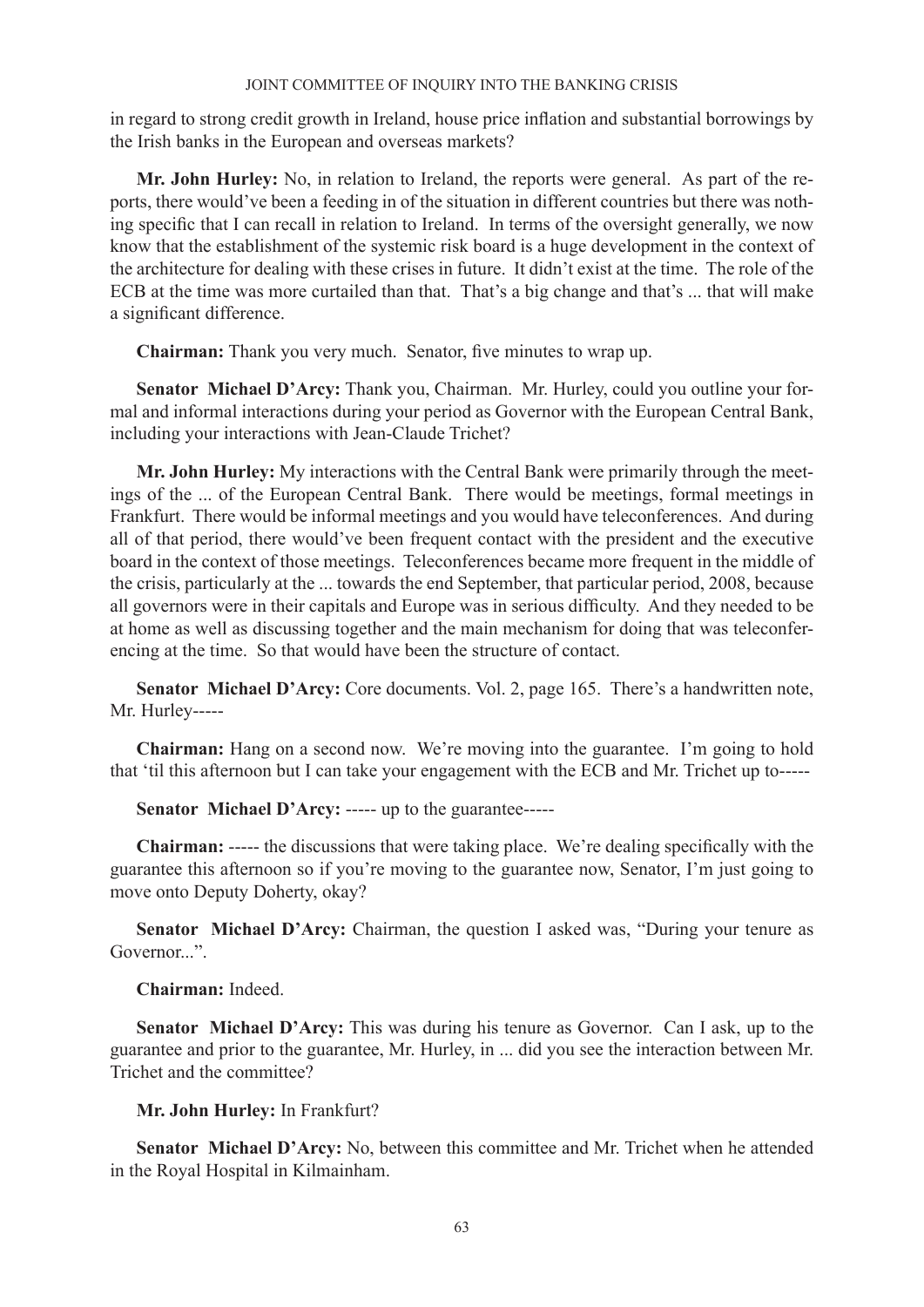**Mr. John Hurley:** Yes, I did.

**Senator Michael D'Arcy:** I put the question to Mr. Trichet if he was aware that Anglo Irish Bank was virtually certain to default the next day and his answer was:

Again, it was not the responsibility of the ECB to survey the banks. We were relying of course upon the local authorities for surveillance [that was yourself, for surveillance] and on possible governments in case the drama would unfold. So no memory, no I would say responsibility in this domain.

Were you in contact with Mr. Trichet prior to the guarantee?

**Mr. John Hurley:** I'm not going to talk specifically about Mr. Trichet but the role of the ... our Central Bank in discussions ... discussions would have taken place ... There would have been reporting of the position in individual countries at different meetings. And the particular position in Ireland, including the liquidity position and also the difficult position of one institution, would have been known.

**Senator Michael D'Arcy:** So that's a "Yes", you were in contact with the ECB.

**Chairman:** You have to let the witness answer the question himself.

**Senator Michael D'Arcy:** Is that a "Yes"?

**Mr. John Hurley:** No.

**Chairman:** No, no, you can ask him to clarify or to further expand but you can't tell the question, or the witness what he answered.

**Mr. John Hurley:** What I said is that in the context of the meetings and the conferences, the position... the liquidity position of the Irish banks and the liquidity position of one bank in particular, was known.

**Senator Michael D'Arcy:** "Was known" -----

**Chairman:** Prior to 2008 was the question.

**Senator Michael D'Arcy:** ----- by the ECB?

**Mr. John Hurley:** This would have been known in the context of the crisis around that time that the meetings would have been taking place around the particular crisis-----

**Senator Michael D'Arcy:** Can I ask you, Mr. Hurley, why you don't wish to discuss about the contact with Jean-Claude Trichet?

**Mr. John Hurley:** I think I have to turn to you, Chairman-----

**Chairman:** There are legal differences because the section ... the section that we were talking about this morning actually has implications as well with the European Central Bank and that, so I am not going to allow a situation where Mr. Hurley actually is operating in a criminal fashion in front of us because he's been asked a question in a particular way-----

**Mr. John Hurley:** I'm subject to your guidance here. I really want -----

**Chairman:** ----- but what I would like you to do for the committee, before we move on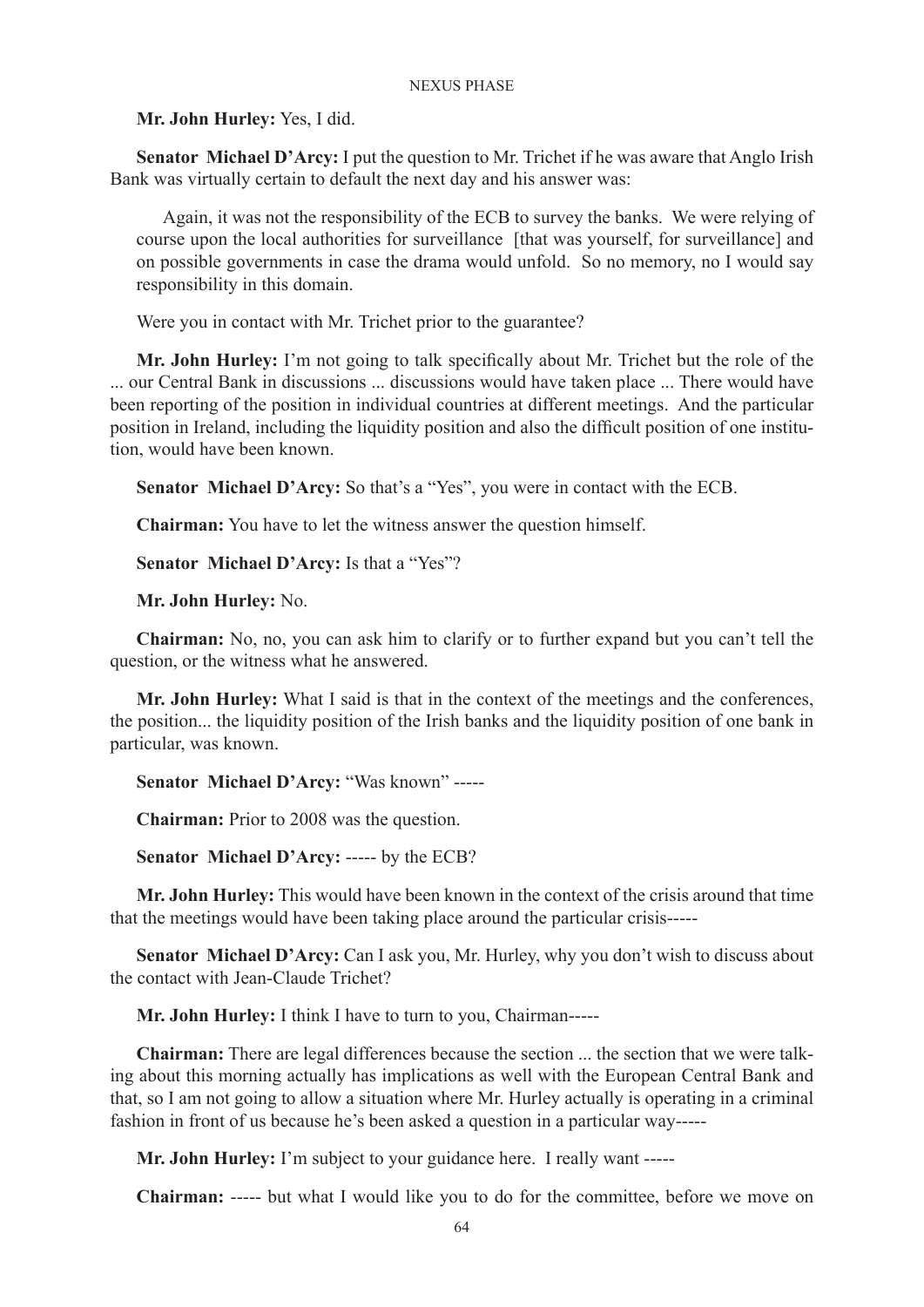- and I will come back to Senator D'Arcy with a bit of time - in regard to the liquidity issues and discussions with the European Central Bank, how early was that being flagged? Was it in mid-2008, early 2008, late 2007?

**Mr. John Hurley:** The liquidity positions in relation to the Irish banks would have been pretty obvious as a result of the developments that were taking place on the ECB funding and that was moving in a particular way in the course of 2008. It would have accelerated significantly as you moved through September.

**Chairman:** Okay, right. Thank you. Senator.

**Senator Michael D'Arcy:** Chairman ... Finally, you said about one bank that the ECB would have been informed. In evidence from Mr. Brian Goggin, he was ... or, sorry, Mr. Richie Boucher, in early September 2008 the liquidity position of INBS was discussed. Were the ECB up to speed, informed about the liquidity of INBS in September 2008?

**Chairman:** Don't get into the specific institution here now. In general. Senator, you're very close-----

**Mr. John Hurley:** I would just like to cover that by saying the following, without going into a specific institution. You will recall that I was missing from the Central Bank due to illness for two months-----

**Chairman:** Okay. I just want a general response to that rather than any instance of a specific institution.

**Mr. John Hurley:** -----and that whatever happened during those particular months, I clearly wouldn't be familiar with.

Senator Michael D'Arcy: Just finally, to conclude on this. You returned to the Central Bank.

**Mr. John Hurley:** Yes.

**Senator Michael D'Arcy:** And were you brought up to speed on exactly what had happened prior to your illness?

**Chairman:** Okay, we are beyond September 2008 now. I'm moving on Senator. Deputy Doherty.

**Deputy Pearse Doherty:** Go raibh maith agat, a Chathaoirligh. I want to return to a question that I asked you, one of my final questions in the earlier session, and it was in relation to the Central Bank's reaction to the market ... the share price drop in ... of financial institutions here in this State, and I think you mentioned that this was a market adjustment at the time. Can I say to you, in particular, because it was become known, and I'll pick out one day in March because I asked you over the period of March, but St. Patrick's Day 2008 was known as the St. Patrick's Day massacre in the financial circles. It seen one financial institution, Anglo, it's well-publicised, its share price dropped by 23% at one point, finishing that day at 15% down, wiping a billion euro off the value of the bank, and losing, for every minute of trading, losing  $\epsilon$ 1.6 million. Do you still believe that that was just a market adjustment, or do you think that there was something more?

**Mr. John Hurley:** It was a very significant adjustment at the time, and undoubtedly, you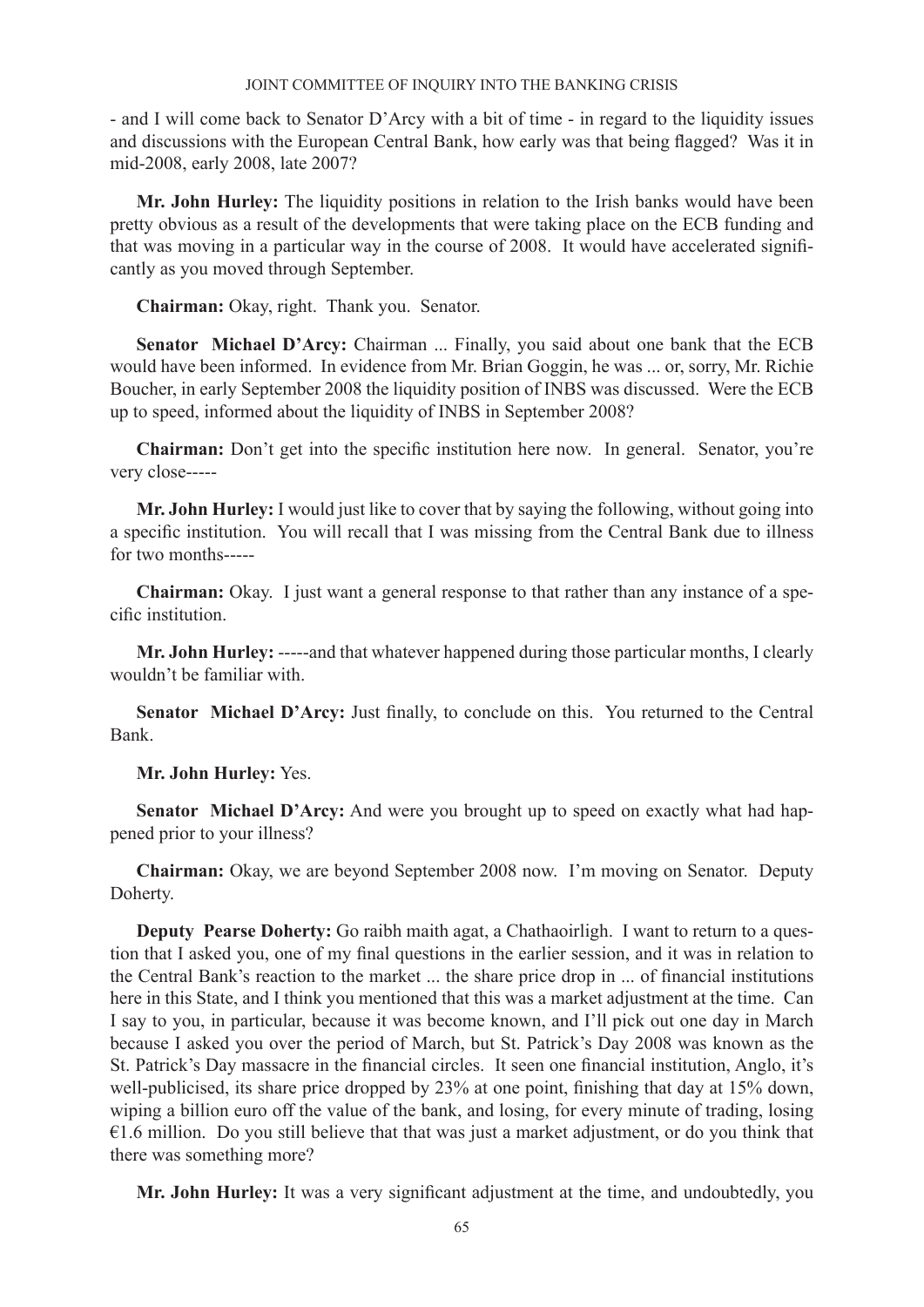know, the way the Central Bank would look at that, is "what's the prime, what's the most significant effect this is going to have?" And we would be looking at liquidity, looking at the implications for that for people ... rolling over liquidity in particular financial institutions, and so the consequences for central banking at the time would have been primarily through that avenue and that focus, and it would have been the consequences, the implications of a drop in share price for other things, and we were very much looking at it from that point of view and looking at the liquidity-raising power of particular institutions, and the ECB backdrop or collateral backdrop at the time. That's the way, primarily, it would have been looked at.

**Deputy Pearse Doherty:** Did the, did the attacks by the market on that institution on that day lead you to ... lead any red flags to be raised within the Central Bank or, for yourself personally as Governor in relation to the institution?

**Mr. John Hurley:** There were other issues there that I really don't think I should go into, but the reality is, of course, it would've meant that there was a greater focus in terms of the liquidity of the, of an institution going forward.

**Deputy Pearse Doherty:** And the Minister for Finance on that day phoned you from Vietnam, after having a request from this financial institution to speak to him. What was the, what was the initial conversation that you had with the Minister for Finance?

**Mr. John Hurley:** My, my memory is that he had a call, I think, for a discussion on the phone, with the chairman of the bank, and I think he phoned me to ask me did I think that would be appropriate ... and did, you know, what did he think, what did I think might be raised, and, you know, what was my general reaction.

**Deputy Pearse Doherty:** And what did you say to him or what was your view to him?

**Mr. John Hurley:** I said that I thought there was a particular issue in the market at the time, and it could well be about that; and that ... I didn't, I didn't see any reason why he wouldn't talk to the chairman.

**Deputy Pearse Doherty:** And after he had the phone conversation with Mr. FitzPatrick, he phoned you again, that day, from Vietnam.

**Mr. John Hurley:** Yes.

**Deputy Pearse Doherty:** And what was the conclusion or was there an action agreed in relation to that?

**Mr. John Hurley:** The conclusion was that he, he expected that there would be a request for a meeting and the impression I got that it was, it had to do with the major issue that was in the marketplace. My feeling at the time was that was largely a regulatory issue, but because he phoned me and asked me when the call came through from the institution, I met the institution, together with the Financial Regulator, for an initial meeting, and when the issue emerged, as I thought it would, that it would be primarily a regulatory issue, it was taken on by the Financial Regulator.

**Deputy Pearse Doherty:** The last question I have for you is in relation to your opening statement, that was made in July 2008, it was to mark the publication of the 2007 annual report, and there's just a bit in it, it says:

While recognising that competitiveness in its broadest sense encompasses a wide range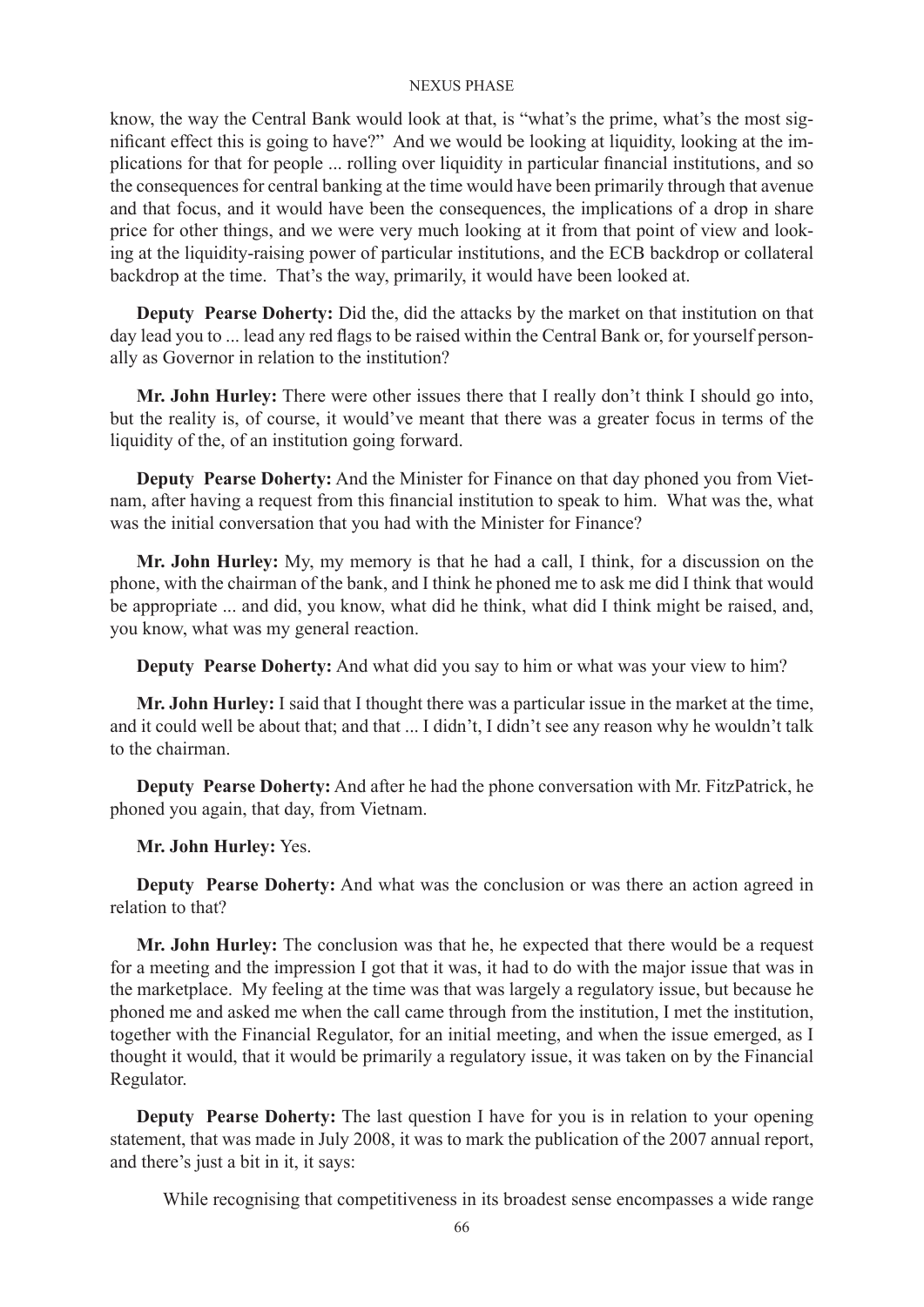of factors, a realistic approach to wage determination by everyone is nevertheless an essential element in improving competitiveness. I would like to re-emphasise the point that I made earlier that we cannot compensate ourselves for commodity price rises over which we have no control. If we [do] attempt to do so, then we risk repeating the mistakes of the past, from which the economy took so long to recover.

With that in mind, can I ask you how you stand over those comments, and the fact that your own remuneration in 2003 was €290,869, and for the year that that report was released, 2007, it had increased to  $\epsilon$ 368,703, with the addition of a car included-----

**Chairman:** I might have to push you now, because we have to break.

**Deputy Pearse Doherty:** So, given your statements in terms of not compensating ourselves for commodity increases, how do you stand over a  $\epsilon$ 78,000 increase from 2003 to 2007, and can you explain how that increase was-----

**Chairman:** That's a very long question, now, Deputy. It will take up the lunch break.

**Mr. John Hurley:** The salary of the Governor is fixed in relationships within the Civil Service for a very long period of time. Those relationships didn't change during my period, there was no additions, pensions, superannuation, or anything else except normal Civil Service terms in my case, and subsequent to the crisis, there would have been voluntary reductions in pay taken which were subsumed in the statutory reductions later on, which would be very significant. I accept the point, that public service salaries, at the time, were too high, and President Trichet, when he was here, spoke about the competitiveness issues that he raised, and the issues that you just quoted. And I think they're valid points, and I think, in hindsight, we didn't in our pay determination processes here pay enough attention to that.

**Chairman:** Okay, thank you. I'm now proposing that we would break until 2.45 p.m. I just want to keep the committee in private session just for a couple of housekeeping matters to deal with this afternoon, but, I'd like to now excuse the witness ... for the suspension, and to remind the witness that once he begins giving evidence he should not confer with any person other than his legal team in relation to their evidence or matters that have been discussed before this committee. With that in mind, I suspend the meeting until 2.45 p.m., and remind the witness that he is still under oath until we resume. So, Mr. Hurley, you are free to go to lunch or whatever you need to do until 2.45 p.m., at which time we'll see you then. Okay.

*Sitting suspended at 1.36 p.m., resumed in private session at 1.39 p.m. and suspended again at 1.46 p.m. until 2.53 p.m.*

**Chairman:** Right, you're ready to go Mr. Hurley as well, are you?

# **Mr. John Hurley:** Yes.

**Chairman:** Excellent. Thank you very much. That's it. I now bring the committee back into public session. Is that agreed? Agreed. We'll commence this afternoon with session 2 of our hearing with Mr. John Hurley, former Governor of the Central Bank of Ireland, and our public hearing with him. Our first lead question this afternoon is Deputy John Paul Phelan. Deputy, you've 25 minutes.

**Deputy John Paul Phelan:** Thank you, Chairman. Good afternoon, again, Mr. Hurley. I want to firstly start by referencing evidence that was given to the inquiry by Mr. Brian Goggin,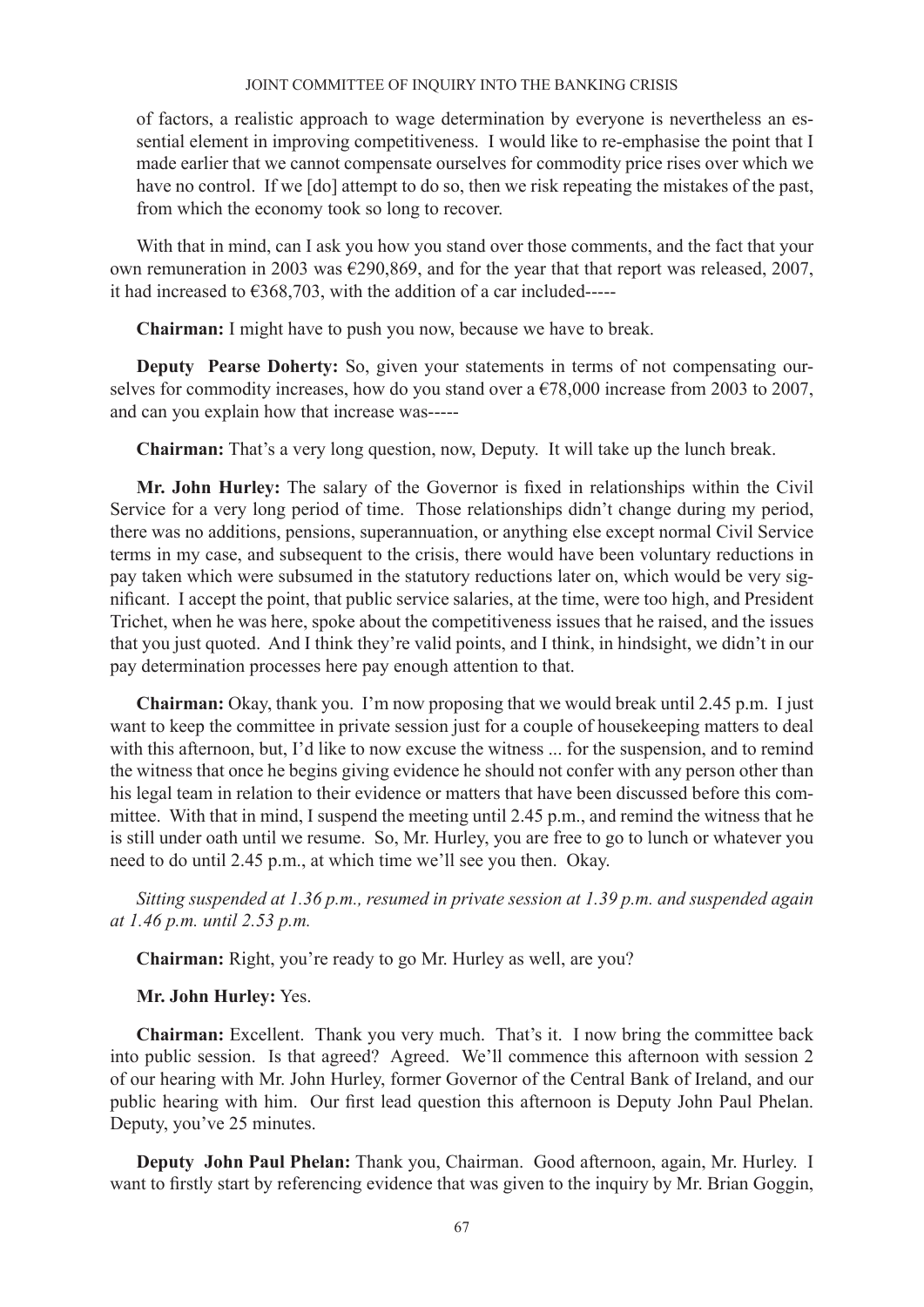former chief executive officer of Bank of Ireland. In the evidence that he gave when he was here, he said that, in his opinion, and it was concerning Bank of Ireland's request to the Central Bank to have the ECB collateral rules expanded, and I want to quote him directly: "the Central Bank of Ireland was, for whatever reason unwilling to push the issue with the ECB". And that was in the days prior to 29 September 2008. Do you have any comment on Mr. Goggin's observation?

**Mr. John Hurley:** On collateral rules generally, the Central Bank would, over the years, have taken very strong initiatives in relation to the widening of collateral eligibility. And the best example of that is the asset-backed securities debate, which involved a significant enlargement of collateral for us. But also around that time ... around the time prior to the guarantee, in the period when I was ill, within the period when I came back, there was interventions by Ireland to try and expand the collateral list. Now, our interventions ... we would have known that it takes a considerable time to adjust collateral. It has to be done as a unified list for all parties and not just for an individual country. So ... but, nevertheless, the point was made. We weren't successful at that particular time because it would have required an extension of collateral for all countries, not just Ireland, so I think the suggestion-----

**Deputy John Paul Phelan:** Specifically though, in relation to his observation, to quote again: "the Central Bank of Ireland was, for whatever reason unwilling to push the issue with the ECB". Is that your-----

**Mr. John Hurley:** Well, it was raised. It is just simply a misunderstanding of the process. The process is ... you know, one single country is not going to gain an adjustment to a unified collateral list easily. It would need broader support than that.

**Deputy John Paul Phelan:** But the rules were changed two weeks, approximately, after the guarantee.

**Mr. John Hurley:** Yes, there were some adjustments made some weeks later in advance of the Paris Declaration. But some of those had been in preparation and some of them were just technical adjustments to the existing eligibility of collateral. In my view this was not a game changer and wouldn't have been a game changer in my view for Ireland.

**Deputy John Paul Phelan:** Were you willing or unwilling, to use his phrase, to push the matter with the ECB?

**Mr. John Hurley:** No, it was done ... it was done but it has to be accepted that it needs to be done in a broad context. An adjustment will not be made just for one country.

**Deputy John Paul Phelan:** Can I ask, then, were there other banks at the time, without naming them, in the Irish context that were looking for those rules to be changed?

**Mr. John Hurley:** I can't remember it specifically but my memory would be that, in general, banks would like collateral to be widened as much as possible and as much of their securities to be eligible. That would be a normal response ... a normal response. But I can't actually remember it specifically in relation to another institution.

**Deputy John Paul Phelan:** Can I ask you now - it was briefly touched on before lunch - to outline for the inquiry the contacts during the period leading up to the guarantee with officials from the European Central Bank, including Mr. Trichet, on the options that were being discussed at the time? I'm not asking for the detail necessarily, but any contacts that were made.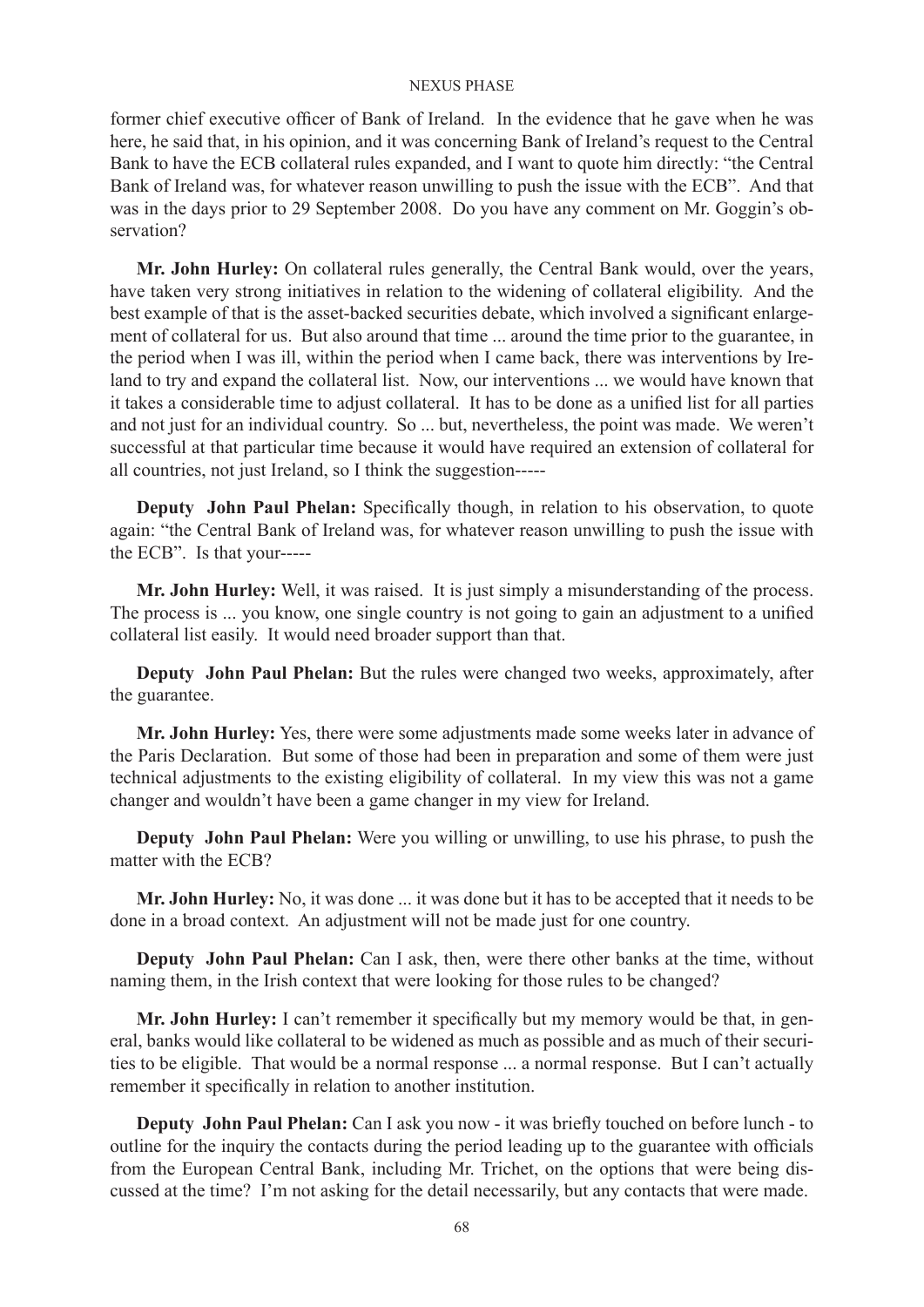**Mr. John Hurley:** What would have occurred at meetings and teleconferences and contacts would be ... countries would be pooling knowledge of the problems in different countries. We would have done the same, as part and parcel of the normal process, so that there would be a familiarity with the issues facing Ireland. That would have happened in the normal way.

**Deputy John Paul Phelan:** In the week, or the few days, leading up to the 29th, can you specify what happened?

**Mr. John Hurley:** Yes. There would have been over that weekend and after the weekend, to the best of my recollection, teleconferences, maybe probably on most of those days.

**Deputy John Paul Phelan:** Involving all European central banks?

**Mr. John Hurley:** Yes, all our Eurosystem central banks ... or central banks of the ECB, central banks of the Eurosystem and involving the ... it wouldn't normally involve the executive board and the President of the ECB who chaired the meetings, yes.

**Deputy John Paul Phelan:** Can you comment, then, on Mr. Trichet's remarks to the inquiry where I put this question to him and he answered me, and I want to quote him specifically, it is on page 27 of the transcript from the meeting that we had with Mr. Trichet, where he said, "no pre-negotiation, no pre-discussion on the guarantee of any kind, no call for any dialogue on that".

**Mr. John Hurley:** The question of a guarantee, or a broad guarantee, was not put in any of the ECB meetings. What was put was the difficulties facing Ireland and the kind of options would have been mentioned that might have to be taken.

**Deputy John Paul Phelan:** Did the guarantee option emerge?

**Mr. John Hurley:** There would have been ... it would have been one of the options but it would have been mentioned as an option that might have to be considered. But there was no specific pre-dialogue on specific options but there would ... in the context of discussions, there would have been an understanding of the broad options that would have to be considered.

**Deputy John Paul Phelan:** Okay. I want to just retrace my steps a little bit. When we had Mr. Boucher in previously from Bank of Ireland, I put to him a quote from Bank of Ireland minutes. It's on the record of the inquiry and I just want your reaction to that particular quote. He said on this point, the CEO, Mr. Goggin, and the CFO, "sensed a marked reluctance on the part of the CBI [Central Bank of Ireland] to approach the ECB and also formed the impression that the CBI [Central Bank of Ireland] was less well informed on market developments [...] for all Irish banks than would have been expected."

**Mr. John Hurley:** Well that isn't correct. In fact, in the course of the crisis, because we had a smaller banking system, and because we had developed very close links with the banks, particularly in the type of meetings I referred to earlier ... my assessment is we had far more information than some of the larger countries where the logistics were much more difficult.

**Deputy John Paul Phelan:** Okay. Can I ask then in relation to the  $E1.5$  billion bond that fell due from Anglo to a German bank, which we don't know which bank it is, which has been discussed by several witnesses, again primarily the Bank of Ireland witnesses who have come before the inquiry? Were you aware of that liability coming due prior to the discussions that you had with Bank of Ireland?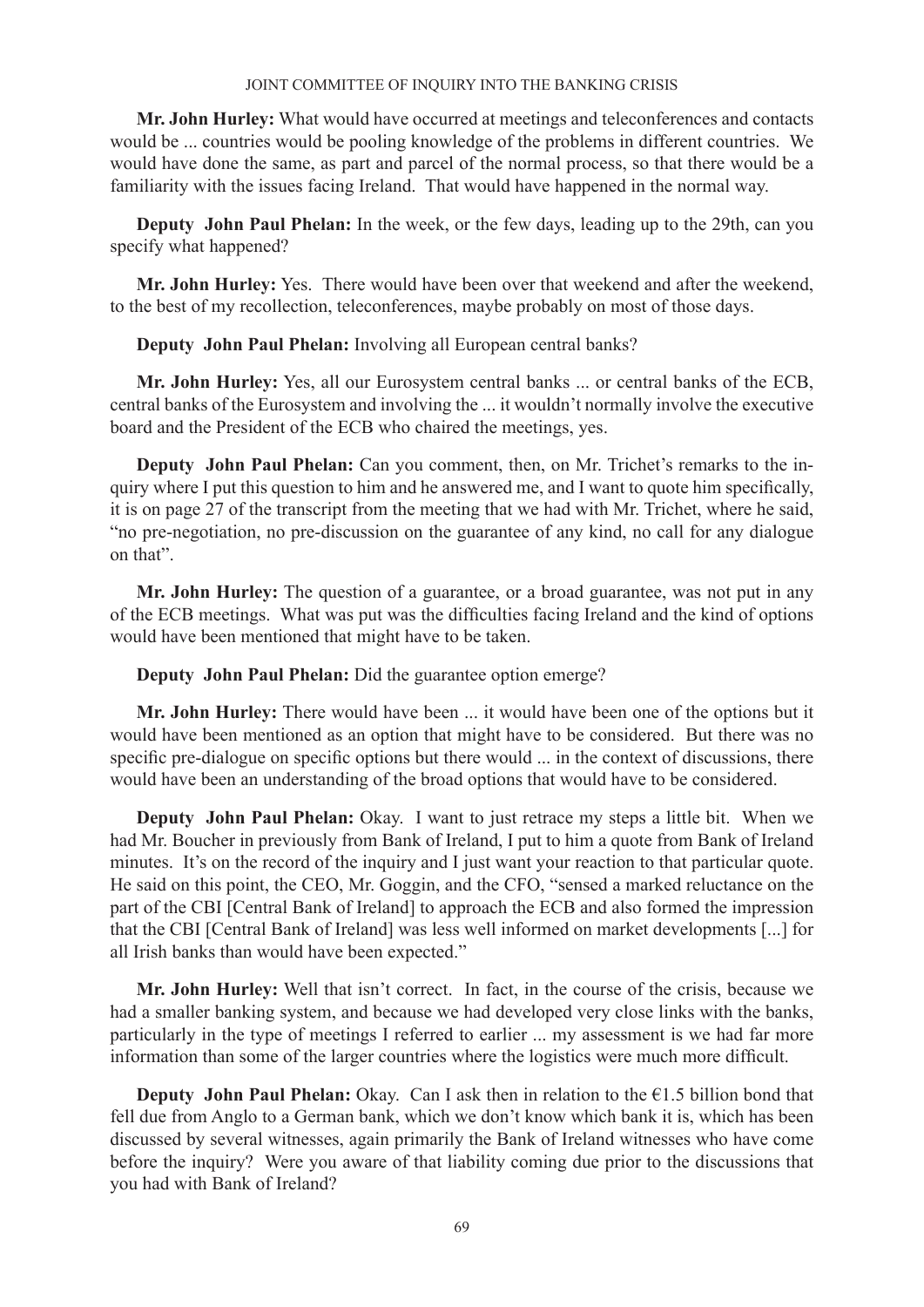**Mr. John Hurley:** I can't remember the specifics of that, but my feeling is that we probably would have information on the general roll-overs that would have happened, or debt that was falling due, but I don't remember the specifics.

**Deputy John Paul Phelan:** Mr. Hurley, this possible default of Anglo is a critical factor in the events that happened in the next few days-----

**Mr. John Hurley:** Did you say "default"?

**Deputy John Paul Phelan:** "Possible" I said, a "possible default"-----

**Mr. John Hurley:** Yes.

**Deputy John Paul Phelan:** -----was a critical factor in the events that unfolded in the next few days. I really would ask you to try to be clear in your recollection as to whether you were aware, or the Central Bank was aware, that that-----

**Mr. John Hurley:** Are we talking about Anglo Irish Bank?

# **Deputy John Paul Phelan:** Yes.

**Mr. John Hurley:** In relation to Anglo Irish Bank … we had a very good picture of the liquidity position in Anglo Irish Bank. We knew exactly what the state of play was. We had been discussing the potential for emergency liquidity with all banks for some time, going back to Northern Rock. In this particular situation we knew exactly what the liquidity position was and we knew that there … that particularly as of the Monday, when the liquidity situation significantly deteriorated, we knew of the potential there was for a problem the following morning. But all the arrangements were made … all the arrangements were made in terms of asset swops, the legal arrangements were done. There was going to be no default. We had those arrangements in place. The only piece that was actually missing from … the particular jigsaw, was that the letter of comfort from the Minister was to come, and it did come later that day. So the whole circle was … the whole circle was there. Now, having said this, just … this is a very important point. As Governor of the Central Bank, I can't talk to other banks about the specific internal affairs of another bank. And if somebody comes to me and asks me specific questions about the liquidity position … any sort of position in relation to a particular bank, I can't speak to that person about it.

### **Deputy John Paul Phelan:** Okay.

**Mr. John Hurley:** That doesn't mean I don't know. It doesn't mean the Central Bank doesn't know. It doesn't mean the Central Bank doesn't have plans. It's just simply, I can't tell the head of another bank about the internal affairs of a bank.

**Deputy John Paul Phelan:** I understand what you're saying, it's just that the impression was created in that evidence that you were unaware, or at least not adequately aware.

**Mr. John Hurley:** I don't know how that could be because you have plenty of documentation to show you exactly what the situation was. We had very clear information on the liquidity situation.

**Deputy John Paul Phelan:** Can I ask you were the … was the Bundesbank aware of the possibility of a default by an Irish bank to a German bank, that week?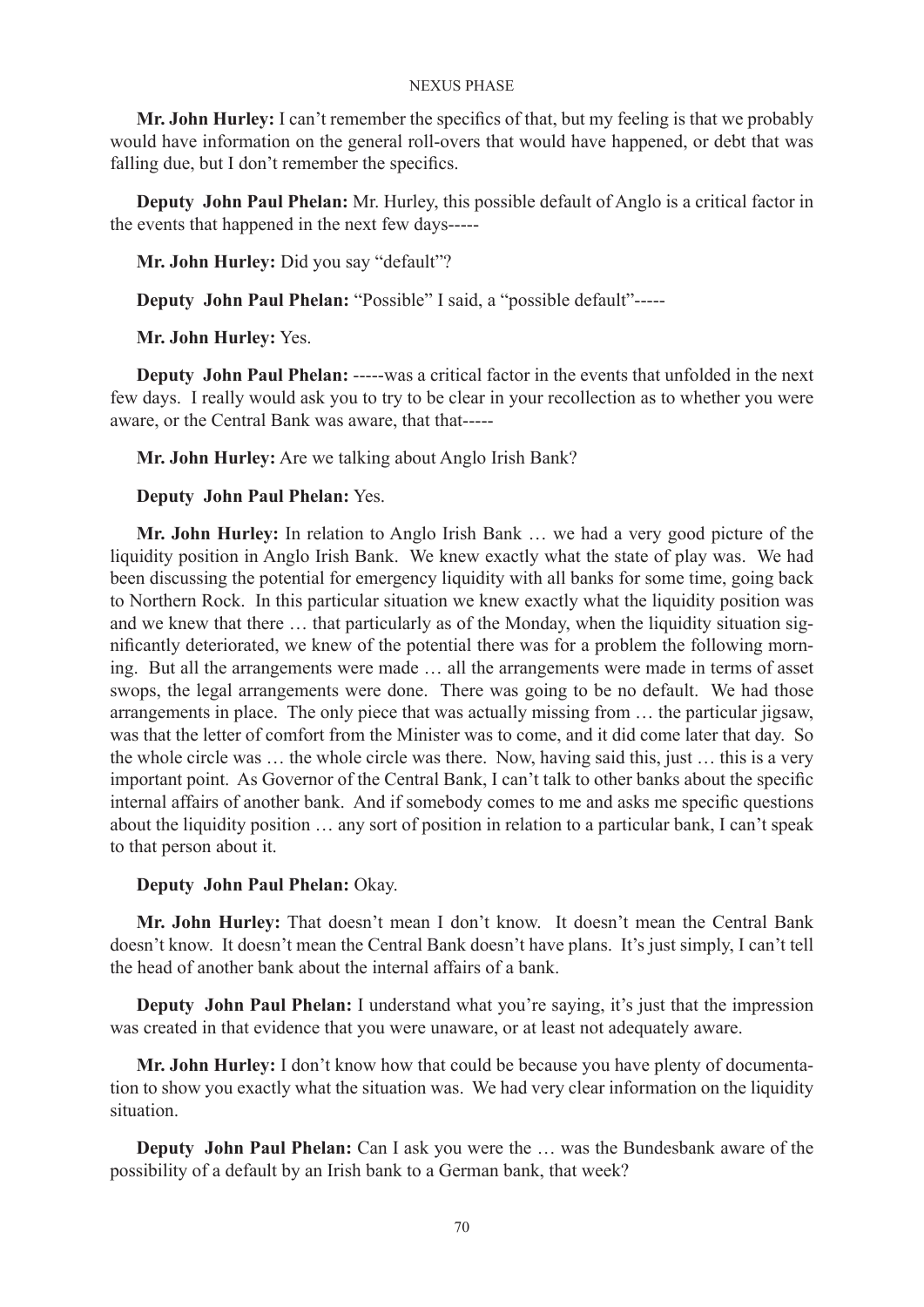**Mr. John Hurley:** I have no knowledge of that.

**Deputy John Paul Phelan:** You had no contact with-----

**Mr. John Hurley:** No knowledge … not in relation to that specific issue.

**Deputy John Paul Phelan:** Okay. I want to refer now to the core documents – Vol. 2, page 165, which was briefly referenced before lunch.

**Chairman:** I'm afraid-----

**Deputy John Paul Phelan:** Oh, can I? Okay, sorry.

**Chairman:** You can speak to it but not-----

**Deputy John Paul Phelan:** Okay, well I was told that it could go up, but okay, if it can't go up. It is, Mr. Hurley, bullet points for a Cabinet meeting of 28 September 2008. There is a handwritten note at the end of that particular document as well, but in the end of the printed part it says, "Governor of Central Bank in touch with ECB." And the handwritten note at the end says, "As of 9 a.m. today ... Governor has not heard from Trichet", with the "not" highlighted and underlined. Can I ask you, was that a reference to you specifically in a one-on-one manner trying to contact Mr. Trichet with regard to the difficulties that were emerging on that particular date?

**Mr. John Hurley:** I would have been in … that particular day I think there would have been a teleconference … there would have been a teleconference probably the following day. I think I have the dates of them.

### **Deputy John Paul Phelan:** But no-----

**Mr. John Hurley:** It seems to me that there would have been a contact, in meetings in which the president would have been present. Now, I am in the Chairman's hands in relation to this … in relation to answering this specific question.

**Deputy John Paul Phelan:** You needn't go into specifics.

**Chairman:** I think there is freedom here for you to take a generalised position on this, Mr. Hurley, if you so wish.

**Mr. John Hurley:** Well, I take it the general position is that there were contacts with the ECB.

**Deputy John Paul Phelan:** Was it one-on-one contact or was it … was it this teleconference that's-----

**Chairman:** I'll let Mr. Hurley respond.

**Deputy John Paul Phelan:** Yes, okay.

**Chairman:** Okay, Mr. Hurley. Respond please.

**Mr. John Hurley:** During all of this period there would have been both.

**Deputy John Paul Phelan:** Can I specifically then ... the comment is that the "Governor" has not heard back from Trichet." That is the specific quote that I'm referencing. Was it that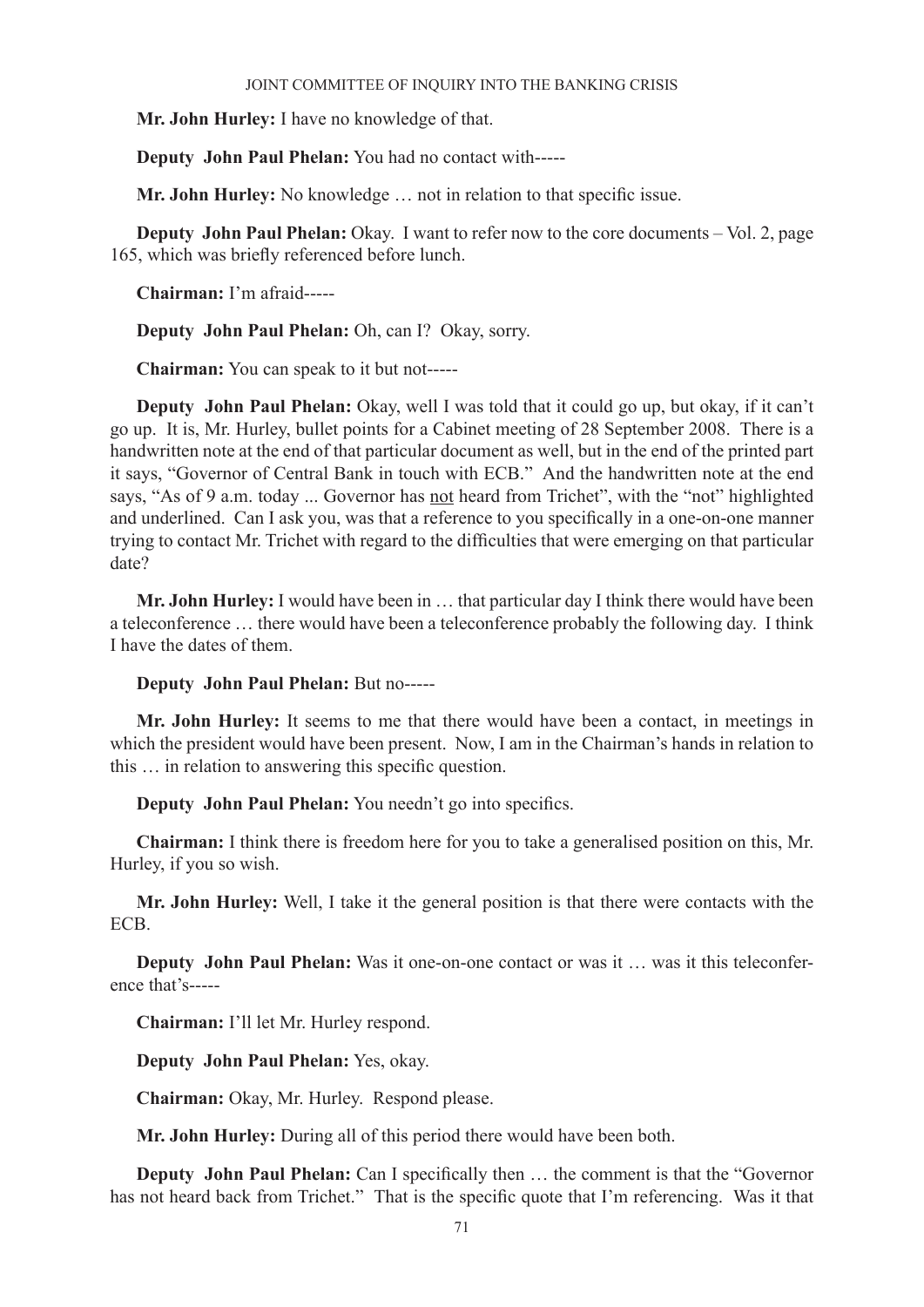your calls were not returned or-----

**Mr. John Hurley:** No, they were always returned in time.

**Deputy John Paul Phelan:** Okay, so you can't shed any light really on what that comment means then, that you had not heard back from Trichet.

**Mr. John Hurley:** I would've had responses to my questions … in the course of those days.

**Deputy John Paul Phelan:** Okay, that is fair enough. Now, can I turn you to discuss the events surrounding the options presented by Merrill Lynch at a meeting in the Department of Finance on 29 September 2008. And if you could outline for the inquiry the options that were discussed that evening, with particular reference to how the final solution of a blanket guarantee was eventually reached?

**Mr. John Hurley:** The 29 September?

**Deputy John Paul Phelan:** And the Merrill Lynch options that were outlined.

**Mr. John Hurley:** Yes, but is there a meeting at which I asked to discuss that?

**Deputy John Paul Phelan:** Yes, the Department of Finance, 29 September 2008. It is quite a well-known meeting.

**Mr. John Hurley:** Could you refer me to ... Yes, no but ... you're talking about the guarantee meeting.

**Deputy John Paul Phelan:** Yes.

**Mr. John Hurley:** I'm sorry. I thought you meant an earlier meeting.

**Deputy John Paul Phelan:** I'm not allowed to reference things.

**Mr. John Hurley:** Yes. No. The reason I mention that is, my conversations prior to the guarantee in relation to the Merrill Lynch options was at a much earlier date. I think it was the 26th.

**Deputy John Paul Phelan:** Okay.

**Mr. John Hurley:** So, I wasn't at any other meeting on 29th with Merrill Lynch, that I can recall. The meeting I was at was the guarantee meeting. Is that-----

**Deputy John Paul Phelan:** Can you outline for us the discussion that you did have then on the 26th with regard to the options that were outlined by Merrill Lynch?

**Mr. John Hurley:** All of the … there is a paper, I think, and it refers to the options. There was a presentation there. I was present at that meeting … and the different options, going from guarantee to nationalisation to … all of these were discussed.

**Deputy John Paul Phelan:** Who else was present? Just as an aside.

**Mr. John Hurley:** I think the names of those present are available. I can't be absolutely certain but the Department of Finance was there. I think the Minister for Finance was there. Merrill Lynch was there. It's possible some NTMA representatives were there. It was a very large meeting and it was a presentation by Merrill Lynch that, as I can recall … on different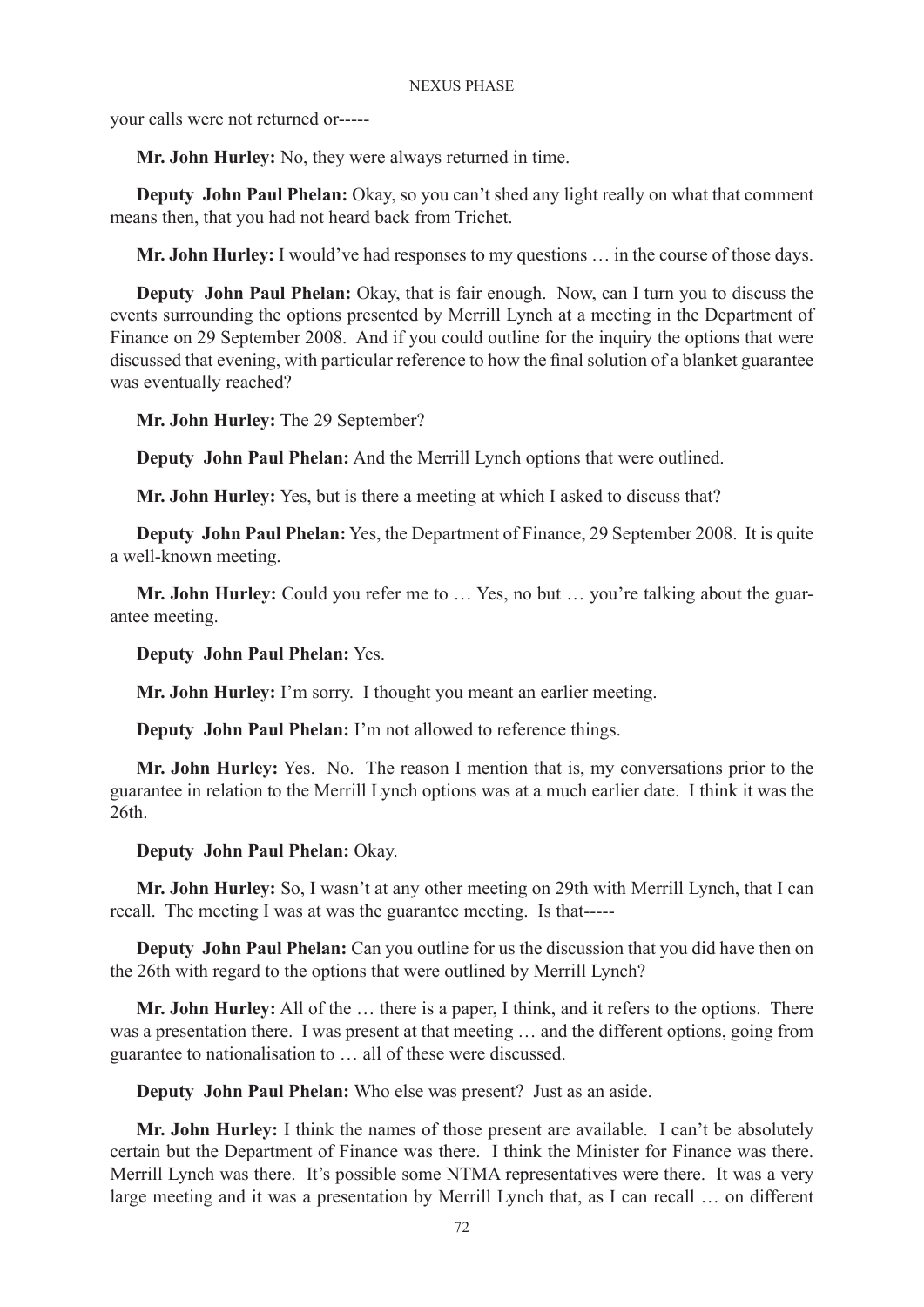options.

**Deputy John Paul Phelan:** Okay. I want to turn now to specifically the night of the guarantee itself … and we had evidence from Mr. Goggin again, the former CEO of Bank of Ireland, who was the CEO at the time. You're on page 22 and 23 of the transcript of that particular meeting, where he said that after discussing with his colleagues from capital markets in the treasury side of Bank of Ireland, he then offered his opinion to Government on the night of the guarantee that dated subordinated debt be covered by the bank guarantee. Subsequent to that, Mr. Burrows, in evidence here, gave a different interpretation of events, stating that he recalls no discussion on subordinated liabilities having taken place, and Mr. Gleeson and Mr. Sheehy indicated that neither of them had sought on behalf of AIB to include subordinated liabilities. Firstly, I want to ask you for your recollection of those discussions, if you could, briefly, maybe?

**Mr. John Hurley:** Just on the evening?

# **Deputy John Paul Phelan:** Yes.

**Mr. John Hurley:** There were a number of meetings with ... I think I went over to Government Buildings probably around 6.30 p.m. ... around that time, and there would have been ... I'm not sure when the meeting proper started, chaired by the Taoiseach and with the Minister for Finance, but some time later, and there would have been at that stage about ... maybe about 7 o'clock, what I would describe as the first plenary session chaired by the Taoiseach. And that particular meeting started with a detailed discussion on the liquidity position, on the threats facing the system, how the individual banks were. I would have given a broad view on the situation as we knew it. We had very good information and the Financial Regulator ... and the chairman of the Financial Regulator would have gone on in detail about individual banks. All of this information would have been supplied and sent to the Department of Finance in the course of the day. There would've been a lot of contact during that day because the liquidity position changed as and from the beginning of that morning on the 29th. At the weekend, we had a view that we would probably get through the following week. That changed on Monday and we knew that we were in a critical situation ... we knew for a start that one bank would be illiquid unless we did something that particular day but the contagion effect and the implications for the other banks would have been enormously serious. So at the meeting, we outlined all of this ... the Department of Finance would already have had the data ... I think the Minister and the Taoiseach probably were up to speed but we gave the up-to-date information, as we saw it, because things had been evolving on an hourly basis on the course of the day.

**Deputy John Paul Phelan:** Can I ... my time is limited and I'm not trying to rush you-----

**Mr. John Hurley:** Yes, I'm sorry.

**Deputy John Paul Phelan:** -----but I want to specifically ask you in relation to the differing views given by Mr. Goggin and------

**Mr. John Hurley:** Sorry, okay, just on that specific issue.

**Deputy John Paul Phelan: -----on subordinated debt** 

**Mr. John Hurley:** Okay. My memory of the meeting was that the meeting was introduced by Mr. Gleeson who went through a sort of short presentation on the situation. Others came in and spoke and at a particular stage ... I think it was Mr. Sheehy or Mr. Gleeson spoke about the broad guarantee for four banks and gave a rough indication of what they would see as be-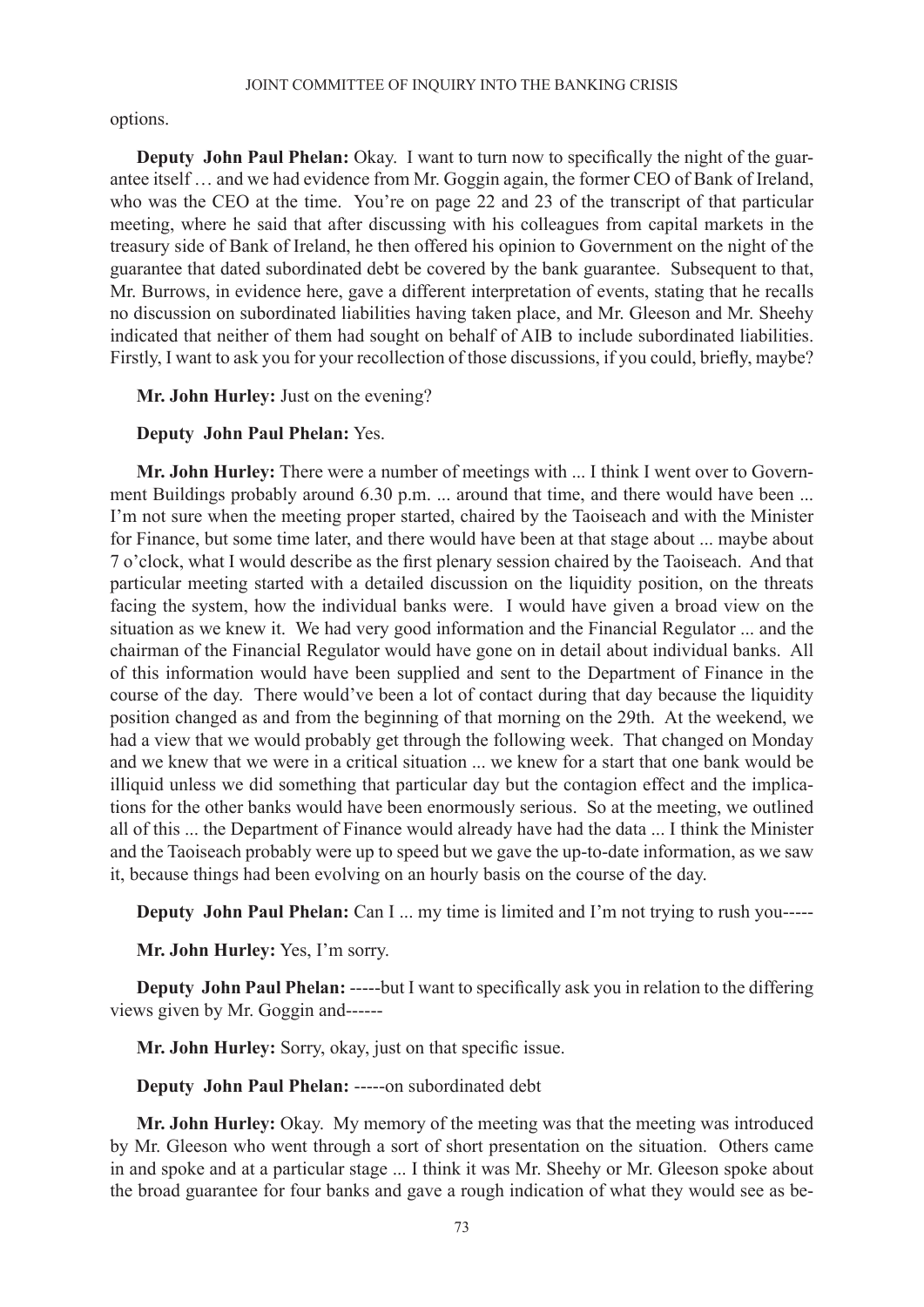ing included in that. Now, my interpretation of what was said was that it was very broad and included all of the categories that would have been discussed in the Department of Finance over the previous days and that, to my mind, would have included subordinated debt.

**Deputy John Paul Phelan:** Okay, okay.

**Mr. John Hurley:** That's my view.

**Deputy John Paul Phelan:** So, can ... your ... I suppose ... yes, that's a slightly different version than we might have heard already. You've kind of thrown me off my train of thought by having a different ... a slightly different version but can I .... can I ... can I ask you then, in relation to your own opinion as Governor of the Central Bank, being party to those discussions, what was your view on the inclusion of subordinated debt?

**Mr. John Hurley:** Normally you wouldn't include subordinated debt in a guarantee ... dated subordinated debt ... but really the issue had to do with how we would be coherent with markets the following morning. On the following morning we ... there was extraordinary volatility around Europe and, remember, I was involved in teleconferences and I understood exactly what was happening in each country and the level of volatility and the fear that there was right across Europe at the time. And that day and previous days I would have been involved in these teleconferences from my room in the Central Bank and it was very, very clear that the dangers right across the Europe and the dangers stemming from what had been happening in the United States had created enormous difficulties for banks across the Continent. So, that essentially was the backdrop.

**Deputy John Paul Phelan:** Can I ask and I want to put another quote to you, Governor Honohan, your successor, speaking here in the inquiry on 15 January 2015, he stated the following:

What I know from conversations, as far as I understand it, is that he [Brian Lenihan] agreed with the idea of an overall guarantee but he also thought that [two named institutions, which I won't name because I'm afraid ... I don't want to walk you into something] should be nationalised there and then. Just to be complete on it, he also argued strongly not to go down to cover subordinated debt.

Is that your recollection?

**Mr. John Hurley:** My recollection is slightly different. My recollection is that the plenary meeting that I described ... the first plenary meeting, there was a very broad discussion on the options and I think the view was that we should tease out the different options. And Mr. Lenihan, Minister Lenihan, would have been very anxious that that would have been done and that the different options ... all of the different options would be looked at. So, in that context, yes, he did ask that this issue would be examined but so did others and, in fact, it was the sense of the meeting that it needed to be examined. But, in relation to subordinated debt, this, essentially I think, discussion on subordinated debt occurred at a second meeting ... a second plenary meeting, as I would describe it, after the first meeting with the banks. And at that second meeting, we would have been considering ... having come to a decision about what was the best option ... considering the other elements, for example, subordinated debt, and that was surfaced and discussed and the issue that ... and Mr. Lenihan would have been involved in that discussion and would have been anxious that it was discussed. But the issue that was involved was ... do we take the risk of not including subordinated debt when it is not such a big issue in terms of costs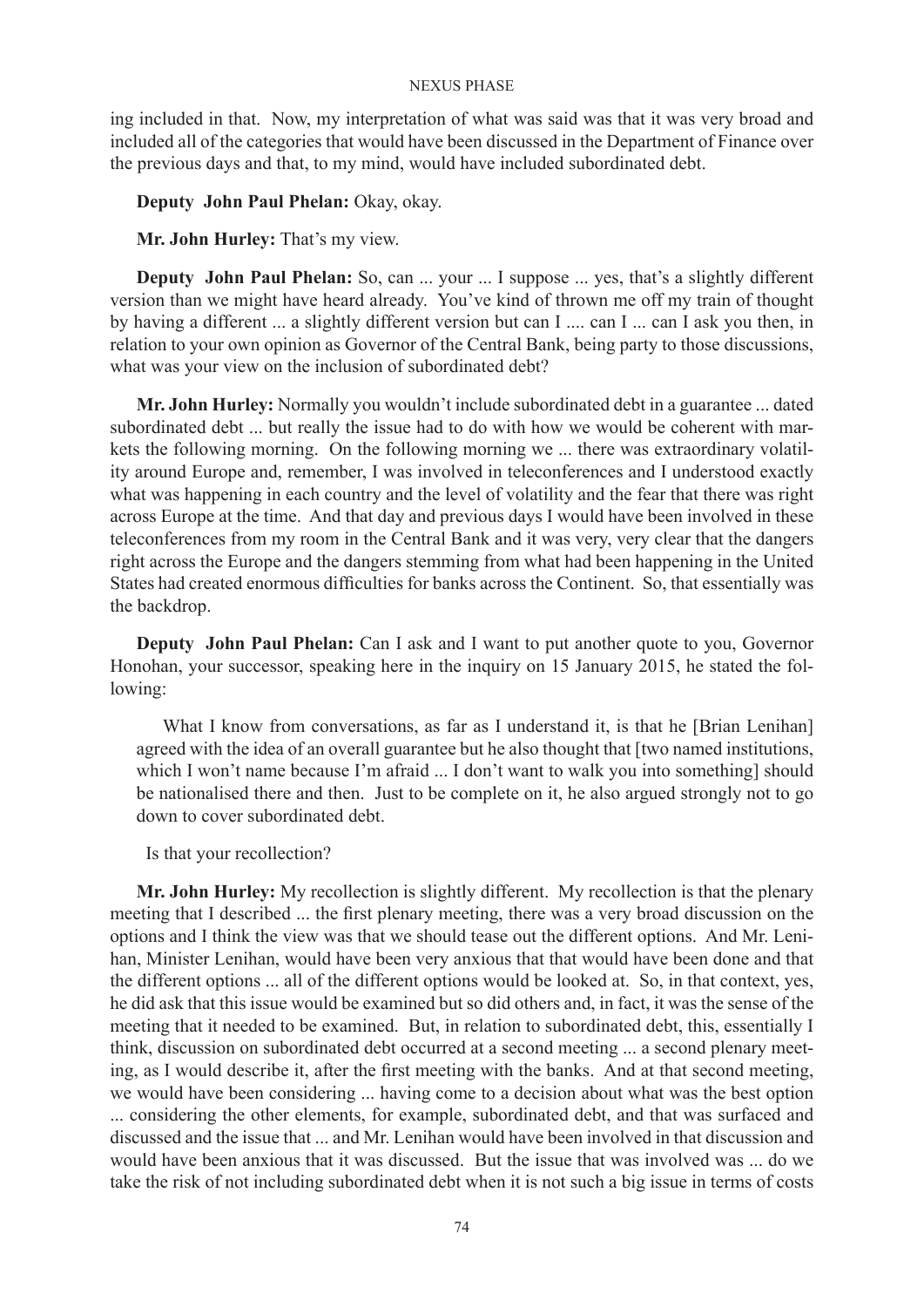in the context of the overall guarantee? Certainly significant when you look at it in isolation and look at the cost involved but the issue wasn't that. The issue is we have to present a coherence to the markets, the markets are volatile, the American TARP had gone down, there was a sense in which, you know, you didn't quite know how the markets would open the following morning. So, if you weren't coherent and if you didn't really present well and the markets didn't understand your message, all of the work could go for naught.

**Deputy John Paul Phelan:** Okay. Can I ask you again, though, specifically in relation to what Governor Honohan said here that nationalisation of the two institutions ... that he says Mr. Lenihan supported on the night and the non-inclusion of subordinated debt, specifically-----

**Mr. John Hurley:** They were certainly raised and he certainly spoke to them but he ... at the end of the day, a conclusion was reached and a decision was reached to which all parties agreed.

**Deputy John Paul Phelan:** Okay. Can I then turn actually at the end, maybe, to a brief question about the drafting of legislation which took place in the spring of 2008 and the analysis surrounding that drafting with regard to the possibility to nationalise a financial institution and specifically what advice you, as Governor, or the Central Bank in general would have given to the Government on the drafting of that particular legislation?

**Mr. John Hurley:** We certainly at a particular stage ... and this was before I left for hospital ... at a particular stage we would have been anxious to see that there was legislation ready in case there was an institution that required to be nationalised. And I think this would have cropped up probably in the context of the domestic standing group but it was carried on then by the Department of Finance and preparations were made in the Department of Finance. So that issue did crop up at that particular time and, you know, there would have been an anxiousness, I think, in the Central Bank that preparations would be made just in case.

**Deputy John Paul Phelan:** Thank you very much.

**Chairman:** Thank you very much. Can I just ask you in that matter, Mr. Hurley, was there legislation in the room that night to nationalise a bank?

**Mr. John Hurley:** Was it in the room?

**Chairman:** Yes. Was there actually legislation in Government Buildings on the night of the guarantee that would have facilitated nationalising of a bank?

**Mr. John Hurley:** My understanding is legislation was ready.

**Chairman:** Was it in the room?

**Mr. John Hurley:** I couldn't tell you whether it was in the room but, I mean, it might be in another room. I mean, it was ready.

**Chairman:** Ready by who?

**Mr. John Hurley:** I think it was by Department of Finance and the Attorney General ... the Attorney General's office, I would imagine. But my understanding is that legislation was available.

**Chairman:** Okay.

**Mr. John Hurley:** That draft legislation was available.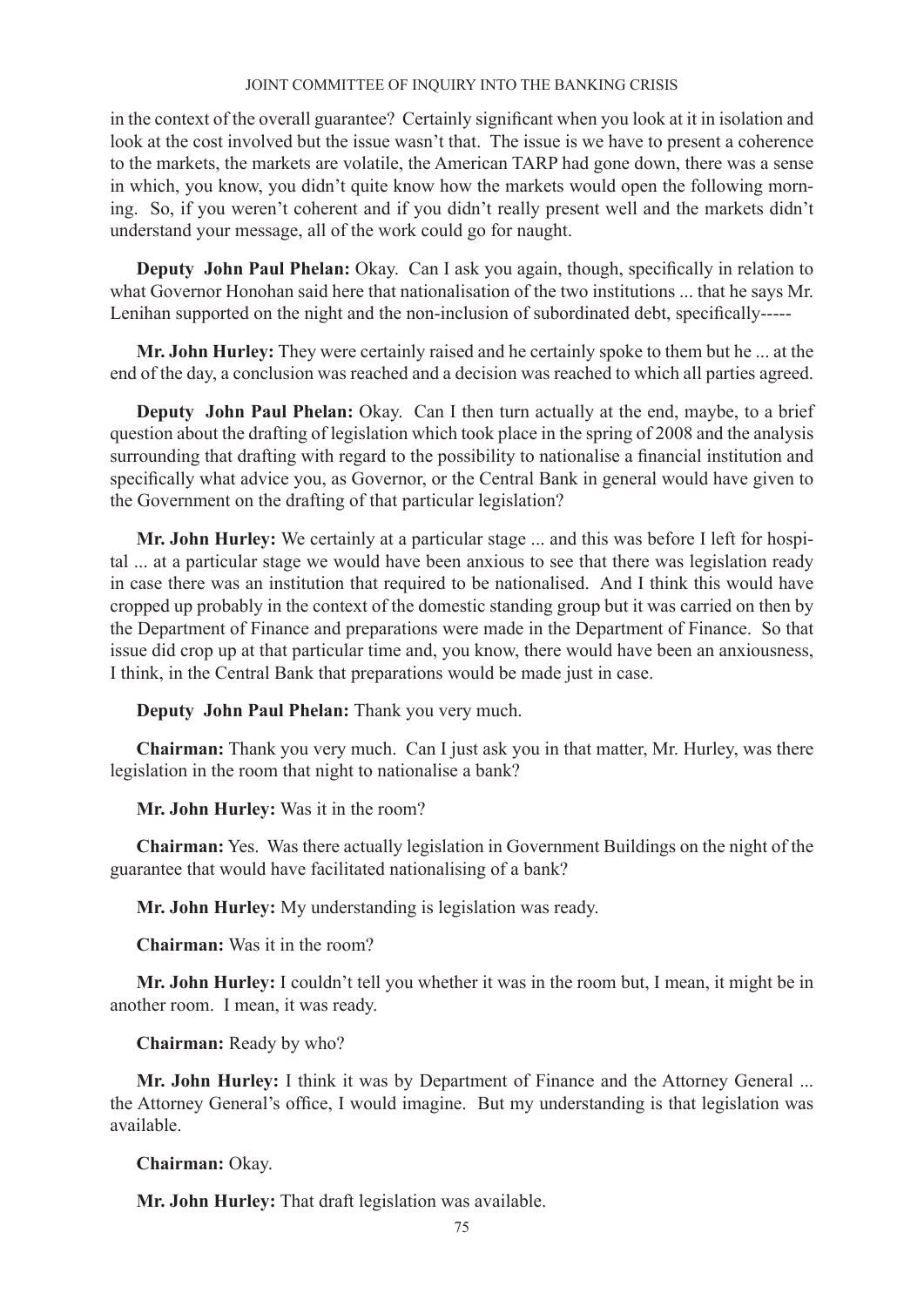**Chairman:** And was the draft legislation discussed in the course of the evening's debates?

**Mr. John Hurley:** I don't think ... I can't recall that. I mean, the issue was around whether or not you'd guarantee, whether you'd nationalise, what would be included in the guarantee. I mean, if the issue of nationalisation was decided upon, I would imagine the legislation would have been called for.

**Chairman:** Okay, but just ... I just want to get this clarified. There was prepared legislation to nationalise a bank or banks. There was nationalisation legislation-----

**Mr. John Hurley:** Legislation was in the process of preparation and, I would have thought, very close to being ready to be introduced in the Dáil.

**Chairman:** And you can't confirm or not whether it was a draft or a version of that in Government Buildings on the night?

**Mr. John Hurley:** I would imagine it was available, either in Government Buildings or in the Department of Finance or the Attorney General's office.

**Chairman:** Okay and can you confirm whether it was discussed or not in your presence at any time during the evening?

**Mr. John Hurley:** I don't recall the specific legislation being discussed, I recall the issue being discussed ... of nationalisation.

**Chairman:** Okay but not that legislation?

**Mr. John Hurley:** I don't remember the legislation being discussed.

**Chairman:** Okay. And you were present all evening with the Taoiseach, the Minister for Finance, the Attorney General and the finance officials through the whole course ... we know the bankers came in and went out at different stages, we know the NTMA were outside the-----

**Mr. John Hurley:** I can't say that I was absolutely in the room every minute-----

**Chairman:** Yes but-----

**Mr. John Hurley:** -----but I was there for the bulk of the evening.

**Chairman:** Okay, all clear now. The legislation that was ultimately used to nationalise Anglo bank in early 2009, is that the ... would that have any similarity to the legislation that we were talking about that would have been drafted up or prepared in or around the time of the guarantee?

**Mr. John Hurley:** I would imagine so but I can't be certain on that.

**Chairman:** Okay, thank you. Senator MacSharry.

**Senator Marc MacSharry:** Thanks very much and welcome again Mr. Hurley. Can I just go back to where Deputy Phelan had mentioned earlier on, on page 165 and the bullet points for Cabinet and the contemporaneous note there at the end ... just in relation to that, was there a specific question or query that Mr. Doyle or Minister Lenihan had asked you to ask or seek out with ECB representatives, which they may have been waiting for the answer for?

**Mr. John Hurley:** The issue I think that arose ... first of all there were three key messages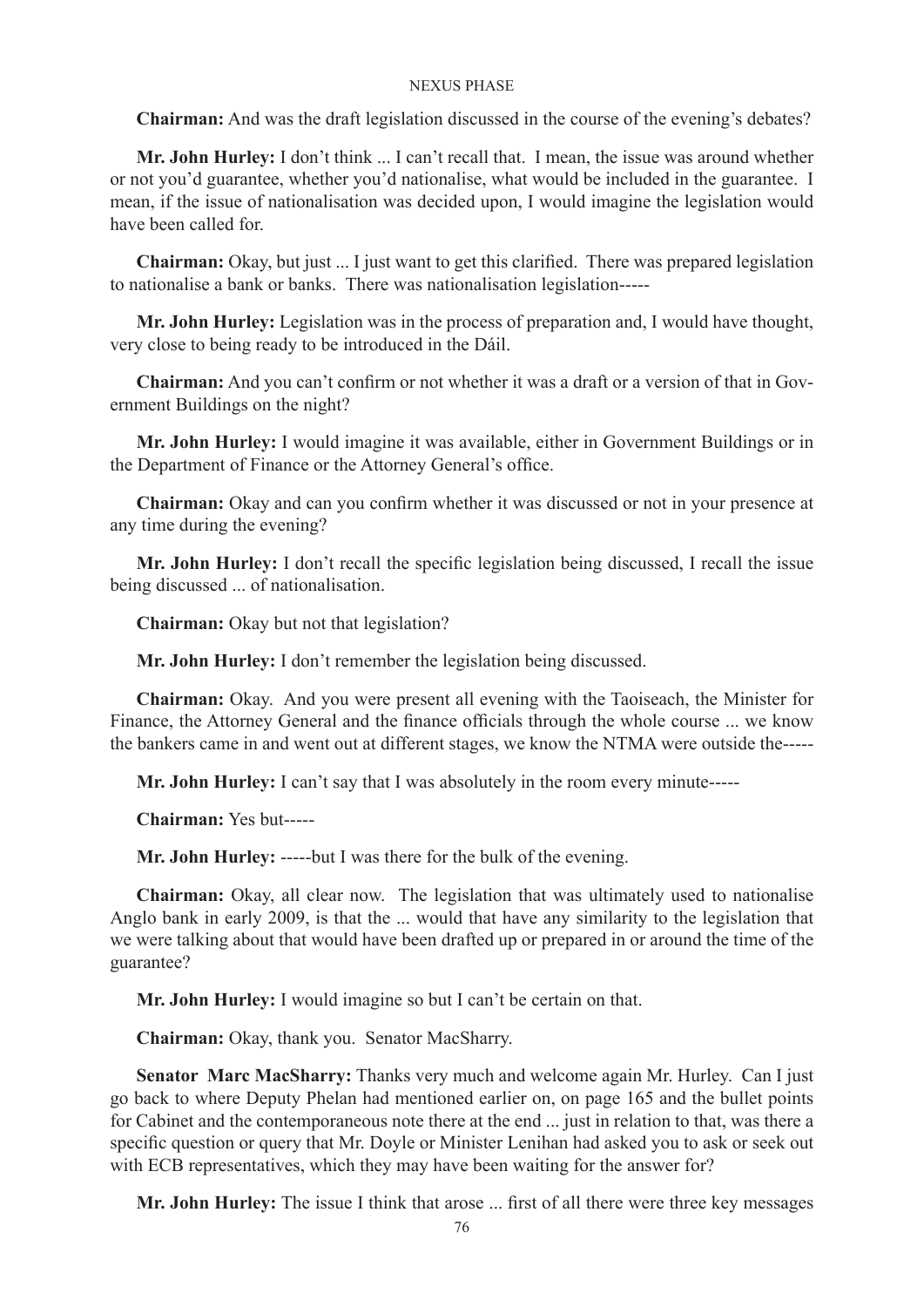... messages coming through the discussions right across Europe. The first message was, really Europe can't have another Lehman's. The second message was, countries really should stand behind their banks. This was the common view and the question you're asking me really is a variant on the second, countries stand behind their banks. When you were looking across Europe at that time and listening to the conversations the thing that struck me most forcibly was that the nation-state mentality had suddenly resurrected itself and that the community *communautaire* view had weakened, and so countries standing behind their banks meant action by countries. So the issue really was whether we were reading properly that there was no pan-European initiative around - was there anything around that our Government could be part of? And the discussions and conversations and notes would be about me checking that. I knew myself that there was no European initiative, on the basis of what I was seeing and hearing, but I did want to check that.

Senator Marc MacSharry: So is it reasonable, and correct me if I'm wrong here, that ... to say that the Minister or the Secretary of the Department, Mr. Doyle, had tasked you or asked you to, through the ECB, see if there was the potential to allow banks fail or was it specific to something like that?

**Mr. John Hurley:** It was really got to do with whether there would be a European, a pan-European initiative. My feeling is I don't remember being tasked, I do remember it coming up in discussion and I remember saying "There's ... there's really no initiative emerging in Europe and I think I can't ... I can't see any one, and I'm going to check out to see whether that's correct."

Senator Marc MacSharry: Okay. So it's possible is it, or not, that ... this note relates to the lack of a response that there was a European initiative to deal with the impending crisis?

**Mr. John Hurley:** There was a response but not by that time.

**Senator Marc MacSharry:** But not by that time. What was the response?

**Mr. John Hurley:** The response broadly was that I was correct, that there wasn't any broad European initiative that ... on the horizon at the time.

**Senator Marc MacSharry:** Yourself, in your own testimony, you said that the Government "was expected to stand behind its banks and a Lehman's-type situation was to be avoided", according to page 14 of your written statement and I mention it again there. Indeed, many other witnesses have said that there was a prevailing thought that no bank should be permitted to fail - as you put it, another Lehman's ought to be avoided. And while everybody is prepared to say this was a prevailing thought, I'm just having difficulty identifying who came up with this thought. Was it discussed at ECB level? Did the ECB tell their ... the Governing Council members "Look guys don't let a bank fail"? Did that ever occur?

**Mr. John Hurley:** It was ... it was the prevailing view in all of the discussions. You have to understand the fear that was around Europe at the time.

**Senator Marc MacSharry:** Oh no, I do, but I'm just trying to-----

**Mr. John Hurley:** There was nobody questioning this view because people felt that this was ... this was right. But there was also individual institutions in Europe that also had their own problems and that solutions would have ... have had to be found for those institutions, and the manifestation, the manifestation of the view you cannot have another Lehman's and countries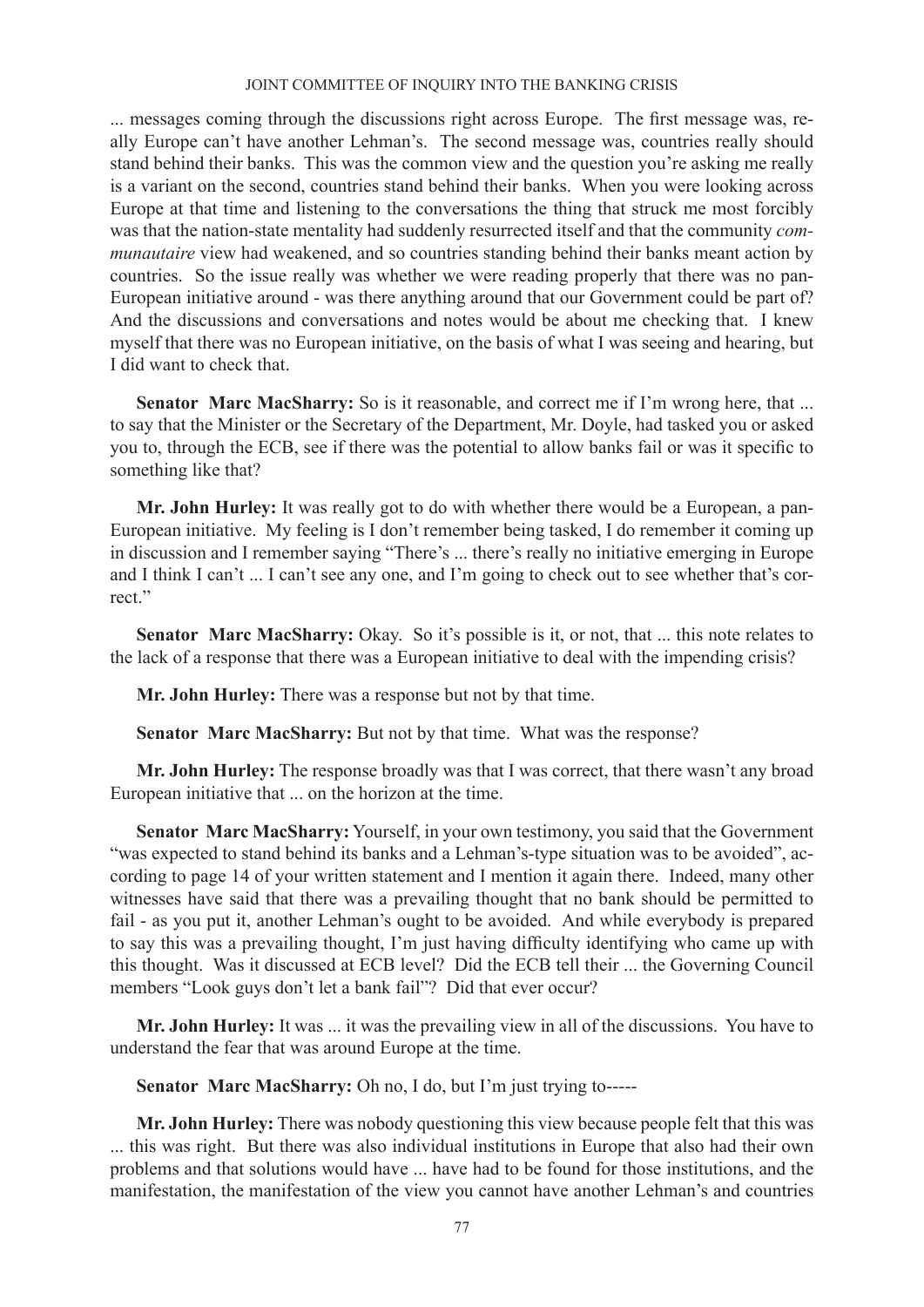must stand behind their banks would have come in the decisions on those institutions as well.

**Senator Marc MacSharry:** Apart from the accepted doctrine that seems to have been this ... that was going to be best practice to, to stand behind one's banks, can you isolate for us any body such as the ECB or IMF or ... G7 or any body directing, for want of a better expression, that no bank should fail, that this ought to be the doctrine which, granted, everybody now accepts?

**Mr. John Hurley:** Directing is a very, very strong word. I rather would put it-----

## **Senator Marc MacSharry:** Mentioning.

**Mr. John Hurley:** -----that out ... out of the ... out of what was happening, this became a common view that you could touch. A common view that you ... that you really couldn't afford another Lehman's and that countries had to stand behind their banks. And, I can't put it any more strongly than that, I mean, I was involved in all of these discussions. These were from my office in Dame Street, I was involved in teleconferences. There was really no doubt about this, right across Europe, as far as I was concerned.

**Senator Marc MacSharry:** Look, I'm sorry to be repetitive but I'm just trying to, to find out. This seems to be the accepted doctrine. This was the only business in town, this was the only thing to do. Now did everybody wake up one morning and was this a reality? Or did somebody, and what group of people or what organisation, sat down and said, "You know what, point number one is: we can't have another Lehman's"?

**Mr. John Hurley:** Mainly it was a response to what happened in the United States, the actual-----

### **Senator Marc MacSharry:** Agreed, but by who?

**Mr. John Hurley:** By everybody. It was a fear that emerged as a consequence of the failure of Lehman's. No-one thought this would happen.

**Chairman:** Can I assist you here Senator and maybe just ask Mr. Hurley where was the origin of this belief system, where did it originate from? Back to yourself Senator MacSharry.

**Mr. John Hurley:** The origin of?

**Chairman:** Of that no bank shall fail.

**Mr. John Hurley:** It emerged from discussions all over Europe and it would have been present in most of the meetings I was involved in.

**Senator Marc MacSharry:** Okay, so just on that - I mean, discussions all over Europe means my sitting room and yours. Was it specifically within the Governing Council of the ECB?

**Mr. John Hurley:** The ECB meetings would have had the same view.

**Senator Marc MacSharry:** Sorry?

**Mr. John Hurley:** They would have had the same view.

**Senator Marc MacSharry:** As who?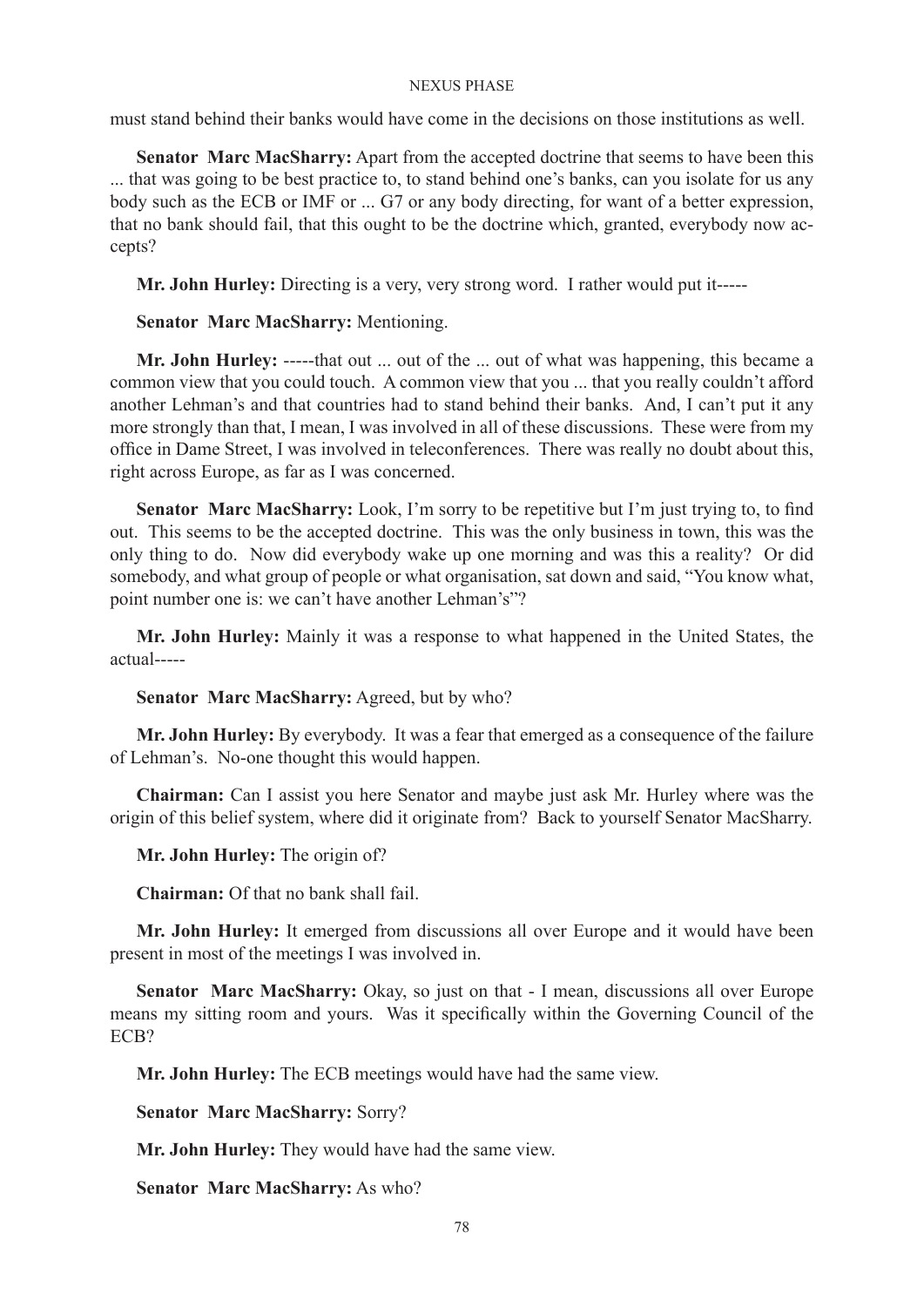**Mr. John Hurley:** As the general view, which was that Lehman's ... Lehman's-----

**Senator Marc MacSharry:** What was the general view? Are we talking the people in the street? Are we talking the IMF, the G7, governments, who?

**Mr. John Hurley:** Well, Ministers had their own contacts through the Eurogroup. There were political contacts going on as well, meetings of ... discussions or contacts between Eurogroup ministers. This was not just a view solely confined to central banking, this was a general view.

**Chairman:** I will ask you to move on.

**Senator Marc MacSharry:** Okay. Just in terms of a guarantee again, Mr. Goggin, his testimony was mentioned earlier on. He, he mentioned in his testimony, and I'm just going to quote a piece where he was speaking about ... the night of the guarantee and the meetings and I'm just going to quote a passage and I'll question you on it afterwards.

In fact, as I recall it, the prospect of a guarantee, which was raised earlier that morning in relation to acquiring Irish Life & Permanent, had been mentioned to me during the summer of 2008 in a conversation with the Governor of the Central Bank. He mentioned to me that there was lobbying for a system-wide guarantee for all banks.

Would you agree with that statement?

**Mr. John Hurley:** Well I agree with a number of things. First of all I agreed that I asked him the question. I agreed that I, I asked him whether his bank would be interested in a guarantee, in a broad guarantee. And he gave me the response which he said at the time, which was the bank wasn't. Now, where I have a slight difference is that I thought this discussion came later. I attended a meeting in Government Buildings on 18 September, the day after I came back from sick leave. The guarantee was raised at that meeting. I'm sure you have it in your papers. And at that meeting, I was asked for my opinion on the guarantee and I said I thought it would be counter-productive when it wasn't being proposed by the Central Bank then. The following day, the discussions on the extension of the guarantee scheme to  $\epsilon$ 100,000 were engaged in and there were discussions with the banks. I thought it was in the context of those discussions, and I looked up the minutes of various meetings and my view in relation to the Bank of Ireland and AIB is recorded in one of the Central Bank notes, minutes, where I recorded that they had a view at a certain stage that they didn't think a broad guarantee was for them. Now, that's the timing I put on it, but I mentioned in my earlier evidence here before the committee that before the summer I would have had quite a number of meetings with banks on the liquidity situation of banks and the collateral situation, on readying up collateral and so on. And before I went into hospital, I would have made a point of understanding the liquidity position facing banks, just ... not just to brief the Minister, which I did before I went into hospital, but also to be prepared for the ECB meeting, the last ECB meeting, in July. So in the context of those discussions, I can't remember it coming up specifically but it's quite possible that somebody mentioned guarantees. It might have been mentioned as a consequence of the Northern Rock guarantee. It might well have come up. The broad guarantee did come up in the context of DSG meetings earlier in the year. So I can't say it didn't come up but I have really no specific recollection of it coming up.

**Senator Marc MacSharry:** Have you any specific recollection of anybody lobbying for a system-wide guarantee?

**Mr. John Hurley:** No ... lobbying, I think, is ... I know what lobbying is, having been a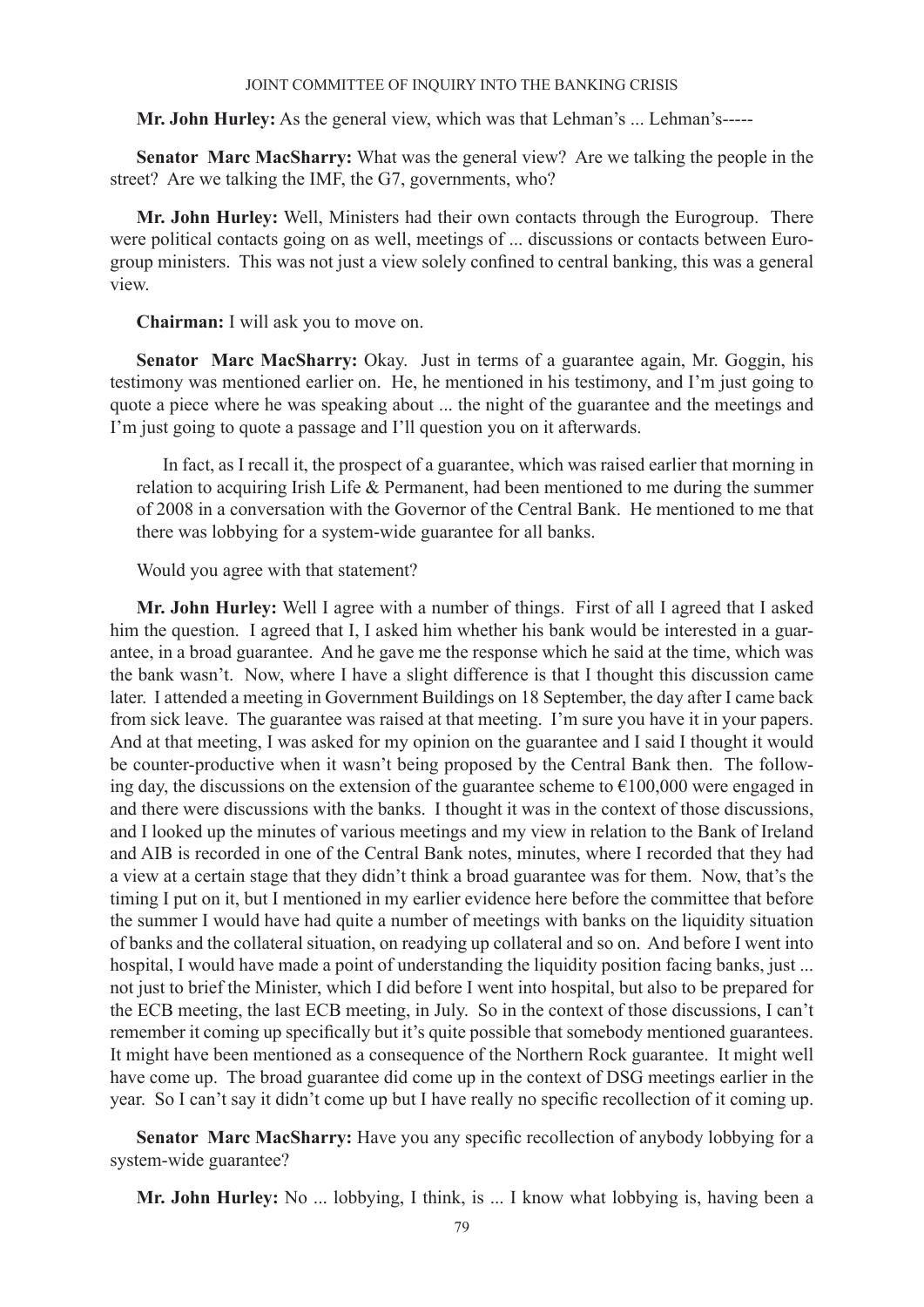secretary of a number of Departments. I know specifically what it is and I would have acute antennae out in relation to it. I never felt I was lobbied in relation to a guarantee but I would ... any Governor or any secretary of a Department would have had numerous contacts during this particular period, and any time I was contacted, and there was something significant, I would have told the Minister.

**Senator Marc MacSharry:** Okay. Were alternative options to the eventual bank guarantee discussed at meetings during this period and who presented these alternatives?

**Mr. John Hurley:** Well, they were discussed, of course, at the Merrill Lynch presentation I referred to earlier. That was a fairly lengthy discussion about different options, and that's the one I remember mostly in ... in ... in ... in the period preceding the decisions. There would have been discussions at meetings with the Minister and meetings with the Department of Finance, that meeting on 18 September and subsequent meetings where these issues would have been teased out. There were meetings, I think, over the weekend. All of that would have been involved in trying to assess the position, assess the liquidity position and tease out various options, and then as we went over on the night of the guarantee on the 29th, a lot of that ground had been ploughed up, but it would have been discussed at the first plenary meeting and the options would've been ... would've been set out.

**Senator Marc MacSharry:** I will go back to Governor Honohan for a moment, who was mentioned by Deputy Phelan. On page 5 of Vol. 1, he wrote about the Government's best available response given their limited information. He spoke of the:

...two failed banks should, in my opinion [I'm quoting], have been intervened by the public authorities, replacing top management, likely through nationalization (this corresponds to Minister Lenihan's stated preference). ELA should have been provided to allow time for consultation with European officials (including on the potential for risk-sharing). A more limited systemic guarantee should have been provided (no old - i.e. existing - bonds, no sub debt).

Do you believe that European officials would have agreed the possibility of risk-sharing if the Government decided, despite the accepted doctrine that everybody apparently knew, to liquidate the two banks that Governor Honohan referred to there?

**Mr. John Hurley:** The ... the ... would Europe have agreed if certain specific actions only were taken - is that the question?

**Senator Marc MacSharry:** No. Would they have agreed ... in effect, and I'm paraphrasing, I think the implications of what Mr. Honohan was saying was that we should have sought to liquidate the two banks and that that would create leverage and time to the extent that Europe may have come in to give support.

**Mr. John Hurley:** No, I don't agree with Professor Honohan. I mean, I don't agree liquidation was an option. I mean, if you take the common view across Europe, as I said, no Lehman's, but, you know, Mr. Honohan, Professor Honohan, has his view. I don't have that view and I would not have advised any Government to take that risk. Nyberg's report basically says it would have been extremely risky to take that approach.

**Senator Marc MacSharry:** Was it considered on the night?

**Mr. John Hurley:** It wasn't considered on the night. What was considered on the night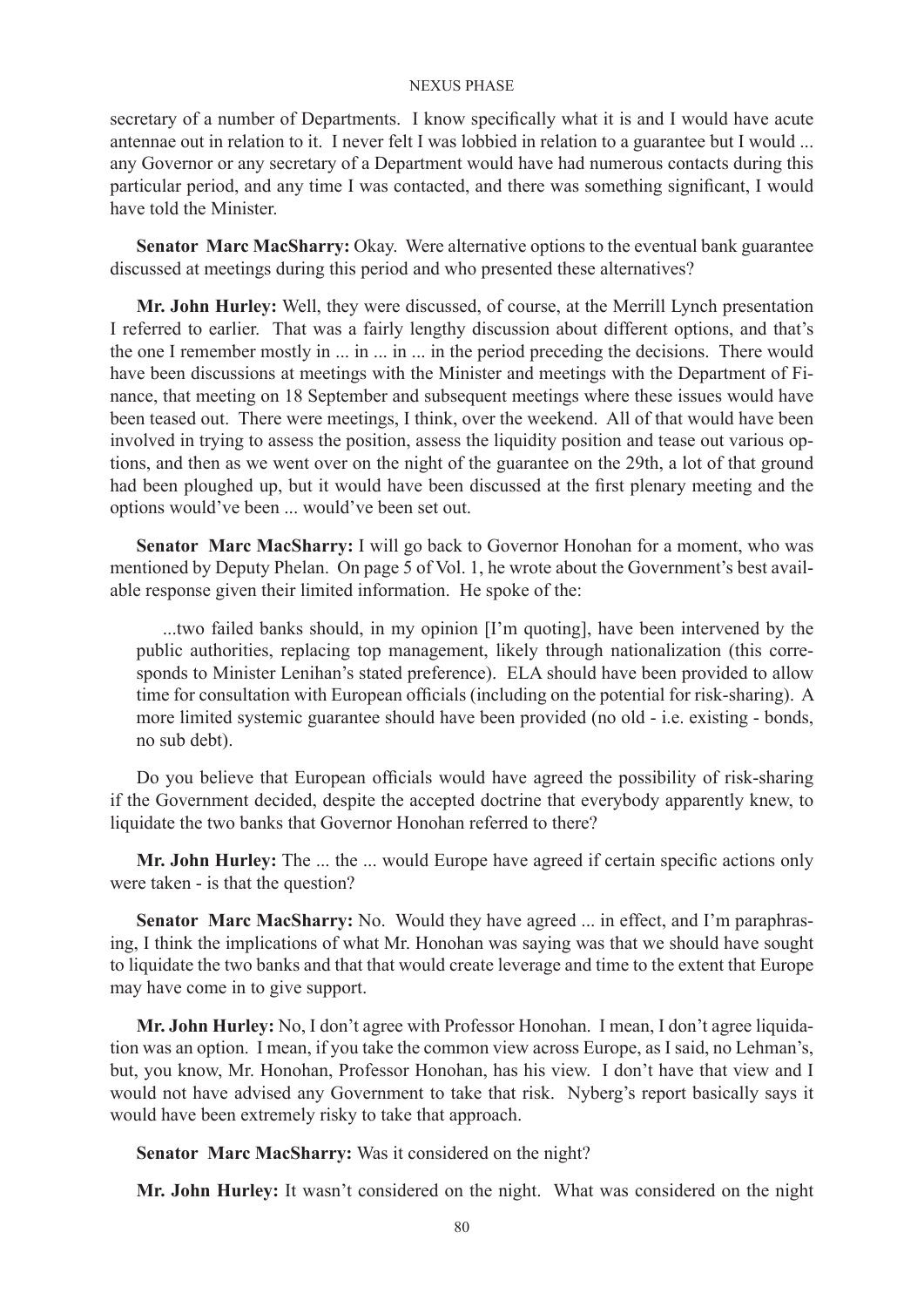were the options that we mentioned, including nationalisation. These options were discussed and considered and ... and weighed up in the context of the climate and the framework, or the environment we were in, particularly the environment where the TARP had gone down, where markets were going to open in some hours and we really had no idea about how this was going to go, so you were not going to take such an enormous risk with an economy. That's my view. Everyone else is entitled to their own opinion.

**Senator Marc MacSharry:** I understand. Specifically, did Minister Brian Lenihan put forward this as a suggestion?

**Mr. John Hurley:** I don't recall that. I do recall that he was teasing out, you know, and wanted teased out the nationalisation question.

**Senator Marc MacSharry:** Was, to your recollection, there any suggestion such as either nationalisation or allowing the banks to fail, as I said, overruled by the Taoiseach, if put forward by anybody?

**Mr. John Hurley:** There was no overruling by the Taoiseach in my presence. At the meetings I was at, what you had was an ordered discussion, chaired by the Taoiseach, where options were being discussed and where there were interventions around the table by various people coming in and out on the options. And, yes, during that discussion the Minister for Finance would have said, "Well, let's look again, let's look at the nationalisation option, are we sure about this?", and that was the type of discussion it was. In my view, it was a very constructive plenary meeting, well-organised and with views coming and going on the options. If I was to come to a view on it, I would say there was a marginal view in favour at that stage of the broad guarantee, but no decision was taken at the first plenary meeting.

**Senator Marc MacSharry:** Were you in the room for a decision as ... with ... with regard to the inclusion of subordinated debt?

**Mr. John Hurley:** Yes, I don't recall it as a very long discussion, but there was a discussion in my presence.

**Senator Marc MacSharry:** And did you feel that that was decided in your presence?

**Mr. John Hurley:** Yes, I felt that the view was that, yes, we understand subordinated debt, we understand the tiering of subordinated debt and that it wouldn't ordinarily be included, but here was a situation of extraordinary volatility. There was a view of crossover in terms of investors so do we take that risk or do we not?

Senator Marc MacSharry: So you felt, am I correct in saying, you felt it was important to include it, or not?

**Mr. John Hurley:** My feeling on the night was on the ... first of all, I didn't go up with a particular view in relation to this. My feeling on the night given the environment and the atmosphere, given the risks, given the amount of subordinated debt and the dangers of crossover, as it had been explained to us, I opted for its inclusion.

**Senator Marc MacSharry:** Can you confirm or clarify was Minister Brian Lenihan in the room for that portion of the decision?

**Mr. John Hurley:** I believe so, yes. Now I-----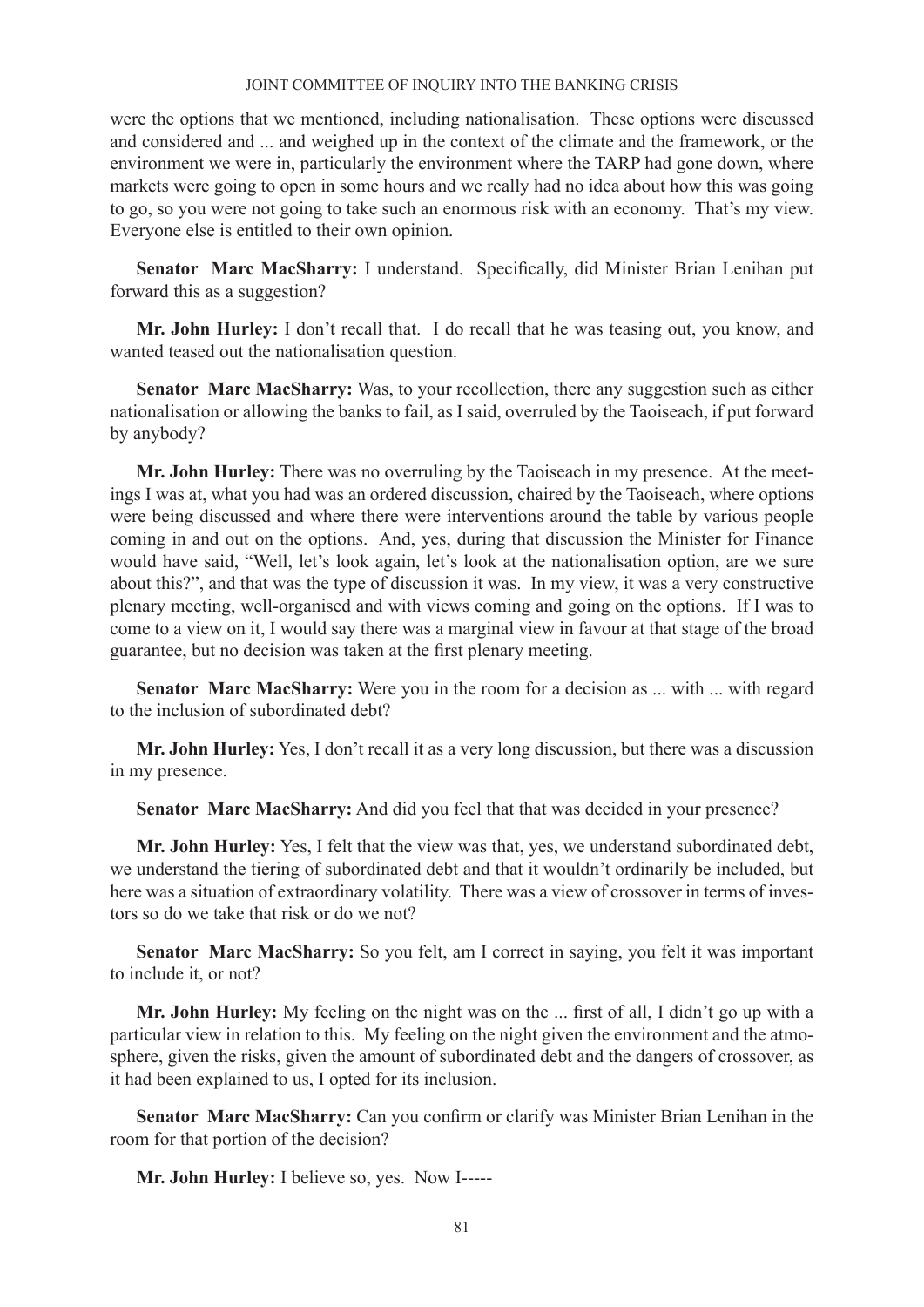## **Senator Marc MacSharry:** Did he leave?

**Mr. John Hurley:** He did on occasion. There was a ... there was a separate political discussion in the course of the evening as you would expect.

**Senator Marc MacSharry:** To your knowledge, did Minister Lenihan leave the discourse ... leave the building?

**Mr. John Hurley:** I don't recall him leaving the building. If he did leave the building, I've no knowledge of it.

**Senator Marc MacSharry:** Okay. Nationalisation ... done that ... Can you discuss with us the advice that you would have provided as Governor of the Central Bank, that you gave to either Government officials, the Minister for Finance or the Taoiseach during the course of the evening on the options discussed? What was your advice, for example-----

**Mr. John Hurley:** When this ... as I mentioned, when this arose earlier on 18 September and I was asked for my view by the Minister, I was very reluctant to recommend a broad guarantee because of the scale of it and because of the possible impact on the sovereign and I more or less said that I wasn't recommending it at that stage.

**Senator Marc MacSharry:** Was that just-----

**Mr. John Hurley:** 18 September .

**Senator Marc MacSharry:** That was 18 September.

**Mr. John Hurley:** Now-----

**Senator Marc MacSharry:** But we're now on the 29th------

**Mr. John Hurley:** -----now in ... in the intervening period, the ... the scale of losses of the main Irish banks was truly horrific after Lehman's. I mean, ECB funding increased dramatically ... I ... the figures would probably would be ... I think it might have gone up to  $\epsilon$ 40 billion. I think the outflows were very, very serious. We knew that one particular institution was close to being illiquid And we knew that the other banks were haemorrhaging liquidity ... and really, on the basis of that, it was .. it was a dire situation and we had discussions in the Central Bank and we came to the view, and it was mentioned at board meetings in the Central Bank that I would have chaired subsequently, that we might have to seriously consider something that we hadn't been prepared to consider up until then, which was the broad guarantee.

**Senator Marc MacSharry:** Did ... did-----

**Mr. John Hurley:** Now, when I ... sorry.

**Senator Marc MacSharry:** Go on.

**Mr. John Hurley:** So, going to the night then, as we went up to Government Buildings, I had come to the conclusion that there was going to be very little option. There were nationalisation questions around as well and so I hadn't actually made a total, final view until that debate in relation to nationalisation was concluded. But I did come to the view that it looked ... I had ... I did change my mind that there was very little option but to go the broad guarantee route and I did have that preliminary discussion prior to the meeting on the guarantee in the ante-room at the ... in the Department of the Taoiseach.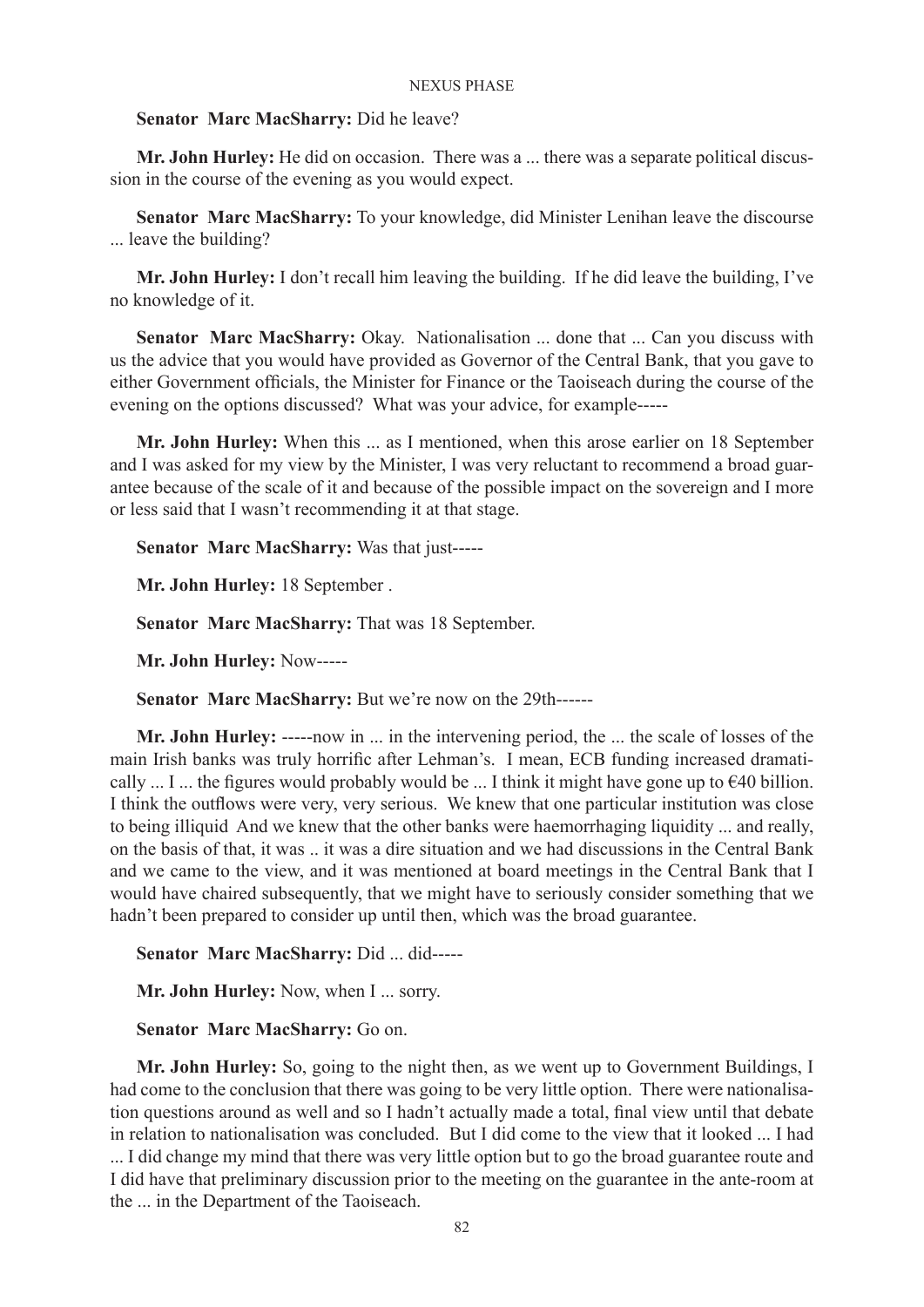**Senator Marc MacSharry:** So, having changed your view from the 18th to the 29th and during the course of the discussions and considered the scale and all of the events and issues you-----

**Mr. John Hurley:** I came to the view that we ... we should go with the broad guarantee, yes.

**Senator Marc MacSharry:** And did you recommend the guarantee, in that instance, to the Taoiseach and the Minister in their ... in .. in their role as officers of the State?

**Mr. John Hurley:** I think the way I ... it didn't quite happen like that but it would ... have effectively that's the way it happened. What happened was people were asked for their view around the table in the discussion. And so was I. And I gave my view.

**Senator Marc MacSharry:** Can you recall any dissenters?

**Mr. John Hurley:** During ... the debate ebbed and flowed in terms of what options should be adopted-----

**Senator Marc MacSharry:** No, specifically to do with the decision now.

**Mr. John Hurley:** I'm ... I'm coming to the decision-----

**Chairman:** Allow him a bit of space now.

**Mr. John Hurley:** I'm coming to the decision. I'm coming to the decision. During the evening, the debate ebbed and flowed. People had different views. But then there was the conclusion. And my last memory of the ... of the night before we actually went to meet the banks for the second time ... was that the Taoiseach recorded what the decision was and he asked every group in that room what their view was. And I think, probably ... most individuals ... there was no dissenter.

**Senator Marc MacSharry:** There was no dissenter-----

**Mr. John Hurley:** No.

**Senator Marc MacSharry:** -----to your mind?

**Mr. John Hurley:** No.

**Senator Marc MacSharry:** Did you provide advice to the Government on the night as to what might happen if they didn't-----

**Mr. John Hurley:** I ... the advice I provided-----

**Senator Marc MacSharry:** -----provide a system-wide guarantee?

**Mr. John Hurley:** -----was that we were looking at financial instability and looking at a breakdown of the banking system, with the entire economic, financial and social upheaval that that would have involved.

**Senator Marc MacSharry:** Could you give us an indication in years, let's say, what kind of a setback that could've constituted?

**Mr. John Hurley:** If you had a collapsed banking system in the environment in which we were, with the markets the way they were, with all of the defaults and everything that would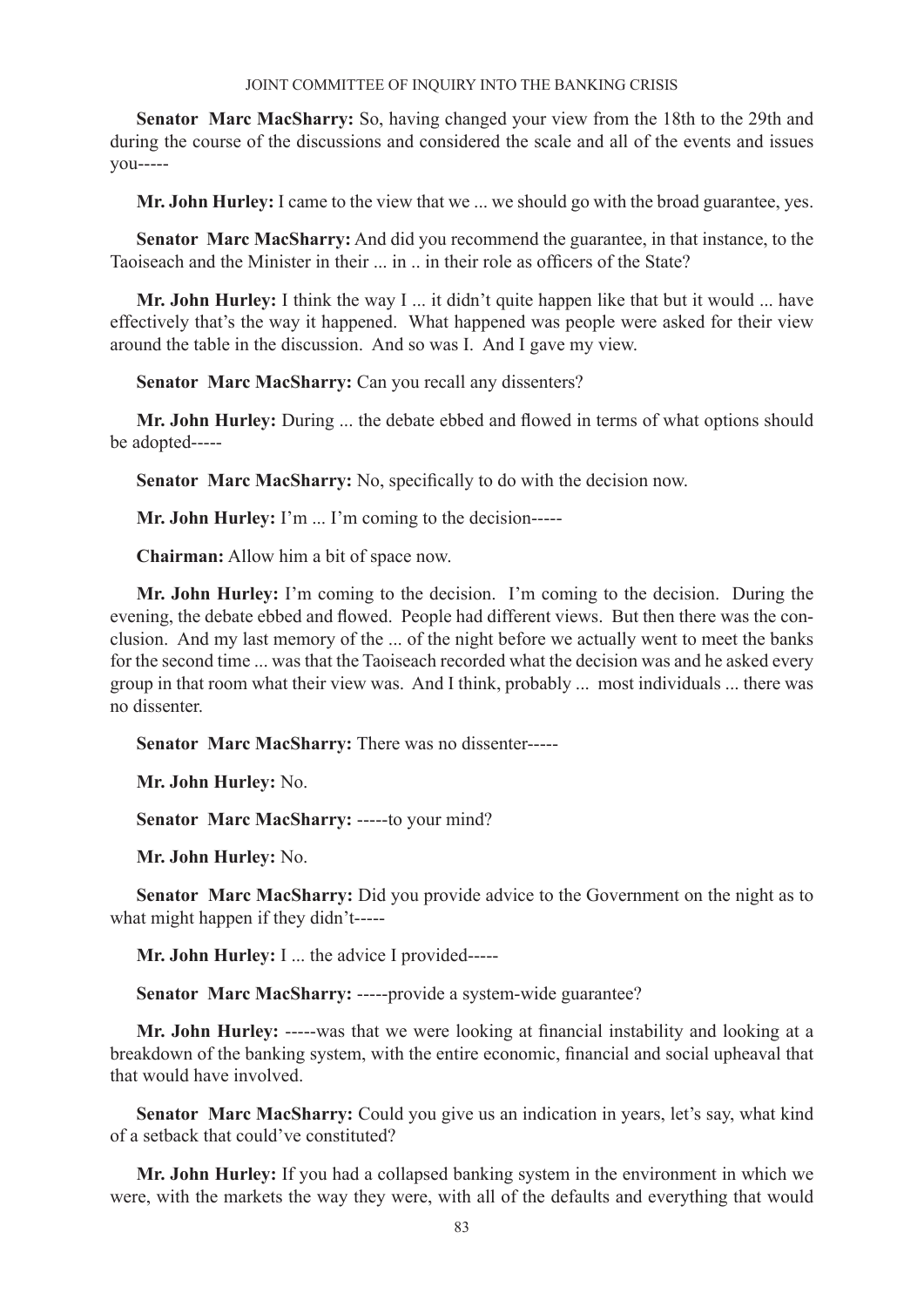have been involved in that, this country would have taken decades to recover.

**Senator Marc MacSharry:** 20, 30, ten?

**Mr. John Hurley:** I'd say decades. I don't know but it would have been a very, very serious setback-----

**Senator Marc MacSharry:** You wouldn't-----

**Mr. John Hurley:** -----and would have seriously damaged a lot of the economic gains that had been made.

**Senator Marc MacSharry:** And could you put a timeframe on it for us?

**Chairman:** One minute now, Senator.

**Senator Marc MacSharry:** About a minute and a half, Chairman.

**Mr. John Hurley:** I can't really, but ... but, you know, countries that have had ... defaulted, when you look at them around the world, are still struggling.

**Senator Marc MacSharry:** Interesting. Just another point and I know that we did slightly cover this already but I ... I just want to ask you ... can you comment on why the decision to nationalise Anglo was not taken on the night ... and what advice specifically would have provided to the Government in this regard?

**Mr. John Hurley:** On the night?

**Senator Marc MacSharry:** Yes.

**Mr. John Hurley:** Yes. When this was being discussed, and the options were being discussed, I was asked for my opinion. And I ... I ... my opinion was that it wasn't at all certain that the nationalisation of Anglo would not have as a big as a contagion effect as the default ... that ... that ... that if ... the contagion effect and the ... the ... the view of markets might take of Ireland incorporated and its ... all its banking, that it might have, through contagion, had a significant impact on the other banks. And when Anglo was nationalised later on in ... in 2009, the liquidity flows were enormous as a consequence of that. So ... so these were judgment calls in real time. There is no certainty about this. These were very big judgment calls where everyone was trying to ... to come to the right conclusion so as that something coherent could be presented in markets in a few hours. And if that coherence wasn't properly worked through, we would have come down.

**Senator Marc MacSharry:** What was your ... and I'm just finished now ... what was your view just with regard to ... if nationalising Anglo earlier ... would it have sped up the resolution to the crisis in your view?

**Mr. John Hurley:** Nationalising Anglo earlier-----

**Senator Marc MacSharry:** That night ... that night.

**Mr. John Hurley:** I formed a judgment that night that nationalising Anglo would have really complicated the situation and not eased it. But there were other factors at play. Anglo was illiquid, it wasn't insolvent. You were giving the guarantee to other banks and you then weren't giving Anglo a chance to live and so you were wiping out all of the shareholders overnight and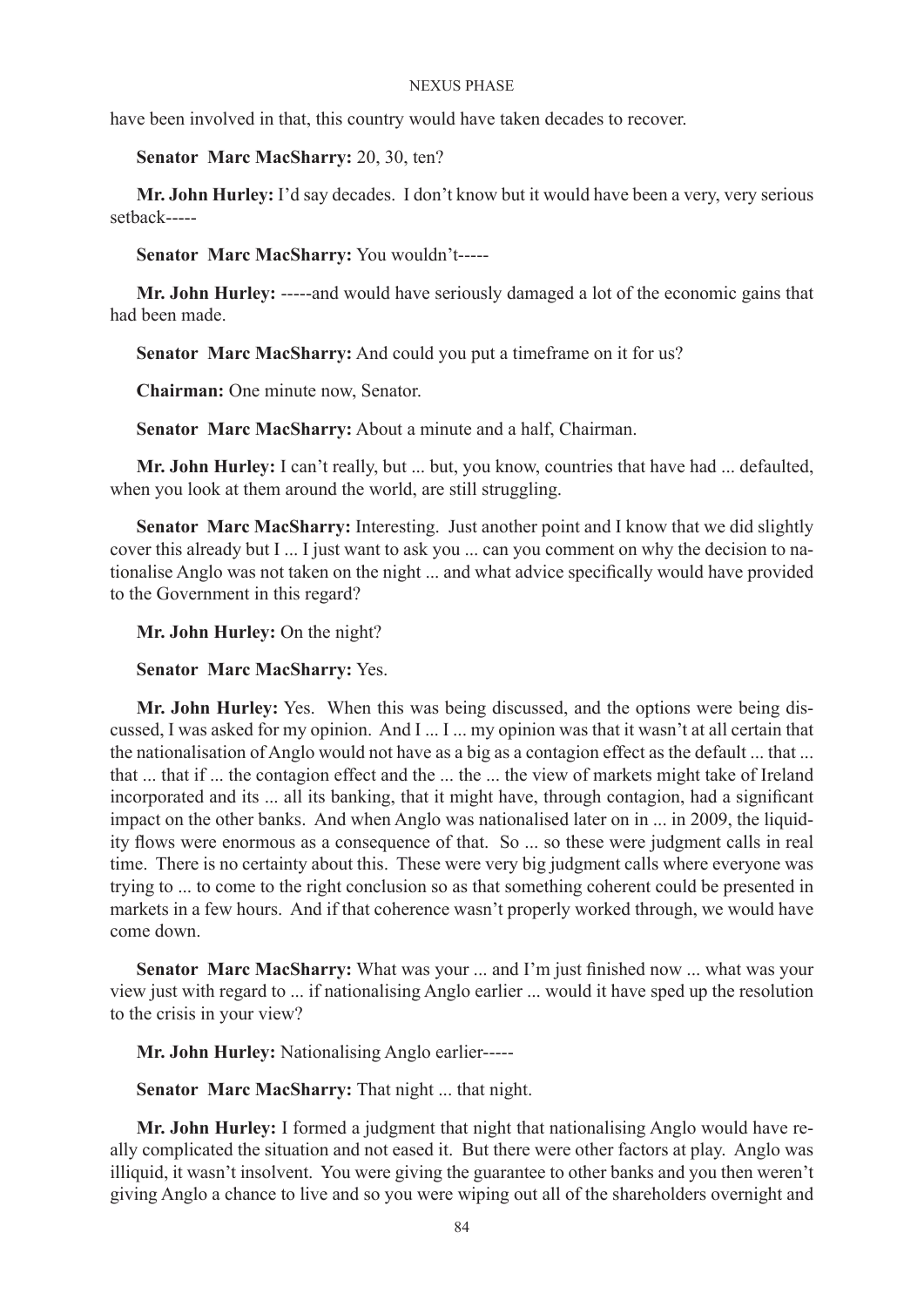there would unquestionably have been significant legal actions against the State. Now these might not have been enormous in the ... in the ... in the fullness of time. But, on the night in question, you had to make a judgment that you were going to nationalise an illiquid bank when you were giving a guarantee to every other bank.

**Chairman:** Thank you very much. I just want to deal with one or two other matters. Just to clarify, you said nationalisation was discussed on the night there. You say, Mr. Hurley that there was legislation for the nationalising of a bank. Is your testimony to the committee today that whilst nationalising of banks was being discussed in Government Buildings on the night of the guarantee, at no time did anyone make reference to legislation being prepared or ... discussed the item ... that there may be legislation that we can now look at?

**Mr. John Hurley:** I can't recall that. I can't say it didn't happen. I wasn't in the room continuously. But I don't have a memory of it.

**Chairman:** Okay. And I think you've already covered with Senator MacSharry how the ultimate final design of the guarantee was actually arrived at. That was at what time during the night ... was it the very end then you decided to go home or was it a decision made-----

**Mr. John Hurley:** No, there was ... there was a plenary meeting in which the state of the markets was discussed. In that plenary meeting, there was an initial discussion on the options. There was no final decision at that meeting. After that meeting, there was a meeting with the banks. After the meeting with the banks, there was a further major plenary meeting at which the final decisions were made. And in the course ... and that includes all of the details ... and in the course of the meeting, not the press release or anything like that ... just the decision ... what is the decision? At the end of that meeting the Taoiseach sought the views of everybody and what the decision was and then after that, there was a further discussion with the banks.

**Chairman:** Okay. So did the banks go home that night knowing what you had decided or did they wake up the following morning to find out what you had decided?

**Mr. John Hurley:** I thought the Taoiseach was extremely clear in what he said.

**Chairman:** Thank you very much. Just one other question so before we move on to the other questioners. Can you comment upon what happened between 8 January 2009, when the Irish Government formally ... when the Irish Government formally notified ECB that they would be recapitalising Anglo, to 15 January 2009, when they made the announcement that they would be nationalising Anglo instead?

**Mr. John Hurley:** My memory of this ... the night of the decision on the nationalisation of Anglo, I was in Frankfurt and I was on the phone to the Minister, but I wasn't present at the discussions. My understand is that everything was in readiness to recapitalise Anglo Irish Bank. I don't know exactly what happened at the meeting but I do know that there was ... as far as I know, some advice from, I think, Merrill Lynch in relation to nationalising a bank. And, secondly, there was the corporate governance issues that emerged and which, I think, the Minister was very upset about.

**Chairman:** Okay, and what led to the change of the decision and what discussions were had in this regard?

**Mr. John Hurley:** Sorry, Chairman?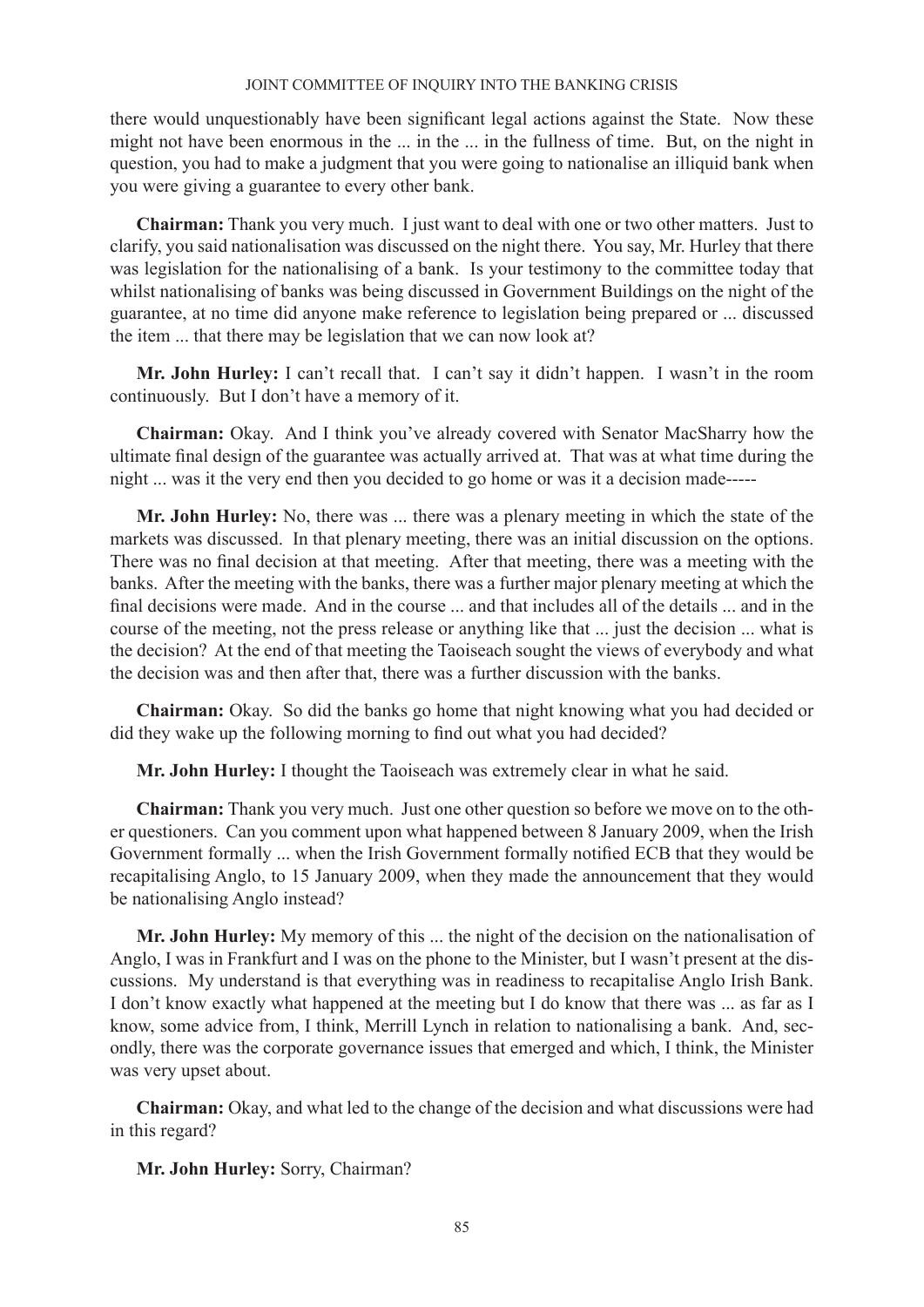**Chairman:** What led to the change of decision and what discussions were had in this regard?

**Mr. John Hurley:** I think my memory, because I was on the end of a phone in Frankfurt and I wasn't there at that particular ... my memory is that there were misgivings about putting capital into Anglo Irish Bank at that time, particularly in relation to some of the issues that had emerged. The Minister was concerned about that, and I feel that, as a consequence, that was one of the ingredients in the deferral of the decision and the changing of the outlook.

**Chairman:** Okay, just to clarify, in earlier questioning by me you said that the legislation to nationalise Anglo in January 2009 broadly reflected the legislation that had been prepared prior to the guarantee with regard to nationalising a bank.

**Mr. John Hurley:** I said I thought it would. I have no definite evidence on this.

**Chairman:** Okay. So would it have made sense to nationalise Irish bank earlier than January 2009?

**Mr. John Hurley:** It really depended on the ... once a decision had been made, and the decision was made to guarantee six banks and not to nationalise, the issue really of nationalisation would crop up depending on the response to the guarantee. If, for example, Anglo Irish Bank didn't benefit substantially from the guarantee and continued to be illiquid, I think the Irish Government would have a cast-iron case for nationalisation.

**Chairman:** Okay.

**Mr. John Hurley:** But that didn't happen until much later.

**Chairman:** Okay. Senator Barrett.

**Senator Sean D. Barrett:** Thank you, Chairman, and welcome back, Mr. Hurley. How would you benchmark the Central Bank of Ireland relative to central banks in other jurisdictions?

**Mr. John Hurley:** Well, in the context of this crisis, I can't say any central bank anywhere has come out top of the class. I think 13 or 14 countries have had a systemic crisis. The systemic crisis arose because there was a general collapse in markets; there was a failure of the Basel accords; there was an incomplete EMU; the Stability and Growth Pact wasn't as strong as it should have been; and we had oversight from the IMF, from rating agencies and from accountants. No one saw this coming about, so the Central Bank in Ireland would have been quite unique if it saw this crisis coming. Where I think we have to answer and account, we have to account about the weaknesses in our own system. And some of those weaknesses, particularly in relation to risk taking in individual banks, which would not have been known by the Central Bank, they caused problems and would have caused problems anyway.

Senator Sean D. Barrett: Could I ... Thank you. Could I bring up Vol. 2 of the core documents, Chairman, at page 82? This is the notes on an ECOFIN meeting and in the last paragraph you record that:

The Council recalls that it has repeatedly urged the Irish authorities, more recently in its 2000 broad guidelines of the economic policies, to ensure economic stability by means of fiscal policy. The Council regrets that this advice was not reflected in the budget for 2001...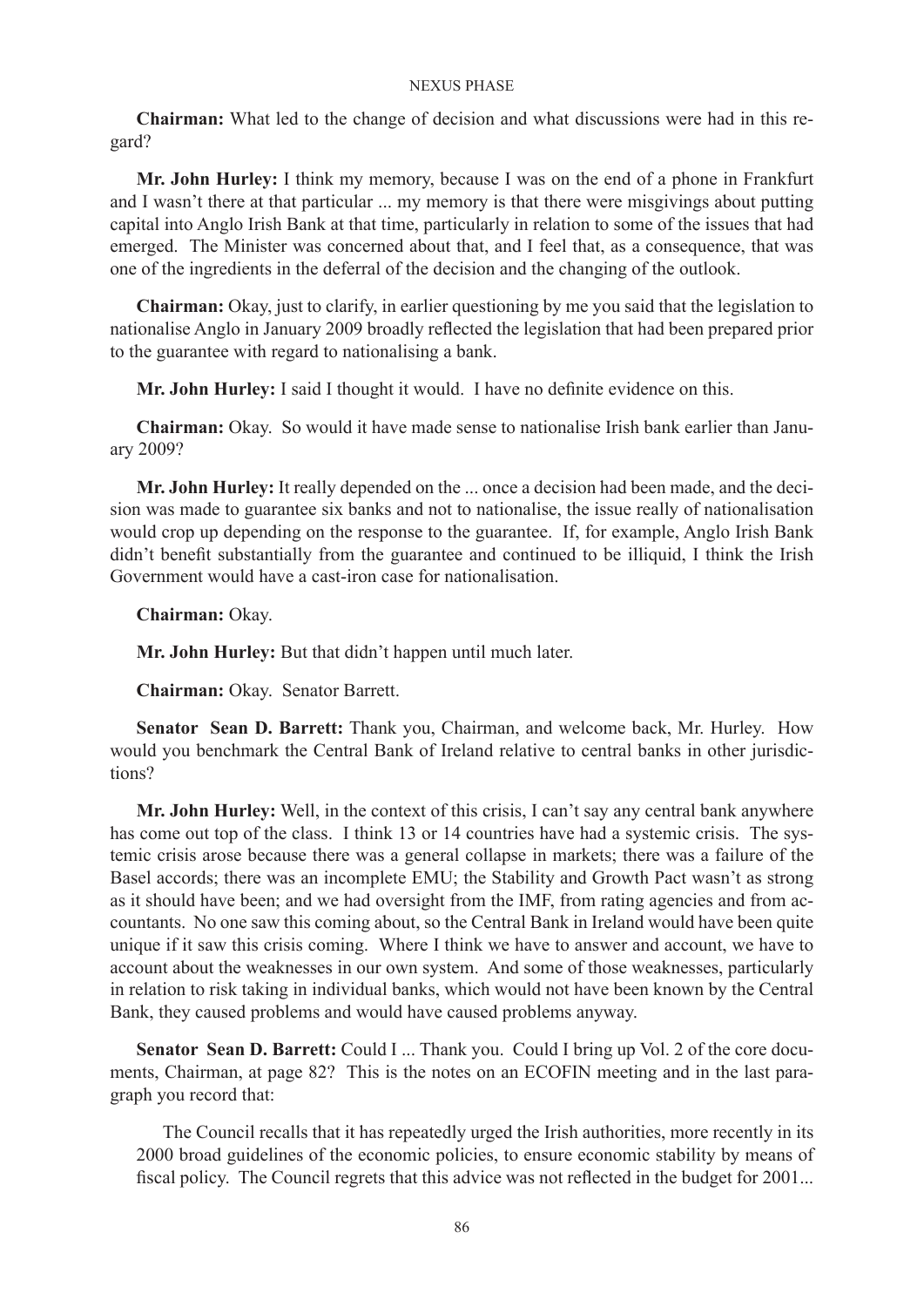Was that a failure by the Central Bank to influence the Department of Finance in that direction-----

**Mr. John Hurley:** I don't know about a failure of the ... the .... the Central Bank. I was the secretary of the Department of Finance at this time, so maybe I should answer for that. But the situation is this recommendation that was given to Ireland was given because of the broad economic guidelines issue and ... and over-expenditure by Ireland, as they saw it, of some not very significant amount of money at the time. The only thing I would say about all of that is, yes, maybe we should have reacted differently at the time but we were quite upset because so many countries were driving coaches and four through the Stability and Growth Pact at the time, including the larger countries. I think there was a level of annoyance that maybe Ireland, because of a, not a very significant breach of the policy guidelines, was really being reprimanded.

## **Senator Sean D. Barrett:** Having had a-----

**Mr. John Hurley:** Now, it could've been a mistake in hindsight, but that's what it felt like at the time.

**Senator Sean D. Barrett:** Having had a domestic system of bank regulation which worked, was there too much of a hiatus between the launch of the single currency and, you know, as recently as last winter, in that there's a lack of connection between the European Central Bank and national central banks, you know, which might have prevented that kind of collapse of the Irish banking system if you'd had closer contacts with Frankfurt?

**Mr. John Hurley:** The contacts with Frankfurt were extraordinarily close. I mean, the ... the ... the building up of the Eurosystem, which was essentially ... took a very large chunk of my time, was terribly labour intensive. I mean the issue that arises, Senator, that you're actually, you know, I think, touching on, is the very fact that the ECB wasn't given any responsibility for regulation and supervision early on, and is only now being given some of these functions in relation to the main banks. This was ... there was no unanimity at the time to enable this to happen. And had it happened, I think then you would've had a different dialogue.

**Senator Sean D. Barrett:** Because people might ... looking in might think there was nobody in charge of that currency from 2009 until very recently.

**Mr. John Hurley:** I don't know that that's fair, really. I mean, I think the European Central Bank, when Europe was in disarray and when, as I said, the nation-state mentality emerged very quickly after Lehman's and the community approach weakened, it was the ECB that was holding Europe together; it was ECB that was pumping in the liquidity; it was the dialogues with the Federal Reserve right across the globe to try and stabilise a disastrous situation. I thought the ECB performed exceptionally well during that period.

**Senator Sean D. Barrett:** Was there dialogue in 2008 as the Irish crisis built up to tell Frankfurt, "We're really in trouble here; we need some assistance, because we don't have the resources ourselves to rescue these banks"?

**Mr. John Hurley:** In 2008, Senator, as the crisis, as the liquidity crisis was taking hold, we were in a slightly different situation in relation to our assessments on financial stability, which I discussed earlier. All of the signs in 2007 was that this adjustment would take place ... the adjustment in values would take place. Yes, there would have been a very significant fiscal problem, but that fiscal problem, you know, in my dialogue with the Minister, they were quite aware there was a fiscal problem but there was a confidence that they'd be able to manage this fiscal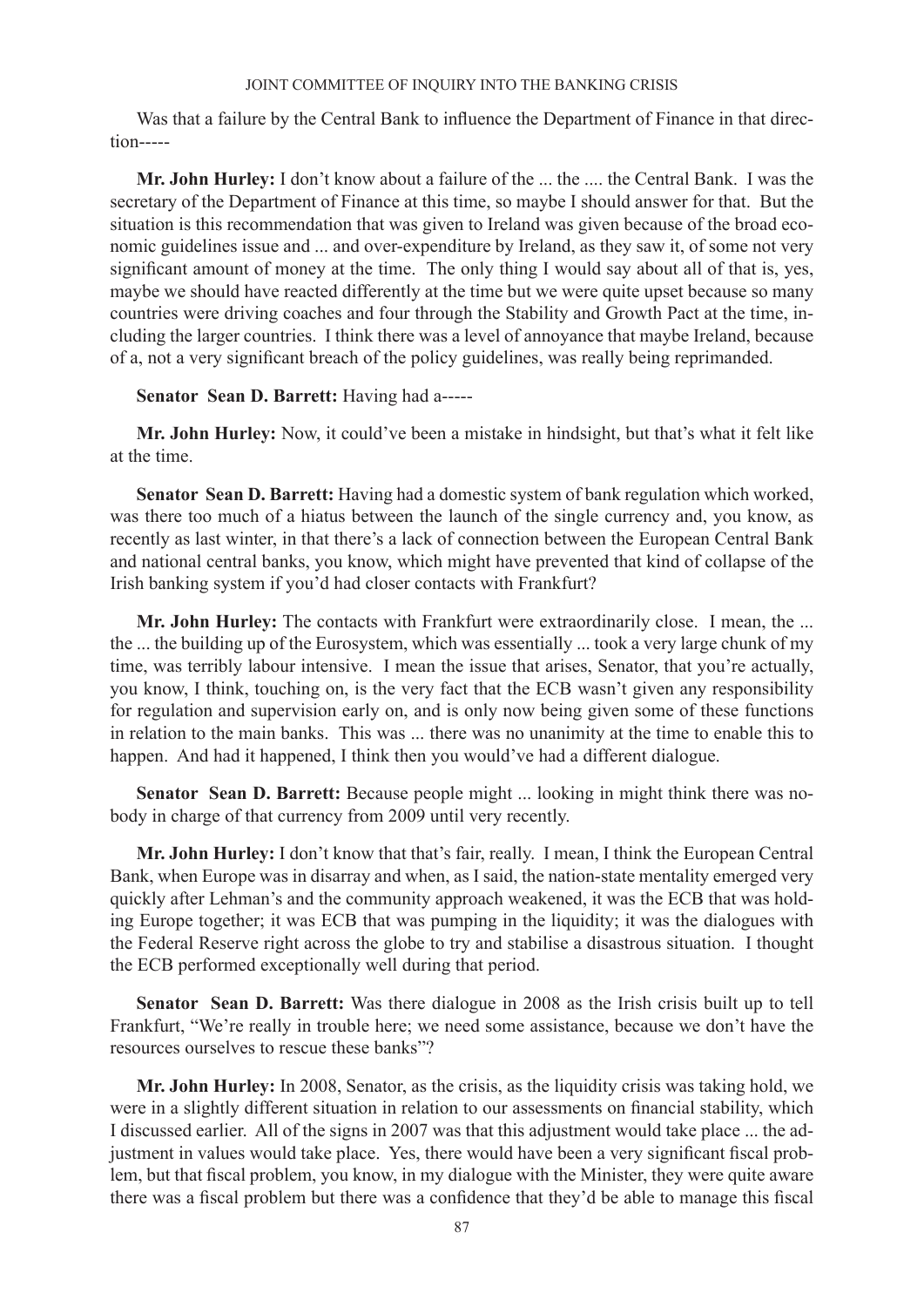problem. So the actual collapse didn't come until much, much later. At that time, there was still a great expectation that this could be managed in terms of the gradual or the soft landing, with significant action being taken on a fiscal adjustment. Ministers and the Government knew we couldn't continue to build at the level we were building in terms of houses, and they knew that there was an overvaluation element, but there was a confidence that it could be managed because economic growth was still extremely strong, the prospects for growth were strong and we didn't have the emergence of Lehman's and the disaster that emanated from the United States.

**Senator Sean D. Barrett:** Could I move on to page 88 of the same document, if I may, Chairman? There is a statement at the end of the second paragraph in the ECOFIN briefing notes: "In short, we supervise banking and other financial activities to the highest European and international standards." That was what we said in 2005 but that couldn't possibly be true at this juncture to say that.

**Mr. John Hurley:** But this is ... you're reading from a note in 2005, and, in this note, this was the view. A new regulatory system was put in place, the legislation was hardly dry, the new ... the Financial Regulator was being established. The financial regulatory system ... they were working extremely hard to build up this system, extremely hard. It was on the basis of principles-based regulation. Principles-based regulation wasn't an Irish invention. It was a worldwide movement. It was on the basis that markets know best, and the Irish regulatory system was adopting a philosophy that was a general philosophy.

**Senator Sean D. Barrett:** But wasn't it principles-based regulation without sanction, so, therefore, it became self-regulation? There were no sanctions ever applied.

**Mr. John Hurley:** Well, I'm not going to comment on the implementation of this. This will be a matter for the financial regulatory people when they come here, but the fact of the matter is, we had round-table discussions with financial institutions at which the Financial Regulator was present. The Financial Regulator emphasised in those meetings, all of those meetings, that there had to be prudent lending and careful standards and proper risk-taking by banks. And this is recorded in round-table minutes. So, they were following this up at the time, and followed it up subsequently in 2005. And in your papers, you will see a very significant decision of the regulatory authority, in the very same document, where they took a view in the middle of 2005 in relation to proper lending by banks.

**Senator Sean D. Barrett:** Thank you. I'll use up my last minute. In the same document, on page 97, the briefing note says, "I am aware that rising house prices in Ireland have been highlighted as a potential source of instability, due to the possible over-exposure of banks in this [matter].", and that was April 2006. There could've been no doubt - I put the point to you - that it wasn't possible ... it actually had substantially happened at that stage, the overexposure of Irish banks to property.

**Mr. John Hurley:** The overexposure to property and housing certainly was there but we are talking about a suggested speaking point at an informal ECOFIN.

**Senator Sean D. Barrett:** But if somebody took up those suggestions, they would've been saying something which we knew at the time and certainly know now. The word "possible" should have been deleted, isn't that correct? It had happened and it was there.

**Mr. John Hurley:** This is 2006.

**Senator Sean D. Barrett:** Yes.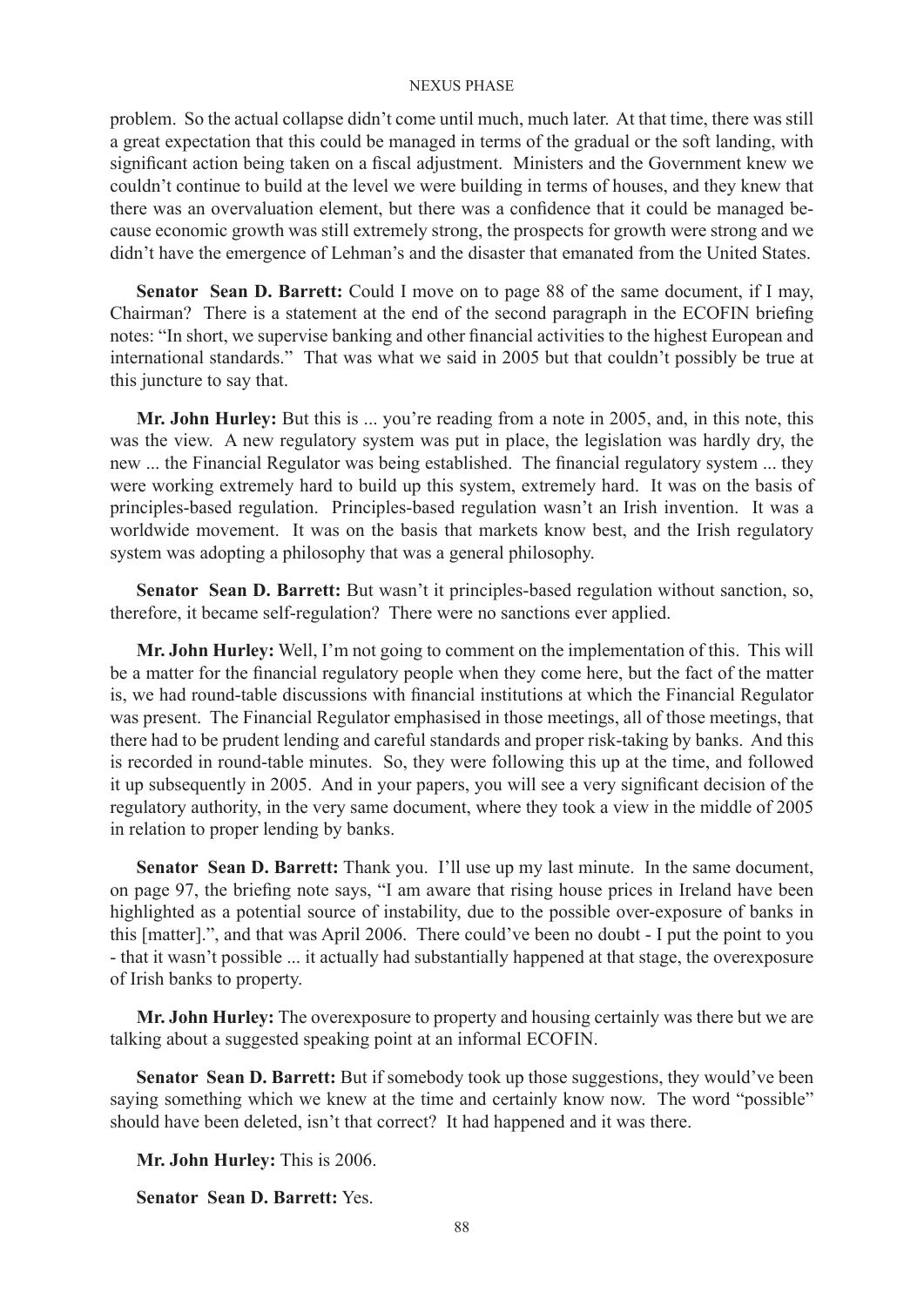**Mr. John Hurley:** In 2006, I mean, if you go back to my original statement, I said that I thought there was a basis for action at the end of 2005 and I accept that. In hindsight, that's correct. Now, all of the actions that were being taken at the time, including by the Government on property, interest rates ... we knew the ... the regulator had already indicated at a meeting in the middle of '05 that they were going to look at the options. They were stating that they would get in touch with the banks again in relation to the quality of lending. All of that was going on. And I said earlier that it looked very much from forward indicators that in '06 things would come down. Now, that didn't happen but what did happen in '06 was we had an extraordinarily strong financial stability report where the Central Bank came out for the first time and said the fundamentals are no longer supporting the market. That's what we said. Now we didn't put a particular figure on it and there was a big debate internally as to whether we should or not. And the very strong view was that we shouldn't because we weren't sure of the extent of overvaluation.

**Senator Sean D. Barrett:** Were there contrarians at the board or-----

**Chairman:** I'm not ... that's an entirely new line of questioning.

**Senator Sean D. Barrett:** Thank you, Chairman.

**Chairman:** Deputy Doherty.

**Deputy Pearse Doherty:** Go raibh maith agat. Mr. Hurley, can I ask you, in relation to the crisis simulation exercise that was performed by the Central Bank and the Financial Regulator, do you think a simulation exercise lasting less than three hours is sufficiently detailed to simulate a realistic scenario?

**Mr. John Hurley:** Well there were a number of simulation exercises, not just in Ireland but in Europe, that we all participated in. Simulation exercises take an extraordinary long time to prepare and the scenarios take a long time and it's hugely ... it's hugely time-consuming. But what you were trying to do in those simulation exercise is test a particular scenario. And we know that the scenario that unfolded wasn't tested in any of the simulation exercises. The scenario that unfolded couldn't be tested in any of the simulation exercises because nobody would have been able to design it.

**Deputy Pearse Doherty:** The simulation exercise that's in our evidence books is a loan ... a lender defaulting on an institution. You didn't simulate a bank defaulting. Can I ask you if you regret that you didn't do that? Can I ask you maybe to also elaborate ... what, from your simulation exercise and your ... the Red Book, I think it's called, did you actually use when the crisis unfolded?

**Mr. John Hurley:** The ... my understanding is there was a large institution that wasn't involved in that stress test. I didn't know that there was a distinction as you mentioned, I thought it was a large financial institution. Now ... but in relation to the Red Book and the ... the Red Book was an adjustment that came about in 2007 as a result of the experiences that came through the stress-testing exercise. The original manual was a black book, a fairly basic book, but nevertheless important because anyone involved in these exercises had to have a starting point and it was a starting point. The Red Book was more sophisticated and it basically, as far as I was concerned, started to delve into some of the deeper questions like systematic risk assessments, emergency liquidity assistance, the details of all of that.

**Deputy Pearse Doherty:** The question I have is ... so the events that unfolded on the night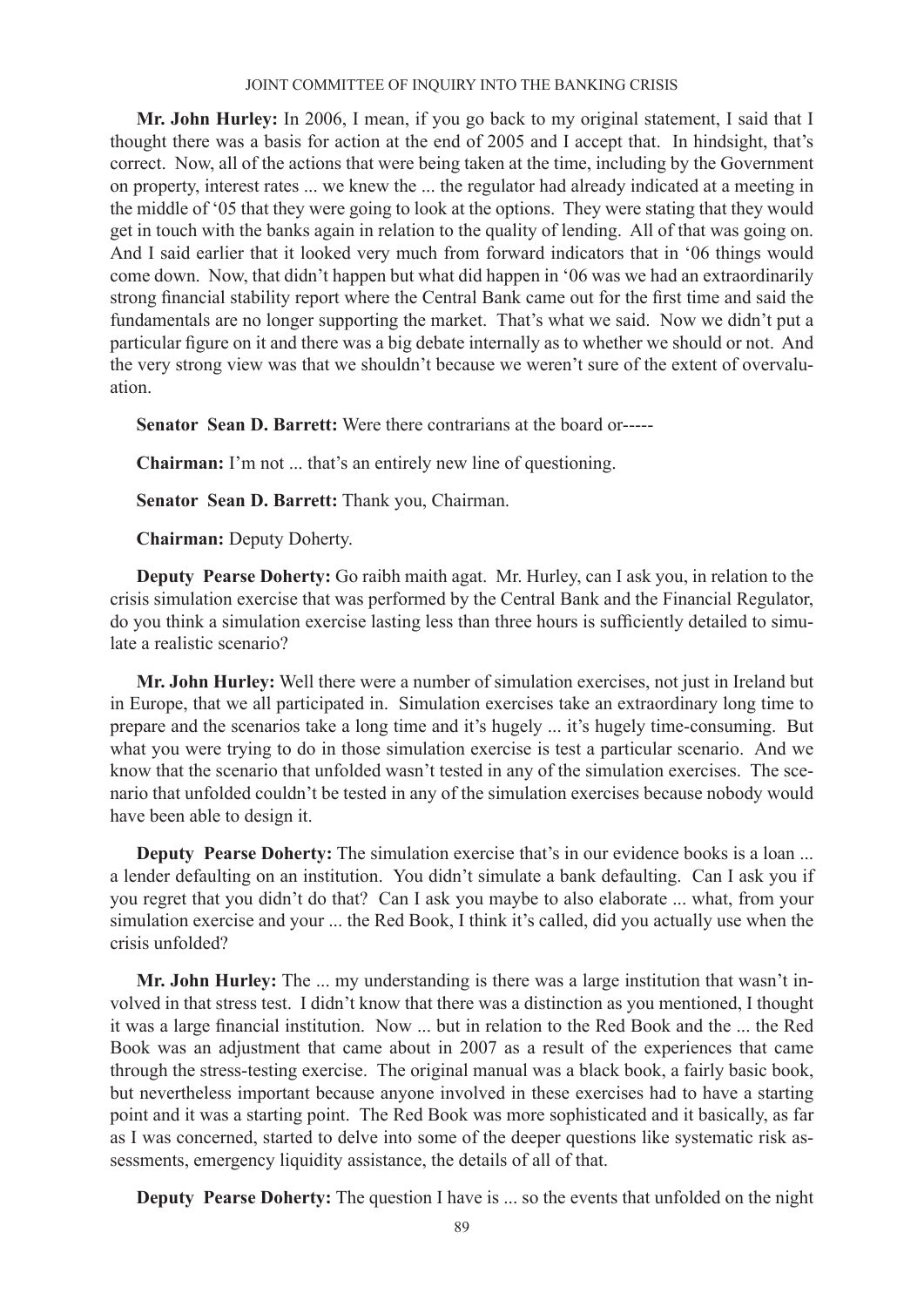of 29 September 2008 ... was that from the playbook of your crisis management book?

**Mr. John Hurley:** No, because what really happens is that in the systemic crisis that we had ... the scale of the crisis that we had ... the books and the manuals were extremely useful as a backdrop and bringing people up to speed, to a certain level of speed. But the nature of the crisis was so different ... the all-pervasive nature of the crisis was so different and the risks that were emanating from the crisis for the system entirely, that clearly they were ... there were not manuals for that crisis.

**Deputy Pearse Doherty:** Would ... Mr. Hurley, would Anglo Irish Bank have defaulted if a guarantee wasn't extended?

**Mr. John Hurley:** It wouldn't have defaulted because we had made arrangements for emergency liquidity assistance.

**Deputy Pearse Doherty:** Okay.

**Mr. John Hurley:** And those arrangements had been well in hand and we would not have allowed such a situation happen.

**Deputy Pearse Doherty:** So there was no threat on the night of 29 September, into the hours of those early mornings, that a bank would not open its doors the following morning.

**Mr. John Hurley:** No, we would have ensured that that didn't happen.

**Deputy Pearse Doherty:** Okay. When you say in your statement that the arrangements to provide assistance to Anglo had already been made in the Central Bank, when were those arrangements made?

**Mr. John Hurley:** The final part of the arrangement would have made during the evening when the letter of comfort came from the Minister.

**Deputy Pearse Doherty:** That was the evening of what?

**Mr. John Hurley:** Of the 29th.

**Deputy Pearse Doherty:** But prior ... what other arrangements ... you were waiting-----

**Mr. John Hurley:** There would have been contact between the markets people. The assets were identified ... the assets in the Central Bank that would have been swapped would have been identified. The legal arrangements would have been ... all of that would have been done.

**Deputy Pearse Doherty:** Yes, when? "When?" is the key question. You got the letter of comfort on the 29th. Was the other arrangements done before that? Was it during that weekend or when was it?

**Mr. John Hurley:** The arrangements for emergency liquidity with banks would have been going on for a long time. But the specific issue that arose in relation to Anglo ... the final arrangements would've probably been made over those few days.

**Deputy Pearse Doherty:** Over those few days. And was the provision of emergency liquidity an issue for the board or was it an issue for the Governor? Did you have authority?

**Mr. John Hurley:** The board delegated, in the course of the crisis, the responsibility to issue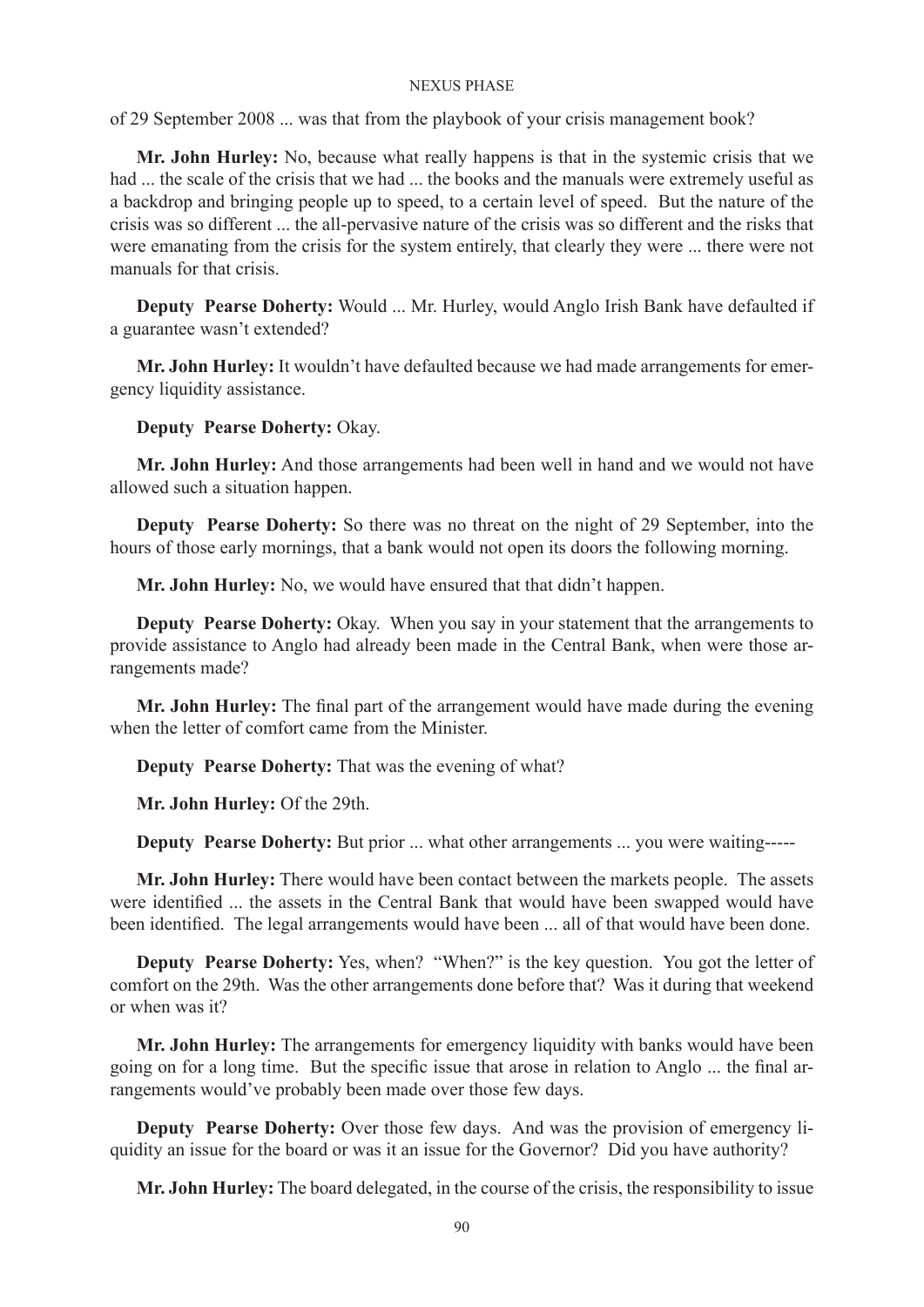emergency liquidity to me.

**Deputy Pearse Doherty:** So you had the ... you had the say.

**Mr. John Hurley:** Yes.

**Deputy Pearse Doherty:** Okay. So, with that in mind, did you inform the heads of the Anglo Irish Bank that you were going to provide the emergency liquidity assistance to them?

**Mr. John Hurley:** There would've been contact during the day and I think they were aware that emergency liquidity would've been extended.

**Deputy Pearse Doherty:** So when the heads of Anglo Irish Bank went to bed that night, they knew that their bank was going to open in the morning because the Central Bank were going to ... had told them that ELA was going to be offered. Is that correct?

**Mr. John Hurley:** They would've known that they would have the potential to get emergency liquidity assistance, yes.

**Deputy Pearse Doherty:** Okay. So, regardless of what happened in Government Buildings, Anglo Irish Bank was going to continue to function the following morning.

**Mr. John Hurley:** Yes, but that wasn't the issue. The issue was the contagion from-----

**Deputy Pearse Doherty:** Just ... I understand what the issue is but I am asking the question. Is that a "Yes" or a "No"?

**Mr. John Hurley:** Anglo Irish Bank was going to open the following morning.

**Deputy Pearse Doherty:** Okay.

**Chairman:** You were saying that that was not the issue. So what was the issue?

**Deputy Pearse Doherty:** That's fine. I just wanted to get clarity on that.

**Mr. John Hurley:** The issue was the contagion effect on Anglo Irish Bank on the entire system. Now, since Northern Rock we had been considering the whole question of emergency liquidity assistance. There was a lot of work put into this with every single bank in relation to a liquidity ... emergency liquidity assistance for every bank ... all of the legal arrangements, all of this was done. But we knew in Northern Rock that the extension of emergency liquidity assistance that its becoming public was what led to a run on Northern Rock. It led to guarantees from the British Government later on. So we were in a situation where it was going to be impossible to keep emergency liquidity assistance to Anglo Irish Bank quiet. It was out there in the marketplace that they were in difficulty. The contagion effect from Anglo was very real. And these are risks and you make a judgment on the risk. The risk was that it would have seriously damaged, by contagion, the other banks. They were ... there was already a major draining of liquidity in relation to the other banks. The potential for a collapse of the system was very strong.

# **Deputy Pearse Doherty:** Yes.

**Mr. John Hurley:** So the issue is: are you prepared to take that risk? No Irish Government would have taken that risk couldn't.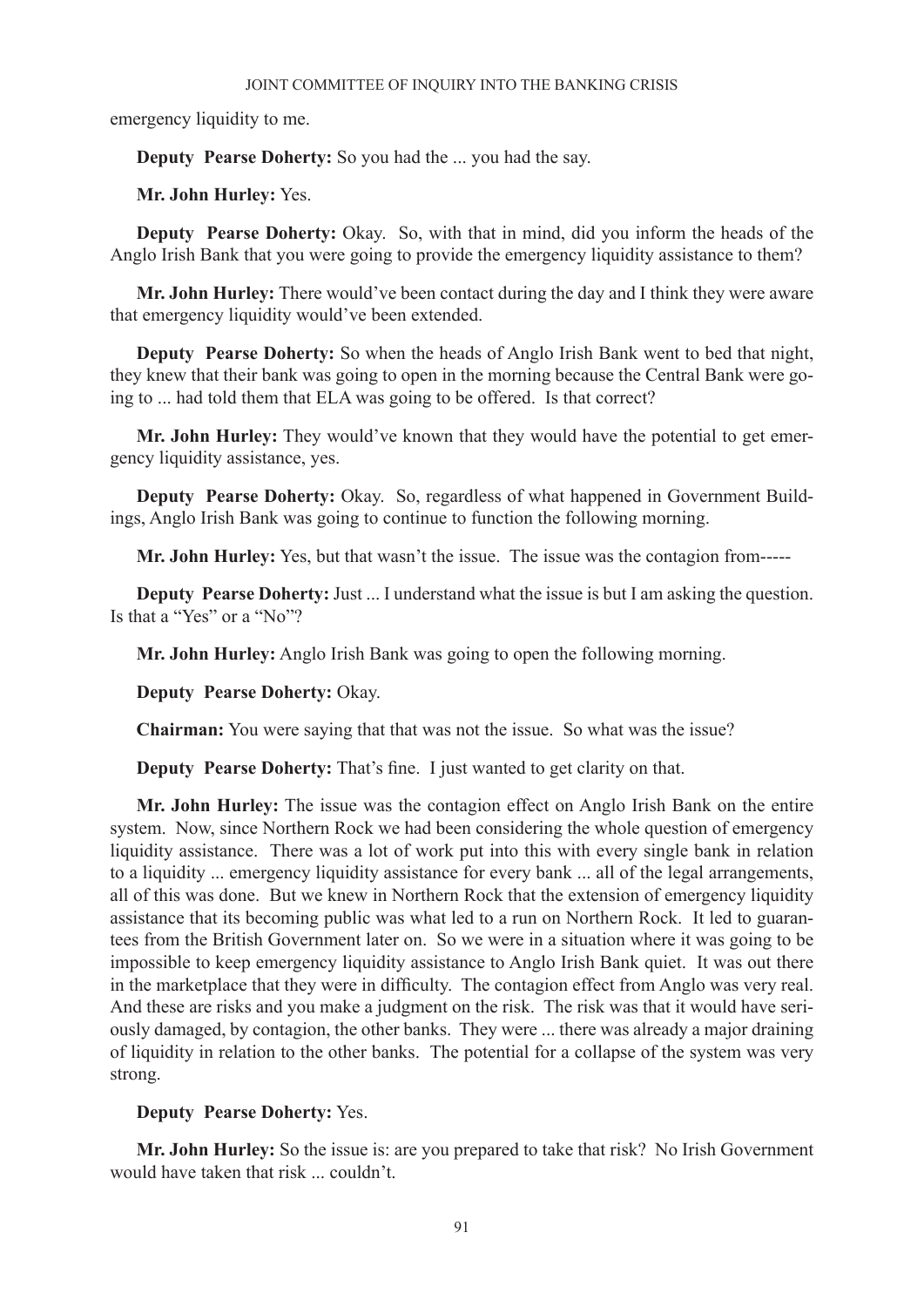**Deputy Pearse Doherty:** That's fine and I appreciate that. I am more interested in the ... kind of ... the scenario that has been painted to the public and, indeed, evidence we have had before the committee that this had to be done that night because a bank was going to collapse the following morning. And you've given testimony to the contrary in that ... that the arrangements were put in place that it wouldn't collapse.

**Mr. John Hurley:** It wouldn't but the issue wasn't that. The issue was what would happen when the markets opened the following morning.

**Chairman:** We've covered that but I think what Deputy Doherty is trying to establish is what the intention for Anglo was.

**Deputy Pearse Doherty:** Yes. The question I have then is ... let me just actually backtrack a wee bit. You've mentioned to the Chairperson and others that was legislation prepared to nationalise a bank. I think you mentioned that that was before ... sometime in the summer. Was the ... was there legislation prepared to nationalise a building society?

**Mr. John Hurley:** To my understanding, yes. I think a similar type of ... or a form of that ... or it could have been adjusted to deal with that. My understanding is that there was preparations.

**Deputy Pearse Doherty:** And was that prior to the legislation to nationalise a bank?

**Mr. John Hurley:** It might have been. I can't say with certainty but I think probably ... you see, I was missing for two months, Deputy.

**Deputy Pearse Doherty:** I understand that. I understand that. In relation to, in relation to the issue of the guarantee, you mentioned that the coherence of the statement on that night, if the coherence was not there, we would have went down. Now, some would say that the country did go down, that it went into the hands of the troika two months later, and one of the central modifications-----

**Chairman:** Two years later.

**Deputy Pearse Doherty:** Two years later, sorry.

**Chairman:** Not two months.

**Deputy Pearse Doherty:** Two years later, was the guarantee that was issued and the decision that was taken that night. Knowing everything that has transpired since that night in Government Buildings, do you still stand over your advice to guarantee Anglo Irish Bank?

**Mr. John Hurley:** There was no option on the night, as I saw it. That was the best option to be taken. I agreed with the decision and I feel that if the decision wasn't taken there would have been enormous consequences for Ireland. Now, move on then through the year - very significant decisions had been taken, but then a number of events happened in 2009 outside the control of Ireland. You had the whole struggle ... the Greek issue. You had the mishandling of that issue over a long period of time. You had the announcement-----

**Chairman:** Final supplementary question, Deputy.

**Deputy Pearse Doherty:** No, it's the same question, with respect, Chairperson, because we will not have time - or I will not have time - to go through the whole matter about the finan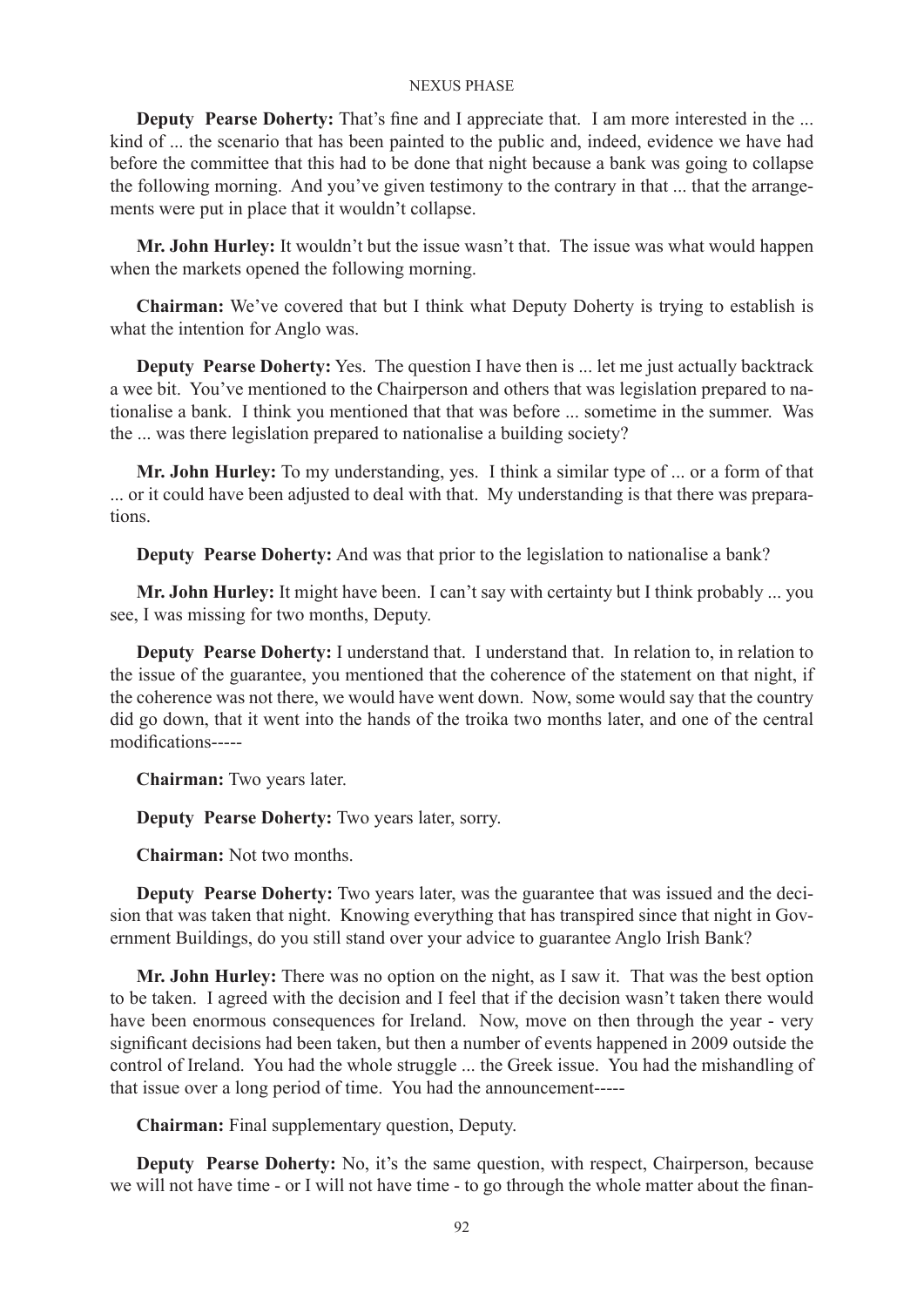cial-----

**Chairman:** I'll facilitate more time.

**Deputy Pearse Doherty:** -----European financial crisis-----

**Chairman:** But complete quickly.

**Deputy Pearse Doherty:** -----between that date and today. The question-----

**Mr. John Hurley:** Sorry, I thought that's where you wanted-----

**Deputy Pearse Doherty:** No, no, no, the question is quite simple. With the benefit of hindsight, John Hurley, sitting here in the banking inquiry in 2015, knowing what has happened, do you believe the right decision was taken to guarantee Anglo Irish Bank on that night?

**Mr. John Hurley:** I do. I believe it was right.

**Chairman:** I'll give you a bit of time now if you want to add to that, Mr. Hurley.

**Mr. John Hurley:** No, once the decision ... once we had made a decision that we were not going to nationalise a bank and we made a decision to guarantee six banks, I believe that was the correct decision given the circumstances of the time.

**Chairman:** Okay. And can I just finalise that before we take a break, Mr. Hurley, and ask you, given the design of the ultimate guarantee, did it have any relationship, role, or part in Ireland entering a bailout programme two years and two months later?

**Mr. John Hurley:** Well, what I was saying, Chairman, is I think that the bailout some months later-----

**Chairman:** Two years, two months later.

**Mr. John Hurley:** -----had to do with some of the issues that I mentioned earlier. It is that the Greek crisis emerged, and we had an announcement by a Chancellor and a President of France that affected bondholders and the market, and once that happened, the external forces in Ireland became huge.

**Chairman:** Okay, thank you. I'm now proposing that we take a break until 4.30 p.m. In doing so, I'd like to remind the witness that once he begins giving evidence, he should not confer with any person other than his legal team in relation to their evidence on matters that are being discussed before the committee. With that in mind, I now suspend the meeting until 4.30 p.m. and remind the witness that he's still under oath until we resume. Thank you.

 *Sitting suspended at 4.13 p.m. and resumed at 4.35 p.m.*

**Chairman:** Okay, I am just going to go back into public session so. I just want to clarify one matter with you, Mr. Hurley, before we go into questions with Senator D'Arcy. When the press release was issued by the Central Bank the day after the guarantee, or the morning of the 30th, this is "Government Decision to Safeguard Irish Banking System." It then goes on to say that the guarantee makes mention that it was on "advice from the Governor of the Central Bank and the Financial Regulator about the impact of the recent international turmoil on the Irish banking system." It's in the very first paragraph of the release. Can I just ask you one question? Was that your advice coming to the meeting, that it would be a blanket guarantee and is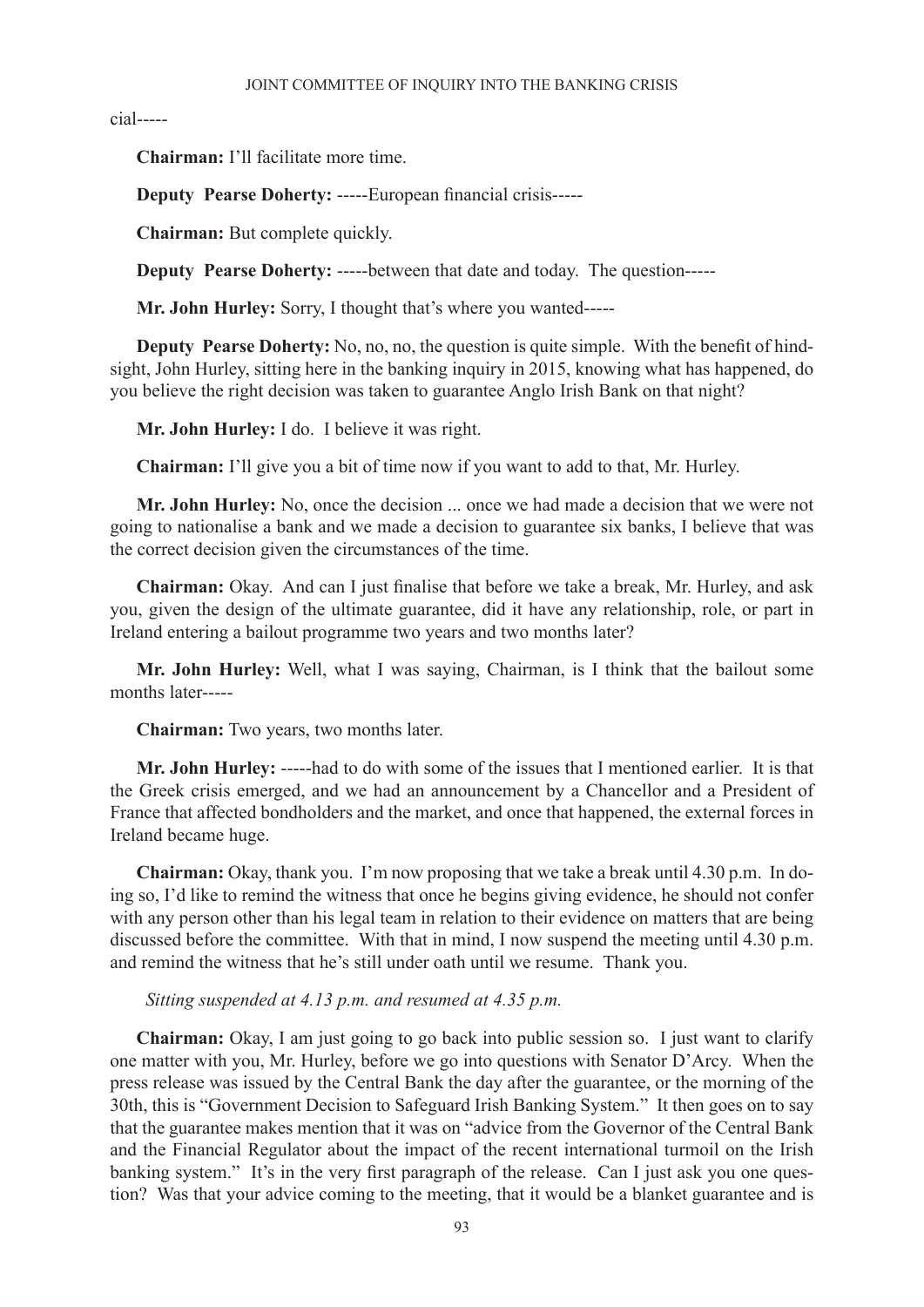that statement correct that it was on your advice when it was ultimately designed and delivered?

**Mr. John Hurley:** The statement is correct because that is the advice that occurred in the course of the evening. I came to the meeting with a view that yes, it would probably be necessary to have a broad guarantee. I hadn't finalised my view until the discussion on nationalisation.

**Chairman:** And was there a broad difference or not between your ... what you would have considered to be your advice going to the meeting, and what ultimately transpired and was the outcome?

**Mr. John Hurley:** No, there wasn't a big difference. I'm just giving you the nuances involved. I'm very clear that the broad guarantee was absolutely essential to save the financial stability of the country.

**Chairman:** Okay, thank you. Senator Michael D'Arcy. Senator, you have ten minutes.

**Senator Michael D'Arcy:** Thank you, Chair. Mr. Hurley, you're welcome. Can I ask you, Mr. Hurley, in the conversation that occurred on the night of the guarantee, you discussed previously about the subsequent international events that occurred. Was there any conversation about a potential funding cliff when the guarantee would end?

**Mr. John Hurley:** The reference to that came in the context of the length of the guarantee. There was a discussion about periods, about ... and the cliff issue ... I think it was probably a substantive point in the determination of the two years. There was a feeling really that that would be an adequate period to get over some of the ... a year would've been too short ... six months, a year, too short, and it was felt that the ... it would give more space.

There was also a feeling at the time that international action and concerted action was being taken. Central banks were taking action. As I said in the course of my previous evidence, the nation-state mentality unfortunately was ... it was alive and well, it had got strong for a period and I think that ... that eventually I believed would change, because I had been involved in my young ... my younger life was all about preparations to join the Common Market and to ... the implications of that and the legislative implications of that. I ... that was my ... what I worked on as a younger civil servant. So it struck me that the Community view would resurrect itself after the crisis of the international markets subsided somewhat and so I was ... I felt very strongly that there was a very good chance that that period would work out and would be a good period because I felt Europe would ... would get its act together and the likelihood is that ... that ... you know, the cliff would be less in two years.

**Senator Michael D'Arcy:** But the subsequent national events that occurred, the establishment of NAMA, the exit of commercial deposits ... being replaced with further liquidity from the ECB, and the tax base having narrowed over the period of years, plus the international events. The perfect storm of all of those events.

**Mr. John Hurley:** All of those came together in that year, the subsequent year, and the two very big issues would've been the approach taken to Greece and the stop-go approach to Greece and the difficulties with the Greek problems, and I think markets got very frightened about that. Then, the whole idea, as I mentioned earlier, about the Deauville declaration. That particular declaration I thought very ill-advised at the time and caused a great deal of difficulty. So despite the fact that so much work and action had been taken, a lot of it was undone by events that had nothing to do with this country.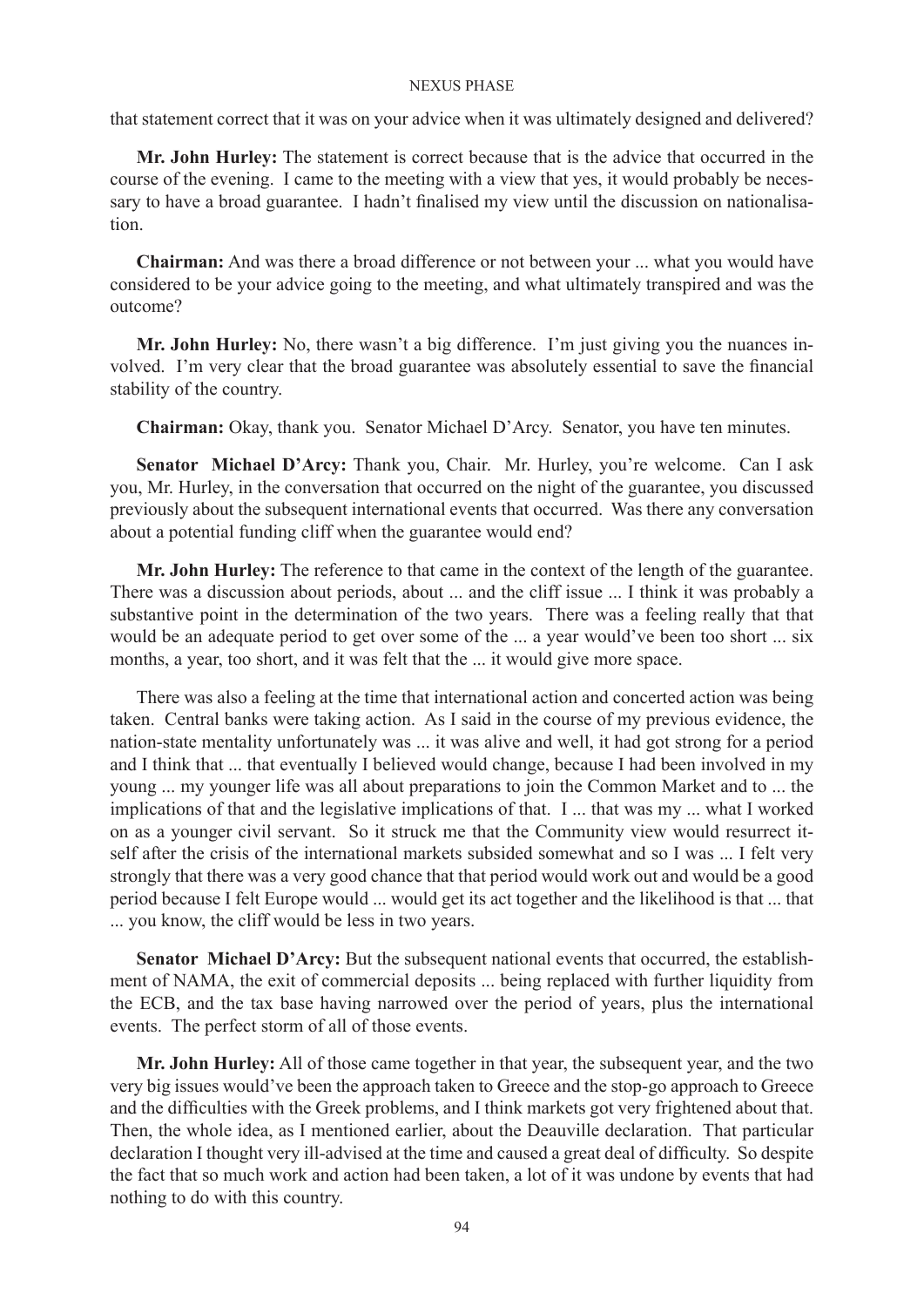**Senator Michael D'Arcy:** The commercial real estate losses in the loan book that subsequently transpired, were you surprised at the reductions, the write-downs, the discounts, within all of the banks?

**Mr. John Hurley:** Yes, I was. When I was retiring and leaving, I mentioned to the Minister and to the Taoiseach that, because of my illness, I would not stay on long, although I was renewed for the seven-year term. I wanted to stay until the end of the discussions in the ECB about the NAMA process, and I told the Minister at the time that I would probably try and wind up after that because I had been very ill. But, the question you asked is about the valuations at the time and the answer to the question is I was very surprised. When, eventually the valuations emerged, I never expected-----

Senator Michael D'Arcy: It all occurred on your watch as Governor of the Central Bank.

**Mr. John Hurley:** Yes, but you are talking about a falling market where there was actually no price. When, in fact, the valuation took place, there was no market and there was a great deal of ... but, decisions had to be made and decisions were made in the context of, presumably, European advice at the time, but there was no market.

**Senator Michael D'Arcy:** The expectation with NAMA was that the figures would be between 25% and 30%.

**Mr. John Hurley:** Yes, there was an expectation that figures would be much lower, but the reality is this. First of all, I think the ... I have no criticism to make of the people involved in NAMA. They are very good people and they were doing the best that they could, and they had to make decisions in the context of the market and decisions in the context of the advices coming from Europe. But the question you asked me is was I surprised and the answer is, very surprised at the level of the price reductions involved, and of course what it did mean was very significantly increased levels of capital that would have to be put in. And, of course, that was really taking money from one pocket and putting it into another pocket, but essentially what it did was it gave the markets a view of the recapitalisation costs added to the national debt which had significant problems for Ireland subsequently. But I say that because it is the question you asked me, but I have no criticism to make of the people involved.

Senator Michael D'Arcy: You said that the ... earlier, that the Anglo Irish Bank would open the next day, that the structure was put in place, that the assets were moved within the Central Bank for emergency liquidity. Why were Bank of Ireland and AIB requested to provide  $€5$  billion in liquidity each on that night also?

**Mr. John Hurley:** Because it goes back to the earlier discussion about the efficacy of emergency liquidity assistance, about the stigma attached to emergency liquidity assistance at the time. Now, there would not have been such a stigma in a normal crisis. It is just that if you have a systemic crisis emanating from the United States in the way it did with the destruction of confidence in banks, emergency liquidity is the signal that markets take fright at and in our situation the judgment - yes, this happened in Northern Rock - so the judgment that had to be made is what's the impact of this. If more and more emergency liquidity were required for Anglo Irish Bank over that week - and sentiment had been running very heavily against Anglo Irish Bank, which produced the liquidity problem on that particular day - if that had been necessary, what is the sentiment effect of that on the market? What does it do for the guarantee?

The judgment - and I was central to this judgment - the judgment was that a further liquidity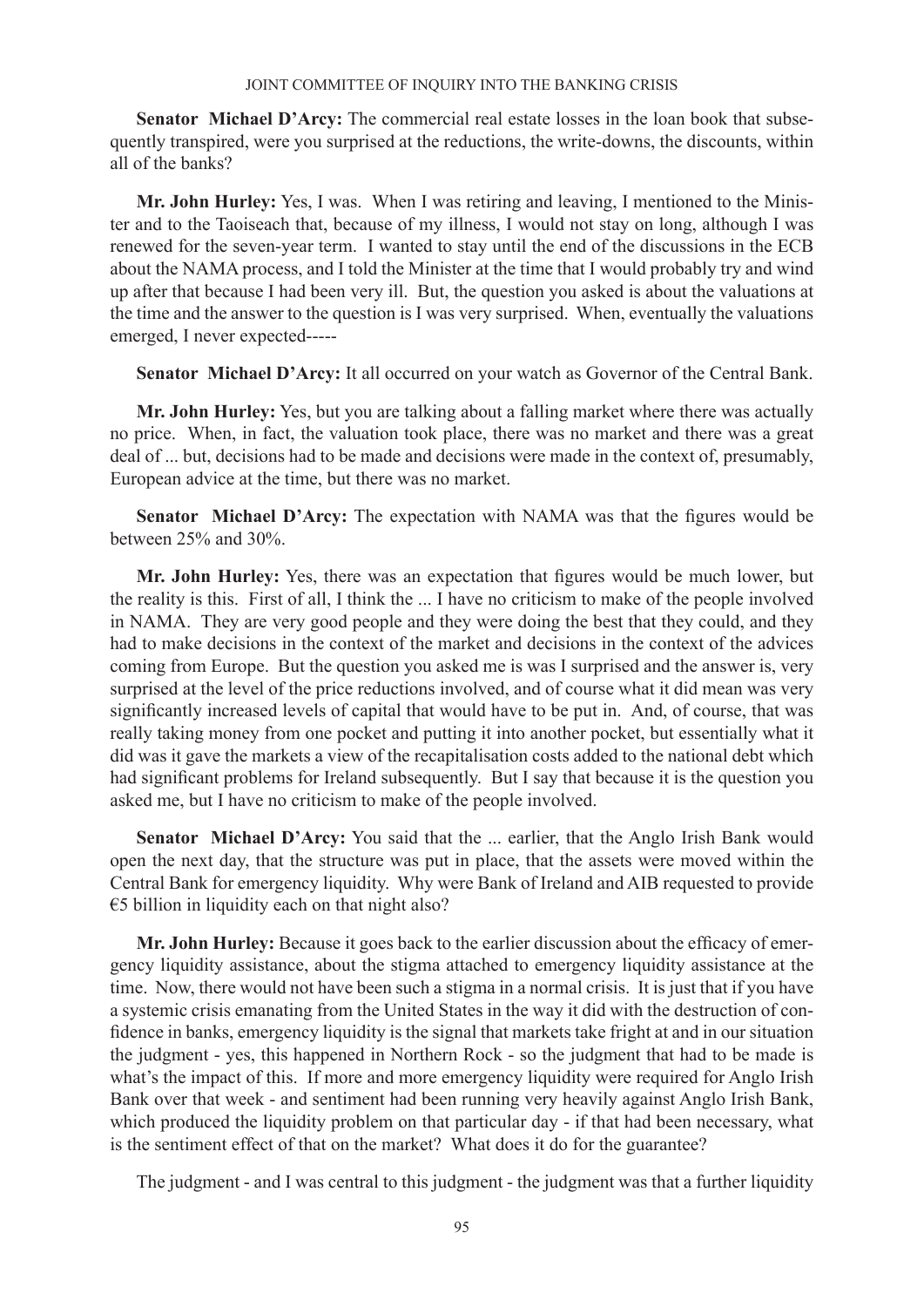assistance had to be given to Anglo Irish Bank, in the context of the guarantee, which they now had, what did that say about the guarantee and the other banks and would that damage the guarantee for the pillar banks? And the judgment on the night - and I was central to this judgment - was I believed it would and I believed, therefore, a back-stop was necessary. The back-stop was to get to the weekend so as that other decisions could be made. There was no decision to nationalise Anglo Irish Bank that night, nor was there any decision to nationalise Anglo Irish Bank at the weekend. But it was my view-----

Senator Michael D'Arcy: Can I just ... Chairman, if I could, please ... on two occasions there are two separate sources that state, "Minister for Finance", then "Minister for Finance, Minister Lenihan". When Governor Honohan came to us in January he ... I put to him about the portion he wrote, the chapter in the book upon Brian Lenihan, that he had been overruled. He subsequently said he wasn't the senior politician in the room, and Dermot Gleeson subsequently also stated that Minister for Finance, Lenihan, told him that the decision that was made wasn't the decision that he ... he wanted. You were in the room for most all of that night.

**Mr. John Hurley:** I can't comment on what other conversations took place.

**Senator Michael D'Arcy:** No, sorry-----

**Mr. John Hurley:** I can't comment on them.

**Senator Michael D'Arcy:** Can I ask you, did you see any of that happening on that night?

**Mr. John Hurley:** What I saw on the night was what I said earlier. There was a discussion about the different options. That included the question of nationalisation, whether it was an option or not. I did not see, in my presence, any overruling.

**Chairman:** Could you just-----

**Mr. John Hurley:** There was a separate political discussion, and I'm not party to that. What there was ... in my presence, there was a constructive discussion about options, and movement towards a decision.

**Senator Michael D'Arcy:** There was no overruling.

**Mr. John Hurley:** Not in my presence.

**Chairman:** One minute, Senator.

**Senator Michael D'Arcy:** Okay. Can I ask ... Mr. Brian Goggin, on the Monday of 29 September, at a meeting in the Central Bank, was requested to consider the taking over of Irish Life & Permanent. In evidence, he made that statement. He also followed ... pursued that ... by stating that that would happen, but that other ... another two institutions would not be on the pitch that night. Were you aware of that conversation?

**Mr. John Hurley:** No, I wasn't at that meeting. No.

**Senator Michael D'Arcy:** Did you see that evidence?

**Mr. John Hurley:** I heard the evidence. I wasn't at ... He didn't meet me. I checked diaries. I think the meeting was probably with the Financial Regulator but I don't know and ... but it wasn't with me. And I checked, I tried to check, I checked my diary in the Central Bank and I'm told that there was no such meeting, but there was a meeting with Mr. Burrows.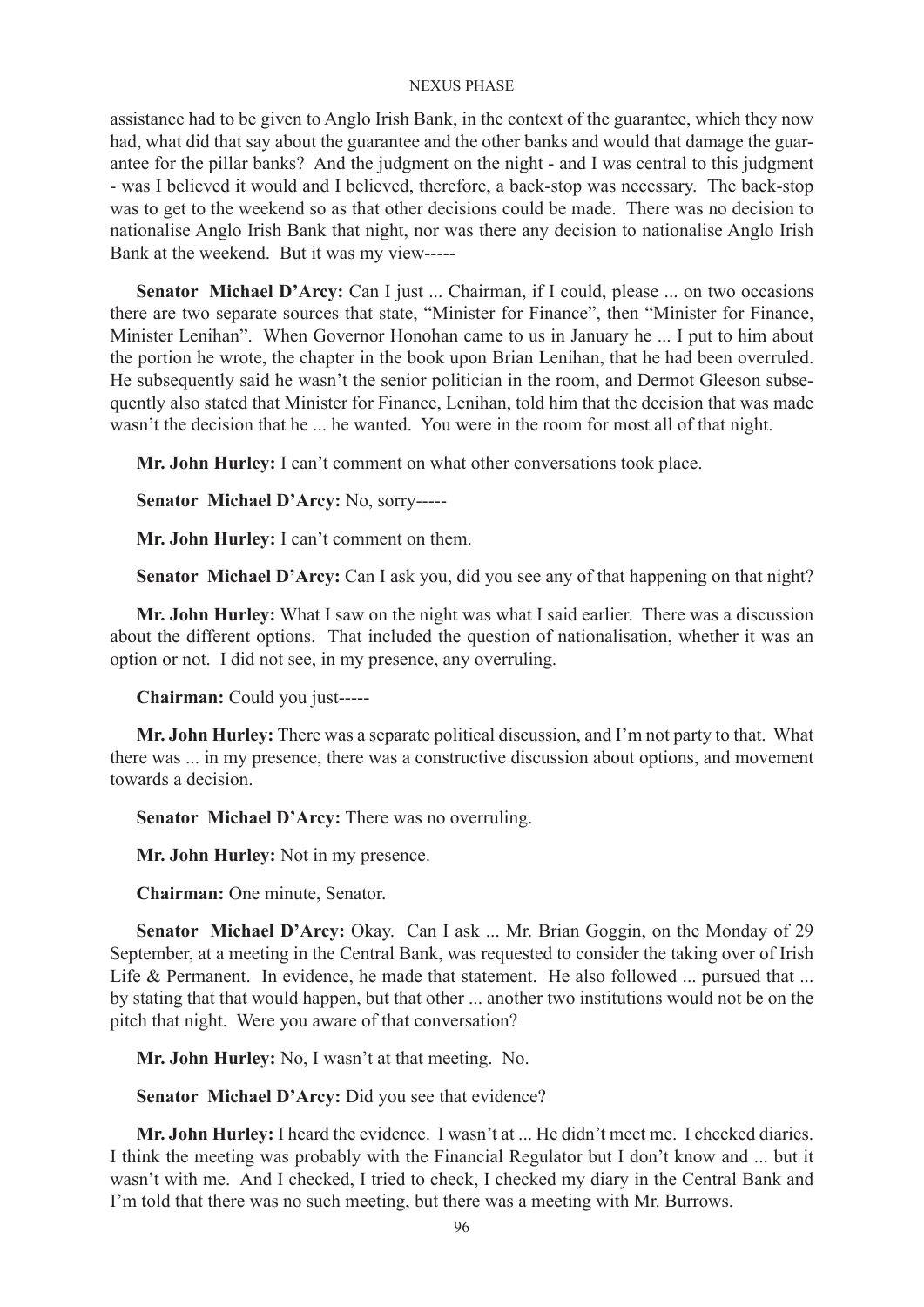**Senator Michael D'Arcy:** And at that meeting with Mr. Burrows, what was the request that was put to Mr. Burrows?

**Mr. John Hurley:** I didn't put any request to Mr. Burrows. Mr. Burrows came in to see me. I expected that he was going to come in to see me about issues related to the Bank of Ireland, but, in fact, the discussion turned out to be all about Anglo Irish Bank, and the issues about Anglo Irish Bank and the difficulties and ... I was in a very difficult position. I was not going to talk to the chairman and governor of one of the larger banks about the internal affairs of another bank, even though we had been all day working on the liquidity position of Anglo Irish Bank.

**Senator Michael D'Arcy:** And even though they had visited Bank of Ireland in that day?

**Mr. John Hurley:** Yes. Well, my recollection, Senator, is ... I don't believe he told me about that meeting. I believe what he told me about were the problems of Anglo Irish Bank.

**Senator Michael D'Arcy:** And you were unaware that they had ... senior-----

**Mr. John Hurley:** To the best of my recollection, I was not informed-----

**Chairman:** Senator-----

**Senator Michael D'Arcy:** Sorry.

**Mr. John Hurley:** -----about that meeting ... but to the best of my recollection, but I was informed about the substantive issue and the liquidity positions that emerged.

**Senator Michael D'Arcy:** You were unaware he had met with senior members of-----

**Mr. John Hurley:** To the best of my recollection.

**Chairman:** Thank you very much, Senator. Deputy Eoghan Murphy.

**Deputy Eoghan Murphy:** Thank you, Chairman, and thank you, Mr. Hurley. I just want to pick up actually where Senator D'Arcy left off. You'd been working on liquidity assistance for Anglo during the course of that day.

**Mr. John Hurley:** Yes.

**Deputy Eoghan Murphy:** So do you know why then Anglo would have gone to the Bank of Ireland and AIB looking for liquidity assistance?

**Mr. John Hurley:** They were obviously very, very worried about the trends. I mean, the trends in liquidity had been .... had been very difficult for Anglo Irish Bank over that period. Also, they were running out of eligible collateral, ECB collateral, and the emergency liquidity assistance we had given was on ineligible collateral with the ECB, so, clearly, they were under very significant pressure.

**Deputy Eoghan Murphy:** Does that mean that, in Anglo's view, the ELA you were working on was going to be insufficient?

**Mr. John Hurley:** I can't tell you what their view was. We would only give emergency liquidity assistance for what was needed. We would not be in the business of giving prospective emergency liquidity assistance for what might be needed, but if emergency liquidity assistance did turn out to be needed, and with the Minister's consent, we would've been prepared to do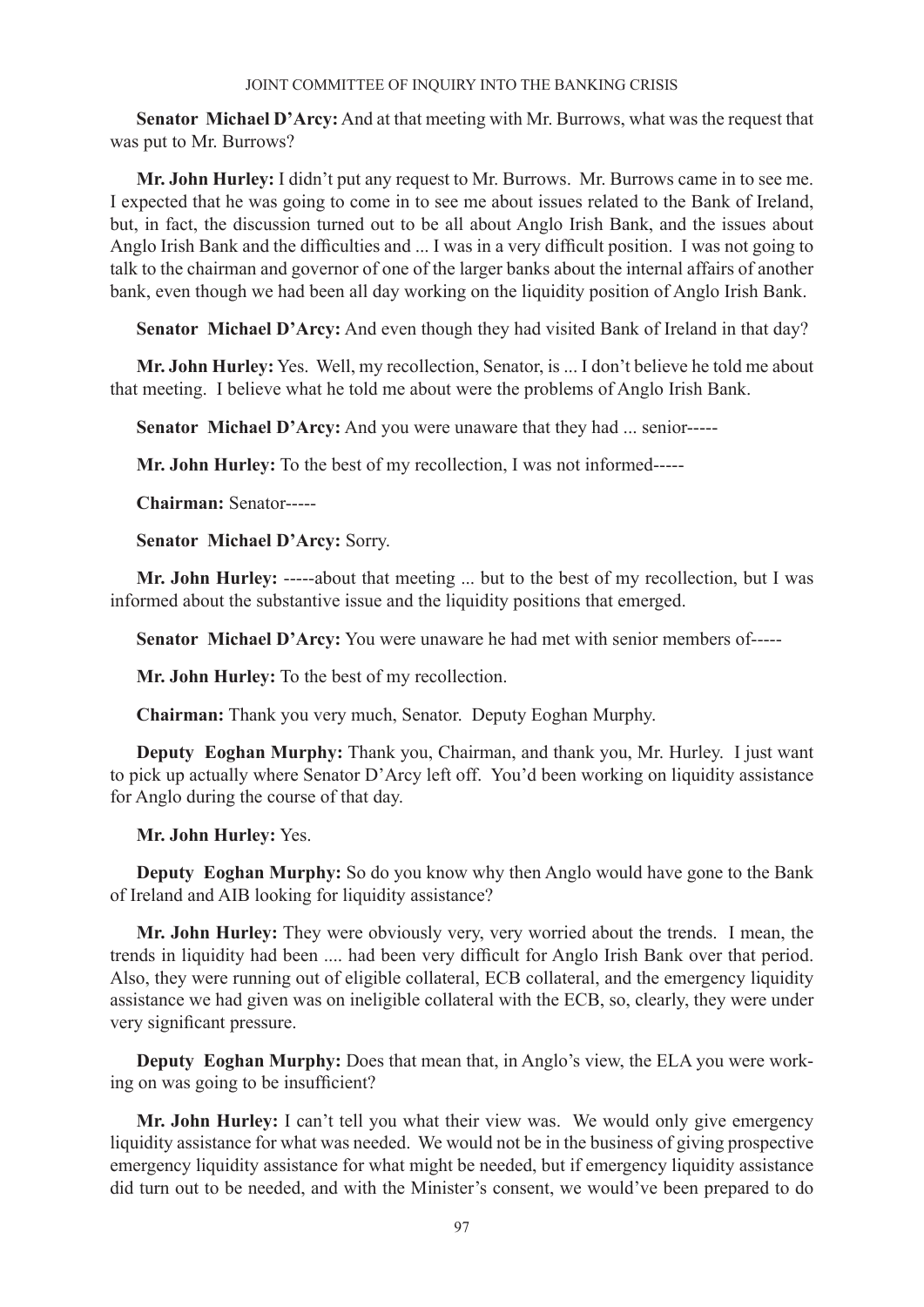that. But the issue that occurred on the night was .... yes, we are prepared to give emergency liquidity assistance to make sure that Anglo will open the following morning. But the bigger question is, what is the impact of that on the system in an environment where confidence in banks was shattered?

**Deputy Eoghan Murphy:** Can I ask then, would a meeting have been taking place late into the hours of 29 September with the Central Bank, with the Financial Regulator, with the NTMA, with the Government, if Mr. Burrows hadn't requested to meet the Government that evening?

**Mr. John Hurley:** Would a meeting have been taken with the Central Bank?

**Deputy Eoghan Murphy:** Yes, in evidence with Mr. Burrows, he said he took the initiative----

**Mr. John Hurley:** No ... what I knew at that time was that a meeting in a Government Buildings had been arranged. I knew what time I had to be in Government Buildings. I knew that Government would be meeting to consider the data which had been available that day, so I knew that imminent decisions would be made and in that context, I also knew that the emergency liquidity assistance for Anglo Irish Bank would be dealt with.

**Deputy Eoghan Murphy:** Okay and you were working on that ELA, prior to asking Anglo Irish Bank ... sorry AIB and BOI that evening to try and provide  $\epsilon$ 10 billion, that ELA work was already under way.

**Mr. John Hurley:** We had the emergency liquidity ready for the following morning and not just that, you know, we would have been in a position to provide other emergency liquidity assistance for Anglo Irish Bank subsequently but the issue was: what does that do to the guarantee and to the pillar banks? And given the stigma attached to emergency liquidity assistance and given the fact that I had the head of a bank in my room telling me about the problems in Anglo Irish Bank, so their problems were certainly known to some people. If they were known all over the city, where did that leave us? As far as I was concerned, the risks were enormous.

**Deputy Eoghan Murphy:** And can I ask you then, in evidence from Mr. Dermot Gleeson, it's page 34 of the transcript. He said the following:

I knew that we had liquidity out beyond a month. I didn't know how much; I wasn't into the detail. I knew we had enough liquidity to be able to pull out reserves of liquidity, all this ... this was helping a competitor, to keep Anglo going until the weekend, if Governor Hurley's version had prevailed.

**Mr. John Hurley:** Well, the ... first of all, my recollection of events is that it was clear that we were talking at that time about a guarantee for six banks. Nationalisation was not on the table. The decision had been made but the intervention by me had to do with the very point I've just mentioned, that if further emergency ... it was known that emergency liquidity would be given to Anglo Irish Bank. If it was known that in the context of a guarantee, far more emergency liquidity would have to be given to Anglo Irish Bank, what would that have done to the guarantee and the decision the Government had just made? And my view was, that was extremely risky. If that position had happened ... if that position had gone out into the public domain, the guarantee could have been damaged and we had to have a coherent position going out to markets seven o'clock the following morning. If that wasn't coherent and didn't stand, the chances of it being challenged would be high and that risk simply could not have been taken.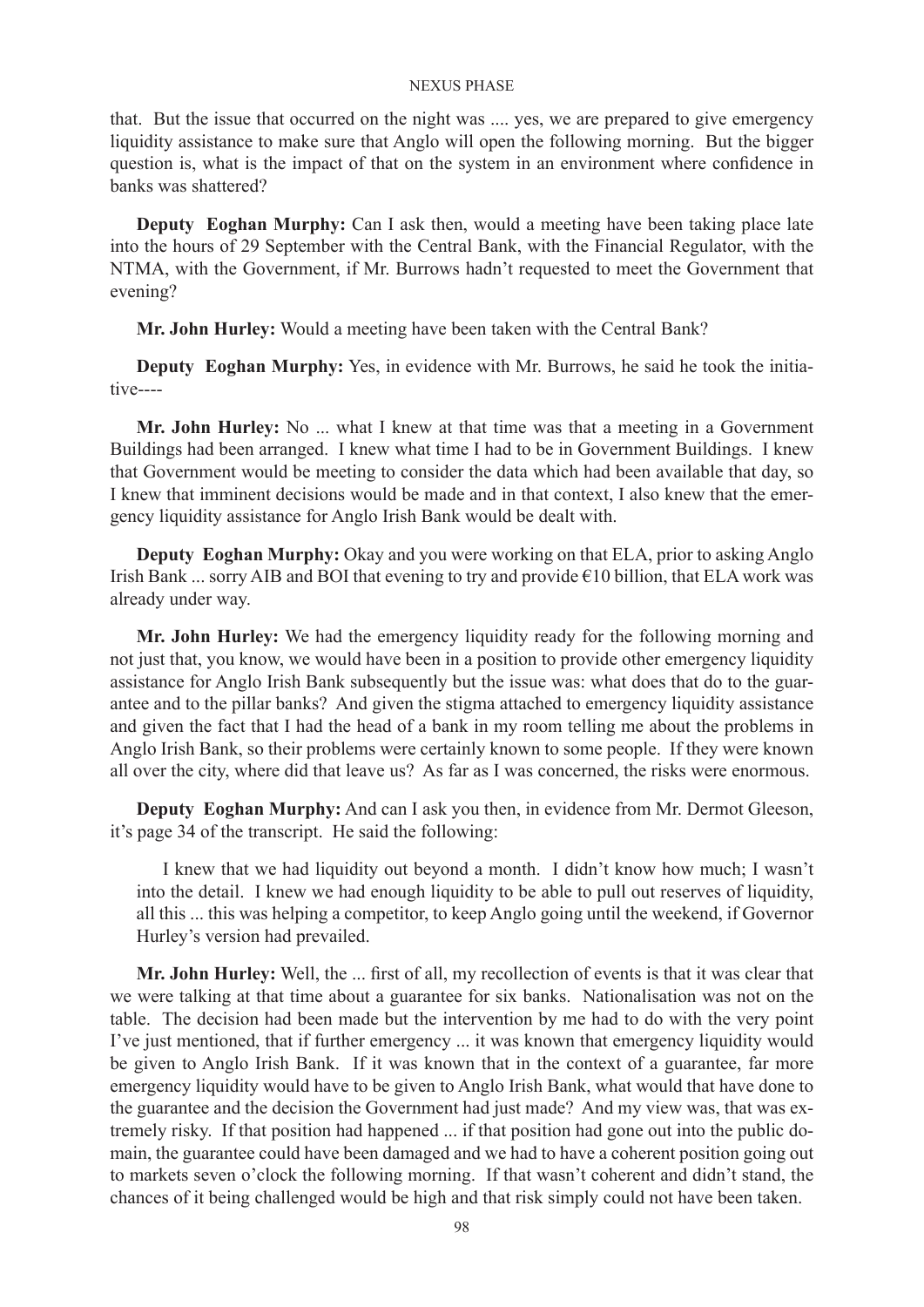**Deputy Eoghan Murphy:** And under your version then, what would have happened at the weekend?

**Mr. John Hurley:** At the weekend, Government would have to consider its options and one of the options they would have to consider would be nationalisation but they seemed to have taken a view against that ... so it could well be that more emergency liquidity assistance would have been given from the Central Bank. That might have been the decision but I would have preferred that that matter was discussed at a weekend and not in the middle of the week. In our stress tests earlier in the year, one of the messages and one of the lessons was "Look, it's very difficult to nationalise a bank in the middle of the week". So, you buy time ... you have other options at the weekend to consider, it might be nationalisation, it might be something else but at least you wouldn't have a run on the guarantee and the Government's decision wouldn't come down.

**Deputy Eoghan Murphy:** Okay, thank you. If I just put another quote to you from Mr. Dermot Gleeson, it's page 66 of the transcript:

I mean when Governor Hurley says "Can you get €5 billion to keep Anglo going to the weekend?" it wouldn't make any sense if you were going to guarantee six banks the next morning for us to be providing liquidity to the weekend. It was inconsistent with that.

**Mr. John Hurley:** I thought the decision that the Taoiseach announced was clear. Now, I do accept that there was moving in and out of the room, so I can't actually say who was in the room at the particular time but, in my view, the decision ... the Taoiseach's decision ... the Taoiseach's announcement of the decision was very clear, so I don't understand-----

**Deputy Eoghan Murphy:** Mr. Gleeson's point that asking AIB for funding and guaranteeing the six banks is inconsistent, the two actions.

**Mr. John Hurley:** But I thought it was very clear. I thought my position was that we wanted to protect the guarantee, that, if in fact, you have to extend more emergency liquidity assistance to Anglo Irish Bank, when already the situation of Anglo Irish Bank was out in the marketplace, that could damage the guarantee for the two pillar banks. And in that situation the Government would have made a decision to guarantee the entire financial system and you would be endangering the guarantee. I saw no sense in that and I said so.

**Deputy Eoghan Murphy:** Thank you. I want to just then move to your opening statement on page 8. You were talking about arrangements having been put in place to ensure that information on liquidity position in each of the banks was readily available and circulated to the domestic standing group. So did you have that information, that up-to-date information on the evening of 29 September?

**Mr. John Hurley:** Yes, we had up-to-date information on the liquidity position of the banks. We had total flows for the previous period since Lehman's, both in relation to ECB funding and outflows. And that day we had a picture of exactly what happened that day because, I said in my earlier evidence that it looked very much at the weekend, and we had meetings all over the weekend, it looked very much at the weekend as if there might be enough liquidity for the banks for the week. That changed on Monday.

**Chairman:** Deputy, a few more minutes.

**Deputy Eoghan Murphy:** Thank you. Who was collating that information?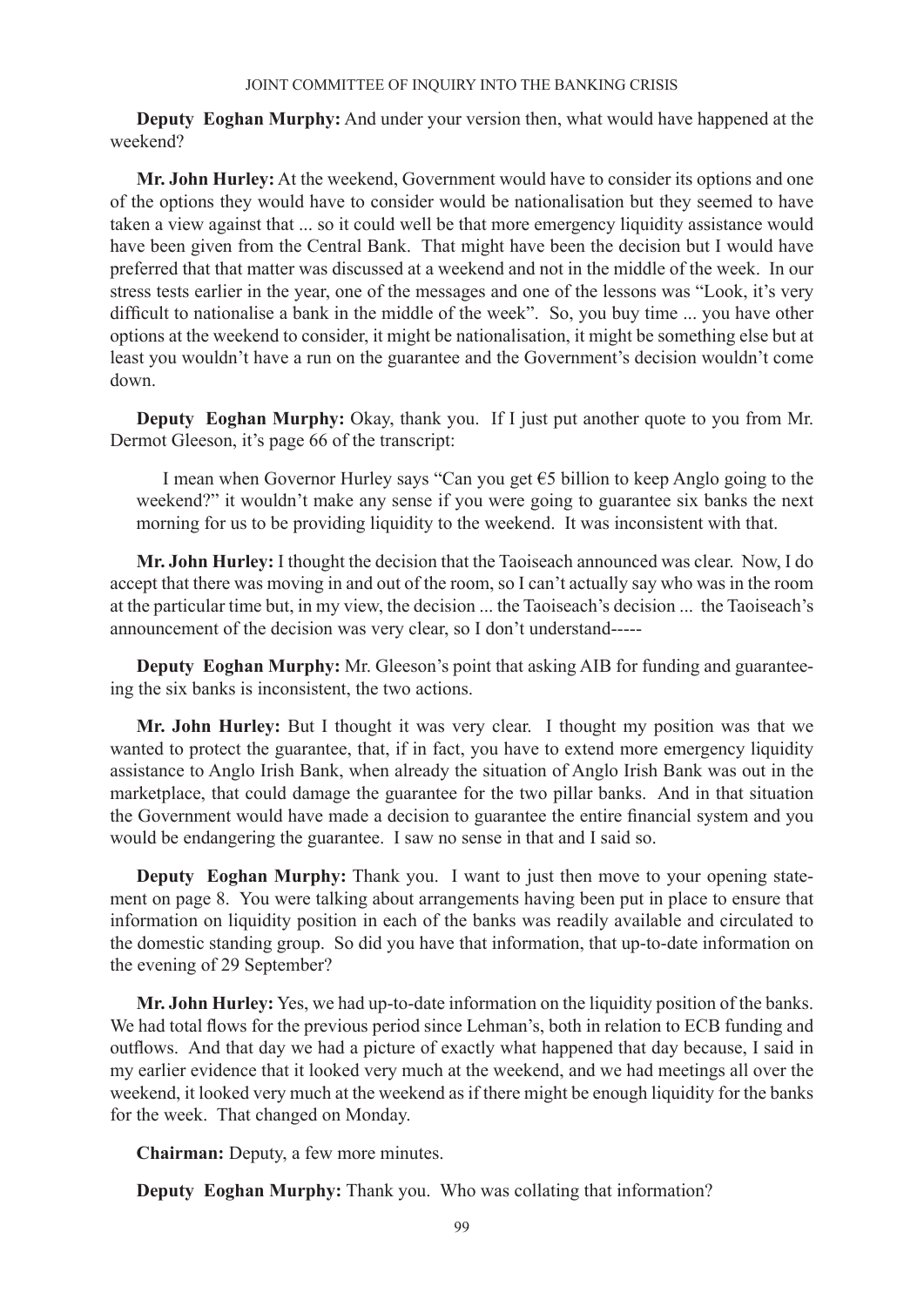**Mr. John Hurley:** That was being collated in the Central Bank and the regulatory system. There was, there was an arrangement in place ... daily arrangement in place to collect that information and it was passed to the Department of Finance.

**Deputy Eoghan Murphy:** In hindsight, are you satisfied that the information provided was both accurate and sufficient to making the decision that was made?

**Mr. John Hurley:** Absolutely. I mean we ... this question came up earlier in discussions, and because of the size of our banking system we had a ... we had a very good handle on what the liquidity position was in each of the banks. That system was built up over the previous ... over the previous year, and intensified. And in my view, we had a far better handle on the liquidity position in our banks than some of the other countries had about their banks.

**Deputy Eoghan Murphy:** Okay. And when we come to post-Lehman's in September 2008, is the domestic standing group still the primary vehicle for dealing with the crisis, if that was in operation on the night of the guarantee?

**Mr. John Hurley:** No, post-Lehman's ... when I came back to the bank - I came in briefly on the 17th but the main day was the 18th - when I came in to the bank, really this had ... this had been elevated to more senior levels and the ... it was the heads of the institutions, together with Ministers that were very deeply involved in this. But that would have involved all the support staff that had been involved in the domestic standing group as well.

**Deputy Eoghan Murphy:** You participated on the domestic standing group?

**Mr. John Hurley:** No, the domestic standing group was usually at deputy level. I would have attended one meeting of the standing group, it might have been the inaugural meeting, but other than that, the domestic standing group would be held at the level one or two levels below.

**Deputy Eoghan Murphy:** If we go back to March of 2008 and work that the DSG was doing, would you have been familiar with the scoping paper that was being prepared at the time in relation to possible guarantee scenarios?

**Mr. John Hurley:** I cert ... I believe I was. I believe that I would have been briefed on the outcome. I referred to it earlier, when I said earlier in the year the question of a broad guarantee was discussed in the context of the domestic standing group and I think there was an adjustment made which was "Look, a broad guarantee might have to be considered in this systemic situation".

**Deputy Eoghan Murphy:** What action was taken on foot of that?

**Mr. John Hurley:** Action taken on foot of that?

**Deputy Eoghan Murphy:** Yes, the fears that the-----

**Mr. John Hurley:** These were ... these were options that were being considered. The immediate action that was taken on this was in the context of the stress test. There were stress testing exercises earlier in the year. If I remember, I would have got a report on the stress testing exercises and one of the conclusions was that there was too quick a movement to a guarantee in the context of the stress test. So when I came along and came back to the bank on 17 and 18 September, that would have been the reason for my view on the 18th, that I'm not recommending a broad guarantee now, that I'm, I'm urging caution in relation to this.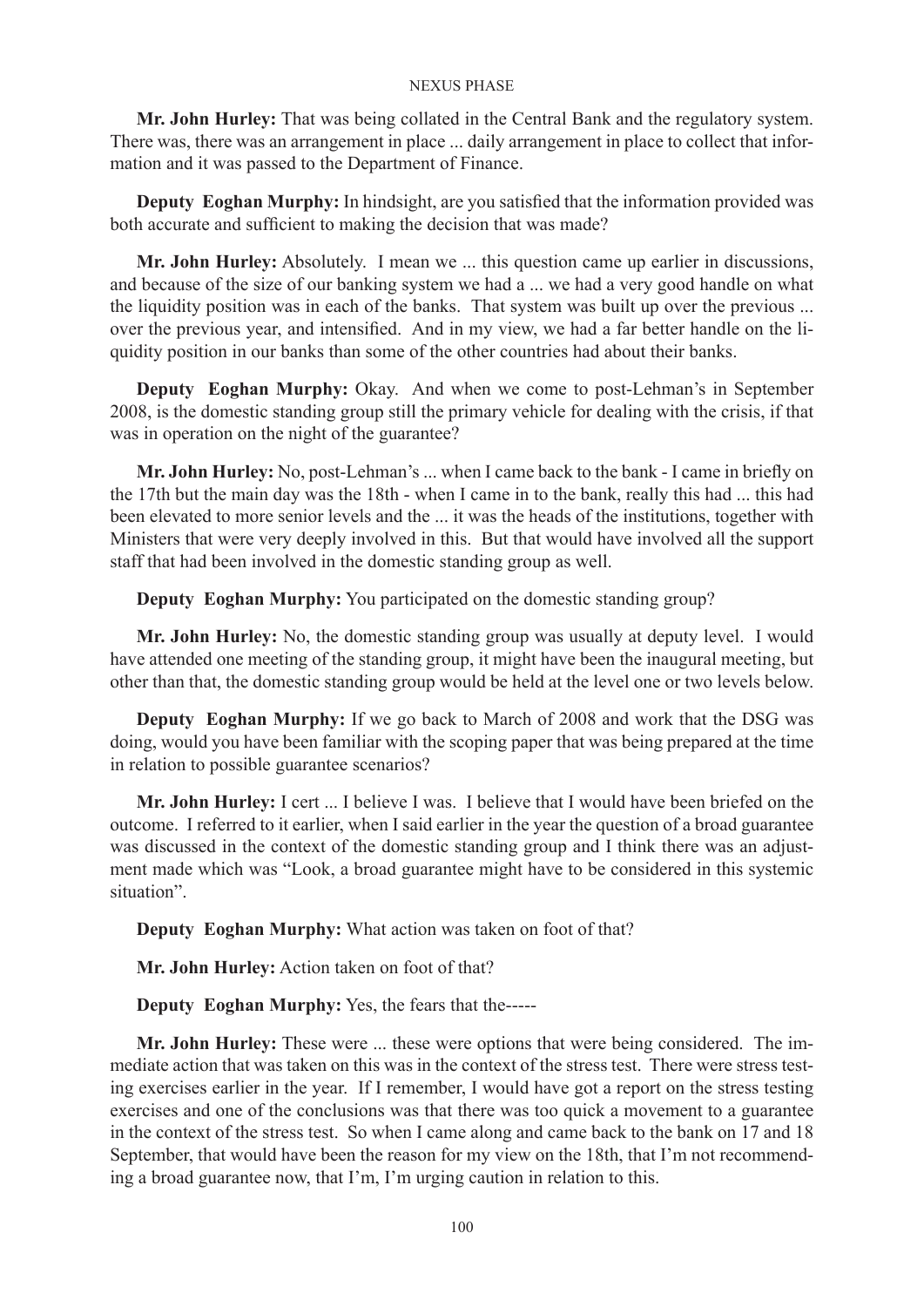**Chairman:** I'm going to take it if you don't take it, are you going to take the question?

**Deputy Eoghan Murphy:** It is my question Chair.

**Chairman:** Okay, but you're out of time now.

**Deputy Eoghan Murphy:** Yes but one final element to it. In March 2008 that discussion is happening at the DSG. Did you approach the banks individually to ask them to support each other with funding, referring it to as the green jersey agenda?

**Mr. John Hurley:** There would have been a discussion when we met some of the major banks about the potential for their assisting smaller banks that came in to difficulty. That would have happened and you ... you would expect in a banking system that if a small bank was in difficulty, that the first port of call would be the main banks because private sector solutions would be the main vehicle at that stage. So that would have been put in discussions, I think it would have been put by me in discussions to the pillar banks.

**Chairman:** Deputy, you are out of time. I just need to raise this issue on the domestic standing group before we move on. You mentioned there, Governor ... as role as Governor, you did not have a central, pivotal role in the domestic standing group, but given the parties comprising domestic standing group, can you outline the possibility that there was a deficiency in the domestic standing group operating model, which may have resulted in the group's failure to identify early signs of a crisis? There is documentation, in our core documents on notation, that in the Central Bank's assessment of financial markets in or around November 2007 presented to a meeting of the DSG it states that, "If present market conditions persist as expected into 2008 there will be an increased risk of liquidity arising from Irish banks", and it also goes on to say that, "The Central Bank the Financial Regulator continues to liaise with the banks closely at CEO levels and are monitoring the position very closely".

**Mr. John Hurley:** I don't think there was a deficiency, and the type of report that you mentioned is exactly what you'd expect, that you were ... you were building up a monitoring system which, I think, was quite advanced in relation to the monitoring systems of other countries and the DSG was pivotal to that so I really don't think there was any deficiency. I thought that the operations of the domestic standing group and the way it went about its business and the issues that cropped up, I thought they were appropriate.

**Chairman:** Okay. I just want to return to one other matter as well. It is just could you comment further on your earlier reference to political discussions after the discussions which the bank ... with the banks which were discussed and agreed around the guarantee, and, importantly, who participated in those discussions?

# **Mr. John Hurley:** The political-----

**Chairman:** This is ... you mentioned earlier about the political discussions after discussions with the banks. This is when the ... when you said Mr. Cowen made it very, very clear to the banks as to what the position was-----

**Mr. John Hurley:** Oh sorry, yes. The political meeting-----

**Chairman:** -----and then you said that there was a political meeting and discussions. Who was at that?

**Mr. John Hurley:** My memory of it and again ... my memory was that the Taoiseach, the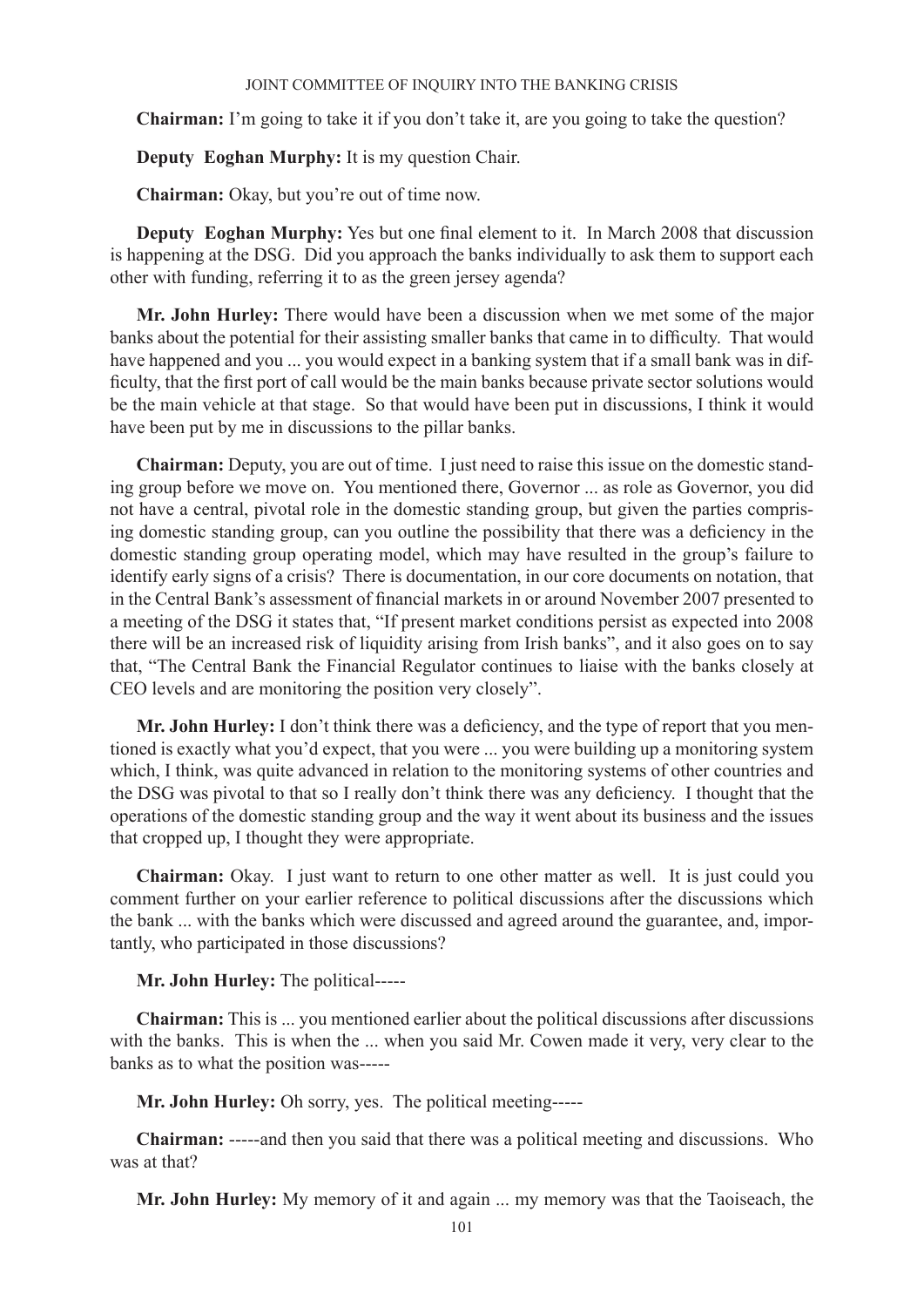Minister for Finance and possibly the Attorney General, I'm not certain and I'm not sure about the Department of the Taoiseach, withdrew to the Taoiseach's room.

**Chairman:** Okay, thank you. Senator Susan O'Keeffe.

**Senator Susan O'Keeffe:** Thanks, Chair. Mr. Hurley, did the Central Bank ever assess worst-case contingency scenarios of a systemic bank failure?

**Mr. John Hurley:** The ... what we did was we stress tested, and we stress tested in the context of the stress tests that were available internationally. We never stress tested for the type of issue or crisis that emerged and neither did any other country.

**Senator Susan O'Keeffe:** And even after Northern Rock had failed and, you know, we were much more acutely aware of what might happen, did that cause you to revisit?

**Mr. John Hurley:** No, no. We did ... we were stress testing for individual banks and some of the stress tests, particularly the bottom-up stress test was a very severe stress test which involved a significant shock to the property market, were stress tested. But it was an individual bank stress test and I accept, Senator, that there was no stress testing for the type of crisis that happened, not here, not anywhere, but, clearly, the risks that gave rise to this international crisis, they had their roots in some of the major issues that we've spoken about: a collapse in the broad market, a failure of the Basel accords, low interest rates for too long, far too much increase in the money supply. These are the things that gave rise to the problem that eventually came to cause the implosion of the financial system.

**Senator Susan O'Keeffe:** If we look, Mr. Hurley, if you like from sort of the end of November '07, we know that the Financial Regulator, for example, had been meeting with the various institutions to discuss their liquidity contingency plans. We've heard that. We know that assessments were being made of key loans at five banks. We know that INBS had particular financial instrument debt, if you like, of  $\epsilon$ 7 billion and we know then, coming into early September of 2008, that now two key banks were asked in by the regulator to discuss INBS, in particular. So, if you like, there were lots of things all accumulating over a period of time. How then did we end up, if you like, in a panic all in Government Buildings on that night? How come there wasn't an earlier, more controlled, more calm intervention on behalf of, and by, the Central Bank?

**Mr. John Hurley:** Well, I mentioned earlier in the discussion that before I left for hospital in July, that an assessment was made with the banks of the liquidity position of the stresses and strains at the time so as that I could speak to the Minister before I left but also so as that I could go and speak to the ... at ECB meetings, and to take the temperature of what was happening in Europe at that time. And the view in Europe, before the summer of 2008, with everything that was being done internationally by all the central banks and by the ... about liquidity, interest rates, everything coming together ... the view was that it was very likely that within six months we'd see a significant easing in the liquidity situation.

# **Senator Susan O'Keeffe:** Even though-----

**Mr. John Hurley:** So you ... you could imagine my surprise then, when I'm watching the television just out of hospital and I see the bankruptcy of Lehman's.

**Senator Susan O'Keeffe:** But all of these banks that were troubled at home, these were all actually exceptional circumstances and, in an Irish context, for that many banks-financial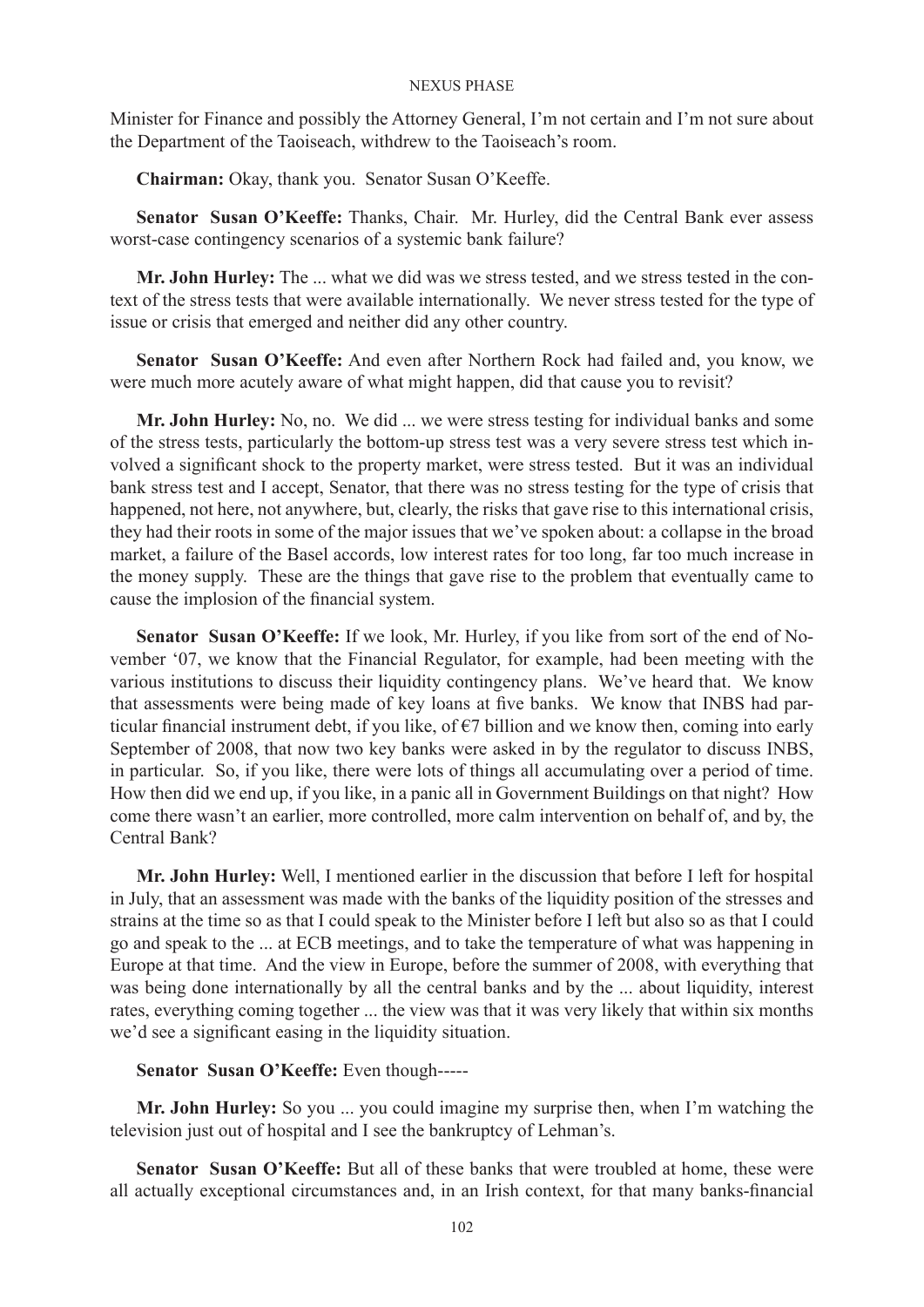institutions to be in trouble simultaneously in a small country, how come it didn't cause the Central Bank to act more quickly to calm things rather than wait for it to accumulate into that single night when it all went-----

**Mr. John Hurley:** Well, of course, no one expected-----

**Senator Susan O'Keeffe:** -----into the air?

**Mr. John Hurley:** -----no one expected it was going to accumulate but banks all over Europe were in the same position.

**Senator Susan O'Keeffe:** How could it not accumulate, Mr. Hurley, if ... if the ... in the size of the country, if you have so many institutions saying, "We're in trouble, we're in trouble'', in all kinds of different ways.

**Mr. John Hurley:** But they were saying it everywhere. It wasn't just in Ireland.

**Senator Susan O'Keeffe:** No, but we're not interested in everywhere, we're just interested in Ireland.

**Mr. John Hurley:** But, but this is the nature of the crisis we were in. It was a crisis, a world crisis at the time emanating right ... coming right across the globe and we were part of that.

**Senator Susan O'Keeffe:** But, Mr. Hurley, you were the Governor and you had your team and there was the Department of Finance ... lots of specialists ... you know, people with years of experience in banking ... years of experience in all kinds of ways and yet, for the first time ever, in your collective lifetime, all of these institutions were in trouble in parallel, simultaneously and no one said, ''Mmm, why don't we intervene now?'' There was all sorts of talk going on behind the scenes. We've seen all the papers and yet, you were, if you like, all accelerated into several rooms in Government Buildings on the night of the 29th. How did it come to that?

**Mr. John Hurley:** Because of the dramatic deterioration that occurred suddenly. If you look at the-----

**Senator Susan O'Keeffe:** But they were already deteriorating-----

**Mr. John Hurley:** If ... if you look at the ... the-----

**Senator Susan O'Keeffe:** Sorry.

**Chairman:** Just allow a bit of time for him to respond now, Senator.

**Mr. John Hurley:** If ... if you look at the overall level of, say, ECB support given to the banking system earlier in 2008, it was fairly static. It changed dramatically during the months of August and early September. And after Lehman's, I think it moved from ten to 15 to 40 in a very, very fast space of time. But it had been quite reasonably static up until then. That's my view. The ... the outflows after Lehman's were dramatic.

## **Senator Susan O'Keeffe:** Okay.

**Mr. John Hurley:** So we ... we are talking about a quantum shift in the problems associated with the financial sector in that space of time.

**Senator Susan O'Keeffe:** Do you know, Mr. Hurley, why all the banks were not repre-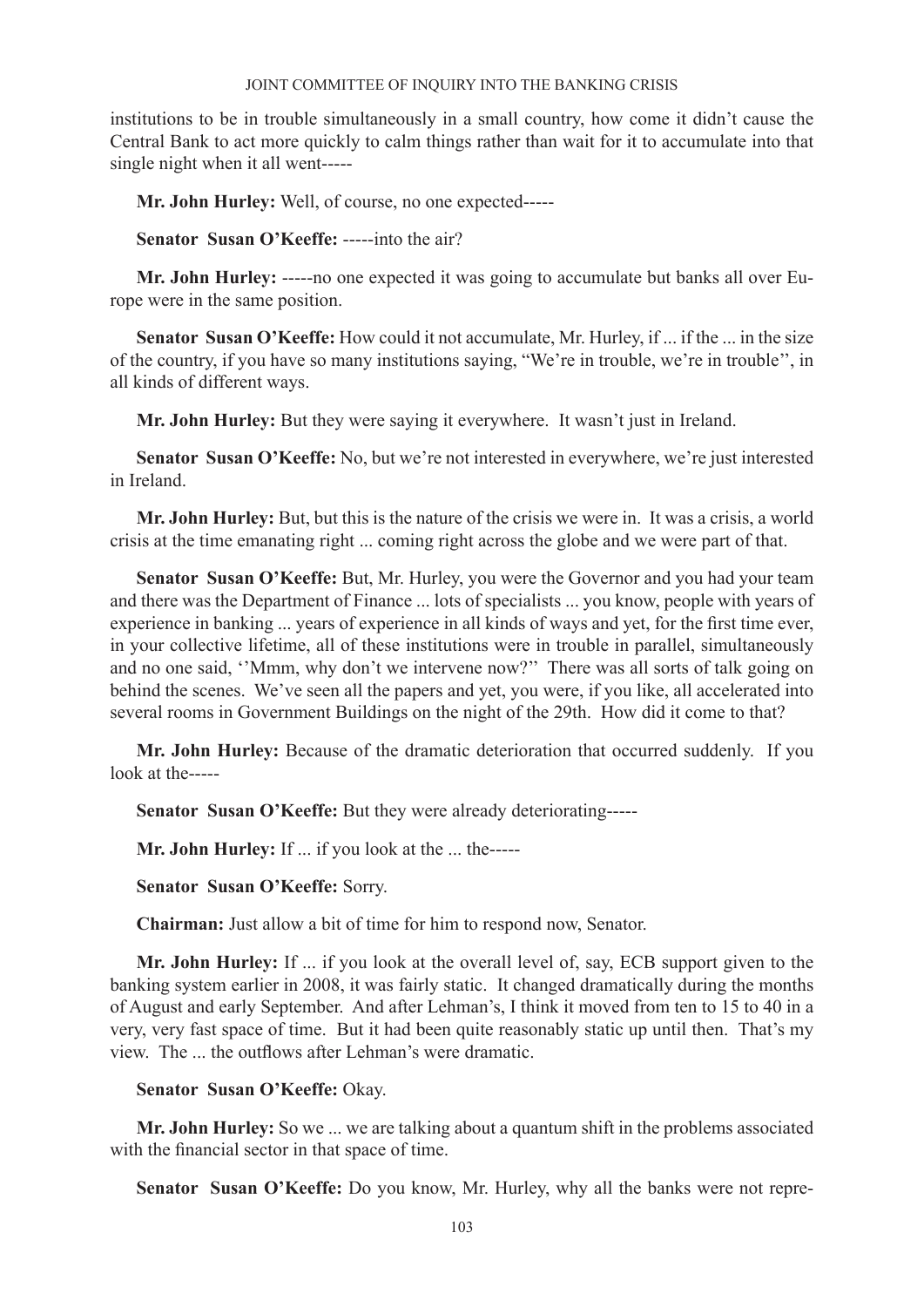sented in Government Buildings that night?

**Mr. John Hurley:** I don't, but I presume it was because two banks sought a meeting.

**Senator Susan O'Keeffe:** You said to one of my colleagues that you knew you had to be in Government Buildings that night but ... but ... were ... did you know you had to be there because they had asked for the meeting?

**Mr. John Hurley:** No. Arrangements-----

**Senator Susan O'Keeffe:** Was the meeting organised by someone else?

**Mr. John Hurley:** Arrangements had been made for us to meet in Government Buildings at a particular time.

**Senator Susan O'Keeffe:** But these guys just pitched into-----

**Mr. John Hurley:** And at that ... at that stage there was no knowledge that the banks were going to be there.

**Senator Susan O'Keeffe:** Right. Do you know why the NTMA were excluded from the conversation that night?

**Mr. John Hurley:** There were moments in time when everyone was excluded-----

**Chairman:** Mr. Hurley, I think the question was why they didn't participate.

**Senator Susan O'Keeffe:** I beg your pardon, they were not ... they didn't ... they were not asked to participate at all, even though they were in the building. Do you know why that might be?

**Mr. John Hurley:** But this is a matter for the Minister and the Department. They ... the NTMA is part of that nexus. I wouldn't be able to make a ... give a comment on that. But I do know that at a particular moment in time, we were all in the ante-room. And I was called back into a meeting, for example, with the banks. Whereas I had been in the ante-room as well. So that's the nature of ... of what happens on these occasions and the Minister and the Department would have been speaking to the NTMA in the course of the evening, I would imagine.

Senator Susan O'Keeffe: No, they didn't, according to the evidence that was given here. That didn't happen.

**Mr. John Hurley:** Well, but it is a matter for the Minister and the Department.

**Senator Susan O'Keeffe:** Okay, that's fine-----

**Mr. John Hurley:** I really can't comment.

**Senator Susan O'Keeffe:** I know, but you ... you had separately ... the Central Bank had separately been having meetings with the NTMA in September because they were part of the team in ... in this sort of emergency-----

**Mr. John Hurley:** They ... they ... they attended-----

**Senator Susan O'Keeffe:** So all of a sudden they were out the door.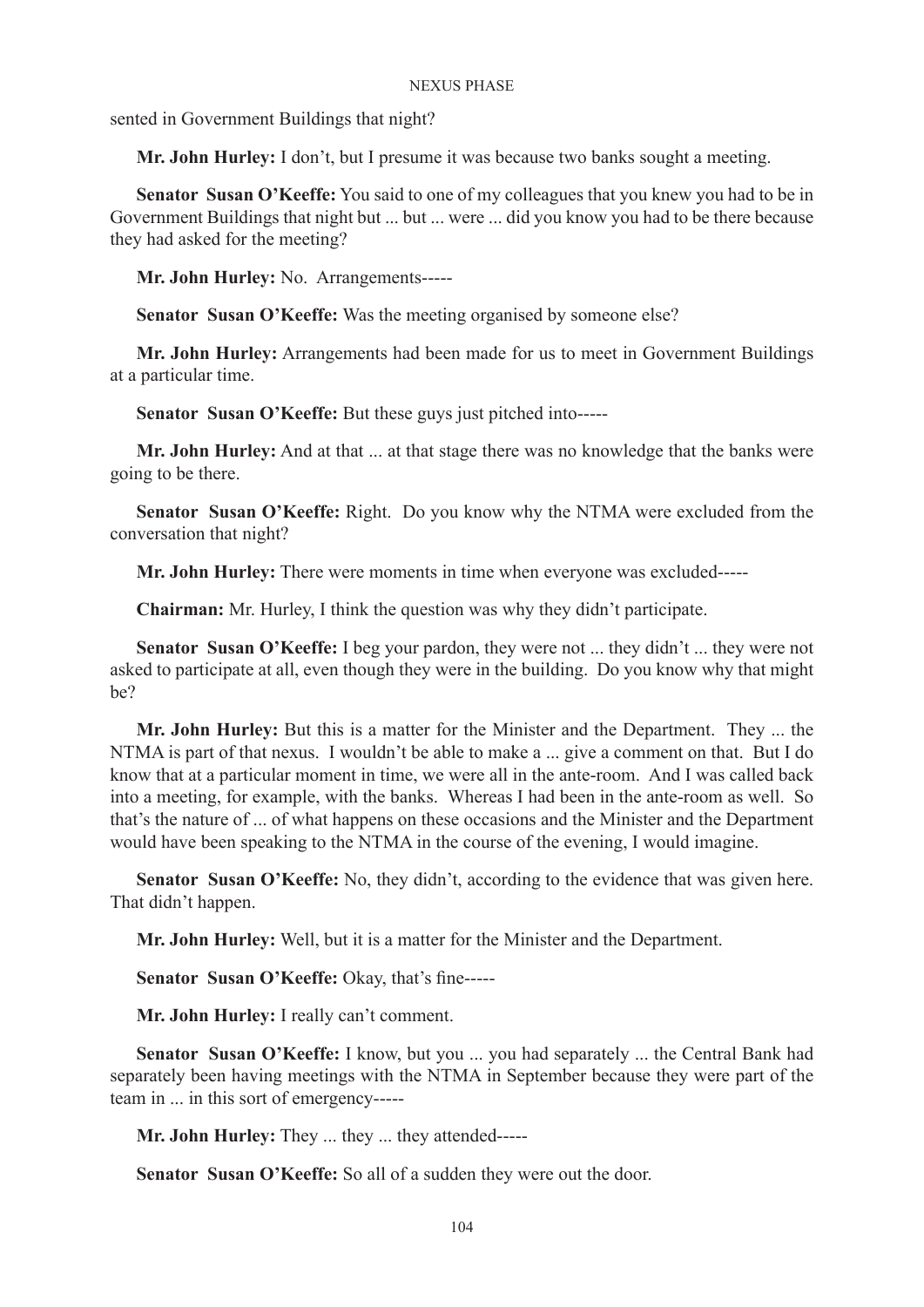**Mr. John Hurley:** ------they ... they attended meetings that I was at, yes.

**Senator Susan O'Keeffe:** Yes. But were they not called by the Central Bank?

**Mr. John Hurley:** In the context of the domestic standing group, they might have attended those meetings, is that what you mean?

**Senator Susan O'Keeffe:** Yes, I mean, I-----

**Mr. John Hurley:** But they were primarily... these probably would ... I think the ... the chair of the domestic standing group at that stage was probably the Department of Finance. And, again, I am at a loss because I was missing for some months so I ... I really don't want to give you wrong information.

**Senator Susan O'Keeffe:** If you had known that night ... the evidence that was given by the NMTA that there was  $\epsilon$ 9 billion in rolled-up interest ... if you had known that at that time, would that have made a difference?

**Mr. John Hurley:** I don't understand the point, Deputy.

**Senator Susan O'Keeffe:** Okay, I'll leave it.

**Mr. John Hurley:** ----- or Senator, I'm sorry.

Senator Susan O'Keeffe: It's fine. Do you think that all banks were systemically important?

**Mr. John Hurley:** Yes. They became systemically important in the course of this crisis. It's quite unique. They wouldn't have been, ordinarily, but this particular crisis and the nature of its unfolding made them systemic, in my view.

**Senator Susan O'Keeffe:** Even though they weren't before?

**Mr. John Hurley:** Even though they weren't before. It's just that the nature of this crisis, which was different from anything that really had occurred, made the interlinkages between banks and the contagion between banks, brought it alive, and in my view there was danger everywhere.

**Senator Susan O'Keeffe:** There was a discussion around about the idea of describing all the banks as being solvent when the press release or the Taoiseach's statement was going to be issued the next day. There was a debate about whether they should all be described as solvent or not. Do you recall that debate and were you part of it?

**Mr. John Hurley:** No, I wasn't in the building at the time. I had left after the meeting with the banks and I wasn't involved in the press release, and I think the time was about 1.30 a.m. or  $2$  a.m.

**Senator Susan O'Keeffe:** When you were at those meetings in Government Buildings were you there, was the Financial Regulator in the room at the same time as you, or their representatives I mean, or were you separate do you recall?

**Mr. John Hurley:** At the plenary meetings, when the entire groups were present, the Financial Regulator's representatives would have been there, yes; in the plenary meetings, so far as I recall.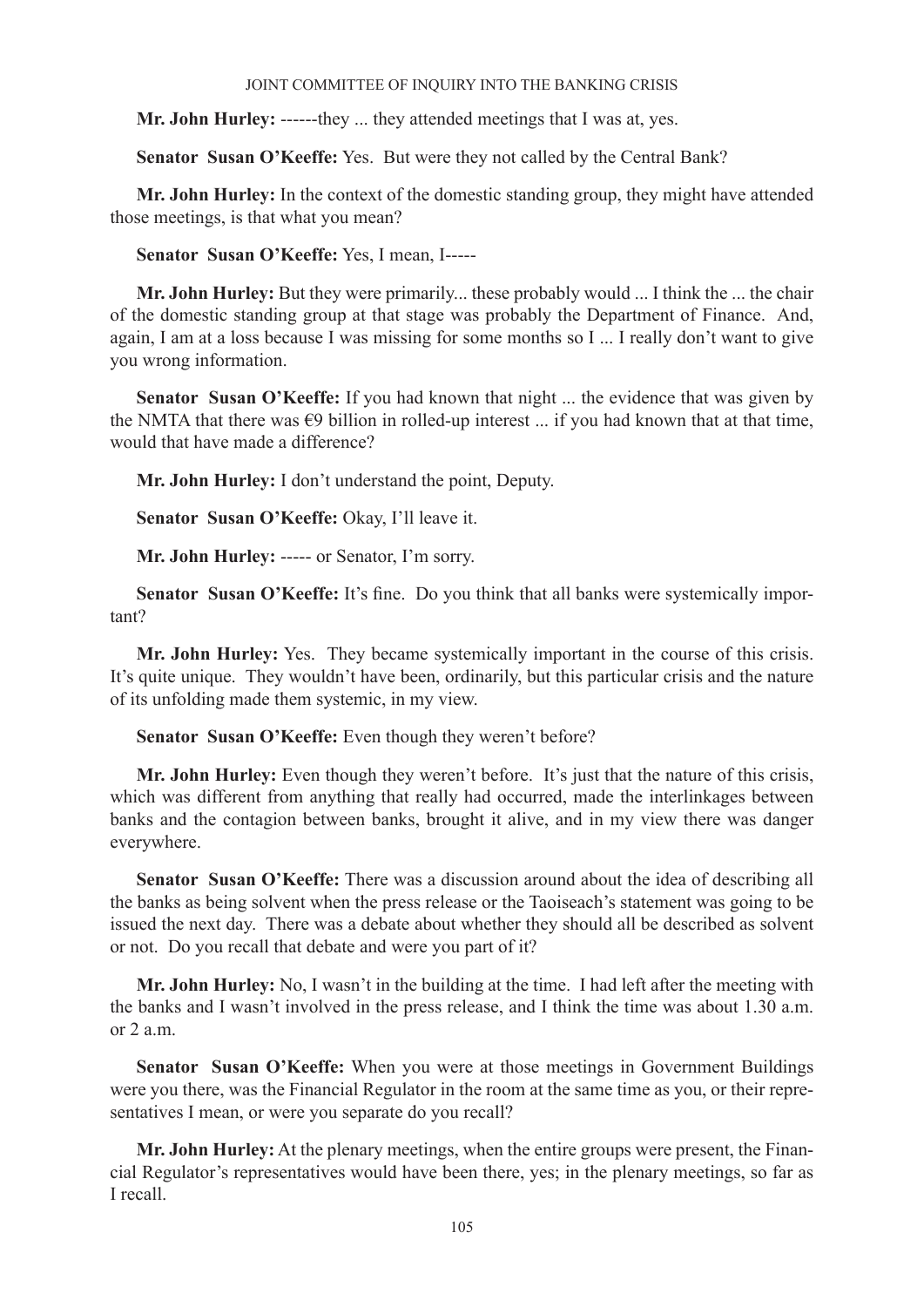**Senator Susan O'Keeffe:** Do you recall if there was a suggestion made that there should be nationalisation for one and a guarantee for the rest?

**Mr. John Hurley:** Please explain that again, Senator?

**Senator Susan O'Keeffe:** I'm sorry. Was there ever a suggestion on the table that one bank would be nationalised and the remaining five would be guaranteed?

**Mr. John Hurley:** I can't recall that as a proposal. I can recall the question of nationalisation being discussed.

**Senator Susan O'Keeffe:** Okay. Can I ask one last question?

**Chairman:** Yes, indeed.

**Senator Susan O'Keeffe:** In a letter that was written subsequently, and it appears in Vol. 3 of your - it was written I think in May 2009 and it just refers to, it was a sort of a reassurance being given that Anglo was of systemic importance. Do you-----

**Chairman:** What page, Senator?

Senator Susan O'Keeffe: I'm sorry, I can't find the page. Do you recall writing that letter? It's right at the end of the book, I think.

**Mr. John Hurley:** Is this the letter about the capital allocation of  $\epsilon$ 4 billion?

**Senator Susan O'Keeffe:** Yes.

**Mr. John Hurley:** Yes.

**Senator Susan O'Keeffe:** Do you recall writing that letter?

**Mr. John Hurley:** Yes, yes. That letter was written, I think, as part of the discussions with the European Commission, as far as I remember, in relation to the state aid issue around recapitalisation of Anglo. That's my recollection.

**Senator Susan O'Keeffe:** Yes, and you describe the bank as being of systemic importance. Sorry I can't find the references.

**Mr. John Hurley:** Yes, that's correct, and it was.

**Senator Susan O'Keeffe:** Yes. Because I think, was that the first time that the Central Bank had said that in writing, that Anglo Irish was a bank of systemic importance?

**Mr. John Hurley:** I don't know that I can confirm that. But as far as I'm concerned, the bank was systemically important as we moved through this very difficult period.

**Senator Susan O'Keeffe:** Thank you.

**Chairman:** I just want to stay with the issue of capital adequacy there, Mr. Hurley, and ask you to comment upon the general capital adequacy impact results of the loan book reviews and whether they gave rise to further action.

**Mr. John Hurley:** I don't understand the question, Chairman. What are we speaking about?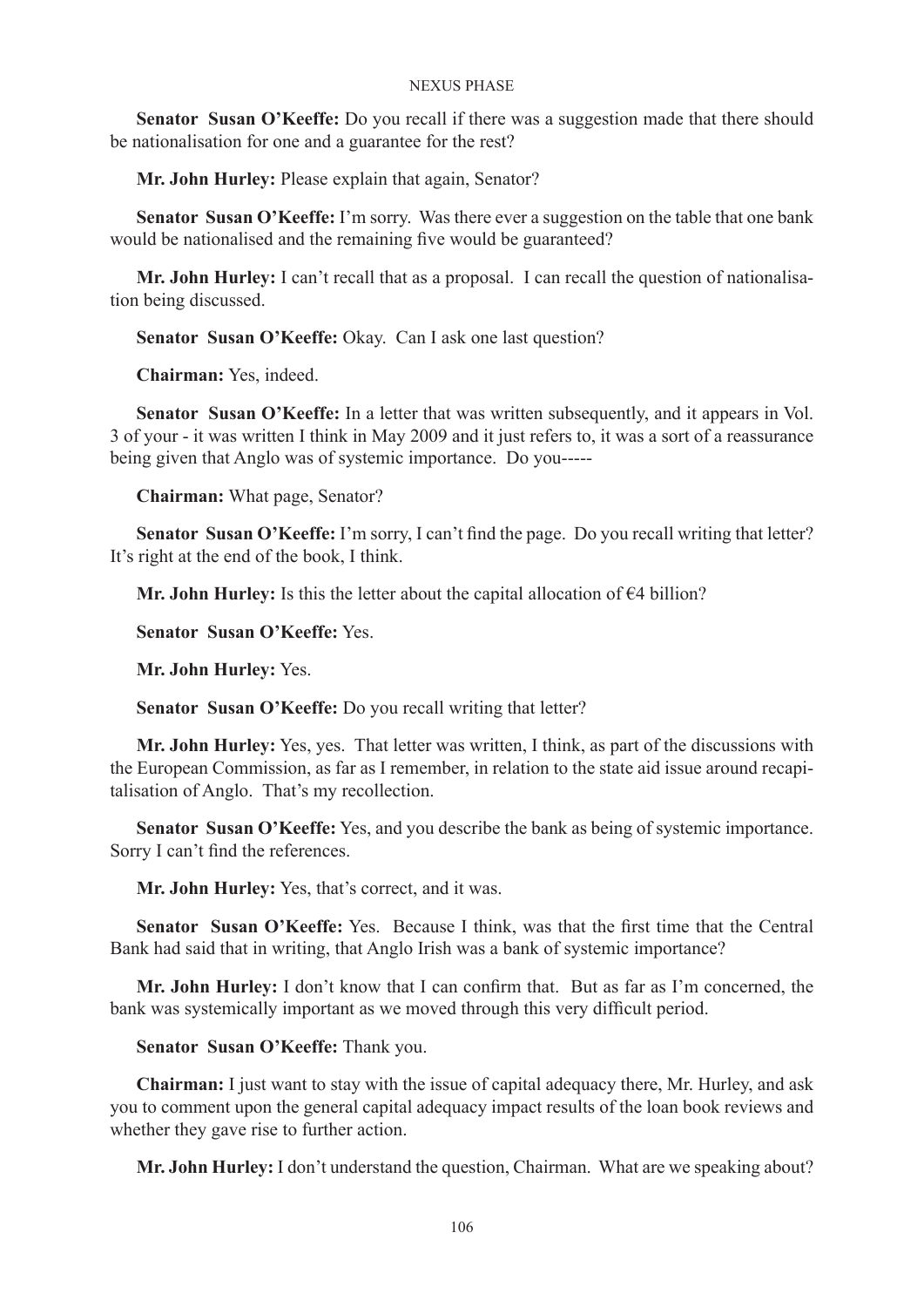**Chairman:** There were loan book reviews carried out of all the banks. That resulted in a general capital adequacy examination that then led to further action. So what I'm asking you is can you comment upon the general capital adequacy impact results of the loan book reviews there were loan book reviews carried out - and whether they gave rise to further action?

**Mr. John Hurley:** I don't - who carried out the reviews?

**Chairman:** The Central Bank.

**Mr. John Hurley:** By the Financial Regulator presumably.

**Chairman:** Sorry, I'll come back to you in a moment on it.

**Mr. John Hurley:** Yes. I'm not sure of what I'm being asked here.

**Chairman:** I'll get the relevant note here. Deputy McGrath.

**Deputy Michael McGrath:** Thank you very much, Chairman. Mr. Hurley, Senator O'Keeffe asked you there about worst case contingency scenarios of a systemic bank failure and you responded in detail. Can I just follow up by asking, in your assessment would the evidential base for the Government decision on the guarantee have been strengthened if such a contingency assessment had been done?

**Mr. John Hurley:** I think the answer to that is "Yes". I mean the fact of the matter is that we had very significant information coming through the Financial Regulator in relation to the individual banks. Subsequently, examinations were done - I think it was by Pricewaterhouse ... they came to a view and that gave a view on a certain level of capital that was required. Now, I think that ... that wasn't a view of insolvency but it was a view of extra capital that would have been required. I mean, if that had been done earlier, at least that view would have been there.

**Deputy Michael McGrath:** Okay. Did you say earlier on, Mr. Hurley, that there was an ECB Governing Council teleconference call on 29 September 2008?

**Mr. John Hurley:** As far as I know, yes, but I'd like to confirm that.

**Deputy Michael McGrath:** Yes, please do, yes.

**Mr. John Hurley:** Teleconference on 29 September.

**Deputy Michael McGrath:** Okay. And was Ireland specifically discussed at that meeting?

**Mr. John Hurley:** I took ... I was ... I participated in the teleconference. It would be ... my view is that the ... probably the liquidity position of Ireland would have been referred to, as other ... it would have been a pooling of information. But I haven't got the minutes of it so I don't know specifically.

**Deputy Michael McGrath:** I understand.

**Mr. John Hurley:** But it would have been about the issues ... the European issues ... generally European issues at the time. But it would have been ... but certainly at one of these meetings the liquidity position ... the Irish liquidity position would have been dealt with.

**Deputy Michael McGrath:** Okay. You indicated earlier on that there was considerable contact between yourself and the ECB in the days leading up to the end of September 2008. So,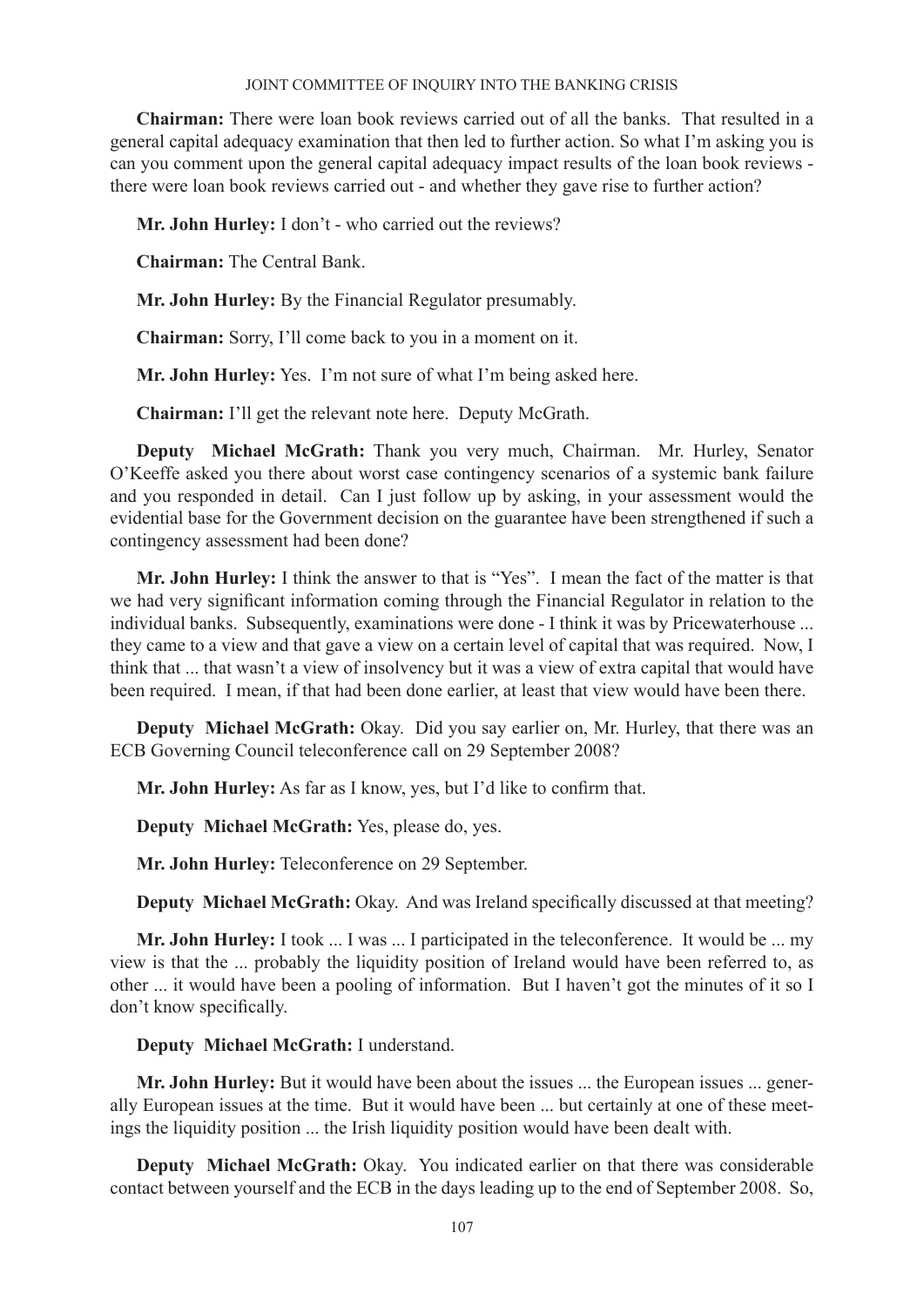for example, during that teleconference call was it accepted that a significant intervention was going to be needed in the case of the Irish banks on an imminent basis?

**Mr. John Hurley:** I can't remember whether it was that conference or the previous one but around that time there would have been knowledge that the Irish situation was difficult and decisions would have to be made.

**Deputy Michael McGrath:** And the ECB was aware that a bank guarantee was one of the options under consideration.

**Mr. John Hurley:** Yes, but it wouldn't have been defined. It would have been just bank guarantees.

**Deputy Michael McGrath:** And was that one of a large number of options?

**Mr. John Hurley:** A large number of options. It would have included nationalisation, it would have included emergency liquidity assistance, for example. They would probably be the three main ones.

**Deputy Michael McGrath:** Yes, but we're not talking one option out of ten, we are talking one option of maybe three, four or five, a relatively small number of options.

**Mr. John Hurley:** That's right, yes.

**Deputy Michael McGrath:** So, the impression that Mr. Trichet gave when we had the exchange with him was that the guarantee came as a big surprise to the ECB. But what you appear to be confirming is that the ECB was aware, right up to 29 September, that a bank guarantee was an option under consideration in terms of rescuing the Irish banks.

**Mr. John Hurley:** It was aware that a bank guarantee was an option. I don't think they were aware that a blanket guarantee was a ... that was never mentioned. But bank guarantees, as an option ... it is always an option.

**Deputy Michael McGrath:** Yes, but it was specifically referred to in the Irish context over the course of those days.

**Mr. John Hurley:** In those days, yes.

**Deputy Michael McGrath:** In those days. Okay. And, just to pick up on the point that Senator MacSharry raised with you about the backdrop behind all of this - and it was a time of crisis - that no bank shall fail. Was that ever conveyed to Ireland in the sense of being conveyed to the Central Bank or you, as Governor, or the Government in an Irish context by the ECB?

**Mr. John Hurley:** No, my recollection is what I said earlier, that these issues and these sentiments came out of the general discussion as something that was generally applicable.

**Deputy Michael McGrath:** So, at no time in the days leading up to 29 September - in the phone calls, teleconference calls, various communications - at no point was there any suggestion from the ECB, in an Irish context, that "You must stand behind your banks and not let them fail".

**Mr. John Hurley:** I think that that would have emerged in the discussions, yes. I think ... but it would have emerged in all of the discussions.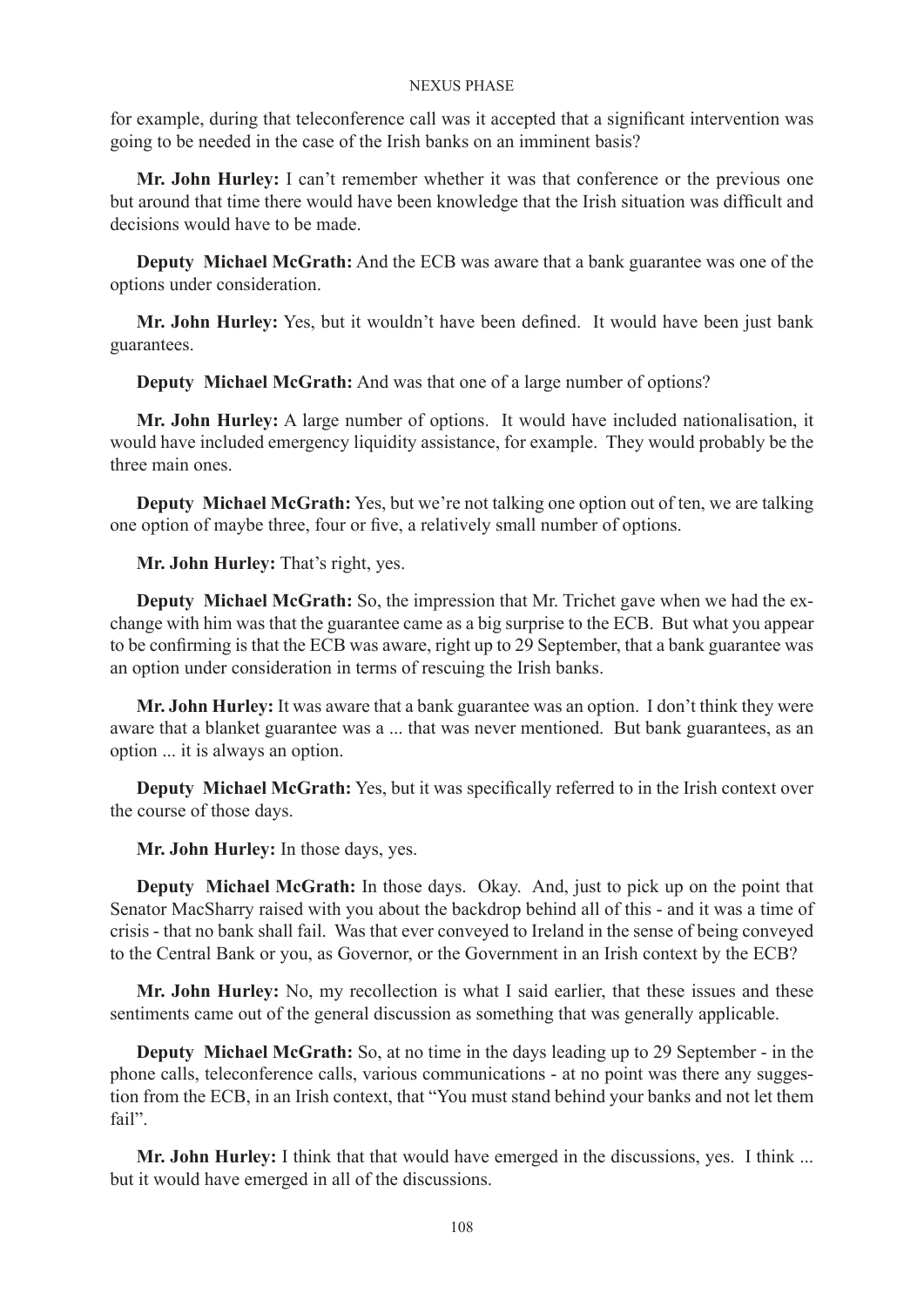**Deputy Michael McGrath:** Yes, but we're talking about Ireland. And you said that, yes, it would have emerged in the discussions. Can you be more clear on that, please?

**Mr. John Hurley:** I will put it the way I put it earlier, Deputy, that from the discussions it was clear that these were the approaches that were being adopted across Europe for all countries.

**Deputy Michael McGrath:** Did the ECB make it clear that that is what was expected in the Irish case, that no bank would be allowed to fail at this critical juncture?

**Mr. John Hurley:** I think what ... I think I can't put it any better than I put it.

**Deputy Michael McGrath:** Can you be more specific?

**Mr. John Hurley:** No.

**Chairman:** He may not be able to.

**Mr. John Hurley:** Sorry, Chairman?

**Chairman:** You may not be-----

**Mr. John Hurley:** I have ... I have indicated clearly what the position was. I've indicated the context in which those messages were clear. I don't think I can go further than that. Chairman, I'm in your hands.

**Chairman:** Okay.

**Deputy Michael McGrath:** Well, I suppose what I'm asking is was that message made clear in an Irish context? In the heat of the crisis, at the end of September 2008, was it made clear-----

**Mr. John Hurley:** It was made clear-----

**Deputy Michael McGrath:** -----that Ireland must stand behind its banks?

**Mr. John Hurley:** It was made clear ... it was made clear in the general context but, of course, that applies to Ireland as well as everybody else.

**Chairman:** Again, it's the general context.

**Deputy Michael McGrath:** Yes, Chairman, I find that very unsatisfactory.

**Chairman:** Yes, I-----

**Deputy Michael McGrath:** And I don't know if that's a section 33AK issue or not, but that's very general and broad, and the question is reasonable, in my opinion, and Mr. Trichet, in the course of our discussions, was very clear in his statement on that issue. The ECB never gave any message. "No message to Brian [Lenihan], no message to the Government of Ireland, but, if you read the papers at the time, all central bankers of the world were telling all governments, 'Don't do ... Lehman Brothers.'"

**Mr. John Hurley:** The message was-----

**Deputy Michael McGrath:** But that's-----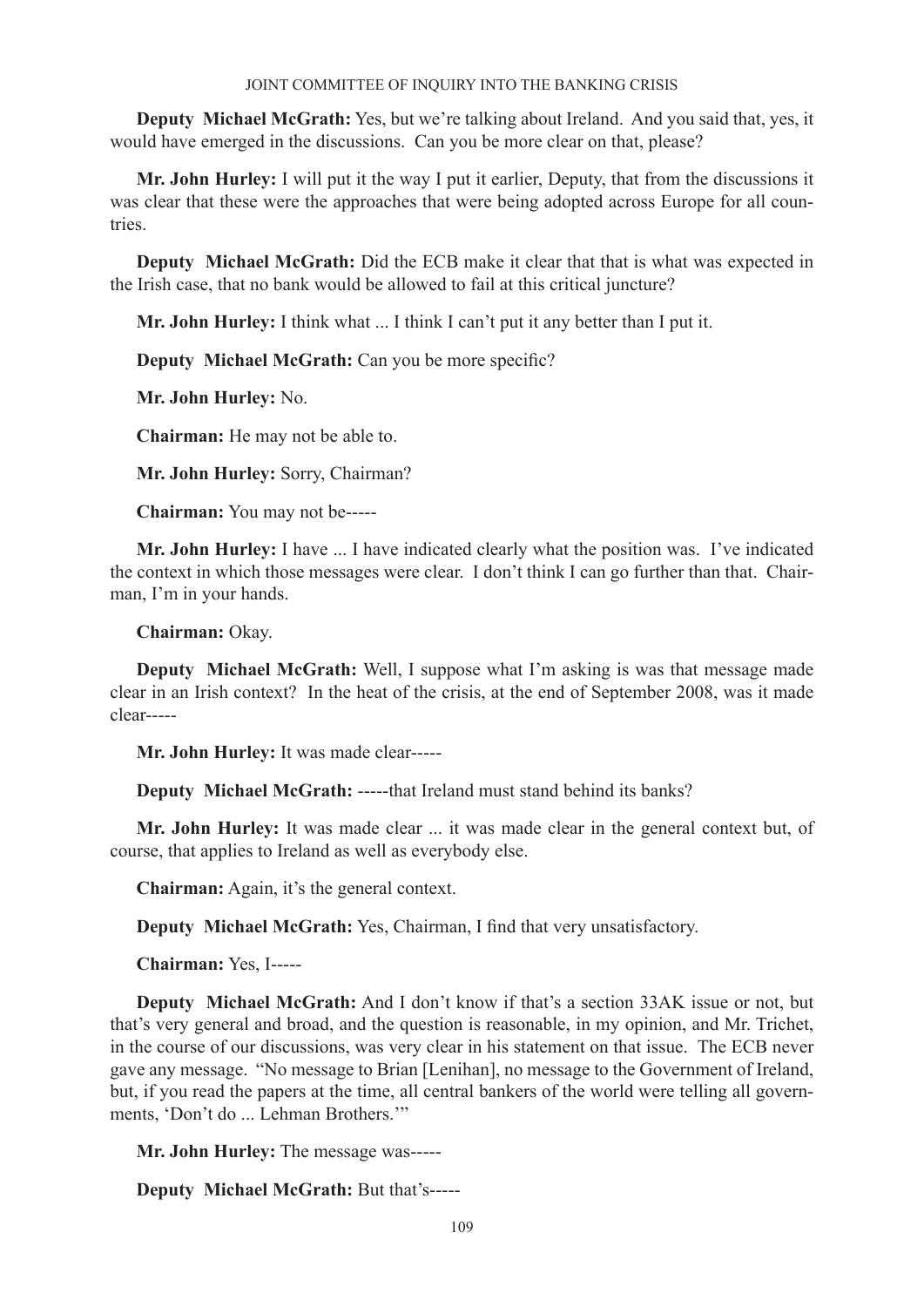**Mr. John Hurley:** The message, Deputy ... the message was clear to Ireland and to me. There was a general approach and there was no dissenting from this, I think, right across Europe.

**Deputy Michael McGrath:** The message was clear to Ireland and the message was clear to you. That message being-----

**Mr. John Hurley:** The message was clear-----

**Deputy Michael McGrath: -----**"stand behind your banks; no bank should fail."

**Mr. John Hurley:** The points I've mentioned earlier were clear. No Lehmans, governments to stand behind their banks. They were the messages.

**Deputy Michael McGrath:** Which you received?

**Mr. John Hurley:** Yes.

**Deputy Michael McGrath:** Including in the context of the Irish banking crisis?

**Mr. John Hurley:** At that time, that was the approach that was being taken right across Europe.

**Deputy Michael McGrath:** Okay. Over the course of that evening of the 29th, was any contact made with the ECB? Did you make any contact when you stepped out of the room where the meeting was taking place, for example?

**Mr. John Hurley:** Not during that evening, no.

**Deputy Michael McGrath:** Not during that evening. And can you give an approximate time of when the full plenary meeting made the decision on the course of action? The Government incorporeal decision is subsequent, but the decision where the course of action was decided upon of a six-bank guarantee?

**Mr. John Hurley:** It's difficult to put an exact time on it, but-----

**Deputy Michael McGrath:** Yes.

**Mr. John Hurley:** -----I left the building about 1.30 a.m., 2 a.m., around that time. That would have been after meetings with the banks. So I think the decisions would probably have been made probably about an hour earlier.

**Deputy Michael McGrath:** Okay. And as far as you-----

**Mr. John Hurley:** Probably, because this is-----

**Deputy Michael McGrath:** I understand, yes.

**Mr. John Hurley:** -----this is difficult.

**Deputy Michael McGrath:** I understand. And as far as you can recall, were the representatives of both the main banks present when that decision was conveyed by the Taoiseach?

**Mr. John Hurley:** My recollection was yes, that when the decision was conveyed, it was conveyed to all. As I said earlier, there were possibilities that some people were leaving the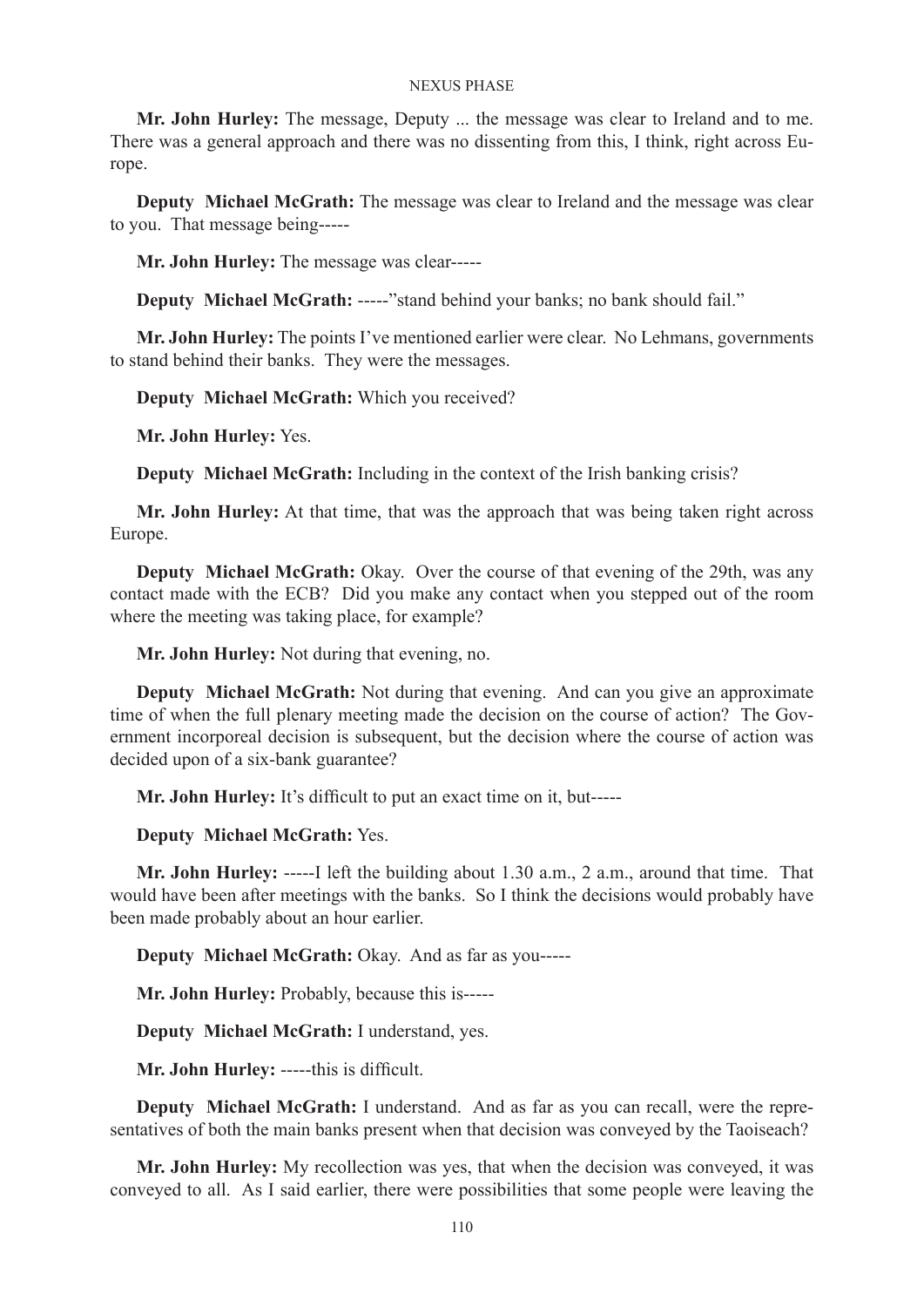room and coming back in, but my understanding was that the decision was conveyed clearly.

**Deputy Michael McGrath:** Was there any discussion on the night of solvency, about any one bank or the banking system generally, or was it regarded as a liquidity crisis?

**Mr. John Hurley:** It was regarded as a liquidity crisis.

**Deputy Michael McGrath:** Was there any discussion at all about possible insolvency of one or more of the banks?

**Mr. John Hurley:** Not to my ... not to my knowledge.

**Deputy Michael McGrath:** Not while you were present at any-----

**Mr. John Hurley:** During that period, there would have been, you know, a view that maybe additional capital is required, but that would be a normal discussion. It was not ... there was no insolvency discussion that I can recall.

**Deputy Michael McGrath:** And in the context of issuing a guarantee, was the option of guaranteeing new debt issuances considered, as opposed to an almost blanket guarantee of existing liabilities?

**Mr. John Hurley:** My memory was that the discussion going back over the period, the previous days and week, was about a broad guarantee which included all liabilities.

**Deputy Michael McGrath:** Was consideration given to just guaranteeing-----

**Mr. John Hurley:** Just ... no, not-----

**Deputy Michael McGrath:** -----new debt?

**Mr. John Hurley:** -----not to my knowledge.

**Deputy Michael McGrath:** Why not?

**Mr. John Hurley:** Because I don't think it was a ... I would ... it's not a solution. As debt would roll off, it would have to be replaced. It seems to me that it wouldn't have been an answer to the problems that we were facing.

**Deputy Michael McGrath:** In that it may not have been credible for the markets, wouldn't have been robust enough, or-----

**Mr. John Hurley:** Yes, it would have been seen as a very significant gap I think, and you would then have people locked in who were not guaranteed and ... It was never really an option. In fact, if you look at some of the IMF papers on this, quite a number of them have broad guarantees, including all liabilities and don't just distinguish new debt guarantees.

**Deputy Michael McGrath:** The final area I want to touch on is ... you stated that arrangements had been made for emergency liquidity assistance to be available for Anglo on the following day. How much was arranged?

**Mr. John Hurley:** What we were working on was about €3 billion but only €1 billion was in fact drawn down. I'm not sure that it was fully drawn down because the guarantee clicked in and the process wasn't necessary.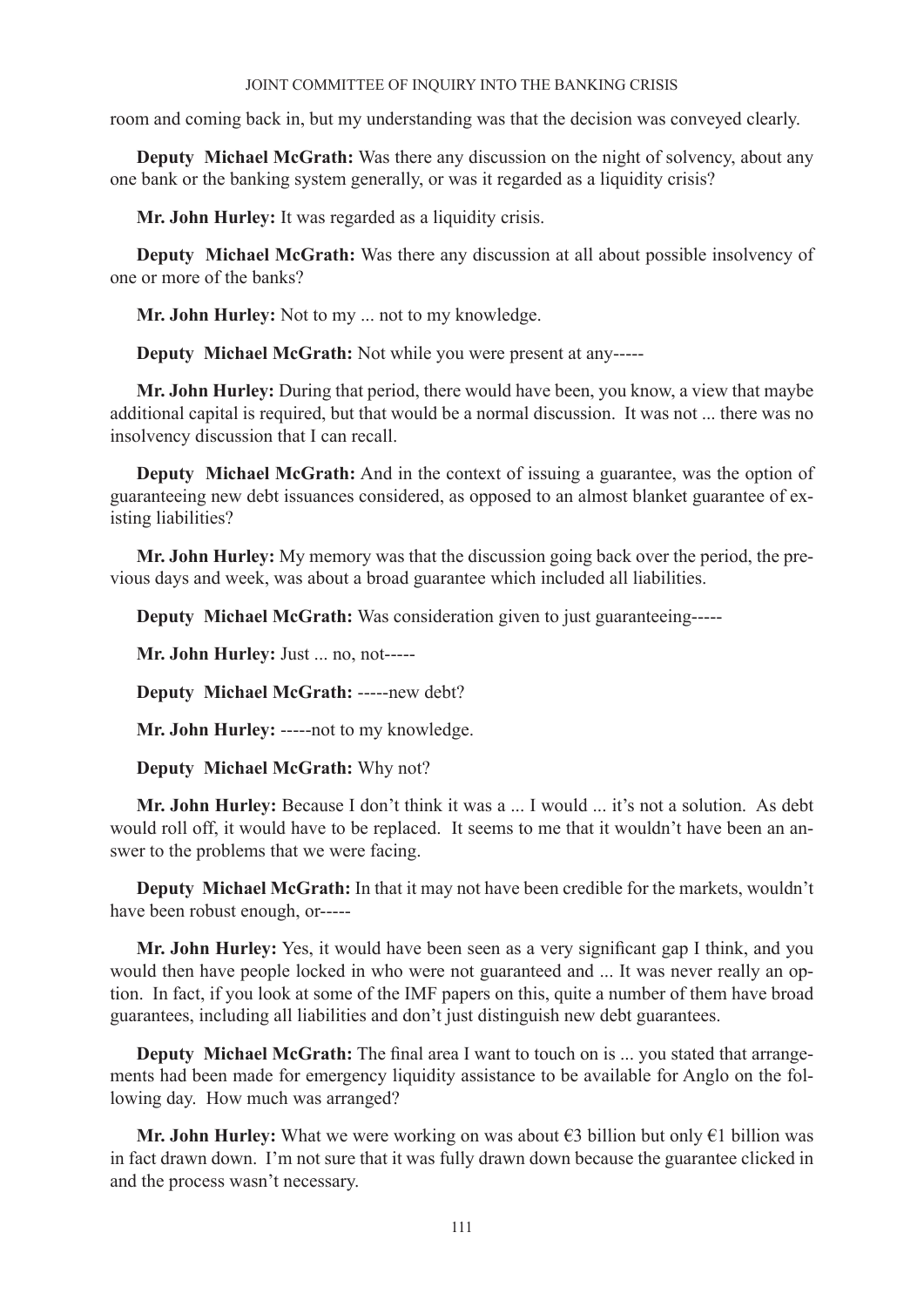**Deputy Michael McGrath:** But a facility was in place of up to  $\epsilon$ 3 billion of ELA.

**Mr. John Hurley:** A facility would have been available were it necessary.

**Deputy Michael McGrath:** I accept it's in the realm of speculation but if a decision was made to extend that ELA to Anglo and not to issue any guarantee to any of the banks what, in your view, would have transpired?

**Mr. John Hurley:** I think the risks would have been enormous. I think the contagion risks onto the other banks from what was happening in Ireland, given the sentiment, given the flows, given the outflows, given the increased levels of ECB liquidity, we would have been taking an enormous risk. It's not a risk I would have recommended.

**Deputy Michael McGrath:** Just to clarify, that  $\epsilon$ 3 billion and the  $\epsilon$ 10 billion from AIB-Bank of Ireland which was requested at one point, would have been fully State guaranteed.

# **Mr. John Hurley:** Yes.

**Chairman:** Okay. Sorry about my earlier confusion there to you, Mr. Hurley, but what I was referring to was an assessment of the assets and the loan books and an analysis carried out of six covered institutions by PwC, which reported in November -----

**Mr. John Hurley:** Yes, Chairman.

**Chairman:** What I am asking you to do is to comment upon the general capital adequacy impact results of the loan book reviews and whether they gave rise to any further action in that regard.

**Mr. John Hurley:** The reviews were really the basis, I think, for the discussion in relation to the recapitalisation of the banks later on. They were very important assessments. They were assessments made subsequent ... I think the Financial Regulator asked for these assessments to be made around the time or subsequent to the guarantee and they were very important in assessing the capital position of the banks going forward and informing the Government decisions about that.

**Chairman:** In assessing that, was this analysis based exclusively on the financial institutions' own management information and statistics and what level of professional scepticism was invoked by the Central Bank officials in using the analysis as the basis of evidence to the Minister?

**Mr. John Hurley:** The assessment was primarily based on reports, I think, from the banks themselves but they had the opportunity to question banks in relation to the exposures. In terms of the Central Bank assessment, subsequent to those reports I wrote to the Minister, with the chairman of the regulatory authority, indicating that there could be other scenarios which might worsen the capital assessments made by PwC and that needed to be borne in mind. I don't ... there is a letter to that effect.

**Chairman:** In that regard, was the loan book analysis carried out by PwC based exclusively on statistics ... based exclusively on management information and statistics provided by the financial institutions? Was it exclusive in that regard?

**Mr. John Hurley:** I think it would have been, yes. I mean, I can't be certain of that. I haven't seen these documents in a very, very long time but my instinct and my ... is probably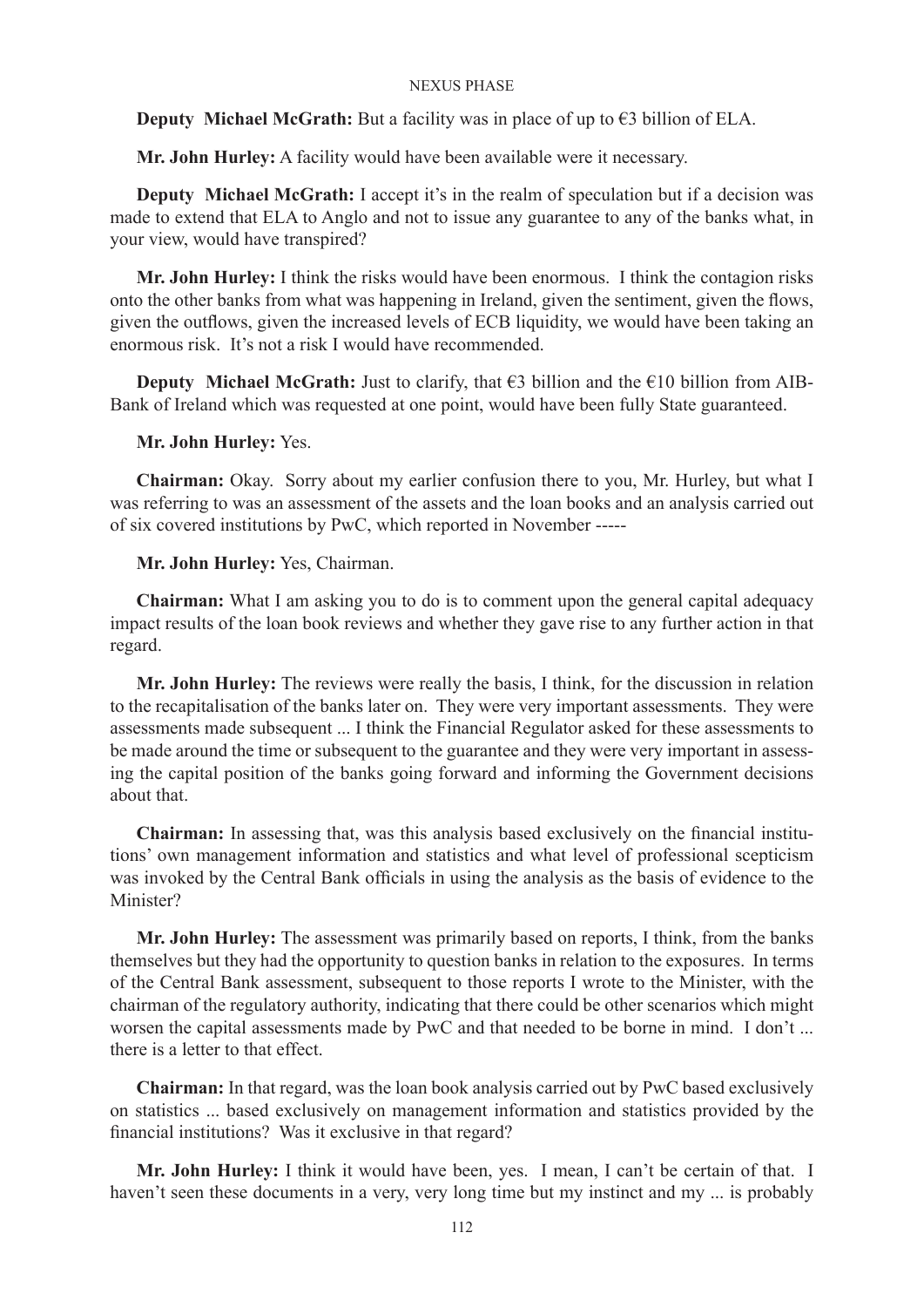that that is so but I can't be certain.

**Chairman:** Finally, on that matter, what level of professional scepticism was invoked by the Central Bank officials, in using this analysis as a basis of advice to the Minister?

**Mr. John Hurley:** As I said, we wrote to the Minister saying that there could be deterioration in some of those figures and there is a letter to that effect on record.

**Chairman:** So you would think that there was a level of scepticism built into the Central Bank's-----

**Mr. John Hurley:** Some scepticism that maybe the depletion wasn't strong enough or you could have other factors that would have made it worse. I don't have the correspondence to hand but there is a record ... there is a letter on file saying this.

**Chairman:** Okay, thank you. Deputy O'Donnell.

**Deputy Kieran O'Donnell:** Thank you, Chairman. Mr. Hurley, you were out sick for two months from the 19 July to 15 September. Who covered in your absence? Who was acting in your place at that time?

**Mr. John Hurley:** I discussed this with the Minister and because of the liquidity position ... there is a provision in the Act whereby I no longer become Governor and my deputy becomes Governor and that particular provision was activated.

**Deputy Kieran O'Donnell:** So the Governor at the time, the deputy at the time was?

**Mr. John Hurley:** Mr. Grimes, who was taking over my functions for that period.

**Deputy Kieran O'Donnell:** And the fact that you came back on the 15th, is there any coincidence or not that it coincided with Lehman Brothers filing for bankruptcy?

**Mr. John Hurley:** There is, yes. I think it was subsequent to the 15th, but the Minister phoned me, and we, he was-----

**Deputy Kieran O'Donnell:** Had you just left hospital at the time?

**Mr. John Hurley:** No, I was recovering at home.

**Deputy Kieran O'Donnell:** Okay.

**Mr. John Hurley:** And ... it's ...I wasn't really in a position to return to work, but the Minister contacted me after Lehman's, we had a discussion about the very difficult situation that emerged. He didn't ask me to return to work, but I think the message was, when would I be ready to return to work, so ... essentially, he didn't ask, he was very diplomatic but I came in as soon as I could.

**Deputy Kieran O'Donnell:** Okay; and can you just outline, I'm looking at it here, there were four meetings on the night of the guarantee. You had a plenary meeting, was that at seven o'clock, the first meeting, I think-----

**Mr. John Hurley:** Around that time.

**Deputy Kieran O'Donnell:** That was with all parties, excluding the banks. There was a second meeting with the banks, roughly what time was that, Mr. Hurley?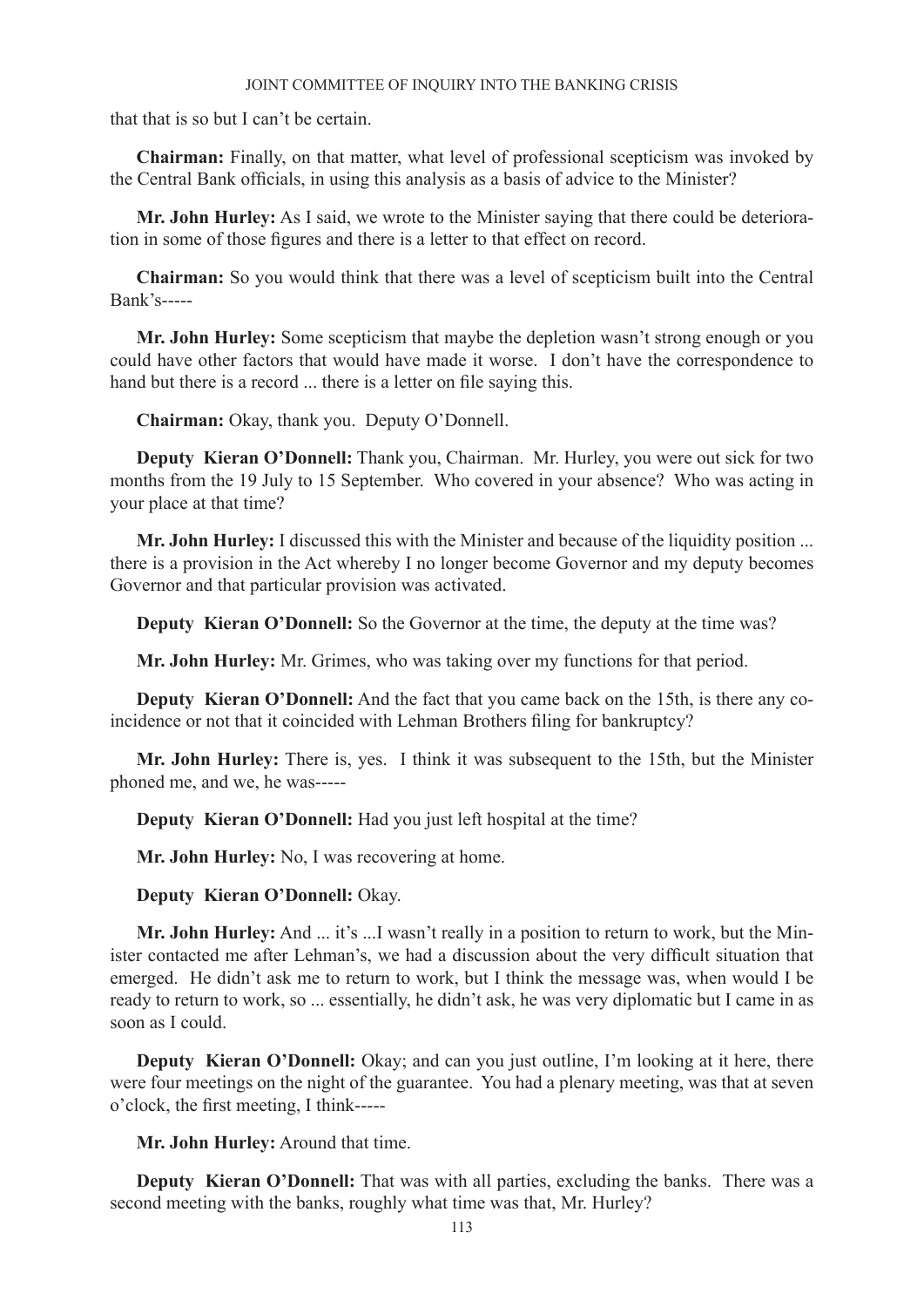**Mr. John Hurley:** The second meeting, the second meeting with the banks would probably, probably have been around half past 12.

**Deputy Kieran O'Donnell:** At night?

**Mr. John Hurley:** Yes, probably.

**Deputy Kieran O'Donnell:** The first meeting was with the banks, was obviously much earlier.

**Mr. John Hurley:** Nine or ten o'clock, I'd say.

**Deputy Kieran O'Donnell:** And then the next meeting, the final meeting was, so you had, effectively, plenary meeting with not the banks, second meeting with the banks, third meeting was a plenary meeting, then a final meeting with the banks.

**Mr. John Hurley:** Yes, and the meeting with the banks, well, the meeting with the banks involved that discussion then about the additional funding, and that involved into people leaving the room and coming back into the room, and making phone calls, so that was ... I don't know can you call it just one meeting, but-----

**Deputy Kieran O'Donnell:** And that was tying up what you would regard was the contingency funding being provided by the banks?

**Mr. John Hurley:** Yes, yes.

**Deputy Kieran O'Donnell:** And were they made aware at that time that it was contingency funding?

**Mr. John Hurley:** Well, yes, we were talking about support for the banks if the guarantee ... didn't work as well as it should do in relation to Anglo Irish Banks, and the issue of getting to the weekend was mentioned.

**Deputy Kieran O'Donnell:** Do you believe, on the night of the guarantee, because we've had many witnesses in before who have said it, they believe that Anglo was insolvent on the night of the guarantee, do you believe Anglo was solvent the night of the guarantee?

**Mr. John Hurley:** There is no way that a central bank can give emergency liquidity assistance to an insolvent bank; and we can only give emergency liquidity on the basis of a certificate from the Financial Regulator that the bank is solvent. If Anglo bank, Anglo Irish Bank, was insolvent on the night, there would have been no emergency liquidity assistance.

**Deputy Kieran O'Donnell:** And did you give emergency liquidity, or was it the guarantee was put in place, and liquidity wasn't required?

**Mr. John Hurley:** No, we had emergency liquidity assistance ready, €3 billion of emergency liquidity assistance, outside of the guarantee.

# **Deputy Kieran O'Donnell:** Was it used?

**Mr. John Hurley:** No, it wasn't drawn down in the end, but there was potential to draw down, I think, at least a billion; I don't think it was used in the end.

**Deputy Kieran O'Donnell:** So the option, if that was the case, Mr. Hurley, is that ... did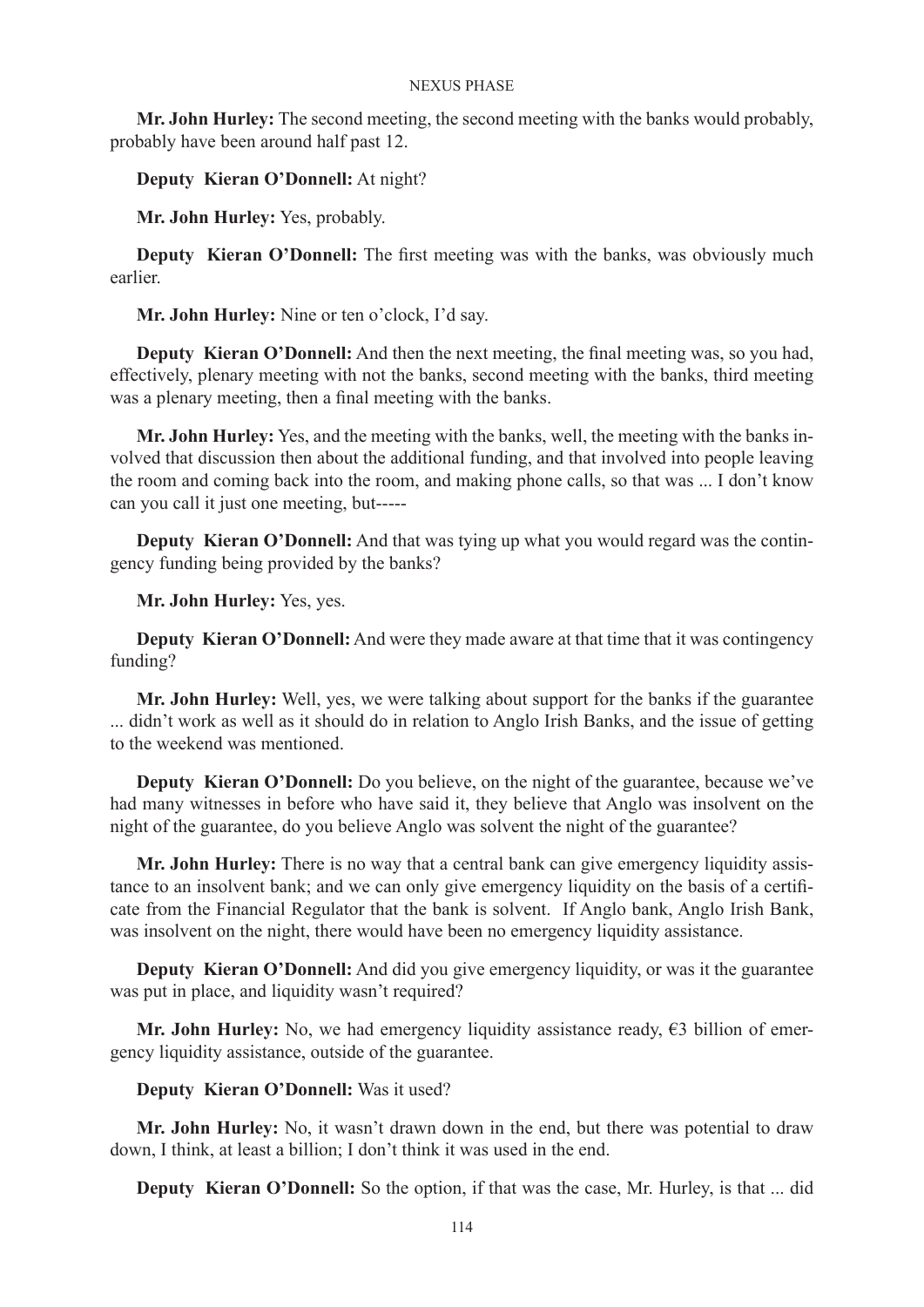you, I presume you've read the Merrill Lynch advice, that was provided to the Government?

**Mr. John Hurley:** Yes, well, I didn't see it at the time, but I've read it.

**Deputy Kieran O'Donnell:** Okay, and they make, I suppose I'm referencing two of their, of their, Vol. 3, page 63, and they say - this is a memo, meeting of 26 September, Merrill Lynch: "On a blanket guarantee for all banks - [Merrill Lynch] felt could be a mistake and hit national ratings and allow poor banks ... continue". And then, subsequent to that, on 28 September, which is Vol. 2, page 168, they specifically deal with Irish Nationwide and Anglo; and in relation to Anglo, they say that "If [we] were to apply the ... stress [test] scenarios, the writeoff ... would [be] deplete ordinary shareholders and other lower category subordinated debt of  $\epsilon$ 7.5 ..." which technically would have meant that Anglo was insolvent.

**Mr. John Hurley:** Well, I don't think that's the position, and I don't think that's what it says. As far as we were concerned, there was no question of insolvency at the time.

**Deputy Kieran O'Donnell:** No question.

**Mr. John Hurley:** No, we could not have supplied emergency liquidity assistance.

**Deputy Kieran O'Donnell:** And the fact that, subsequent to that, over €30 billion of taxpayers' money, in a relatively short period of time, which will never be recovered, ended up going, being paid into Anglo, into a bank of that nature.

**Mr. John Hurley:** But it took a considerable period of time for that to come about, I mean, we discussed this earlier in terms of the fact that there was actually no market there at the particular moment in time; and the falling market going through, even in 2010, there were a number of different shots to try and assess the actual capital required in relation to these banks.

**Deputy Kieran O'Donnell:** And do you believe that Anglo-----

**Mr. John Hurley:** So-----

**Deputy Kieran O'Donnell:** When do you believe Anglo became insolvent?

**Mr. John Hurley:** I don't know the answer to that, Deputy, but I mean, it wasn't insolvent at the time, nor for a considerable period afterwards, in my view.

**Deputy Kieran O'Donnell:** That's your view.

**Mr. John Hurley:** In my view ... well, Pricewaterhouse reported within a number of months.

**Deputy Kieran O'Donnell:** And looking back everything that we know now in hindsight, do you still believe that it was solvent on the night of the guarantee?

**Mr. John Hurley:** On the basis of the information we had, yes, but I can't say when it became insolvent, and ... Pricewaterhouse examined the books of Anglo Irish Bank some months later and didn't come to that view.

**Deputy Kieran O'Donnell:** Can I ask, prior to the night of the guarantee, in the period from when you came back from 15 September, what was your interaction with Government, Department of Finance officials, the regulator, consultants and other Government officials over that period?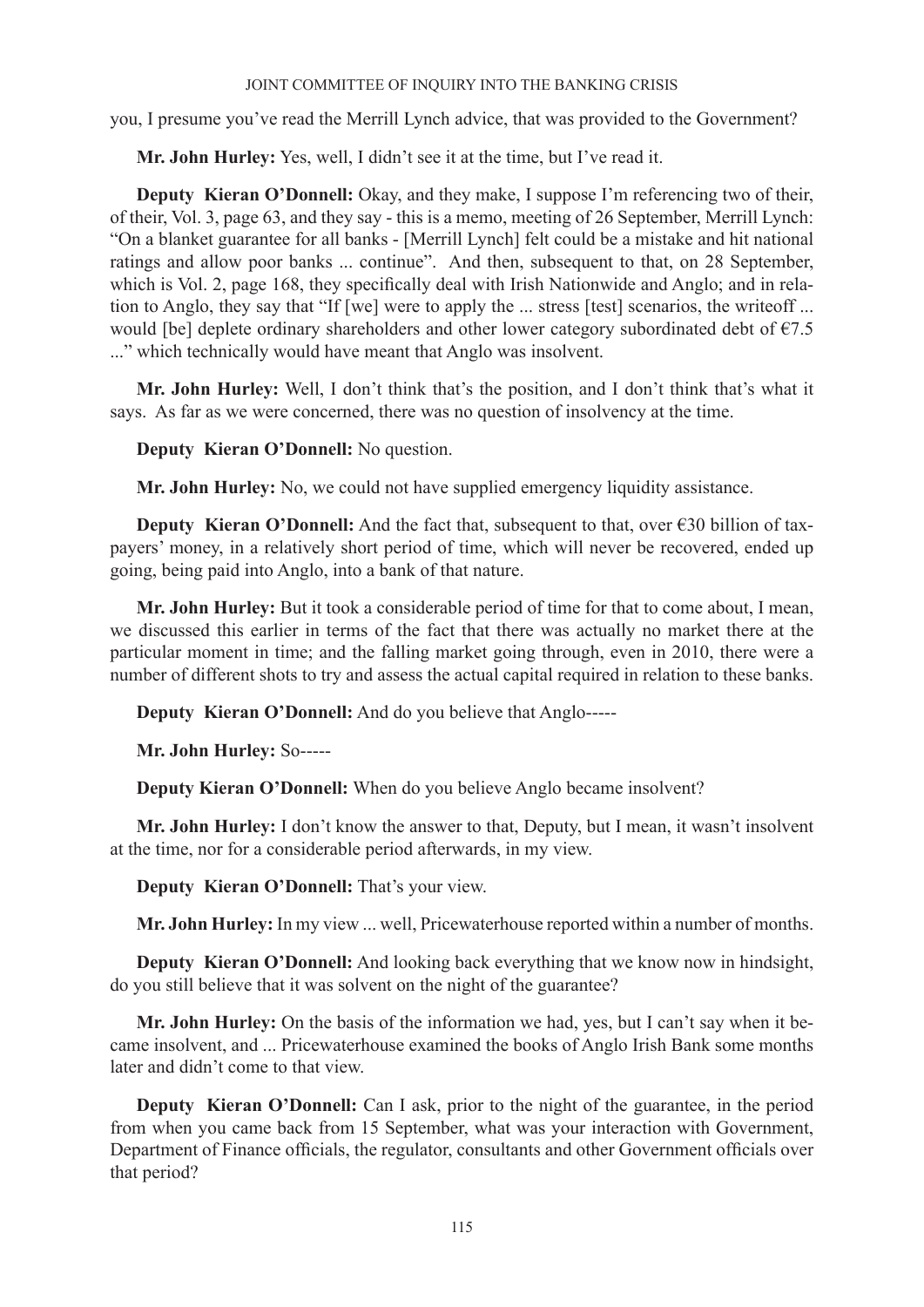**Mr. John Hurley:** It was fairly intense, I mean, we were spending a lot of time at meetings in the Department of Finance. The regulator and the NTMA and the Department-----

**Deputy Kieran O'Donnell:** What was the subject of the-----

**Mr. John Hurley:** The subject was the situation, the problems that had risen, the options, the discussion with Merrill Lynch. I mean, this was essentially all around the crisis that was unfolding.

**Deputy Kieran O'Donnell:** Can I go to Vol. 1, page 212, and it's specifically, it's a memo ... it's an e-mail from the Department of ... from the Central Bank to the Department of Finance, and it states, "Following our telephone conversation, the following are the points (in very rough form) the Governor would like to make if asked about a Special Resolution Regime." That's dated 9 July 2008. Was a special resolution mechanism regime considered?

**Mr. John Hurley:** It was discussed in the course of 2008 before I left the bank. It was an option that was being looked at. The matter was ... my ... the report to me when I came back was the matter had been discussed with the Department of Finance, and the Department of Finance, I think, were in touch with the Attorney General's office, and my understanding was this ran into legal and constitutional difficulties.

**Deputy Kieran O'Donnell:** So you didn't proceed with the special resolution.

**Mr. John Hurley:** It wasn't proceeded with.

**Deputy Kieran O'Donnell:** If it was there on the night of the guarantee, would you have made ... would you advise differently in respect of how to deal with Anglo?

**Mr. John Hurley:** It would have been a different option that would have meant that ... the some of the stigma in ... attached to emergency liquidity assistance would have been reduced.

# **Deputy Kieran O'Donnell:** Okay.

**Mr. John Hurley:** So, it's still hard to say that ... what the decision would've been. My view was ... having ... I've thought about this ... that's ... because it's a very good question. It strikes me that the decision is very likely to have been the same.

**Deputy Kieran O'Donnell:** And why was the special resolution mechanism legislation ... why wasn't it proceeded with? You were in July '08, clearly there was a crisis in ... on the horizon. Why wasn't it proceeded with? Why weren't those legal difficulties overcome, Mr. Hurley?

**Mr. John Hurley:** Well, they were overcome much later but they hadn't been overcome at the time and I just mention that I don't think the ... I think the United Kingdom had similar problems with a special resolution regime after Northern Rock. This was not ... this was a very complicated issue.

**Deputy Kieran O'Donnell:** With hindsight should it have been put in place?

**Chairman:** Just give a bit of space there now.

**Deputy Kieran O'Donnell:** Sorry, yes.

**Mr. John Hurley:** It would very much depend on the legal and constitutional issues. We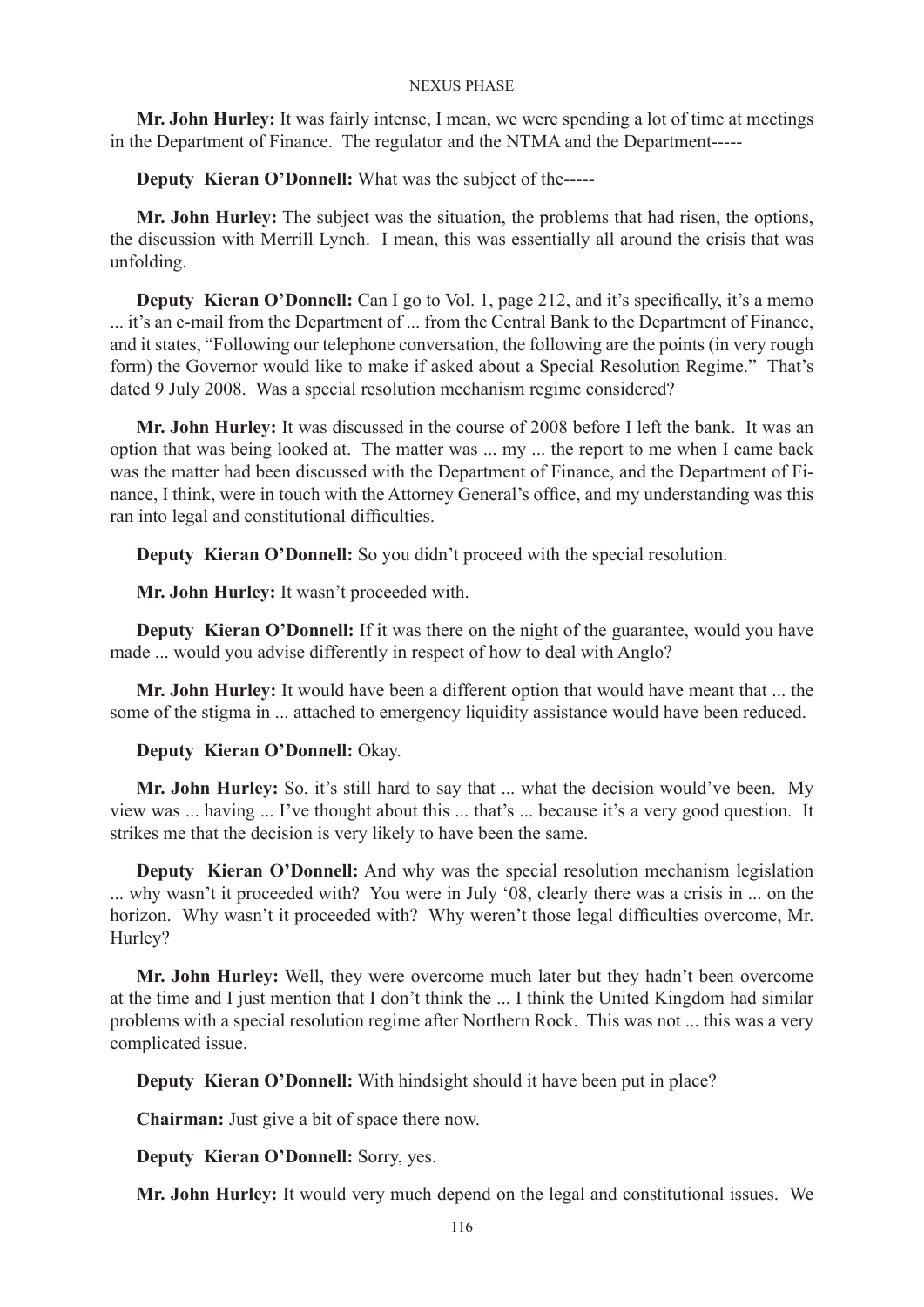have a written Constitution, there are very significant complications.

**Deputy Kieran O'Donnell:** Mr. Hurley, if it was there on the night it would've offered other options.

**Mr. John Hurley:** But I can't answer that question because it's a matter for the Attorney General and the legal officers of the State to decide what's possible in relation to these matters.

**Deputy Kieran O'Donnell:** Well if it's based on their advice.

**Mr. John Hurley:** Well, my understanding from what I was told when I returned, is that there were such issues.

**Deputy Kieran O'Donnell:** Okay, can I just, two very quick questions? Thanks, Chairman.

**Chairman:** Quickly.

**Deputy Kieran O'Donnell:** First thing, asking you, why, Mr. Hurley, did you not consider providing ELA funding for Anglo over a couple of days' period and going to the ECB to discuss a pan-European solution to the banking crisis?

**Mr. John Hurley:** Because emergency liquidity assistance for Anglo Irish Bank really didn't solve the bigger problem of contagion. None of the other banks were illiquid at the time, even though they were moving in that particular direction. The risks, as I mentioned earlier, of actually doing this were extremely high and even recognised in the Nyberg report.

**Deputy Kieran O'Donnell:** And the final----

**Mr. John Hurley:** It was a roll of the dice and I don't think any Government that ... since I became a public servant at senior level, would've taken such a risk.

**Deputy Kieran O'Donnell:** And finally, you said in your ... in your presentation that if the guarantee was not put in place "we would have come down", and I quote. They are your words earlier. What do you mean? What ... how ... what would have unfolded over the following day and weeks?

**Mr. John Hurley:** I think the banking system would have become unstable. I think there could have been runs on Irish banks. The implications of that would have been devastating for the country and I think you would have seen an unravelling of the economic and financial life of the country over a period of time, and the cost of that would have been horrific.

**Chairman:** Thank you, Deputy. Thank you, Mr. Hurley. Deputy Joe Higgins, you've ten minutes.

**Deputy Joe Higgins:** Mr. Hurley, just on a quick point of clarification, when Deputy Doherty put to you your annual salary over a number of years of over  $\epsilon$ 350,000 a year, you said to the effect public sector pay was too high. Could I ask you if you would consider qualifying that by saying that the highest paid public sector pay-----

**Mr. John Hurley:** I'm sorry. Of course that's what I was talking about.

**Deputy Joe Higgins:** Because, as we know, there are thousands of very low paid public sector workers.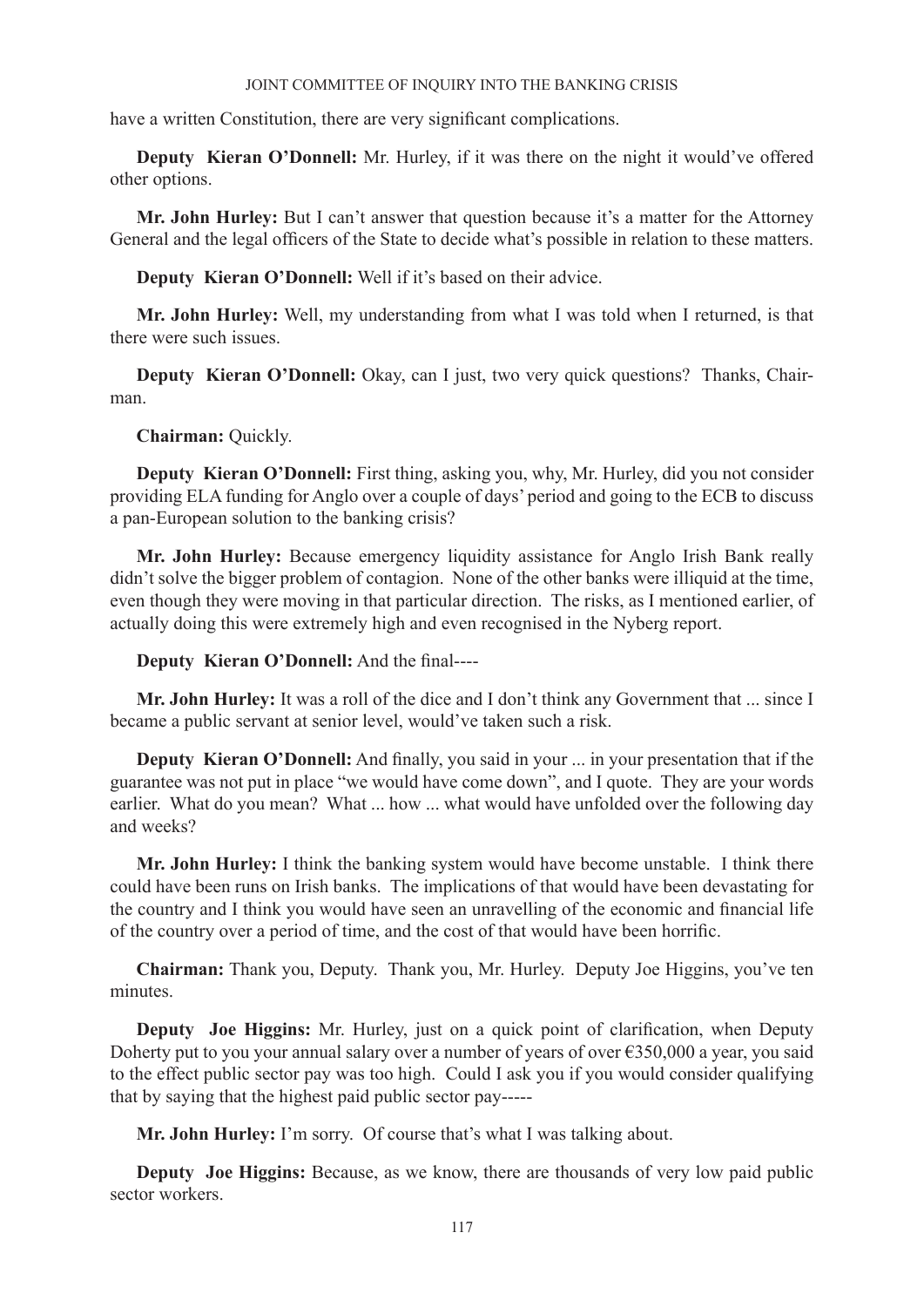**Mr. John Hurley:** No, no. Payments at the higher level, in my view, were far too high. I'm sorry if I gave the wrong impression there.

**Deputy Joe Higgins:** Yes, because the majority, as we know, of public sector workers are either low paid or middle paid, yes.

**Mr. John Hurley:** No, that's absolutely correct.

**Deputy Joe Higgins:** Okay. Now, just a brief supplementary in response, or in following on from the questions of the Chair with regard to what was known as Project Atlas. Did the analysis that emerged from that prove to be accurate in the following months?

**Mr. John Hurley:** I think probably again ... I think in the context of the letter that we issued, we saw downside risks for the capital requirement to increase. In the following months, it probably did so because the capital requirement for Anglo Irish Bank, for example, was higher than was in the Atlas report at the time.

**Deputy Joe Higgins:** But, if you take the next two years, would it be true to say that there was a serious underestimation of what the cost to the Irish people would be?

**Mr. John Hurley:** Oh, of course. I mean, the depletion and the devaluation of property over the following number of years caused a very, very significant injection of capital to be required by the Irish ... by the Irish taxpayer and with ... that was not foreseen at the time.

**Deputy Joe Higgins:** But does this beg the question whether PricewaterhouseCoopers went behind what the banks just said to them and delved deeply into the background information?

**Mr. John Hurley:** But it has ... well, there are a couple of issues there. The first issue is this was a falling market and values were going to be determined very much in the context of the falling market, so it wouldn't have been known at a particular moment in time how far property prices were going to go, but the other element to your question is very relevant. It's really got to do with the risk assessment within individual institutions and why that went so badly wrong over the period of time, and what that means is that, irrespective of the international crisis, there would have been a higher capital requirement because of the risk management practices in some banks.

**Deputy Joe Higgins:** But were decisions made on the basis of that report with regard to, you know, continuing the guarantee that proved to be far more costly than might have been the case if the true state of affairs had been known in the end of September of 2008?

**Mr. John Hurley:** But the true state of the bank books really didn't emerge for a considerable period of time and wouldn't have until such time as the value of property changed. Now, it was on a trajectory, but the significant drop only occurred much, much later.

**Deputy Joe Higgins:** Mr. Hurley, you finished your statement to the inquiry and I quote:

There was a strong view on the night that the Government had one opportunity to assuage the markets. If the decisions taken were considered inadequate and failed the consequences for the banking system would be devastating and lead to very serious economic and social fallout for the country as a whole.

I will just repeat one sentence: "There was a strong view on the night that the Government had one opportunity to assuage the markets." Can I ask you, Mr. Hurley, does it sit well with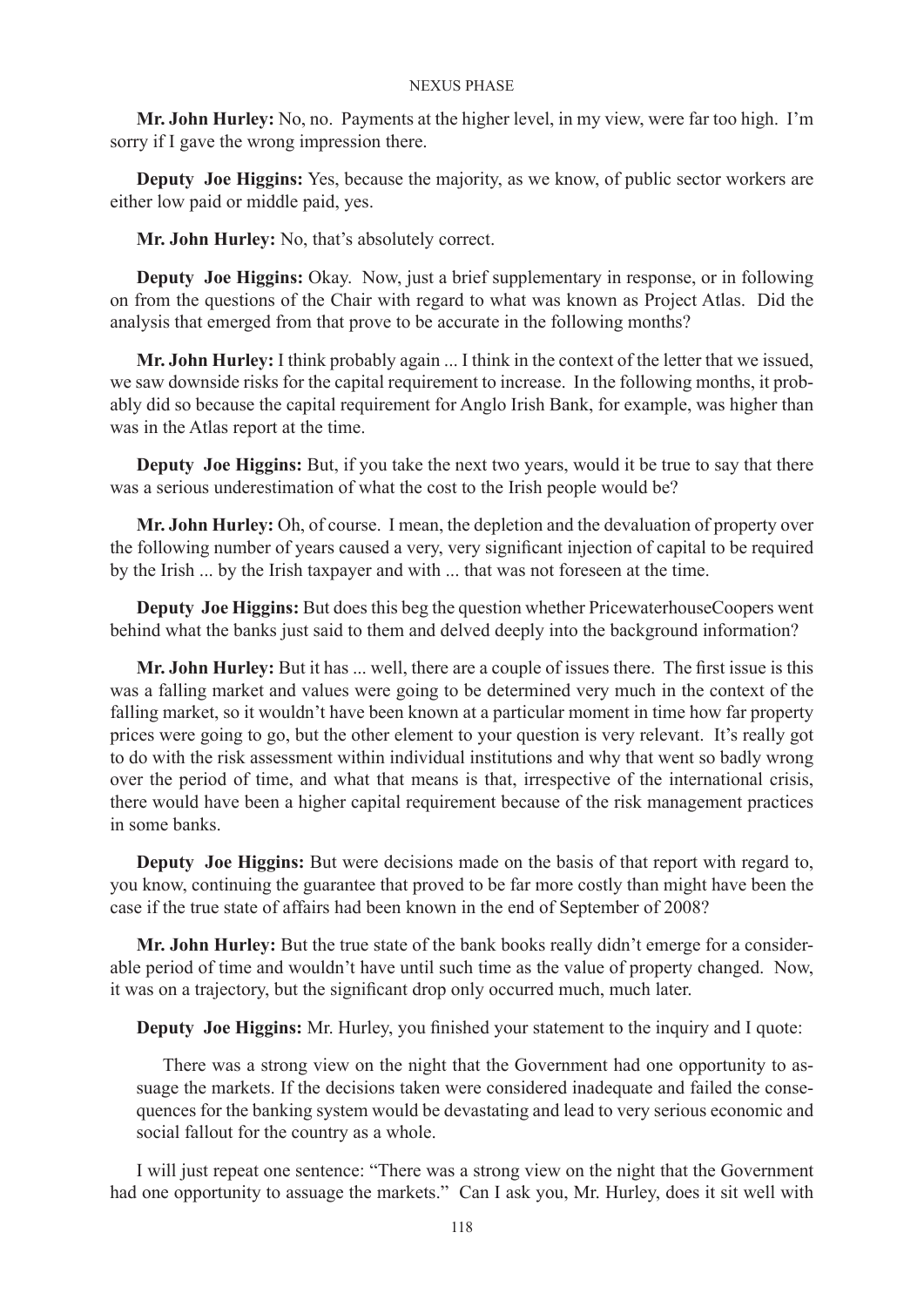a society and a system of governance that is supposed to be democratic that a government can have an economic gun put to its head by institutions in the financial markets that are unelected and, as far as the vast majority of people in Ireland and Europe are concerned, are faceless and anonymous?

**Mr. John Hurley:** I think it's very unsatisfactory and I accept the substance of what you're saying but, unfortunately, that was the position and that is the situation in relation to the influence of markets in the world at the present time. I think, as a result of this crisis ... and a lot of reflection has got to be done on that particular issue ... it strikes me that the influence of these decisions on governments across the world has been very, very severe and, through that, the impact on populations has been very significant. So, I think that there's a ... there's a very significant point there, that really has to be dealt with in the context of the reconfiguration of how the financial sector is going to be dealt with.

**Deputy Joe Higgins:** But even in the course of that reconfiguration, Mr. Hurley, and in the course of all that went on towards bailing out these entities, etc., and in relation to decisions that the Central Bank made, the question that is routinely put by commentators all over the media and everywhere else is ... is this measure or that measure enough to satisfy the markets? Is ... is ... are these cuts to public sector budgets enough to satisfy the markets? Can this be called an economic dictatorship of the markets, where-----

**Mr. John Hurley:** No, because ... I mean, there is a reality ... this is the reality, the reality of the markets. But I do believe in designing systems going forward ... I mean, and it is the balance between principles and rules ... that balance has to be struck, it has to be struck properly ... and, we will always face a particular moment in time when there will be a cry that the rules are now too hard again and we need to soften the rules. But it seems to me that this is an area that constantly needs to be looked at to get the balance right. And we know that the balance wasn't right.

**Deputy Joe Higgins:** Yes, but it seems to be the case, or does it, that massive financial institutions, unelected and faceless, wield far more power over governments than the people who elect those governments? Would that be a fair assessment?

**Mr. John Hurley:** Well, the power ... the power of the markets has been very, very substantial, except governments have to live in the real world and reality, and they have to actually make decisions and ... in that context. But some of the issues you're speaking about need a broader approach, which is an approach on world level institutions to try and deal with some of these matters.

**Deputy Joe Higgins:** Mr. Hurley, on Thursday, 20 March there was an Anglo Irish Bank board meeting by conference call. In chapter 10 of a book called *Anglo Republic* by a financial journalist, Simon Carswell, who appeared at this inquiry, he states: "Later that afternoon, Drumm [which is David Drumm, the chief executive officer of Anglo] placed a call to John Hurley and pleaded with him to release a statement on the health of the banking system to avoid a run on Anglo's deposits." He continues, "Unusually, Hurley agreed to run past Drumm a draft statement the Central Bank was going to issue. The Anglo chief executive approved it and asked the Central Bank governor to release the statement as quickly as possible." Did that happen?

**Mr. John Hurley:** There were statements issued around that time. I'm not quite ... I don't know the context and I haven't got any documents but my instinct probably is that is around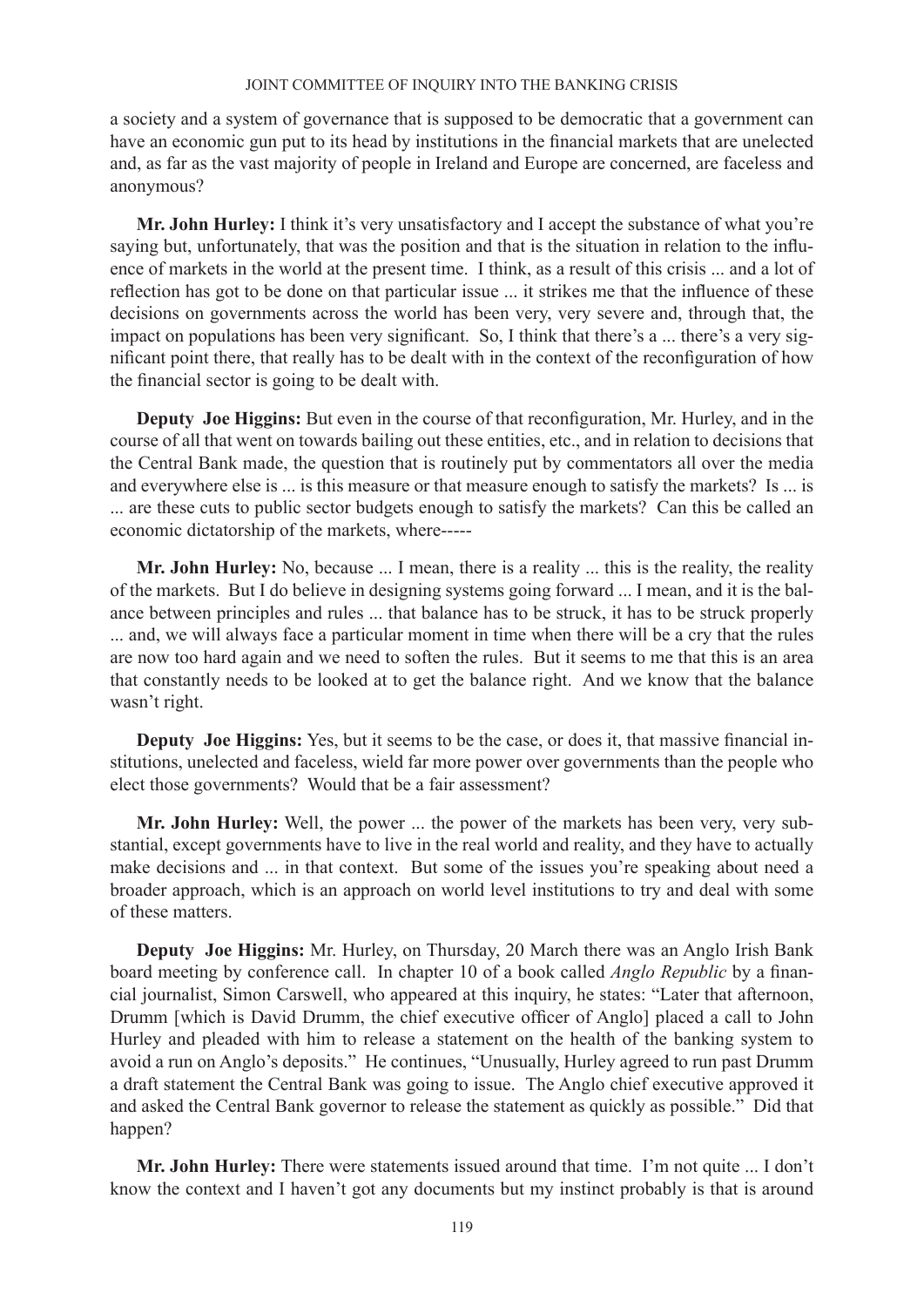short selling, is it?

**Deputy Joe Higgins:** Yes.

**Mr. John Hurley:** I'm not sure.

**Deputy Joe Higgins:** Yes, but did you run a statement past the chief executive of Anglo bank for approval?

**Mr. John Hurley:** I doubt very much if that happened, but certainly there might have been a conversation. But I don't see that I would be seeking approval of a statement I would issue from anybody. But, that said, there could have been a conversation at that time and it probably was around a statement that the Financial Regulator was issuing and it probably was around short selling. But now, I could be entirely wrong-----

**Deputy Joe Higgins:** But Mr. Carswell says-----

**Mr. John Hurley:** -----and I'm working with no papers.

**Deputy Joe Higgins:** Yes. This ... he says the two statements emerged, one from you and one from the Financial Regulator later on that day.

**Mr. John Hurley:** Yes, there was a statement issued at the time, so far as I recall.

**Deputy Joe Higgins:** Just the last question perhaps, Chair.

**Chairman:** Yes, Deputy, yes.

**Deputy Joe Higgins:** On Wednesday, 17 September 2008 there was an Anglo board meeting ... page 36 of the core document, Vol. 3, but it's not necessary. "the Chairman and Chief Executive [I quote] should meet with the senior officials in the Central Bank and explain the dire consequences not just for the bank but for Ireland as a whole, should they not act quickly to re-establish liquidity". Did you meet the chairman and chief executive after that meeting of Wednesday, 17 September?

**Mr. John Hurley:** I don't believe so, but I ... it's not in my diary so far as I know, but I'd have to check ... I can't ...

**Deputy Joe Higgins:** And then, Mr. Hurley, on Thursday, 25 September, there's an extensive minute of the board meeting of the Central Bank, it's page 33 of Vol. 3, core. I won't quote them because they're too extensive but what we have is an extensive outlining essentially of the bank guarantee that came to pass the following week ... and one sentence says: "A senior management member of the CB advised the meeting that an explicit Guarantee from the State for over €400 bln liabilities of the domestic banks and societies was 'not something that the management member would have favoured up to now', but in the evolving situation, it required serious consideration." Was that senior management member yourself?

# **Mr. John Hurley:** Yes.

**Deputy Joe Higgins:** And the ... so, in reality, the Central Bank had virtually decided already that week that there would be a guarantee-----

**Mr. John Hurley:** I think I've answered this earlier. There was an evolution moving ... going ... taking place from the 17th-18th on through that period of time because of what was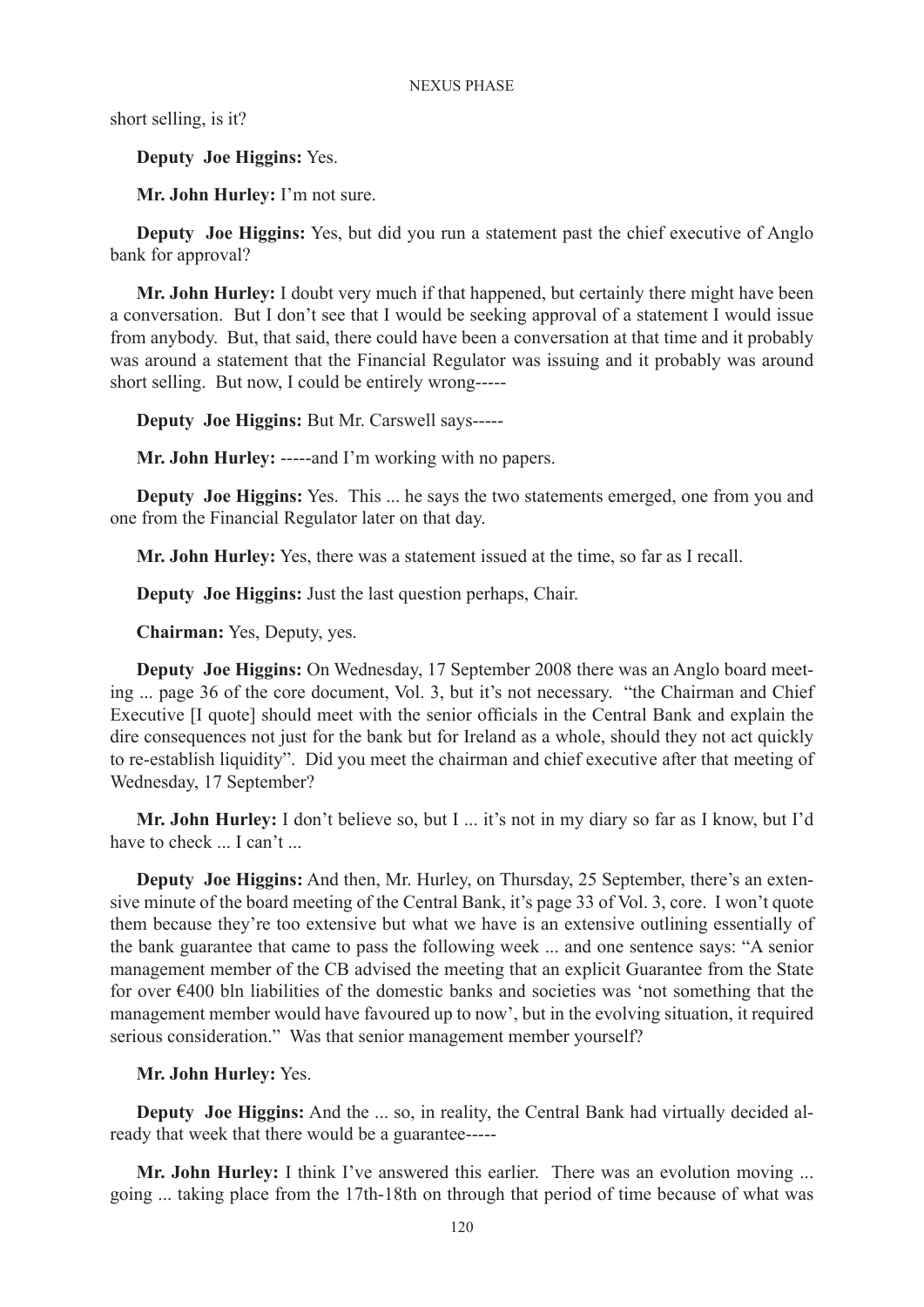happening in the markets. The ... I chaired that meeting and I ... this was ... the broad guarantee was being discussed, as I said at the time, in other meetings. I had given my view in other meetings and I raised the issue in the board of the Central Bank to update the board about what was happening and what the thinking was at the time. And our thinking was evolving and I did mention ... I can't remember the precise words ... but the possibility that this now would have to be countenanced.

**Chairman:** Okay.

**Deputy Joe Higgins:** The last sentence of that tranche was: "There would be a need to talk to two banks who to date been negative on such a proposal".

**Mr. John Hurley:** I referred to that earlier.

**Chairman:** He's been refer-----

**Mr. John Hurley:** That's what I dealt with earlier ... I spoke about that and that's precisely the actual notation in the minutes that I was referring to.

**Chairman:** Right, thank you.

**Deputy Joe Higgins:** The last thing then, just to sum up the day, Mr. Hurley, in a sense. €64 billion of private bank and bondholders' debts was put on to the shoulders of the Irish people, which was private debt by private entities, by decision of the Government with the full support of yourself and the Central Bank. After seven years of austerity, hardship for our people, as a result of that decision-----

**Chairman:** Question now, Deputy, not a statement.

**Deputy Joe Higgins:** ----was it moral or just or defensible that such a decision was taken?

**Mr. John Hurley:** This was a very serious situation ... I wouldn't be able to ... I hope I've conveyed in some way the extraordinary situation that the country found itself in. There are all sorts of arguments of why it shouldn't have been there but this was the situation that the Government faced and the choices were very, very limited. And if they didn't take a decision to actually manage the situation at that time, I said earlier that I thought our financial system would have come down with extraordinary implications for the country, not just for a week or a few days but for years. Now, that was, you know ... that was a very, very traumatic moment, it was a sobering moment but that was the issue that was being considered in the room at the time. It wasn't pleasant .... it was pleasant for no one in the room but the scale of the implications for this country was truly extraordinary. I've been a public servant for 46 years, I've headed up a number of different Ministries, I thought I had seen every sort of crisis ... I have never seen a crisis like this.

**Chairman:** Okay, thank you very much. I'm going to move towards wrapping items up there, Mr. Hurley. I just want clarification on one piece of documentation that we have and I just ... it may be familiar to you ... it's a note from a Department of Finance presentation and I'm just trying to establish the date of when that was actually provided. There's a particular line on it; it's the second last bullet point on it, it says: "Open-ended State guarantee exposing the Exchequer to significant fiscal risk are not regarded as part of the toolkit for successful crisis management and resolution". Do you have any recollection of that as to when it was-----

**Mr. John Hurley:** That was much earlier in '08 and it was part of the ... the domestic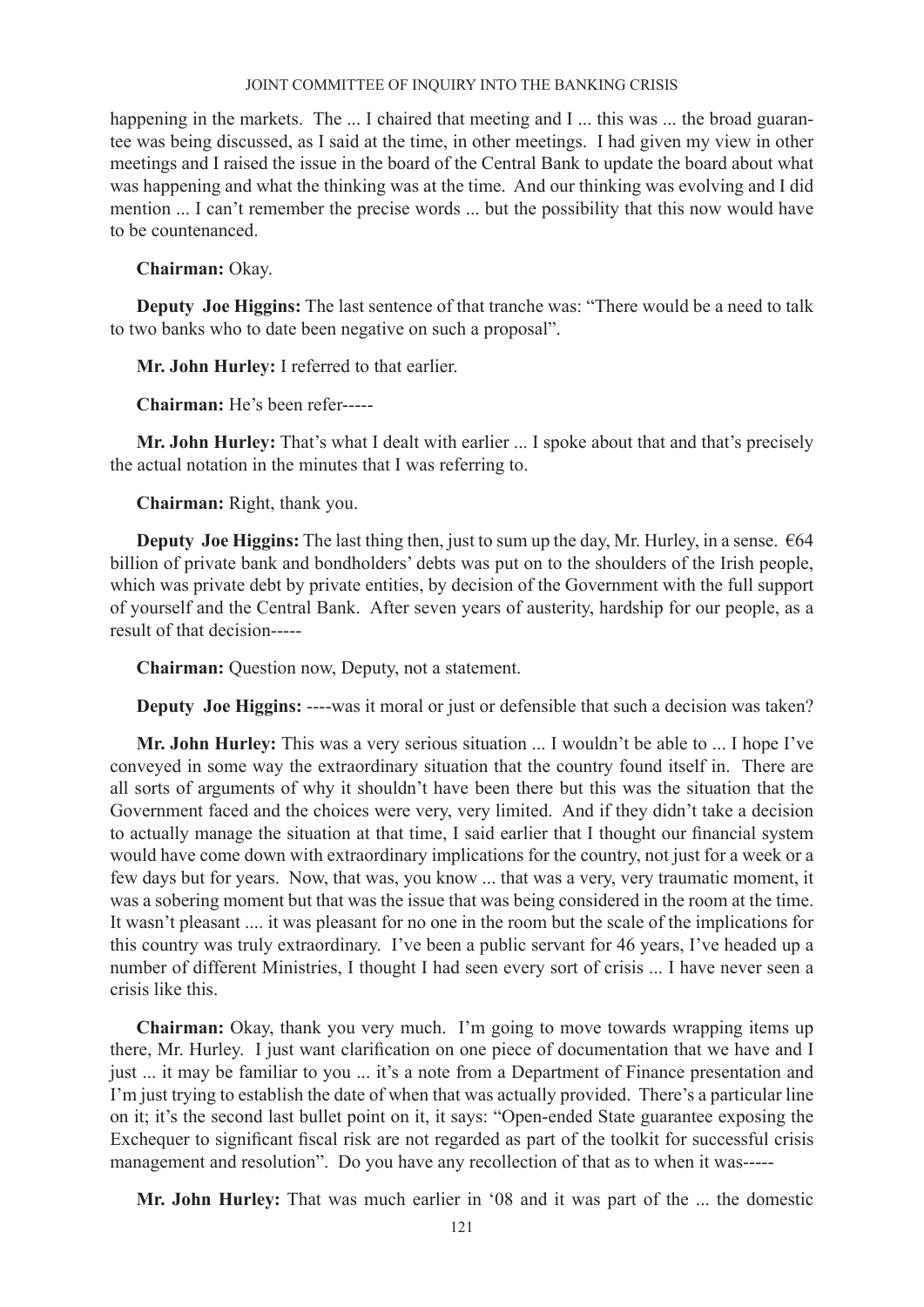standing group, I think, discussions at the time. I remember this at the time, but then you have the last sentence, which then indicates circumstances where that might be possible. I referred earlier to guarantees coming up in the context of a crisis simulation exercise and the too quick a reaction into guarantees which essentially informed my view, particularly around the 17th or 18th that we should, you know, that it shouldn't be ... should be considered more carefully. I basically said it might be counter-productive and I think the minute of the meeting of 18 September is there to that effect. But, as Deputy Higgins has said, this situation changed absolutely dramatically within a short space of time and the options for the Government were quite limited and in the circumstances of the change, and in the circumstances of the implications for the country as a whole, I changed my view too.

**Chairman:** Thank you. So it was in around March you reckon, I'm not looking for specifics?

# **Mr. John Hurley:** Early-----

**Chairman:** It was February. Thank you very much okay. Just on ... in an earlier engagement today you spoke about being in a meeting with the NTMA in close proximity to the evening of the guarantee, a couple of days before. When was that meeting?

**Mr. John Hurley:** I think the meeting that I mentioned ... in 18 September, I think it's possible that they might have been present at that meeting.

**Chairman:** Can you recall who the personalities from the NTMA were that were present?

**Mr. John Hurley:** I think the ... there's a note of the meeting of 18 September and I think it would have been Mr. Somers, Mr. Corrigan and Mr. McDonagh.

**Chairman:** Thank you very much. And the general discourse at that meeting, was it related to the night of the guarantee? Was it saying that-----

**Mr. John Hurley:** It was options generally, it was 18 September. It would have been a general run through of the situation, a run through the pressures and trying to look forward to see ... it was chaired by the Minister if I recall.

**Chairman:** And at that meeting was there any sort of discussion that we may need to actionise some of these proposals and that maybe one of those actions could be the roll-out of a guarantee, regardless of what shape the guarantee would eventually have?

**Mr. John Hurley:** No, but it was suggested at the meeting because I gave a response. A broad guarantee as an option was suggested.

**Chairman:** Okay, so you were-----

**Mr. John Hurley:** And I gave a response to that which says that I thought it might be counter-productive and the Central Bank wasn't suggesting it at that stage.

**Chairman:** Did the NTMA at that time express any view as to what the implications of a guarantee might be?

**Mr. John Hurley:** My memory is that the ... there was no comment on that from the NTMA representatives. I'm sure they were there in their different capacity in terms of looking at the borrowing issues.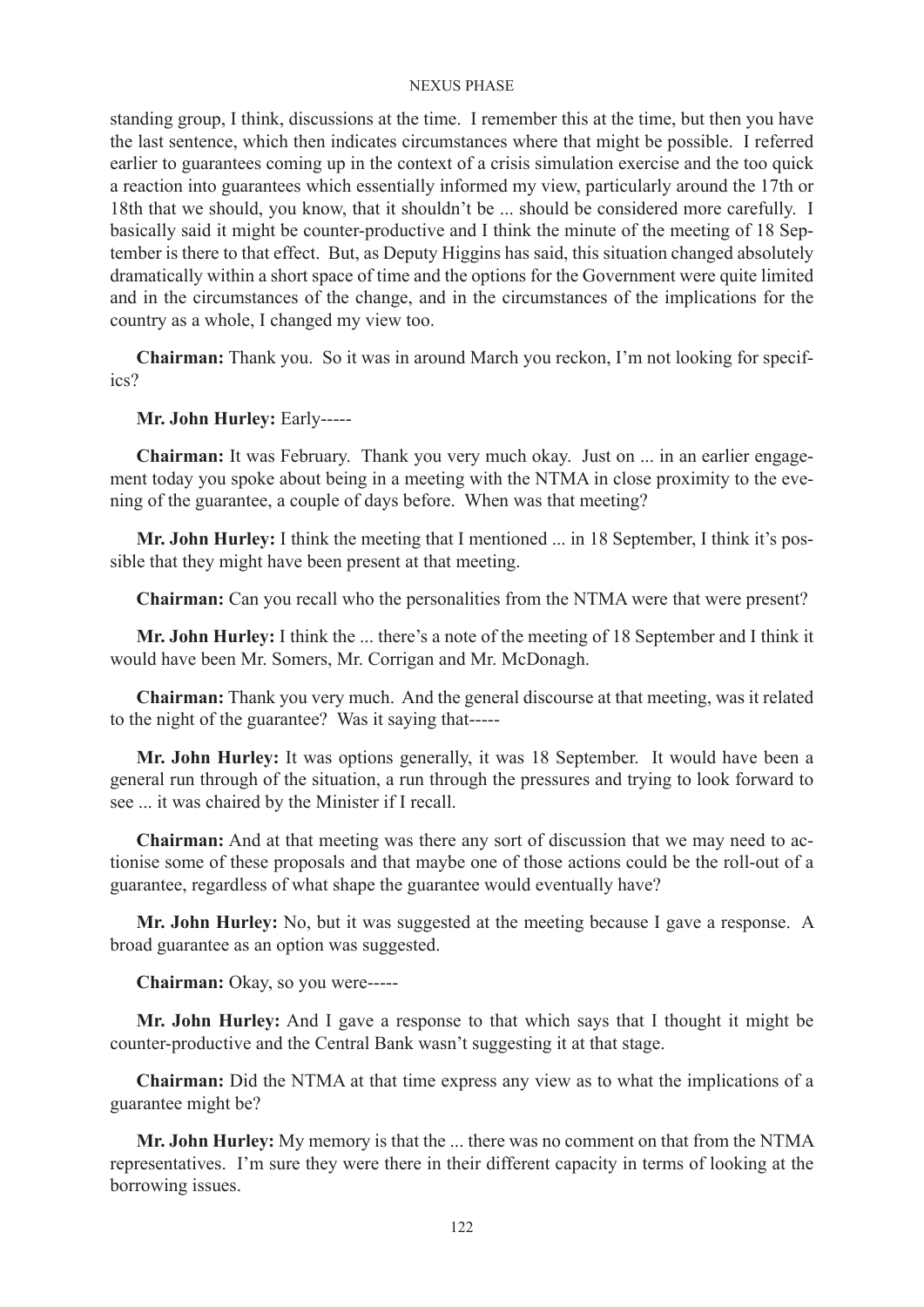**Chairman:** That brings me to my next question because one of the functions of the NTMA is to issue bonds on behalf of the Irish State and obviously bonds at that time had a particular rating to them. Did they give any ... or offer any opinion, by your recollection, as to how it might affect Ireland's rating if a blanket guarantee, or any type of guarantee, was put in place?

**Mr. John Hurley:** I don't specifically recall, Chairman, but they would have talked about the borrowing situation for Ireland. I believe that's probably why they were at the meeting.

**Chairman:** Okay, I just want to wrap up maybe, and to just have it on the record this evening. The rules governing ELA require a bank to have liquidity difficulties not solvency difficulties?

**Mr. John Hurley:** Yes, the ELA cannot be given to an insolvent bank.

**Chairman:** Okay. So I ... when you were seeking liquidity for a ... financial institutions was it your view that there were not solvency difficulties there and that they met the ELA criteria?

**Mr. John Hurley:** Could you repeat that, Chairman?

**Chairman:** After the guarantee ... we ... mentioned some institutions today in which, under your tenure, ELA was sought for Irish institutions. You received-----

**Mr. John Hurley:** Yes-----

**Chairman:** Okay and were you-----

**Mr. John Hurley:** -----emergency liquidity assistance would only have been sought or given to an institution, at any time, that was solvent.

**Chairman:** And were you satisfied that those institutions under your examinership, were meeting the liquidity criteria?

**Mr. John Hurley:** The liquidity?

**Chairman:** The ELA criteria.

**Mr. John Hurley:** Yes, because I would not have been able to do it without certification from the Financial Regulator.

**Chairman:** How many institutions availed of ELA?

**Mr. John Hurley:** Offhand I can't actually say, I'll have to check that.

**Chairman:** In and around the time of the guarantee how many banks, or sorry institutions not banks, how many institutions were you considering that may need ELA potentially?

**Mr. John Hurley:** Only one around the time of the guarantee, but arrangements had been in place throughout the year for emergency liquidity assistance for all institutions, just in case.

**Chairman:** Alright thank you, I'm going to move to wrapping things up, Deputy John Paul Phelan.

**Deputy John Paul Phelan:** To touch on the two issues briefly, I only have five minutes, Mr. Hurley, that the Chairman has raised. The meetings with the NTMA that were requested by the Department of Finance that took place in the Central Bank, they were referenced by Mr.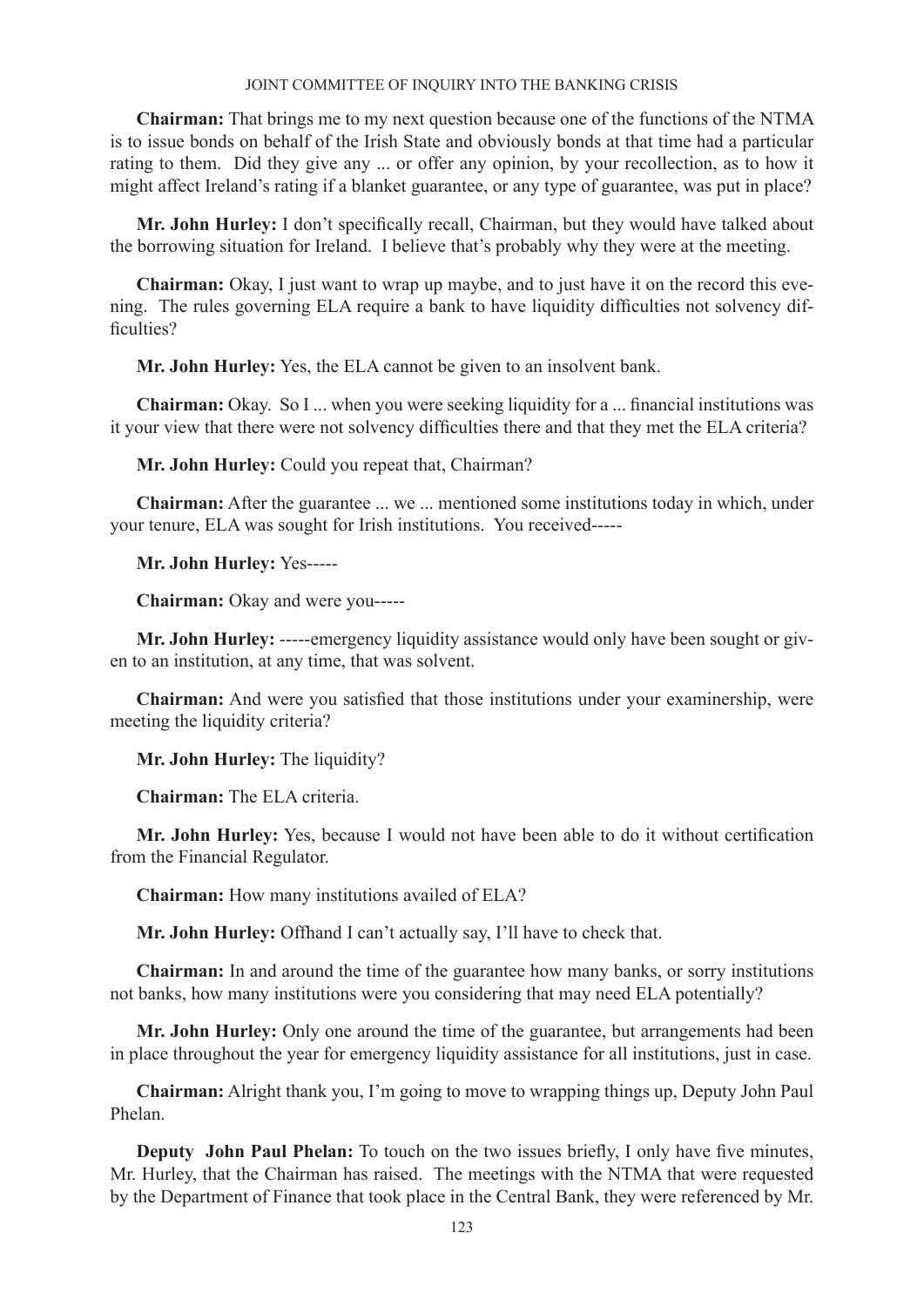McDonagh in his evidence here prior at the inquiry. Is there anything that the NTMA were able to inform you, as Governor, about the state of the Irish banks at the time that was news to you during those meetings?

**Mr. John Hurley:** No, not at that particular ... no.

**Deputy John Paul Phelan:** Did the NTMA express concerns or observations on the solvency of any institutions in the Irish banking sector?

**Mr. John Hurley:** No such comments were made to me.

**Deputy John Paul Phelan:** Okay. I want to directly quote Mr. McDonagh, where he said in his evidence earlier to the inquiry that, "the Department of Finance, I think, were becoming understandably concerned maybe about the Central Bank and the regulator and the banking system." What's your understanding of what he meant?

**Mr. John Hurley:** Well, I don't know particularly what time he's speaking about, but I know that around the time I was ill that the locus of meetings changed and I ... my view about that ... at that time is that that would be normal because you are now looking at a situation where State money was required, so my feeling-----

**Deputy John Paul Phelan:** It's referencing the period from mid-September onward. I mean, you think it was normal for the Department of Finance to express concern about the Central Bank and the regulator and the banking system?

**Mr. John Hurley:** There was no such concern expressed to me, but there were consultants employed to look at the individual banks, and I think that the engagement of Pricewaterhouse was to try and get a better handle on what was happening in the individual banks.

**Deputy John Paul Phelan:** Okay, can I ask you about his further evidence that the NTMA were not consulted until 1 a.m. in the morning after the Government had made its decision, he said, in relation to the guarantee. Do you believe that they should have been consulted on that particular night?

**Mr. John Hurley:** I think that's a matter for the Department and Minister for Finance. I wouldn't comment on it.

**Deputy John Paul Phelan:** You don't have any view.

Finally, in relation to the ... one of the central tenets of your contribution here this afternoon, you have said that the blanket guarantee in your view in all its circumstances was the right decision. I think you might have even used the only decision that could have been made on the night of the guarantee. Yet you have also outlined in your evidence that a facility, at least for one institution, was available for emergency liquidity assistance to be provided. In light of that I want to quote to you evidence of your successor, Governor Honohan. On 11 March 2015 before the inquiry he was asked by Deputy O'Donnell whether Anglo should have been nationalised on the night of the guarantee, and he gave the following response:

 It should have been nationalised because that was the only tool available legally for the State to take control. Control should have been taken. It should not have been left in the hands of the management. It was very risky to leave it in the hands of the management. I would have left it to the weekend using emergency liquidity assistance, ELA.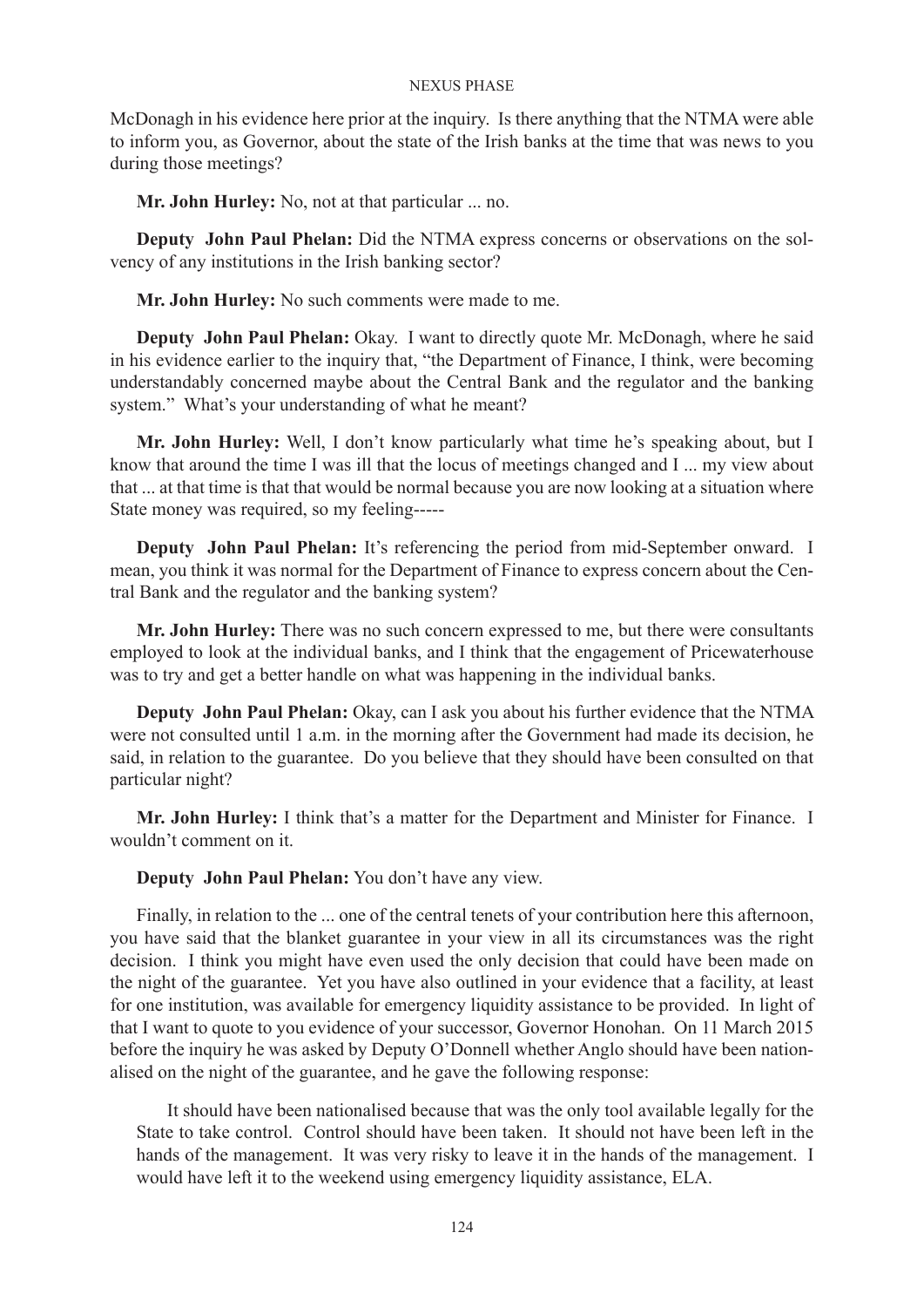I just want to, I suppose, ask you of your view on-----

**Mr. John Hurley:** I think Professor Honohan is very much entitled to his view. The whole issue of the nationalisation of Anglo Irish Bank was discussed on the night. A lot of time was spent discussing the options. The conclusion reached was that it would be more negative than positive to do that. Now, that was the overall conclusion. A decision had to be made in real time and the decision had to be made before markets opened.

**Deputy John Paul Phelan:** Sorry, you have already given evidence that when the markets were opening the ELA facility was there to be used by Anglo.

**Mr. John Hurley:** Yes but we are talking about ... the decision we are talking about now is about nationalisation-----

# **Deputy John Paul Phelan:** Yes.

**Mr. John Hurley:** -----and that decision was made primarily, I said earlier, because of the contagion effect from Anglo Irish Bank to the pillar banks.

**Deputy John Paul Phelan:** What I am trying to, I suppose, suggest to you at least, Professor Honohan, as he was at the time, was one of the world leaders on, you know, these financial difficulties, we'll say, that had emerged in other countries. He had done a lot of research and was widely published in this sector. He subsequently became your successor. He gave evidence that is contradictory to what you said, that on the night of the guarantee - sorry I just want to finish - that there was another option in his view, and the other option was a partial guarantee of four institutions and nationalisation of the other two. You have given the evidence already that the ELA facility was there and therefore I am trying to ask you to-----

**Mr. John Hurley:** I just simply have a different view.

**Deputy John Paul Phelan:** Okay.

**Mr. John Hurley:** And ... and Professor Honohan is entitled to his view. This is not an easy situation where there are simple answers. There are judgments in this and judgments can be right or wrong. But on the night, there were a group on people in Government Buildings ... do their best to make the right decision. It was extremely difficult, an extremely sombre occasion where we were pretty much on our own and we had to make those decisions. Now, you ... you ... some people might be very content to take risks but with those sort of risks, I doubt if many governments would have taken it.

**Deputy John Paul Phelan:** You have already stated in your evidence that there were ... that the ELA facility was in place for the following day and that could have taken things to the weekend. That's the point I'm trying to make. You-----

**Mr. John Hurley:** No, but the ... but the broader point I've been made in my ...made in my evidence is the situation of what Anglo Irish Bank was at that stage, common knowledge in Dublin. I had evidence of that during the day. The notion of emergency liquidity assistance being ... being required in the context of a guarantee ... without some plan seems to me to be extremely dangerous. The contagion to the other banks ... was very, very risky. It was my view that it was a risk that we shouldn't take.

**Deputy John Paul Phelan:** Okay. That's fine.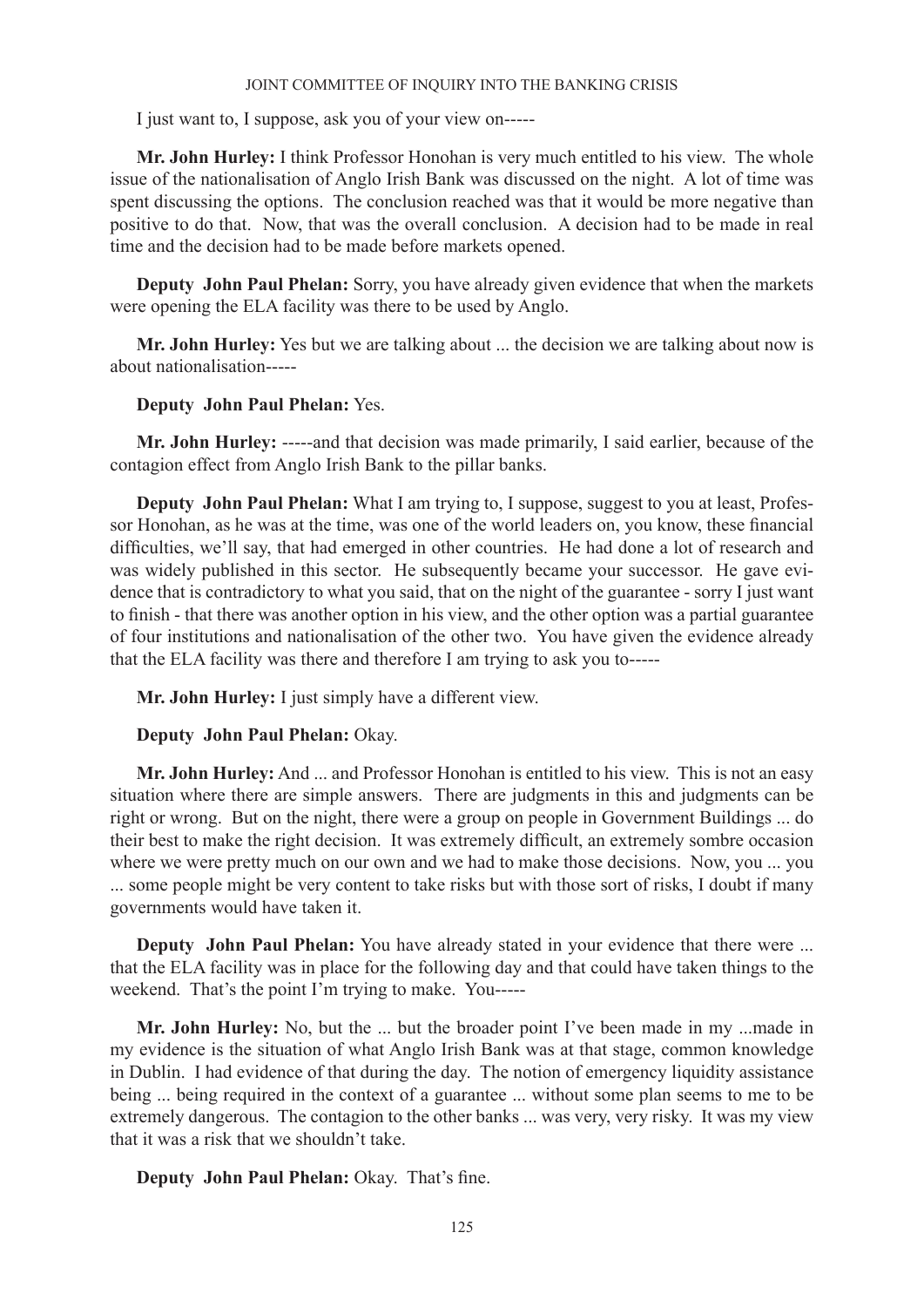# **Chairman:** Senator MacSharry.

**Senator Marc MacSharry:** Yes. Just following on from that line, the men, the people in the room making judgments ... in your opinion, was that judgment ... you said judgments can be right or wrong. So looking back with hindsight, was that judgment correct?

**Mr. John Hurley:** I believe that it was correct at the time. I can't see that another decision could have been made in the circumstances that presented.

**Senator Marc MacSharry:** Just to clarify, because I am conscious we are all getting a little bit used to terms like ELA and everything here in this room ... and there's people watching at home, is it ... just to clarify, is it your contention that if ELA on its own was provided to Anglo the next day, that theoretically we could have got to the weekend, but the risk in doing that was because the word around the campfire that ... all around Dublin as you said earlier on, was that Anglo was in trouble and this could have led to serious contagion for the other banks and things would have been worse? Is that what you mean?

**Mr. John Hurley:** The dangers to the entire system would be heightened. In my view, it was ... it would have been an enormous risk and it's for that reason ... the contagion reason that the six-bank guarantee was given.

**Senator Marc MacSharry:** With hindsight, and this touches a bit into this morning if that's okay and we are just finishing up and -----

**Chairman:** Yes, once it's in order, that's fine.

**Senator Marc MacSharry:** ----- it's been a long day. With hindsight, has principles-based regulation in your view, been tantamount to self-regulation in practice?

**Mr. John Hurley:** Well, I think the objective and the intention was very good and the intention of our regulator was to follow the best in relation to principles-based regulation. But the fact of the matter is given the ... the crisis, given the risk management practices within the institutions that particularly happened in 2006, it seems to me that you have to have an amalgam of principles and rules-based systems. And it's a question of getting that balance going forward. I think the chairman of the Financial Regulator before has accepted that in the circumstances, that there probably should have been more intrusive regulation. But principles-based regulation was adopted for good reasons. We weren't the only jurisdiction, it was fairly widely implemented. And it was consistent with the Government's own regulatory White Paper.

**Senator Marc MacSharry:** Very finally, and back to the old chestnut that many of us have touched on in terms of banks being allowed to fail. In the discussions and the deliberations in the room when people were trying to make that right judgment and when discussions around the potential to allow banks to fail was being considered, what was the contrarian view put forward? Were people ... was it said, ''Look, everybody knows we can't do that'', or was it, ''The ECB won't wear that, the IMF won't wear that", or, "The Commission won't wear that"?

**Mr. John Hurley:** No, the ... the contrarian view centred around two options. One was the guarantee for six banks and the other was a guarantee plus nationalisation. I don't know if that's a contrarian view but they were the ... they were the key options that were being looked at.

**Senator Marc MacSharry:** I understand they were the key options. But in the context of allowing banks to fail ... was that option being discussed or thrown around?